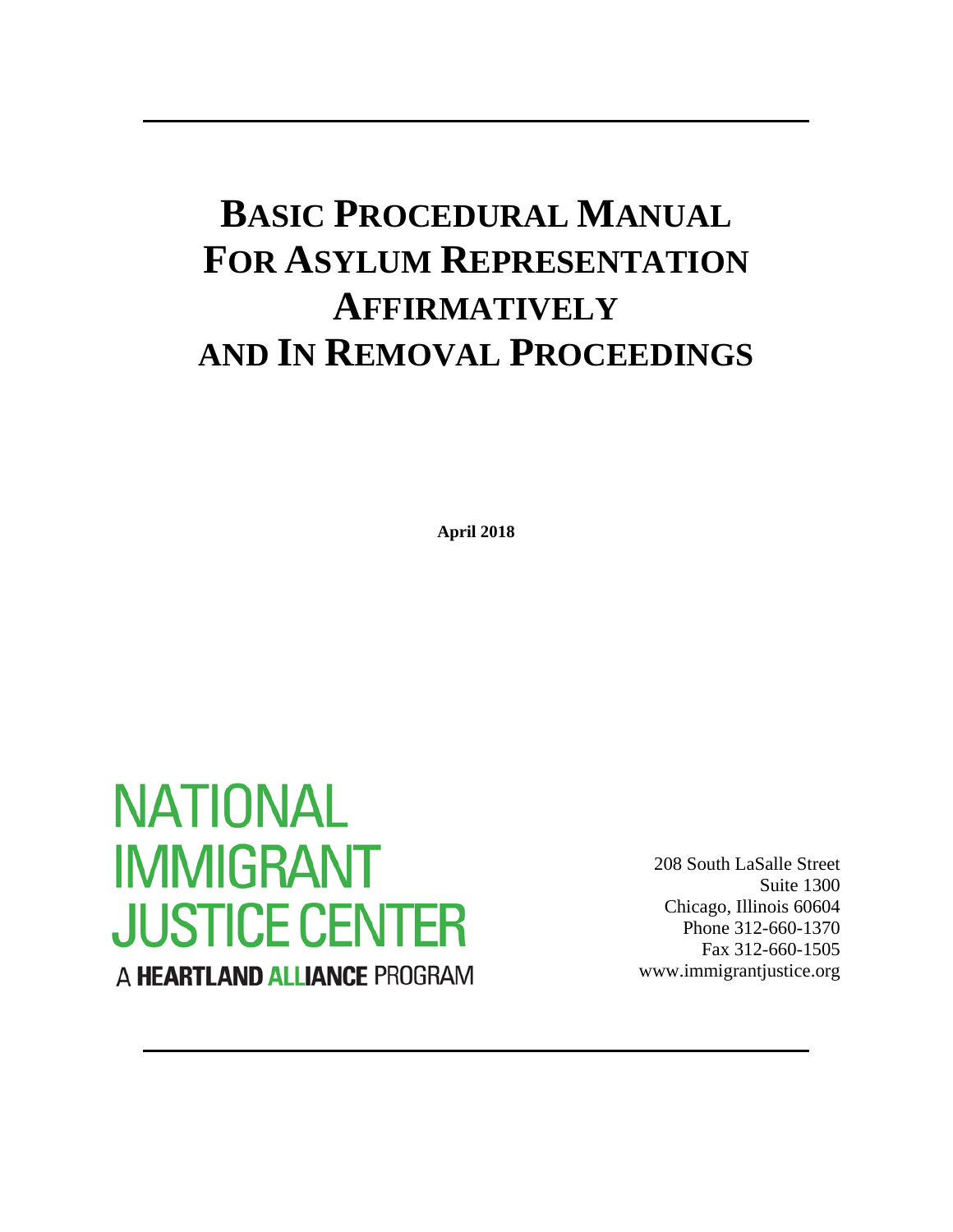# **TABLE OF CONTENTS**

 $\ast$  $\ast$  $\ast$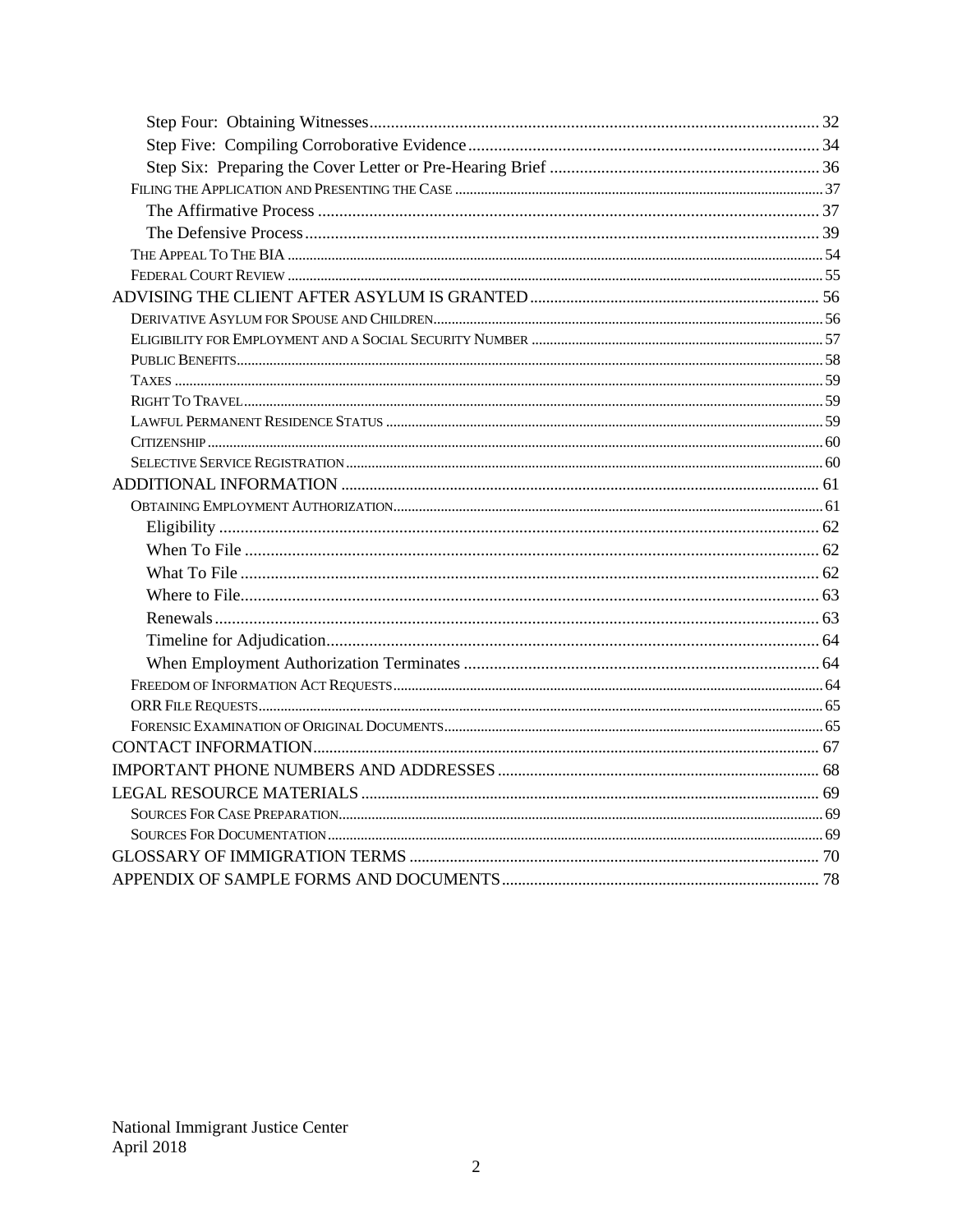**Please Note:** This manual is a brief guide to asylum practice and does not purport to discuss all aspects of immigration practice related to asylum proceedings. Additional sources should be consulted when more complex questions regarding current law and procedure arise. Many of these resources are referenced in this manual.

> 2018 Heartland Alliance for Human Needs & Human Rights National Immigrant Justice Center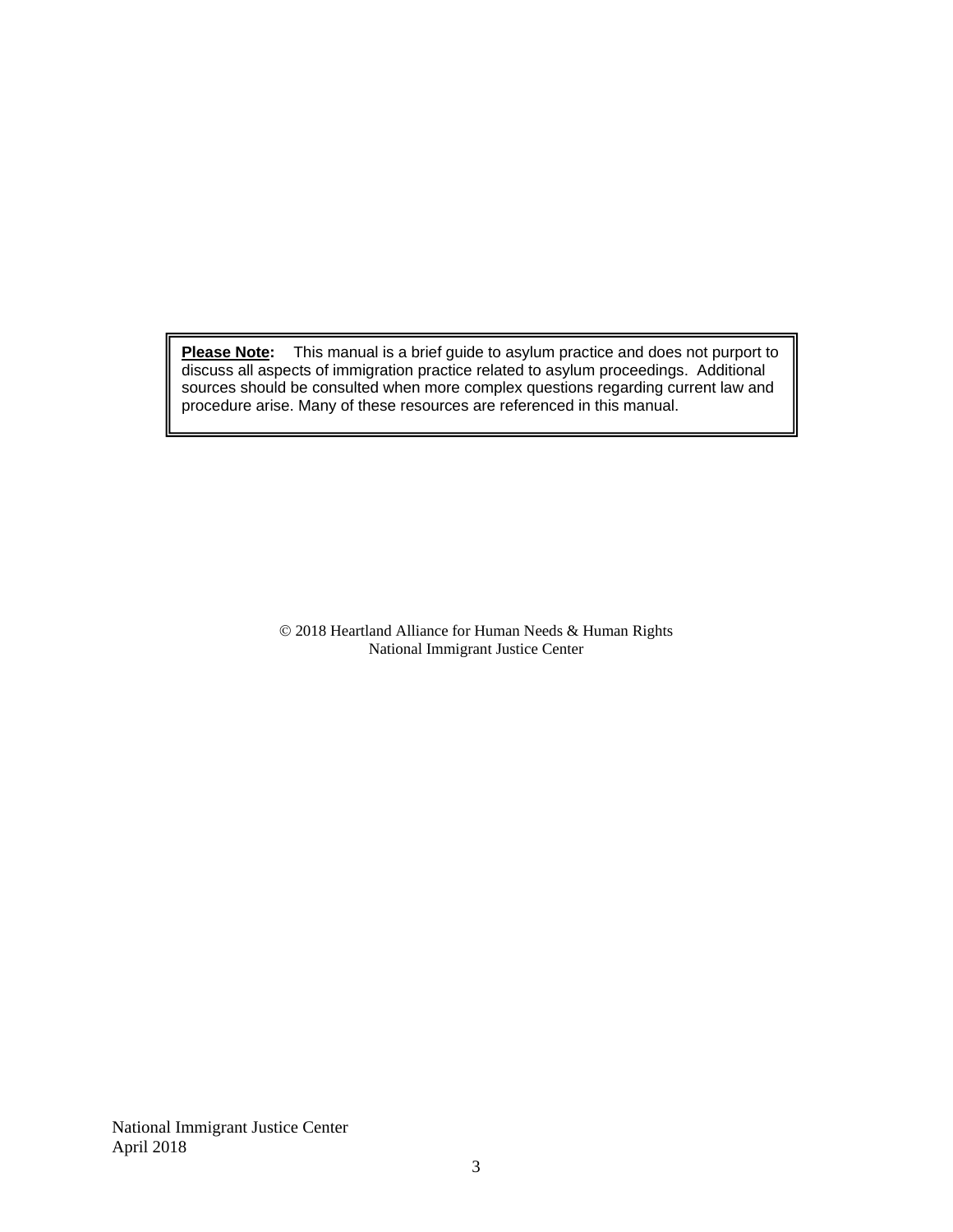# <span id="page-4-0"></span>**ACRONYMS AND TERMS**

\* \* \*

| AG            | <b>Attorney General</b>                                     |
|---------------|-------------------------------------------------------------|
| AO            | Asylum Officer                                              |
| BIA           | <b>Board of Immigration Appeals</b>                         |
| ICE           | Immigration and Customs Enforcement                         |
| <b>CAT</b>    | <b>Convention Against Torture</b>                           |
| <b>CIR</b>    | Comprehensive Immigration Reform                            |
| <b>DACA</b>   | Deferred Action for Childhood Arrivals                      |
| <b>DHS</b>    | Department of Homeland Security                             |
| <b>EOIR</b>   | <b>Executive Office for Immigration Review</b>              |
| <b>FOIA</b>   | Freedom of Information Act                                  |
| ICE           | Immigration and Customs Enforcement                         |
| <b>IIRIRA</b> | Illegal Immigration Reform and Immigrant Responsibility Act |
| ${\bf I}$     | <b>Immigration Judge</b>                                    |
| <b>INA</b>    | Immigration and Nationality Act                             |
| <b>INS</b>    | Immigration and Naturalization Service                      |
| <b>LPR</b>    | <b>Lawful Permanent Resident</b>                            |
| <b>NOID</b>   | Notice of Intent to Deny                                    |
| <b>NTA</b>    | Notice to Appear                                            |
| <b>SSA</b>    | Social Security Administration                              |
| TA            | <b>Trial Attorney</b>                                       |
| <b>TPS</b>    | <b>Temporary Protected Status</b>                           |
| <b>TVPRA</b>  | <b>Trafficking Victims Protection Reauthorization Act</b>   |
| <b>UAC</b>    | <b>Unaccompanied Alien Child</b>                            |
| <b>UNHCR</b>  | United Nations High Commissioner for Refugees               |
| <b>USC</b>    | <b>United States Citizen</b>                                |
| <b>USCIS</b>  | United States Citizenship & Immigration Services            |
| <b>VAWA</b>   | Violence Against Women Act                                  |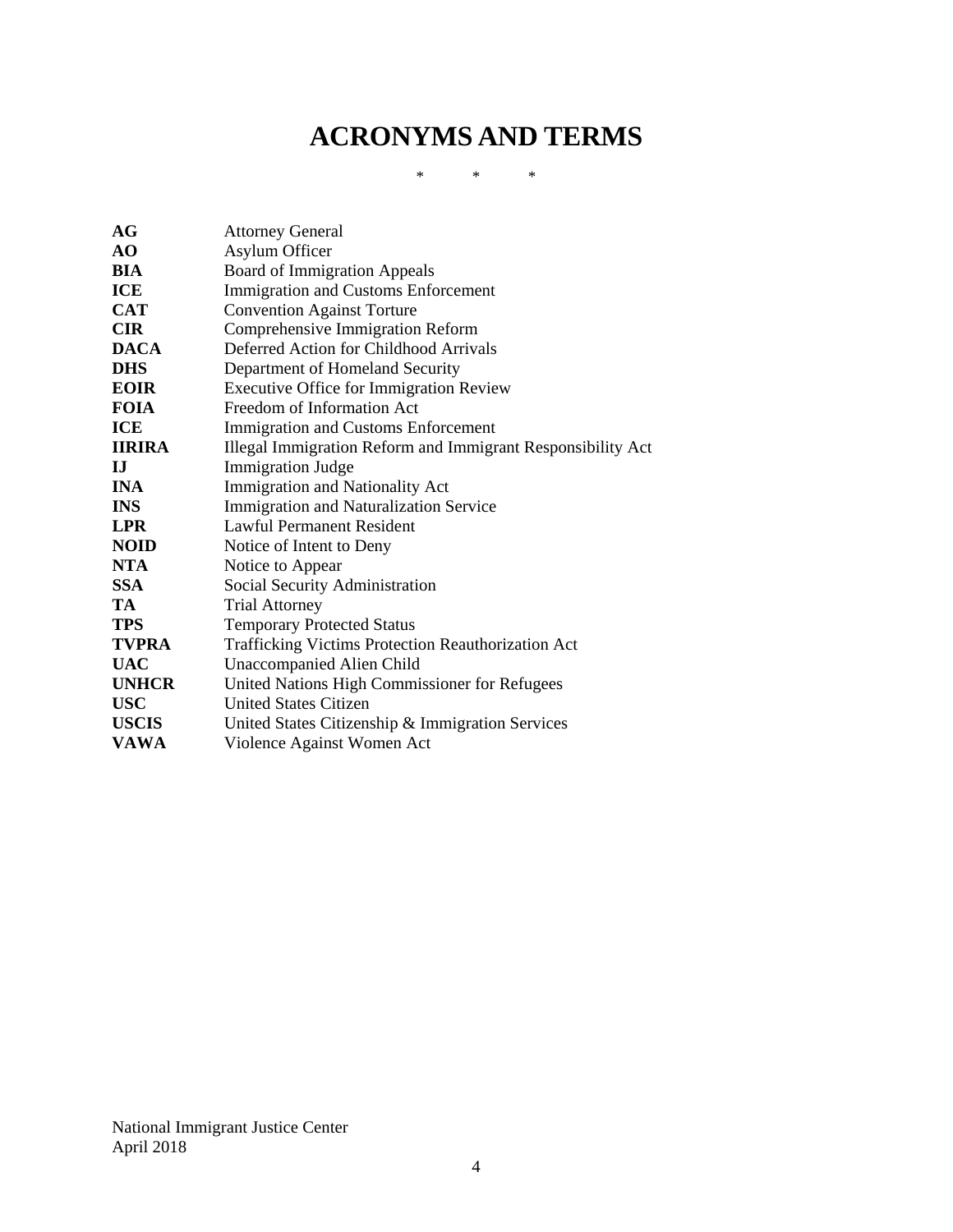# <span id="page-5-0"></span>**INFORMATION ON THE** *PRO BONO* **PROGRAM**

\* \* \*

# <span id="page-5-1"></span>**The National Immigrant Justice Center**

Heartland Alliance's National Immigrant Justice Center is a Chicago-based nongovernmental organization dedicated to ensuring human rights protections and access to justice for all immigrants, refugees and asylum-seekers through a unique combination of direct services, policy reform, impact litigation and public education.

NIJC's asylum *pro bono* project was founded in 1985 and provides legal representation to lowincome non-citizens seeking asylum in the United States. The project is now one of the leading asylum representation programs in the country, handling hundreds of affirmative and defensive asylum cases every year before the Chicago Asylum Office, the Chicago Immigration Court, the Circuit Courts of Appeals, and the Supreme Court.

NIJC's *pro bono* program relies almost entirely on volunteer attorneys, the great majority of whom have no previous experience in immigration or asylum law. NIJC assists its *pro bono* partners by providing training, materials, support services, and consultations. Largely as a result of the efforts of its *pro bono* partners, NIJC has helped thousands of asylum-seekers from more than 60 nations begin new lives in the United States. NIJC's asylum project has become a national model for organizations providing immigration legal services.

For more information visit [www.immigrantjustice.org.](http://www.immigrantjustice.org/)

# <span id="page-5-2"></span>**NIJC's Clients**

NIJC's asylum clients are men, women and children who have fled civil wars, violence, and persecution around the globe. Many have survived state-sponsored torture and other persecution. Other clients have been subjected to severe human rights abuses by non-state agents such as guerilla groups and private citizens whom the government in the country of origin is unwilling or unable to control. Through NIJC's asylum project, *pro bono* attorneys have saved the lives of clients fearing political, racial, ethnic and religious persecution, gender-based violence, and abuse and discrimination based on sexual orientation.

NIJC provides representation to asylum-seekers in affirmative and defensive proceedings. Many of NIJC's clients are already in removal proceedings at the immigration court - the last step before the United States government will deport them to their countries or origin. In these adversarial proceedings before an immigration judge, an individual who has an attorney has a significantly better chance of winning asylum than an individual who is *pro se*.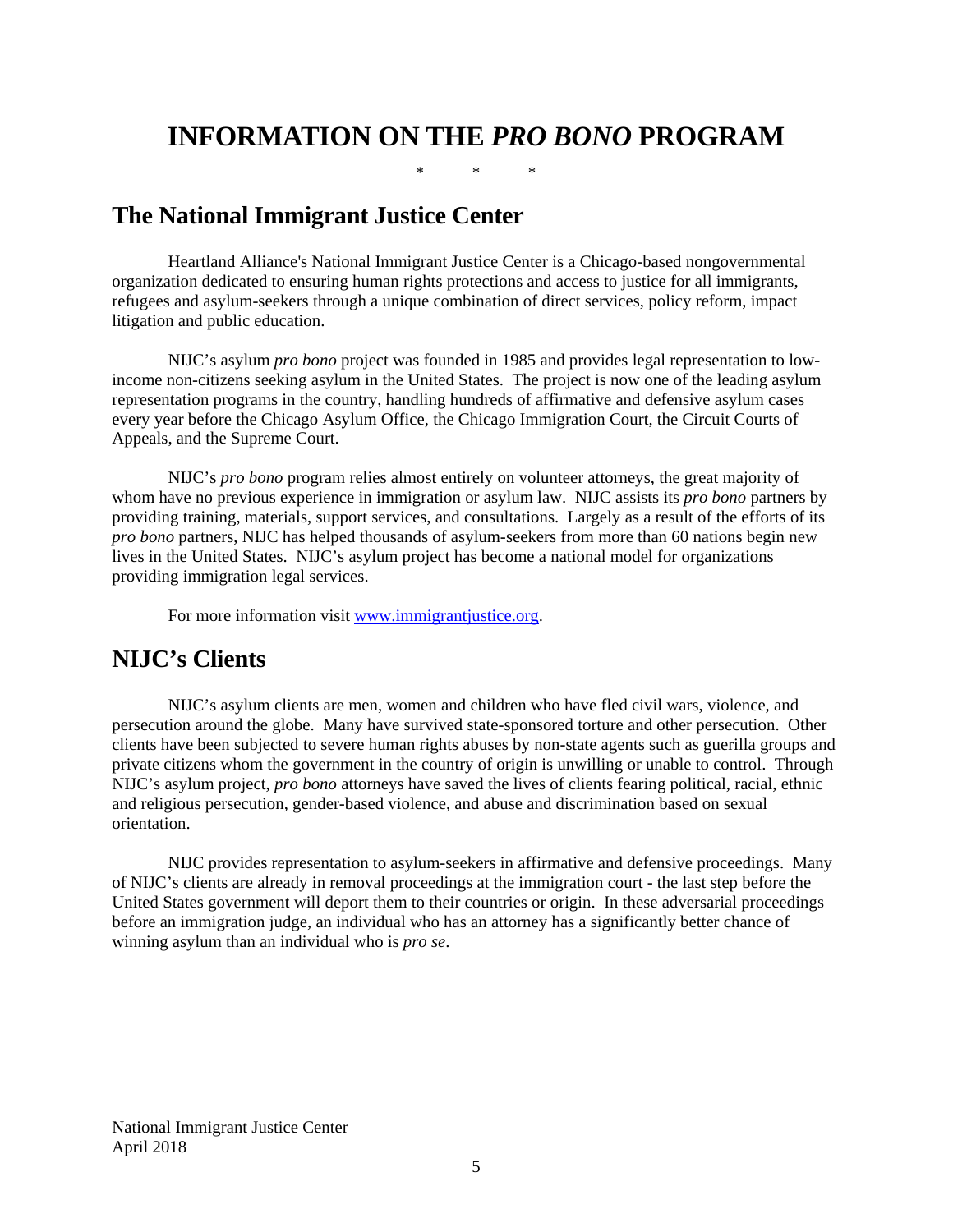# <span id="page-6-0"></span>**What** *Pro Bono* **Attorneys Can Expect From NIJC**

NIJC understands the majority of its *pro bono* attorneys have limited immigration law experience. NIJC's *pro bono* partners report that asylum cases are the most interesting, challenging, and rewarding cases of their careers. Attorneys who accept an NIJC case for *pro bono* representation can expect that NIJC will provide the support and assistance necessary to capably represent NIJC clients.

NIJC provides *pro bono* attorneys with:

- basic asylum trainings offered about once every three months. NIJC offers advanced asylum trainings on emerging issues in asylum law several times a year. NIJC may also provide specialized training sessions upon request. NIJC trainings are typically recorded as webinars and archived. They are available through NIJC's web page: [http://immigrantjustice.org/training-webcasts.](http://immigrantjustice.org/training-webcasts)
- information regarding immigration law, practice, and procedure; sample applications, motions, and pleadings; documentation; and other case resources.
- consultation with experienced NIJC practitioners regarding case-related questions, theories, and trial strategies. NIJC attorneys remain current on immigration law, policy, and practice, and frequently serve as faculty at local and national immigration law trainings.
- professional liability insurance. NIJC carries comprehensive professional liability insurance, which specifically covers its *pro bono* attorneys.
- involvement in ground-breaking legal issues and opportunity to interact with clients from different cultural, ethnic, religious, and socio-economic backgrounds.
- unique litigation experience, with opportunities to represent clients before a federal agency or the U.S. circuit courts of appeals.
- exceptional legal experience that will enhance a *pro bono* attorney's career development.

# <span id="page-6-1"></span>**What NIJC Expects from** *Pro Bono* **Partners**

NIJC clients' lives are quite literally at stake in asylum proceedings. For that reason, NIJC treats every case very seriously asks that *pro bono* partners to do the same.

NIJC asks that *pro bono* attorneys agree:

- to attend the next available NIJC training, if the attorney has not already attended a training.
- to provide representation on a case for its duration. This means through completion of the adjudication on the merits of the claim, and if necessary, at the appellate level before the Board of Immigration Appeals (BIA). When federal court appeals become necessary, NIJC asks that the representing firm consider remaining involved.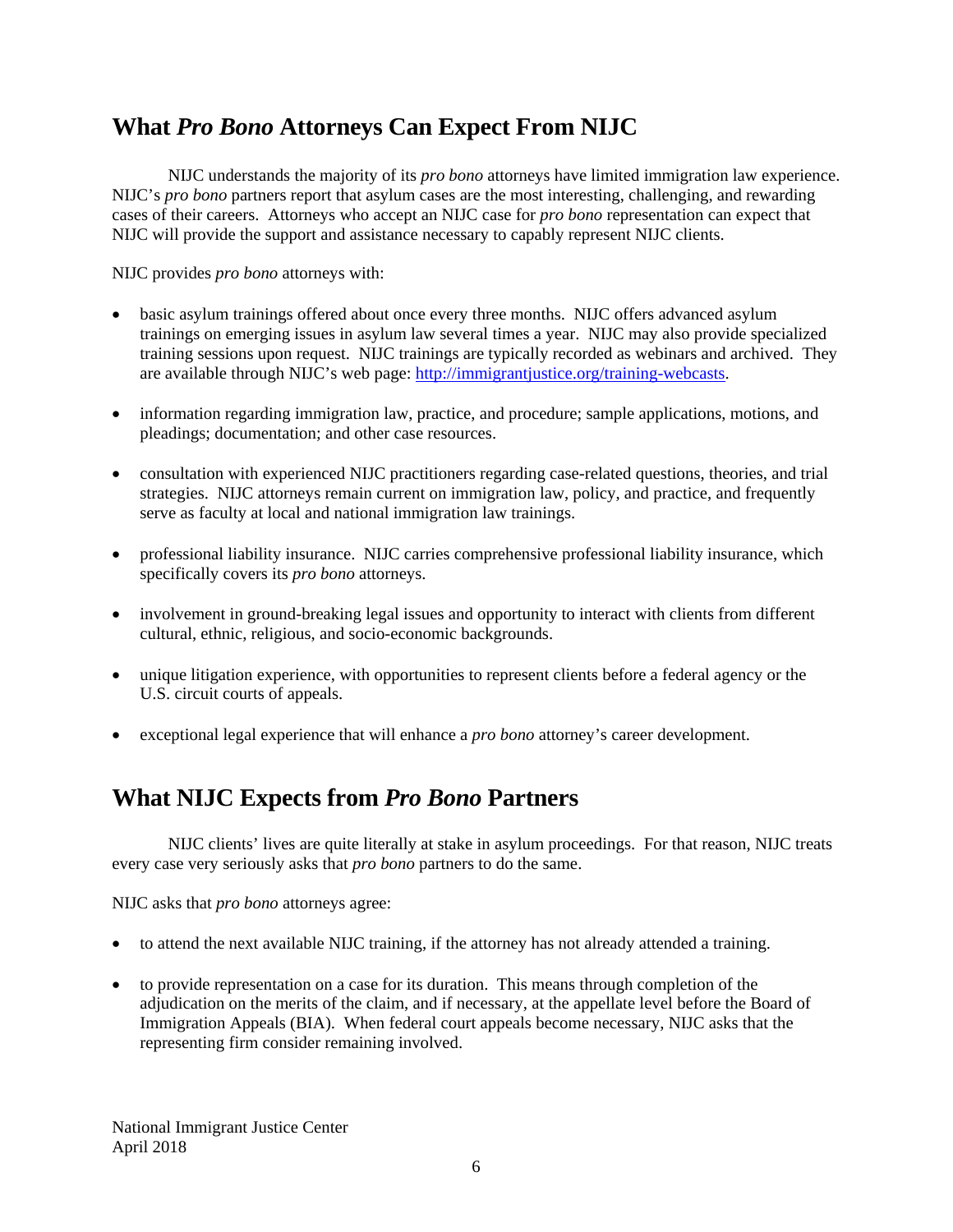- to transfer representation of the case to another attorney in the partner firm if the *pro bono* attorney is compelled to withdraw representation for any reason other than the emergence of a conflict of interest or a termination of representation due to client misconduct. NIJC is unable to absorb *pro bono* cases in-house, except in very limited circumstances.
- to inform NIJC of any transfer of representation within the firm or of the addition of attorneys to the legal team assigned to the case.
- to keep NIJC informed of the status of the case. NIJC maintains an agreement with every client referred for *pro bono* representation and remains "of counsel." Many federal asylee benefits are only available for a very short period of time after the asylum approval, so it is critical that *pro bono* partners inform NIJC of case adjudications immediately.
- to contact NIJC if the client appears eligible for another immigration benefit. *Pro bono* attorneys should understand that applying for other immigration benefits may impact the client's case.
- to contact NIJC if the client requests assistance regarding other legal matters. NIJC's involvement in the case is limited to asylum matters. NIJC is unable to provide technical support on other legal matters. If a client becomes eligible for another immigration benefit, NIJC may execute a supplementary retainer with the client to assist in seeking that benefit.
- to contact NIJC before speaking with the media or any members of Congress about the case. NIJC is actively involved in immigration policy and advocacy efforts at the state and national levels, and with local and national media. Coordinating with NIJC will ensure that any advocacy efforts achieve the best possible result for the client.

# <span id="page-7-0"></span>**Obtaining a Case**

NIJC circulates a list of descriptions of asylum cases in need or representation via email every month. To obtain a case from this list, prospective *pro bono* partners should contact Anna Sears, NIJC's Asylum and *Pro Bono* Project Supervisor at (312) 660-1307 or [ansears@heartlandalliance.org.](mailto:%20cramazzinavanmoorsel@heartlandalliance.org) Once a *pro bono* attorney has accepted an asylum case for representation, NIJC will send a copy of the client's file and contact information to the attorney.

Because asylum cases are very resource and labor intensive, NIJC typically assigns these cases only to attorneys affiliated with law firms. Solo practitioners wishing to volunteer with NIJC should contact Anna Sears to learn about other opportunities.

# <span id="page-7-1"></span>**First Steps**

NIJC recommends *pro bono* attorneys take the following steps upon receipt of a case:

**Contact the client**. NIJC advises the client when her case has been assigned to a *pro bono* attorney. Often, clients have waited months for assignment to an attorney and are eager to hear from their new lawyers.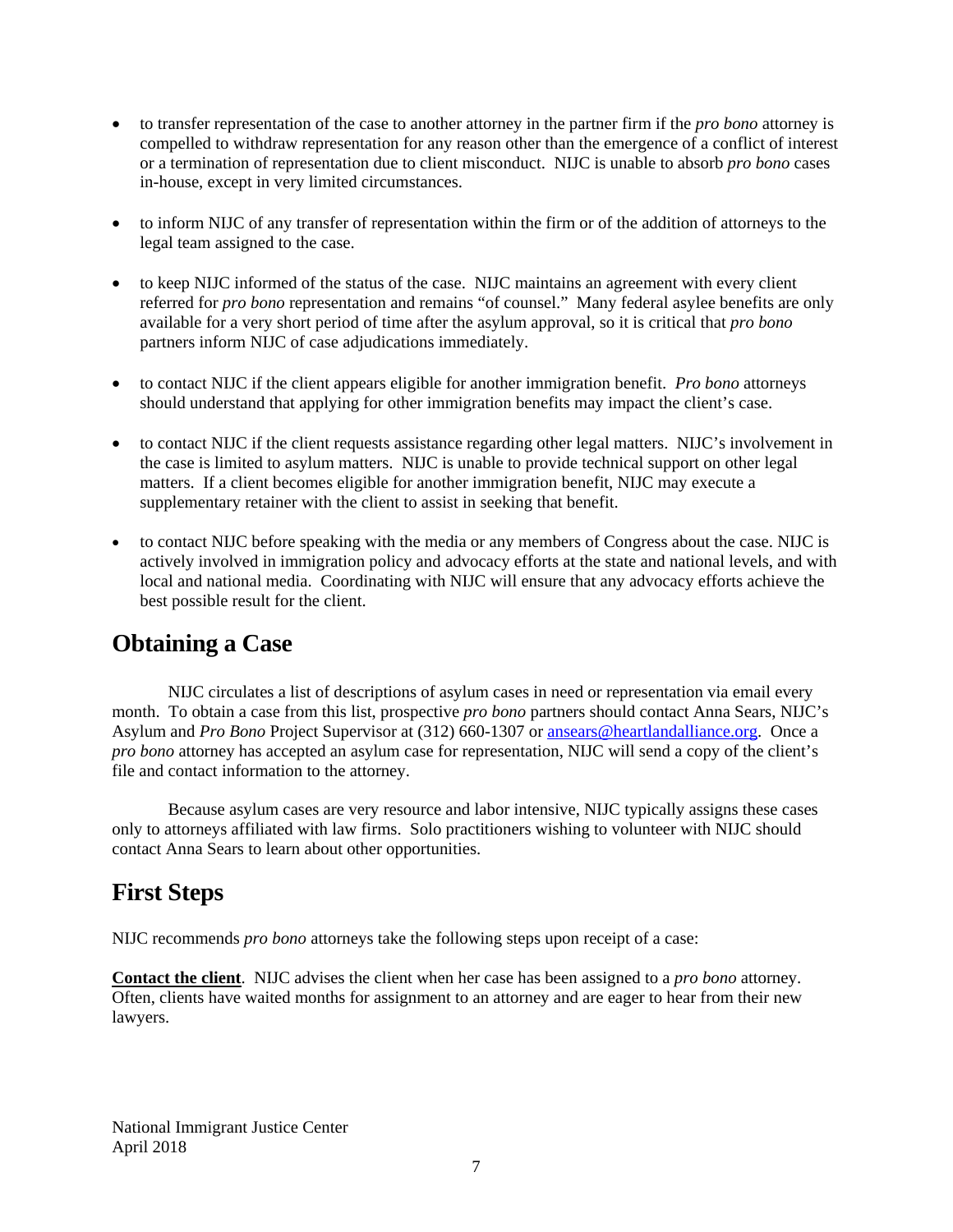**Review the file in full**. NIJC attempts to obtain relevant documentation from clients prior to case acceptance and will share these documents when assigning a case to a *pro bono* attorney. Upon review of the file, *pro bono* attorneys will likely identify additional documents that would be useful in supporting the asylum claim and should begin working with the client to obtain these documents.

**Review the Notice to Appear**. If the client's case is before the immigration court, the judge will require a response to the charging document known as the Notice to Appear (NTA) at the initial hearing. Carefully review the allegations and charges on the NTA with the client to ensure accuracy. Errors on the NTA can be extremely detrimental and should be discussed with the government trial attorney and the judge at the hearing.

**Review any pre-existing asylum applications**. If the client applied affirmatively with the asylum office and was referred to the immigration court, be sure to review the existing application carefully with the client. Often, language barriers and the absence of counsel at the affirmative stage result in the inclusion of erroneous information in the first application. The immigration court record will contain any previously filed asylum application and errors in the application may generate problems in the court adjudication. Minor corrections can be made to the application in the form of written or oral amendments. If the original application contains significant errors, the *pro bono* attorney may wish to request leave from the court to file a superseding application. Bear in mind that any inconsistent information contained in a previous application will need to be explained to the court and may be included in the judge's credibility assessment.

**Submit a FOIA request to obtain the client's full immigration file and, if applicable, an ORR request to obtain an unaccompanied child client's shelter records**. If the client was referred to the court from the asylum office, was subject to a credible fear determination upon entry to the United States or has any time applied for any immigration benefits or given statements to immigration officials, the *pro bono* attorney should request a copy of the client's government immigration file through the Freedom of Information Act (FOIA). The response to a FOIA request may reveal documents in the government file that could be used for impeachment purposes during the client's trial. FOIA requests from clients in removal proceedings receive expedited treatment. For clients not in removal proceedings, a response may take a year or more. Attorneys representing unaccompanied immigrant children should also file an Office of Refugee Resettlement (ORR) file request to obtain the records from the child's stay in an ORR shelter. See the "Additional Information" section of this manual for FOIA and ORR file request instructions.

**Review the Court Practice Manuals.** If the client's case is before the immigration court, the Immigration Court Practice Manual, available at [www.usdoj.gov/eoir,](http://www.usdoj.gov/eoir) describes the procedures and requirements for immigration court practice. The Practice Manual is binding on all parties who appear before the immigration court, unless the immigration judge directs otherwise in a particular case. If a client's case is before the Board of Immigration Appeals, review the BIA Practice Manual, also available at [www.usdoj.gov/eoir.](http://www.usdoj.gov/eoir)

**File an Appearance and Register with EOIR**. If the client's case is before the immigration court, register with the Executive Office for Immigration Review (EOIR) and file an E-28 appearance form with the Court and the Immigration and Customs Enforcement (ICE) Office of the Chief Counsel as soon as possible. Since June 10, 2013, all attorneys practicing before EOIR (which includes the immigration courts and the Board of Immigration Appeals) must register with EOIR. Registration includes both an online and in-person component. Attorneys with cases currently pending before the Court who have not yet completed the registration process must do so immediately.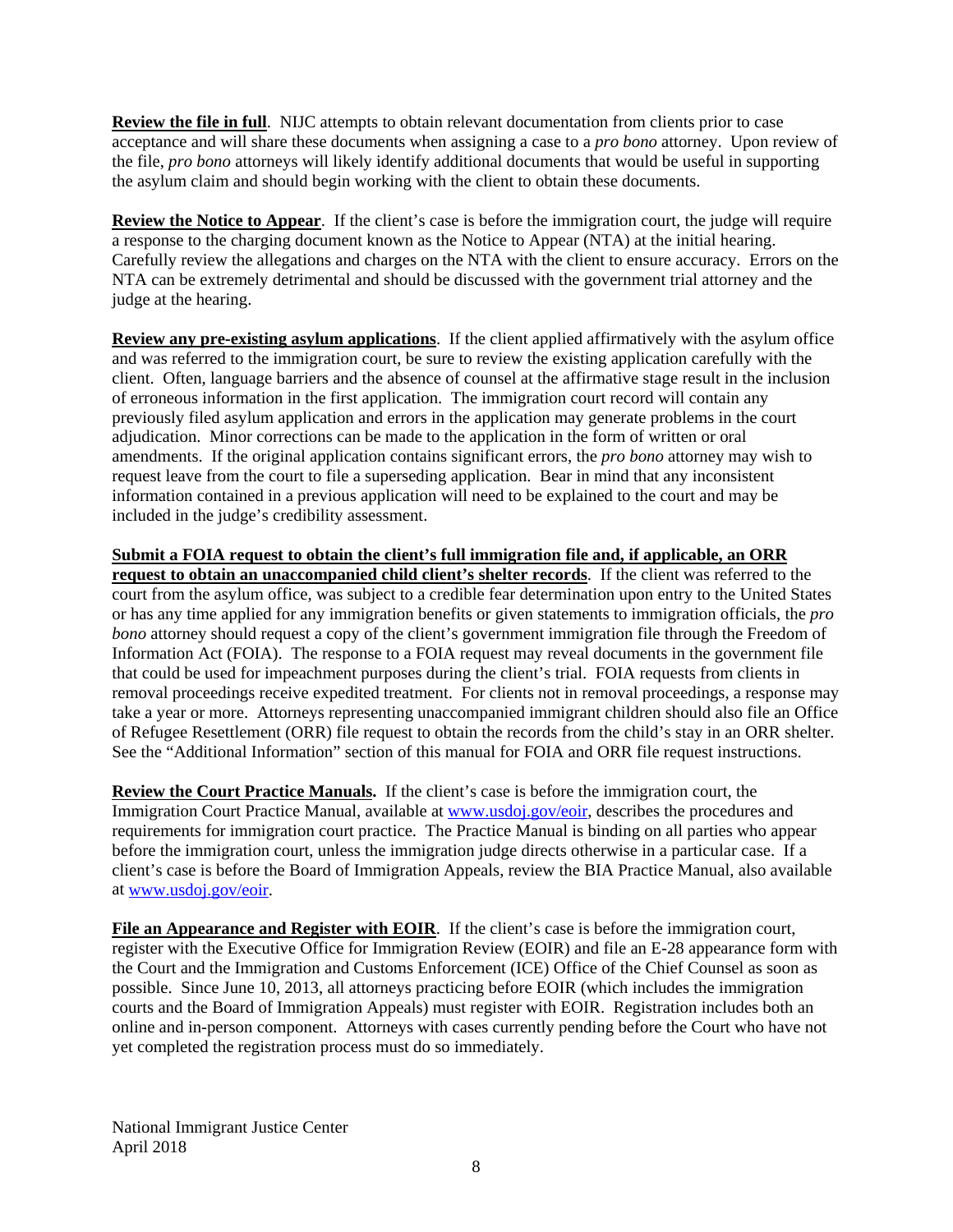# **THE BASICS OF ASYLUM LAW**

\* \* \*

# <span id="page-9-1"></span><span id="page-9-0"></span>**Background**

Federal law provides that any individuals who have suffered or fear persecution in their home countries based on their race, religion, nationality, political opinion or social group can apply for asylum in the United States. This right to seek protection is set forth in the 1951 United Nations Convention Relating to the Status of Refugees and implemented in the 1967 United Nations Protocol Relating to the Status of Refugees. The U.S. Congress codified refugee and asylee protection in 1980 through the Refugee Act.

To qualify for asylum, the applicant must be physically present in the United States. Asylum may be granted to an applicant who establishes past persecution or a well-founded fear of future persecution in the country of origin on account of the applicant's race, religion, nationality, political opinion, or membership in a particular social group. The persecution must be inflicted by the government of the country of origin or an entity the government is unwilling or unable to control. Additional factors, such as the ability to relocate within the country of origin or firm resettlement in another country, may make asylum nonviable. Asylum is a discretionary benefit. In exercising discretion, the adjudicator can take into account negative factors, including violations of immigration law or criminal law.

A grant of asylum conveys significant benefits to the recipient. Unless an asylee commits a serious crime or otherwise violates her status, she cannot be removed from the United States unless the government can show that there has been a "fundamental change in circumstances [in the home country] relating to the original claim…" such that she may no longer be in danger upon return. 8 C.F.R. §  $208.24<sup>1</sup>$  $208.24<sup>1</sup>$  $208.24<sup>1</sup>$ . An asylee is authorized to work and may apply to adjust status and obtain lawful permanent residence (LPR) status one year after the grant of asylum. Further, an asylee is able to petition for and provide asylee status to her spouse and any unmarried children who were under the age of 21 at the time the asylum application was received by the government. These family petitions must be filed within two years of the grant of asylum.

The Department of Homeland Security (DHS), through U.S. Citizenship & Immigration Services (USCIS), adjudicates affirmative requests for asylum. The Department of Justice, through the Executive Office for Immigration Review (EOIR) holds jurisdiction over asylum applications pending in removal proceedings.

<span id="page-9-2"></span> $<sup>1</sup>$  The asylum regulations are the same for applications before the asylum office and the immigration court, but are</sup> found in separate sections of the CFR. Asylum regulations relating to application before USCIS/the Asylum Office are found at 8 C.F.R. § 208, while the regulations relating to asylum applications before the immigration court are found at 8 C.F.R. § 1208. For simplicity's sake, this manual will refer to the Department of Homeland Security regulations at 8 C.F.R. § 208.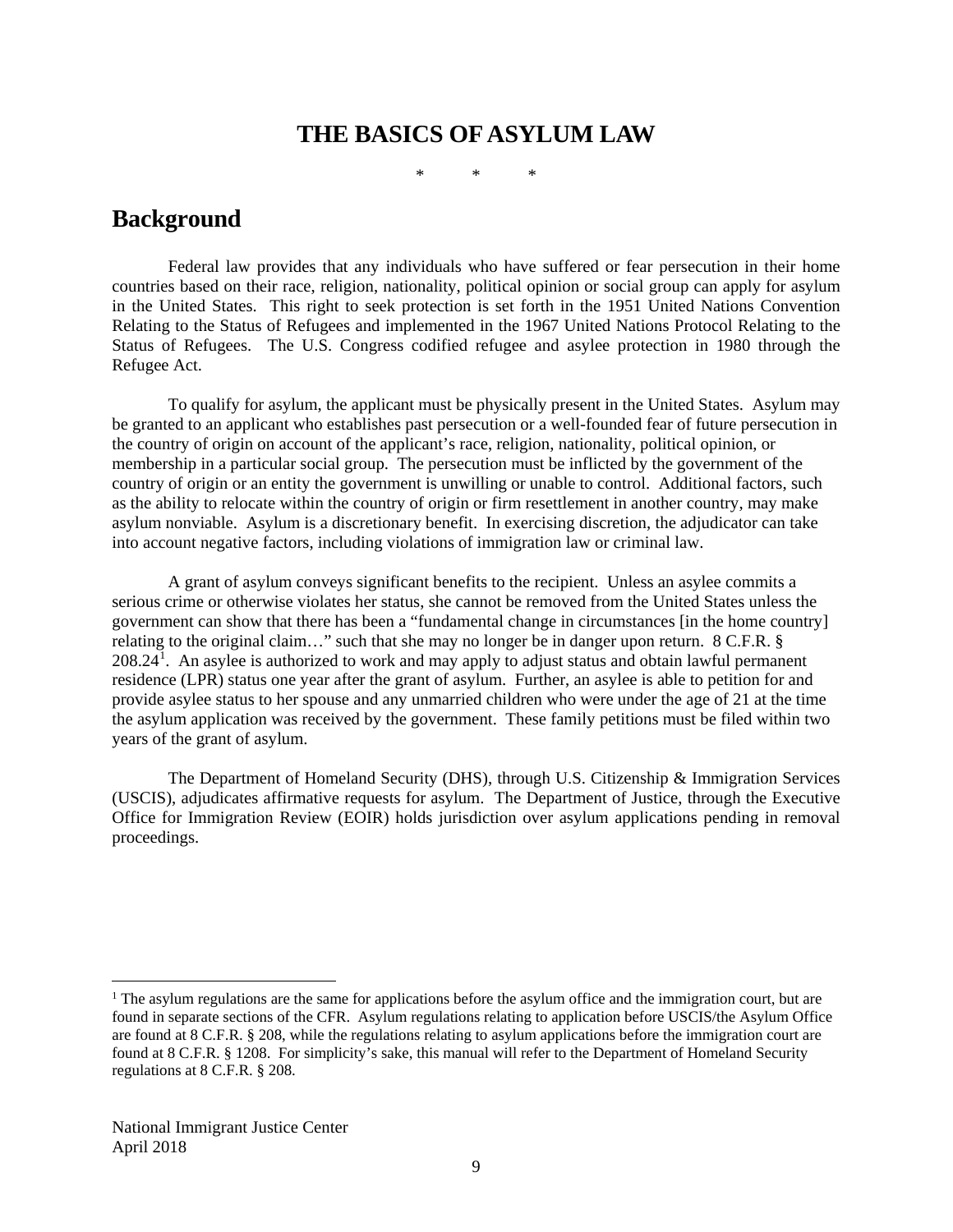#### **AGENCIES INVOLVED IN THE ASYLUM PROCESS**

#### **Department of Homeland Security (DHS)**

- United States Citizenship and Immigration Services (USCIS) – which houses the Asylum Office (AO)
- Immigration and Customs Enforcement (ICE) – which houses the Office of Chief Counsel (OCC)
- Customs and Border Patrol (CBP)

#### **Department of Justice (DOJ)**

- **Executive Office for Immigration** Review (EOIR)
- Board of Immigration Appeals (BIA)
- Office of Immigration Litigation (OIL)
- <span id="page-10-0"></span>**Jurisdiction Over Asylum Applications**

Generally, jurisdiction over an asylum application is determined by whether or not the applicant is in removal proceedings.<sup>[2](#page-10-2)</sup> An asylum-seeker who is not in removal proceedings applies for asylum *affirmatively* with the USCIS asylum office regardless of whether she entered the United States with permission or remains in lawful status. If USCIS declines to approve the asylum application and the applicant is not in some form of lawful immigration status, the application is referred to the immigration court and removal proceedings commence. At this point, jurisdiction over the asylum application shifts to the immigration court.

If an individual is arrested by the DHS or otherwise placed in removal proceedings (e.g. upon referral from USCIS), she must apply for asylum *defensively* with the immigration court. There the asylum application serves as a defense against removal and the court has exclusive jurisdiction.

# <span id="page-10-1"></span>**Legal Test for Asylum/Refugee Protection**

The Immigration and Nationality Act (INA) sets forth the legal test for asylum eligibility. If an asylum applicant meets the definition of a refugee, the application may be granted. A refugee is defined as:

*Any person who is outside any country of such person's nationality or, in the case of a person having no nationality, is outside any country in which such person last habitually resided, and who is unable or unwilling to return to, and is unable or unwilling to avail himself or herself of the protection of, that country because of persecution or a well-founded fear of persecution on account of race, religion, nationality, membership in a particular social group, or political opinion.*

<span id="page-10-2"></span> <sup>2</sup> There are a few limited exceptions to this rule. The exception *pro bono* attorneys will encounter most frequently is for unaccompanied immigrant children (UICs). Pursuant to the Trafficking Victims Protection Reauthorization Act of 2008 (TVPRA), the Asylum Office has initial jurisdiction over all asylum applications filed by an individual previously deemed to be an "unaccompanied alien children," so long as DHS has not rescinded the individual's unaccompanied status. "Unaccompanied alien children" refers to children who do not have lawful immigration status in the United States, who have not attained 18 years of age, and who do not have a parent or legal guardian in the United States. 6 U.S.C. § 279(g)(2). This jurisdictional provision applies even if the individual is no longer a child, has been reunited with her parents, and/or , is already in removal proceedings. More information regarding the TVPRA and working with UICs can be found in Appendix Q of this manual. If a client has not previously been identified as a UIC by NIJC, but the *pro bono* attorney thinks the client should be considered an unaccompanied alien child, the attorney should contact NIJC.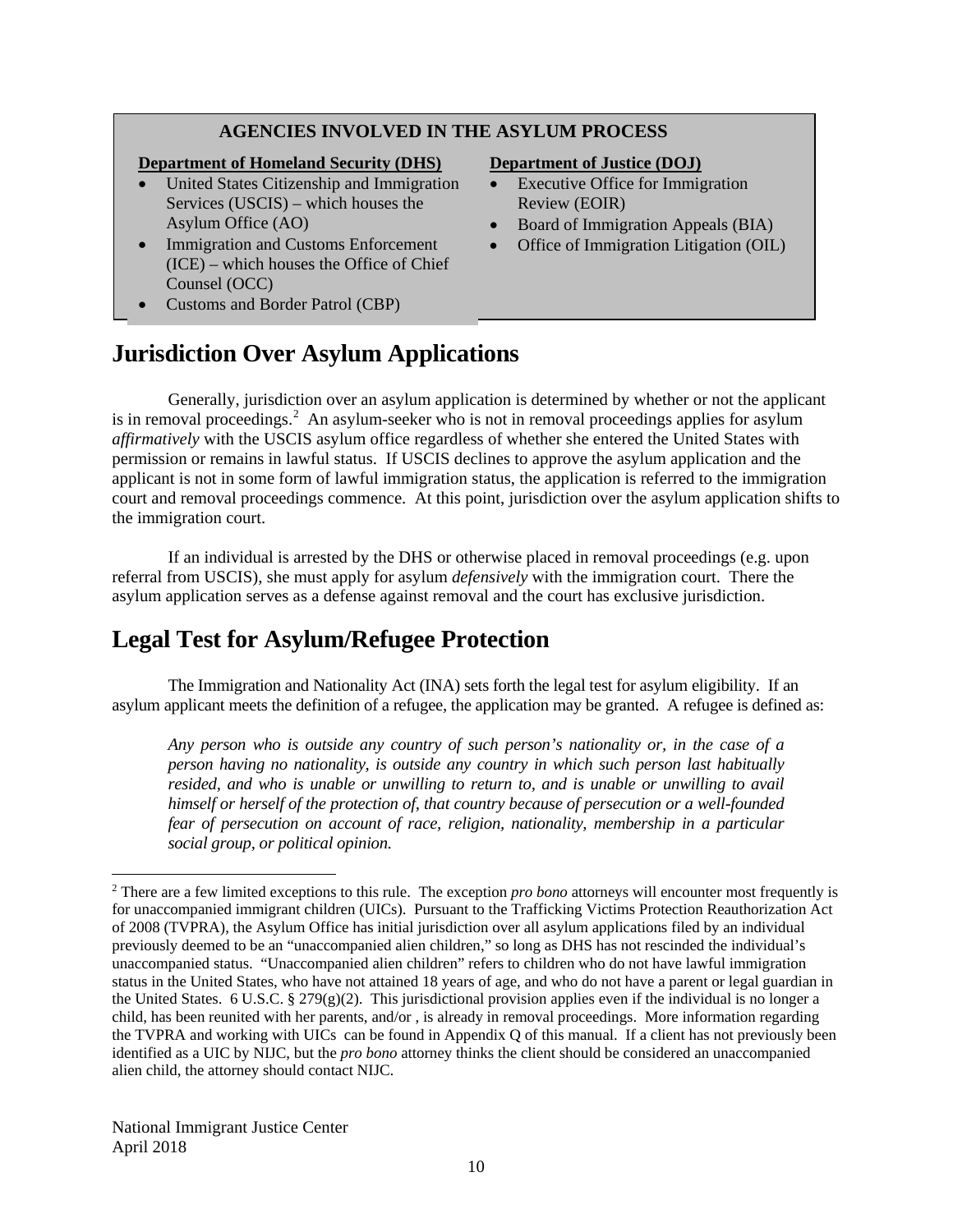INA  $\S 101(a)(42)(A)$ . Accordingly, individuals may qualify for asylum if they can prove:

- 1. a well-founded fear
- 2. of persecution
- 3. perpetuated by the government or an entity the government cannot or will not control
- 4. on account of
- <span id="page-11-0"></span>5. one of the five protected grounds<sup>[3](#page-11-2)</sup>

# **Legal Test For Well-Founded Fear**

In order to establish a "well-founded fear" of persecution, an asylum applicant need only show a *reasonable possibility* that she will be persecuted. *INS v. Cardoza-Fonseca*, 480 U.S. 421 (1987). An applicant who establishes past persecution by the government (or an entity the government cannot or will not control) on account of one of the five protected grounds has met that test and established a rebuttable presumption that she has a well-founded fear of future persecution. 8 C.F.R. § 208.13(b)(1).

An applicant can also established asylum eligibility by demonstrating an independent wellfounded fear of future persecution, *i.e.*, a reasonable possibility that she *will be* persecuted by the government (or an entity the government cannot or will not control) on account of one of the five protected grounds. 8 C.F.R. § 208.13(b)(2); *Ayele v. Holder*, 564 F.3d 862, 868 (7th Cir. 2009).

The Supreme Court has stated that the following is sufficient to establish a well-founded fear:

1. "having a fear of an event happening when there is less than a 50% chance that it will take place, and

<span id="page-11-1"></span>2. "establishing a 10% chance of being shot, tortured, or…otherwise persecuted." *Cardoza-Fonseca*, 480 U.S. 421.

# **Definition of Persecution**

Neither the INA nor accompanying regulations define persecution. Guidance concerning persecution is thus found exclusively in case law. The most recent, and generally most useful, definition of asylum in Seventh Circuit case law can be found in *Stanojkova v. Holder*, 645 F.3d 943 (7th Cir. 2011). In this decision, the Seventh Circuit divided persecution into three types:

- 1. "The use of *significant* physical force against a person's body,"
- 2. "the infliction of comparable physical harm without direct application of force (locking a person in a cell and starving him would be an example)," or
- 3. "nonphysical harm of equal gravity" such as "refusing to allow a person to practice his religion . . . a common form of persecution even though the only harm it causes is psychological."

*Stanojkova*, 645 F.3d at 948. In *Stanojkova*, the Court also noted that a credible threat to inflict grave physical harm would also constitute persecution under the second prong. *Id*.

When determining whether an individual suffered past persecution, the adjudicator must consider the cumulative significance of the record as a whole, rather than each event in isolation. *Nzeve v. Holder*, 582 F.3d 678 (7th Cir. 2009). As a result, various types of harm that generally do not amount to

<span id="page-11-2"></span> <sup>3</sup> NIJC recommends that attorneys structure their legal memoranda or briefs around these five elements.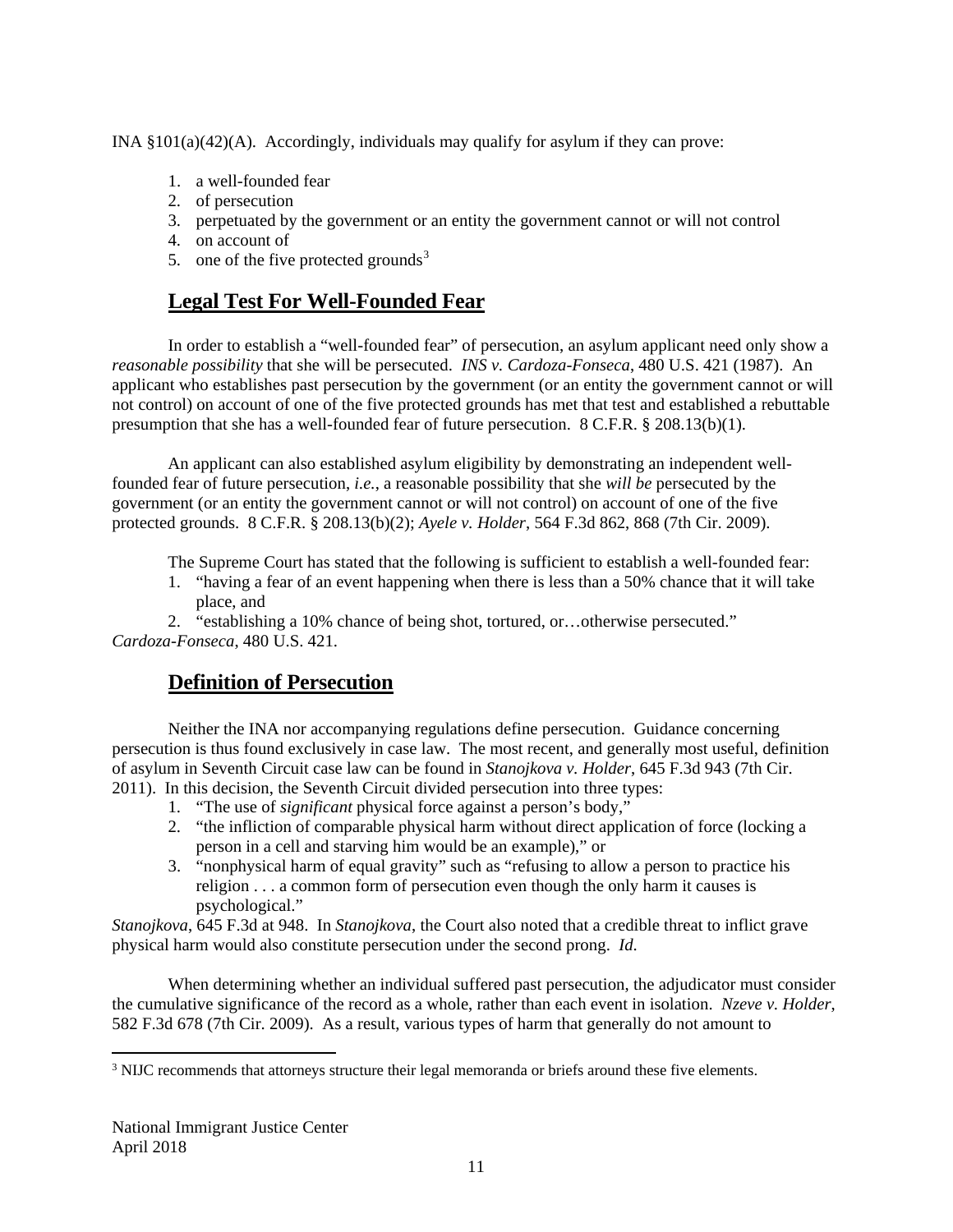persecution in isolation may be considered persecution when taken in the aggregate. Such harms might include:

- 1. arbitrary interference with a person's privacy, family, home or correspondence;
- 2. enforced social or civil inactivity;
- 3. passport denial; and/or
- <span id="page-12-0"></span>4. constant surveillance.

#### **Government Actor**

In order to qualify for asylum, an applicant must establish that the persecution she suffered or fears was or will be perpetrated by either the government or a group the government cannot or will not control. *Balogun v. Ashcroft*, 374 F.3d 492, 499 (7th Cir. 2004). Thus, an applicant can establish asylum eligibility by showing her persecution was inflicted by a group – or even society at large – that the government refuses to control because it condones or tolerates the groups' activities (such as women who perform female genital mutilation, abusive spouses, or paramilitary groups) or by a group that the government cannot control because the group is too powerful (such as gangs or guerilla groups). The Board of Immigration Appeals has found that an applicant established asylum eligibility based on persecution by a non-government entity even where she did not request governmental protection because the evidence demonstrated that if she had requested help, the authorities would have been unable or unwilling to control her persecutor and requesting protection would have placed the applicant at a greater risk of harm. *Matter of S-A-*, 22 I&N Dec. 1328, 1335 (BIA 2000).

# <span id="page-12-1"></span>**The Nexus**

An applicant must show a nexus between the persecution and one of the protected grounds of asylum: race, religion, nationality, political opinion, or membership in a particular social group. In addition, the applicant must establish that the protected ground(s) "was or will be *at least one central reason* for persecuting the applicant." INA § 208(b)(1)(B)(i); *Shaikh v. Holder*, 702 F.3d 897 (7th Cir. 2012). [4](#page-12-2) To meet this "one central reason" requirement, applicants should demonstrate a clear nexus between the persecution and the protected ground and should take care to consider and highlight all direct and circumstantial evidence in the case which demonstrates nexus.

Nexus can be established through either direct or circumstantial evidence. *Martinez-Buendia v. Holder*, 616 F.3d 711, 715 (7th Cir. 2010). For example, "[i]f political opposition is the reason an individual refuses to cooperate with a guerilla group, and that individual is persecuted for his refusal to cooperate, logic dictates that the persecution is on account of the individual's political opinion." *Id*. at 718; *see Jabr v. Holder*, 711 F.3d 835 (7th Cir. 2013).

It is important to note that the nexus element is distinct from the protected grounds and the two elements require separate analyses. Thus, the question of whether an applicant holds a political opinion or belongs to a particular social group is completely separate from the question of whether the applicant was persecuted on account of her political opinion or membership in a particular social group.

<span id="page-12-2"></span><sup>&</sup>lt;sup>4</sup> The REAL ID Act (P.L. 109-13) added the "one central reason" burden of proof to asylum claims. Therefore, this burden only applies to asylum applications filed on or after May 11, 2005.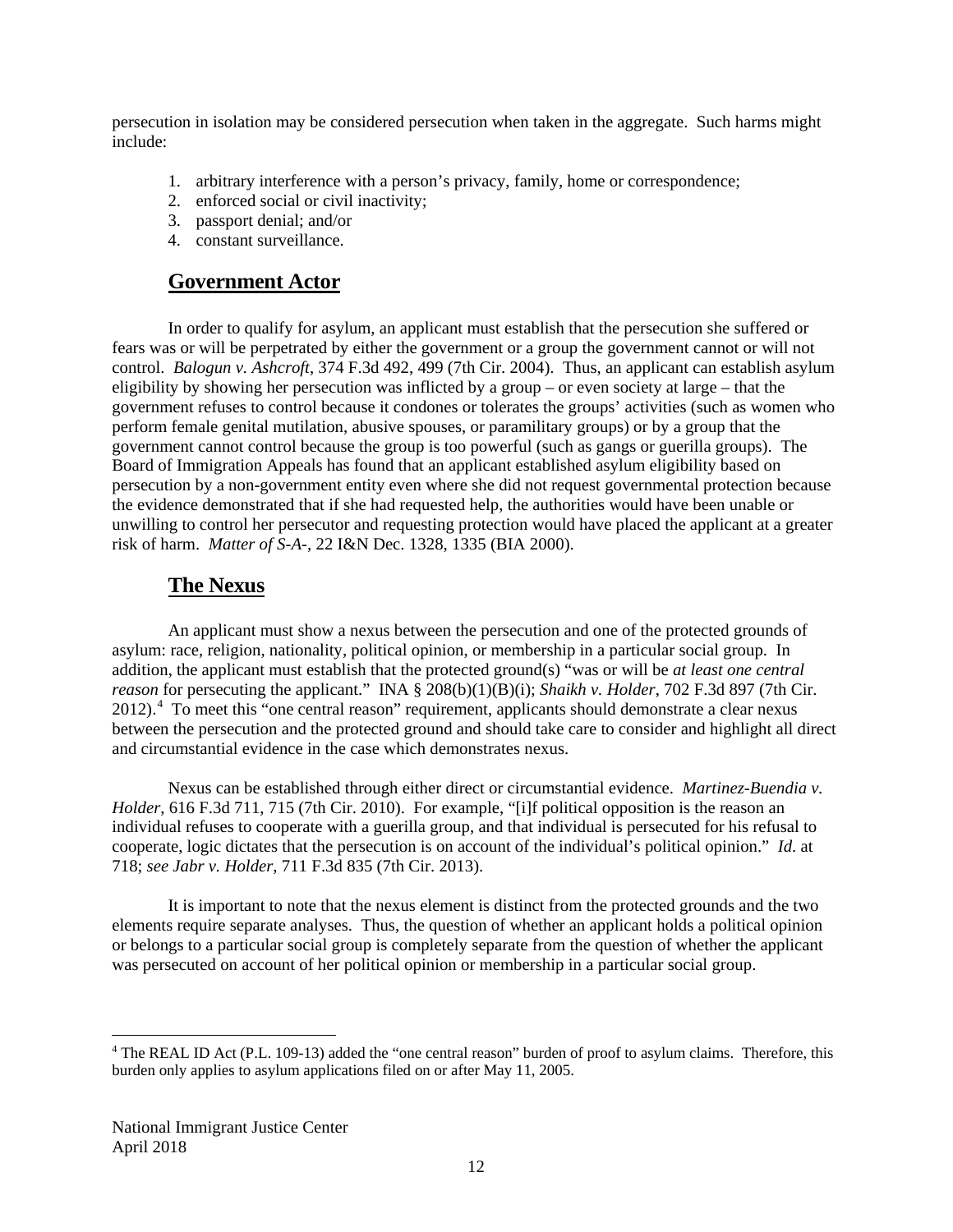### <span id="page-13-0"></span>**The Five Protected Grounds for Asylum**

The first three protected grounds of asylum (race, religion, and nationality) have well-accepted definitions. The latter two protected grounds (membership in a particular social group and political opinion) are more expansive and controversial in application.

#### **1. RACE**

The term "race" includes "all kinds of ethnic groups that are referred to as 'races' in common usage." United Nations High Commissioner on Refugees, Handbook on Procedures and Criteria for Determining Refugee Status ¶ 68 (1992) (UNHCR Handbook). For example, ethnic Albanians and Chechens would qualify as "races" under this definition.

#### **2. RELIGION**

Persecution on account of religion can include the prohibition of public or private worship, membership in a particular religious community, or religious instruction. UNHCR Handbook ¶ 72. Serious discrimination towards a person because of her membership in a particular religion or religious community may also constitute persecution on account of religion. *Id.*

#### **3. NATIONALITY**

The term "nationality" includes citizenship or membership in an ethnic or linguistic group and oftentimes overlaps with "race." UNHCR Handbook ¶ 74.

#### **4. POLITICAL OPINION**

An applicant's *actual* political opinion may constitute a protected ground. Additionally, a political opinion *imputed* onto the applicant may be recognized to establish a protected ground. An "imputed opinion" is an opinion that the persecutor believes the applicant to hold.

The refugee definition at INA  $\S 101(a)(42)(B)$  also specifically provides that persecution on account of political opinion includes persons persecuted due to *coercive population control programs*, such as forced abortion, forced sterilization, or fear of persecution because of refusal to participate in such programs.

#### **5. PARTICULAR SOCIAL GROUP**

"Particular social group" is a broad and evolving concept. Generally, it is understood as a group of people who share or are defined by certain immutable characteristics such as age, class background, ethnic background, family ties, gender, and sexual orientation.

The Board of Immigration Appeals has said that members of a particular social group must share a "*common immutable characteristic.*" *Matter of Acosta*, 19 I&N Dec. 211, 222 (BIA 1985). That characteristic should be something the group cannot or should not be required to change. *Id.* The *Acosta* immutable characteristics test was the accepted definition of "membership in a particular social group" for more than two decades, until the Board added the additional requirements of "social visibility" and "particularity" to the particular social group definition in 2008. *See Matter of S-E-G-*, 24 I&N Dec. 579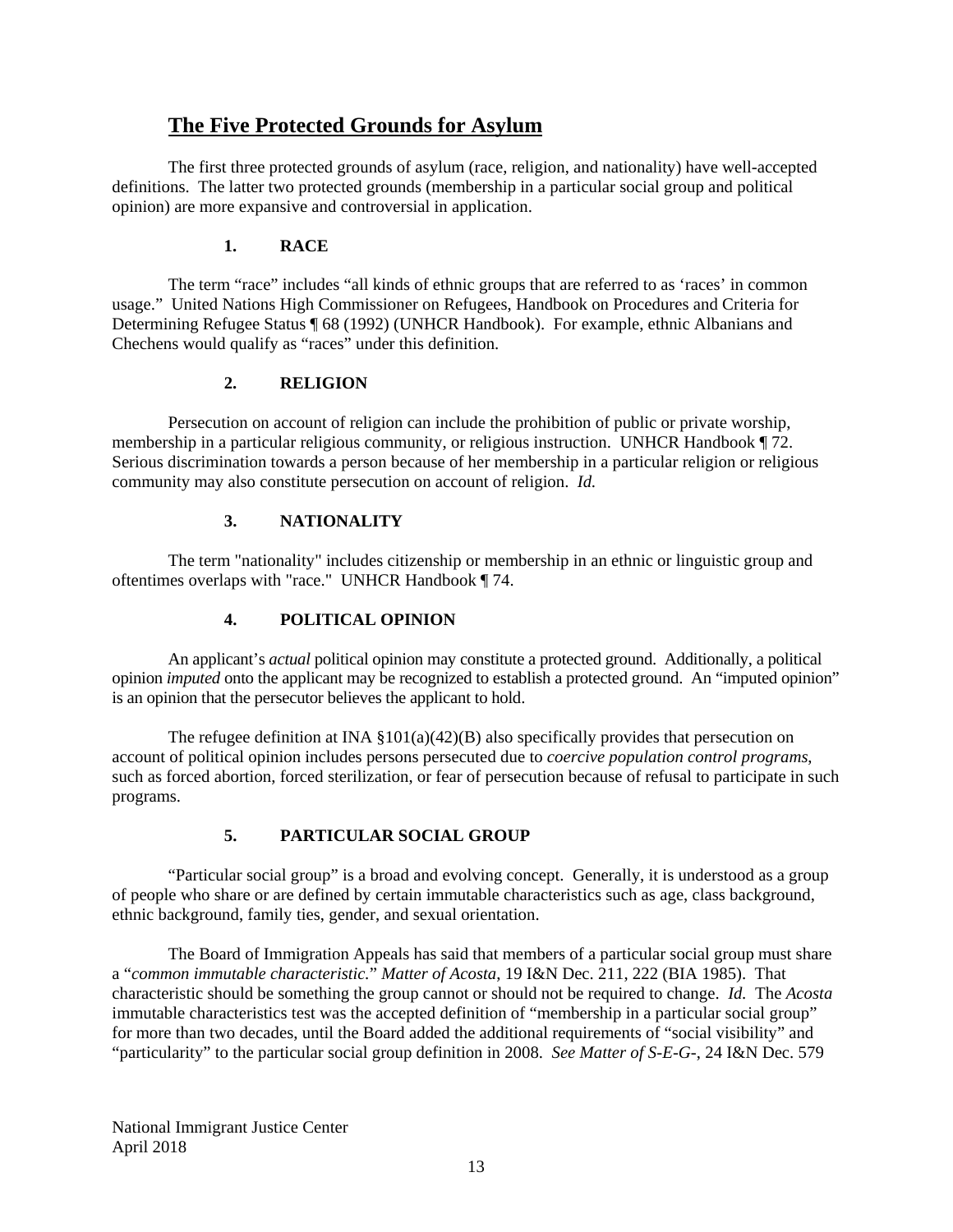(BIA 2008); *Matter of E-A-G-*, 24 I&N Dec. 591 (BIA 2008). The U.S. Court of Appeals for the Seventh Circuit then issued several decisions that invalidated the social visibility requirement and broadened the particular social group definition. *See Escobar v. Holder*, 657 F.3d 537 (7th Cir. 2011); *Sarhan v. Holder*, 658 F.3d 649 (7th Cir. 2011); *Ramos v. Holder*, 589 F.3d 426 (7th Cir. 2009); and *Gatimi v. Holder*, 578 F.3d 611 (7th Cir. 2009)*.*

In 2013, the Seventh Circuit issued a critical *en banc* decision regarding the particular social group definition. In *Cece v. Holder*, 733 F.3d 662 (7th Cir. 2013), the Court explained that the immutable characteristic forming the basis of a particular social group can include "a shared past experience or status [that] has imparted some knowledge or labeling that cannot be undone." *Id*. at 670. *Cece* also clarified that the breadth of a group is irrelevant to whether the group is viable for asylum purposes, stating, "[i]t would be antithetical to asylum law to deny refuge to a group of persecuted individuals who have valid claims merely because too many have valid claims." *Id*. at 673-75. Thus, a group "defined by gender plus one or more narrowing characteristics" can constitute a particular social group. *Id*. at 676.

In February 2014, the Board issued two precedential decisions clarifying and reaffirming the particularity and social visibility (renamed as "social distinction") requirements. *Matter of M-E-V-G-*, 26 I&N Dec. 227 (BIA 2014); *Matter of W-G-R-*, 26 I&N Dec. 208 (BIA 2014). According to the Board, the particularity requirement means that a group must be discrete and have definable boundaries; it cannot be made up of broad and diverse members. *M-E-V-G-*, 26 I&N Dec. at 239. To meet the social distinction requirement, the group need not be literally visible, but it must be recognized as a group by society. *Id*. at 240.

For several reasons, including the Seventh Circuit's repeated assertions that a social group need not be socially visible or narrowly defined, the BIA's unreasonable interpretation of "membership in a particular social group," and the fact that the BIA in *M-E-V-G-* and *W-G-R-* did not explicitly assert an intention to overrule prior circuit case law, NIJC strongly believes that *M-E-V-G-* and *W-G-R-* are not binding in the Seventh Circuit. It appears the Seventh Circuit agrees. In numerous precedential decisions issued after *M-E-V-G-* and *W-G-R-*, the Seventh Circuit did not reference the BIA's social distinction or particularity requirements or even mention the BIA's two new decisions. Rather, the Seventh Circuit continues to emphasize that additional requirements like narrowness and homogeneity are not part of its particular social group test and that the Seventh Circuit follows a pure, *Acosta*-only interpretation of the particular social group definition. *See e.g.*, *Salgado Gutierrez v. Lynch*, 834 F.3d 800, 805 (7th Cir. 2016) (rejecting breadth and homogeneity as requirements for establishing a particular social group); *Lozano-Zuniga v. Lynch*, 832 F.3d 822, 827 (7th Cir. 2016) ("This circuit defines social group as a group "whose membership is defined by a characteristic that is either immutable or is so fundamental to individual identity or conscience that a person ought not be required to change."); *see also Sibanda v. Holder*, 778 F.3d 676 (7th Cir. 2015); *R.R.D. v. Holder*, 746 F.3d 807 (7th Cir. 2014); *N.L.A. v. Holder*, 744 F.3d 425 (7th Cir. 2014). **Thus, NIJC** *pro bono* **attorneys currently presenting particular social group-based asylum claims before the Chicago Asylum Office and Immigration Court should follow Seventh Circuit – not BIA – case law regarding the particular social group definition**, but should be prepared to explain why Seventh Circuit case law, rather than BIA case law, is binding. More information about the current state of particular social group case law and best practices for presenting particular social group-based asylum claims, including NIJC's Particular Social Group Practice Advisory, are available on NIJC's website at [http://immigrantjustice.org/useful-documents-attorneys-representing-asylum-seekers.](http://immigrantjustice.org/useful-documents-attorneys-representing-asylum-seekers)

As the sharp contrast between BIA and Seventh Circuit decisions makes clear, particular social group case law has changed dramatically in recent years and continues to evolve. Because particular social group case law has grown more restrictive, asylum claims based on membership in a particular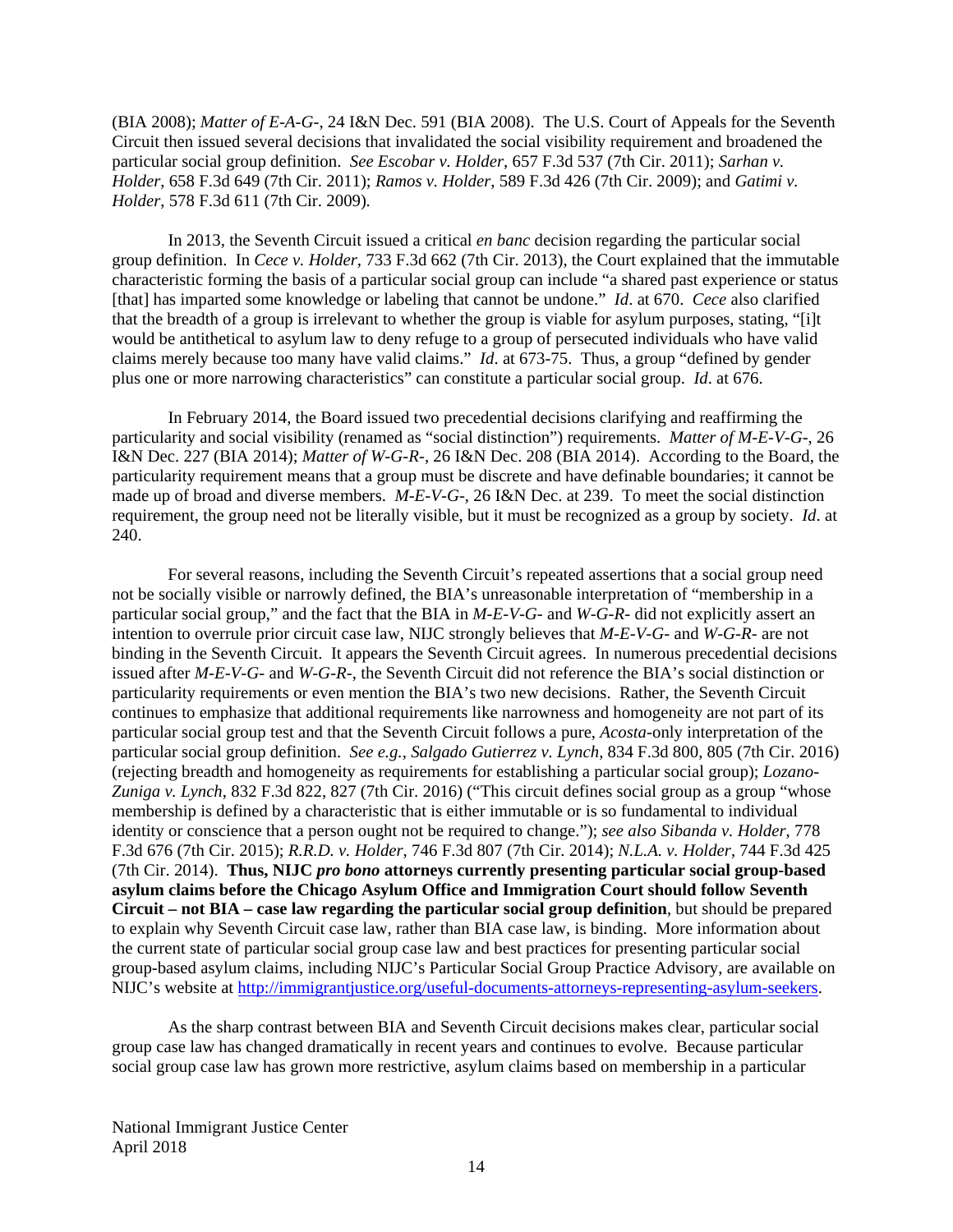social group have become increasingly complex. **It is therefore crucial that attorneys representing NIJC clients with particular social group-based asylum claims contact NIJC to strategize the best social group for their client.** 

#### *Asylum Claims Involving Gender Violence*

Women often experience human rights abuses that are particular to their gender. These include rape, molestation, domestic violence, female genital mutilation/circumcision, forced marriage, honor killing, sexual harassment and sexual slavery. Of the five protected grounds for asylum, women typically experience these forms of persecution because of their membership in a particular social group related to their gender. Many adjudicators reject gender-based social groups on policy grounds as being too broad or as creating floodgate concerns. Consequently, it can be a challenge for attorneys to convince some adjudicators to recognize these claims.

In *Matter of Acosta*, 19 I&N Dec. 211(BIA 1985), the seminal case regarding membership in a particular social group, the Board defined the term "particular social group" as a group that shares a characteristic that members cannot change or should not be required to change. In *Acosta*, the Board explicitly listed gender as an example of an immutable characteristic that can form the basis of a particular social group. Therefore, under the *Acosta* test, gender alone should be sufficient to form a cognizable social group. Moreover, as the Seventh Circuit clarified in *Cece v. Holder*, there is no requirement that a particular social group be narrowly defined. Like the other protected grounds for asylum, membership in a particular social group is determined by the shared trait and not limited by number. Although the BIA now requires more than the *Acosta* test to establish membership in a particular social group (see *supra*), in August 2014, the BIA held in that married women in Guatemala who are unable to leave their relationship can be a viable particular social group. *Matter of A-R-C-G-*, 26 I&N Dec. 388 (BIA 2014). The BIA specifically declined to address the question of whether the broader group of Guatemalan women could also constitute a particular social group. *A-R-C-G-*, 26 I&N Dec. at 395 n.16.

Historically, advocates representing women with gender-based claims often created complex and elaborate social groups for their clients in an attempt to avoid the perception that the group is overly broad. NIJC encourages *pro bono* attorneys to avoid this practice and to instead make particular social group arguments based on *Acosta*, in which the only requirement for a cognizable social group is that the group be based on an immutable characteristic that the group's members cannot or should not be required to change. NIJC hopes that as more advocates create social groups based on a pure reading of *Acosta*, adjudicators will begin to accept them as viable and move away from the current scheme of overly narrow and often convoluted particular social group construction.

NIJC has numerous materials related to gender-based asylum claims, including webinars and sample briefs, on NIJC's website at [http://immigrantjustice.org/useful-documents-attorneys-representing-asylum-seekers.](http://immigrantjustice.org/useful-documents-attorneys-representing-asylum-seekers) Attorneys are encouraged to peruse these documents and utilize the legal arguments in their own filings.

# <span id="page-15-0"></span>**Past Persecution**

If an applicant establishes that she experienced past persecution on account of a protected ground by the government or an entity the government cannot or will not control, she is presumed to possess a well-founded fear of future persecution. 8 C.F.R. § 208.13(b)(1). At that point, the burden shifts to the government to establish by a preponderance of the evidence that conditions in the country of origin have changed such that the applicant no longer has a well-founded fear, or that it would be reasonable for the applicant to move to another part of the country to avoid persecution. 8 C.F.R. § 208.13(b)(1)(i). If the government succeeds in establishing changed country conditions or the reasonableness and safety of internal relocation, the applicant may still be afforded so-called "humanitarian" asylum protection if she can demonstrate (a) compelling reasons for being unwilling or unable to return arising out of the severity of the past persecution or (b) a reasonable possibility of suffering other serious harm. *See* 8 C.F.R. §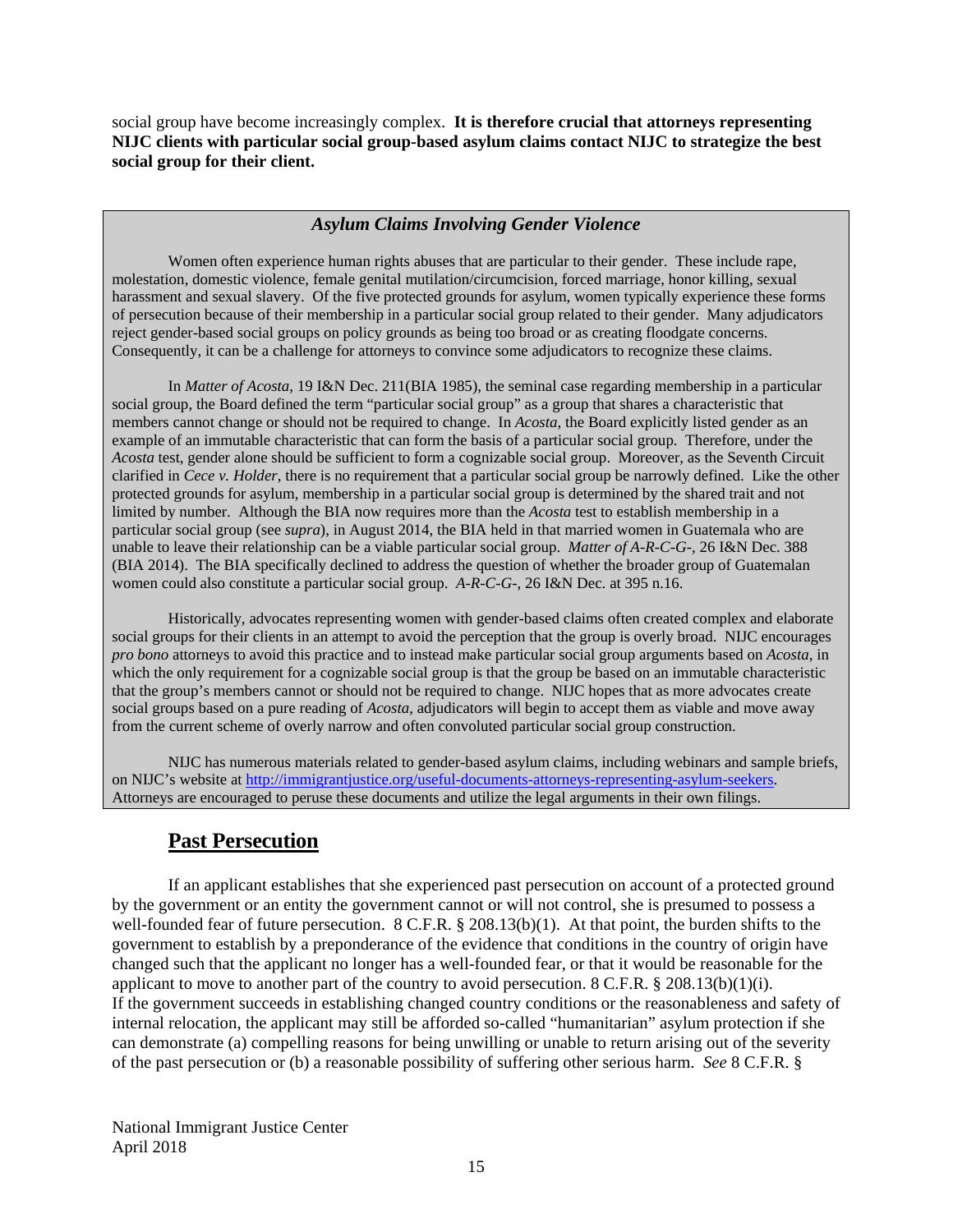208.13(b)(1)(iii); *Kholyavskiy v. Mukasey*, 540 F.3d 555, 575-76 (7th Cir. 2008); *Matter of L-S-*, 25 I&N Dec. 705 (BIA 2012); *Matter of S-A-K- & H-A-H-*, 24 I&N Dec. 464 (BIA 2008); *Matter of Chen*, 20 I&N Dec. 16. (BIA 1989). The "other serious harm" must rise to the level of persecution, but it need not be based on one of the five enumerated grounds. *Id.; L-S-*, 25 I&N Dec. 705. This form of asylum is only available to asylum applicants who establish past persecution on account of a protected ground by the government or an entity the government cannot or will not control. It is not available for withholding of removal applicants.

#### <span id="page-16-0"></span>**Internal Relocation**

If an applicant has a presumed well-founded fear of future persecution based on past persecution, the government may overcome the presumption by establishing by a preponderance of the evidence that the applicant could avoid future persecution by relocating to another part of the home country and that such relocation is reasonable. 8 C.F.R. § 208.13(b)(2)(ii). If the applicant has not suffered past persecution, it is the applicant's burden to demonstrate she could not avoid persecution by relocating and/or that relocating would not be reasonable. 8 C.F.R. § 208.13(b)(3)(i). However, if the feared persecutor is the government, relocation is presumed unreasonable unless the government can prove otherwise by a preponderance of the evidence. 8 C.F.R. § 208.13(b)(3)(ii).

In determining whether the applicant could relocate, the adjudicator must first examine whether safe relocation is possible, and if so, whether it would be reasonable to expect the applicant to relocate. *Oryakhil v. Mukasey*, 528 F.3d 993, 998 (7th Cir. 2008). The reasonability of internal relocation should be examined in light of ongoing civil strife; government infrastructures; geographical limits; and social or cultural constraints. 8 C.F.R. § 208.13(b)(3).

### <span id="page-16-1"></span>**Future Fear Only Claims**

If an applicant has not suffered past persecution or if her future fear of persecution has been rebutted, the applicant must establish an independent well-founded fear of future persecution. In a futurefear only claim, an applicant must demonstrate the same asylum elements as an applicant with a past persecution claim: persecution by the government or an entity the government cannot or will not control on account of a protected ground. However, because the asylum claim is only forward looking, the applicant must also demonstrate both a subjective and objective fear of persecution. *Cardoza-Fonseca*, 480 U.S. 421; *Ayele*, 564 F.3d at 868.

To satisfy the subjective component in a future fear only claim, the applicant must show that she genuinely fears returning to her country of origin. The objective prong of a future fear-only claim can be established one of two ways. First, the applicant can establish that a reasonably possibility – or at least a 10 percent chance - exists that she will be "singled out individually for persecution" by the government or an entity the government cannot or will not control on account of a protected ground. 8 C.F.R. § 208.13(b)(2)(iii); *Ayele*, 564 F.3d at 868. Second, the applicant can establish that "there is a pattern or practice" in her home country "of persecution of a group of persons similarly situated to the applicant on account of" the protected grounds and the applicant establishes her "inclusion in, and identification with, such group of persons such that . . . her fear of persecution upon return is reasonable." 8 C.F.R. § 208.13(b)(2)(iii); *Ayele*, 564 F.3d at 868.

In most cases, applicants will claim asylum eligibility based on the possibility that they will be singled out for persecution upon return to their home country, rather than making a "pattern or practice"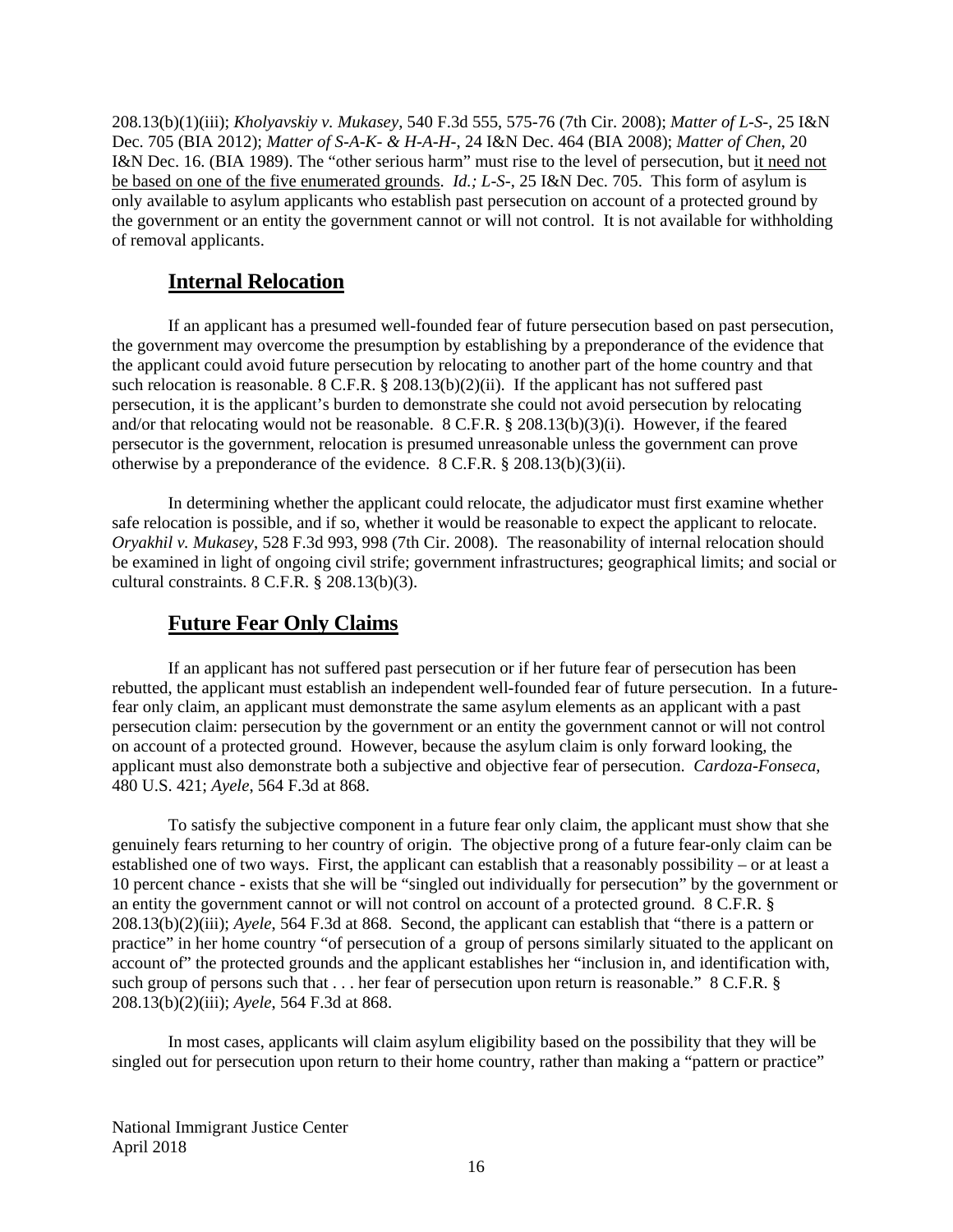claim. Pattern or practice claims are extremely difficult to win because few situations of persecution rise to the high level of a "systematic, pervasive, or organized effort to kill, imprison or severely injure members of the protected group" necessary to establish a "pattern or practice of persecution" *Ingmantoro v. Mukasey*, 550 F.3d 646, 651 (7th Cir. 2008). The burden of proof for "pattern or practice" claims is high and extremely difficult to meet "because once the court finds that a group was subject to a pattern or practice of persecution, every member of the group is eligible for asylum. *Ahmed v. Gonzales*, 467 F.3d 669, 675 (7th Cir. 2006). It is also important to note that the "pattern or practice" claim is different from a claim that an applicant will be individually targeted based on membership in a particular social group.

As with an asylum claim based on past persecution, an applicant with an independent fear of future persecution is not eligible for asylum if she could avoid persecution by relocating to another part of her country of nationality, "if under all the circumstances it would be reasonable to expect the applicant to do so." 8 C.F.R. § 208.13(b)(2)(ii). If the persecutor is a government or is "government-sponsored," it is presumed that internal relocation would not be reasonable. 8 C.F.R. § 208.13(b)(3)(ii).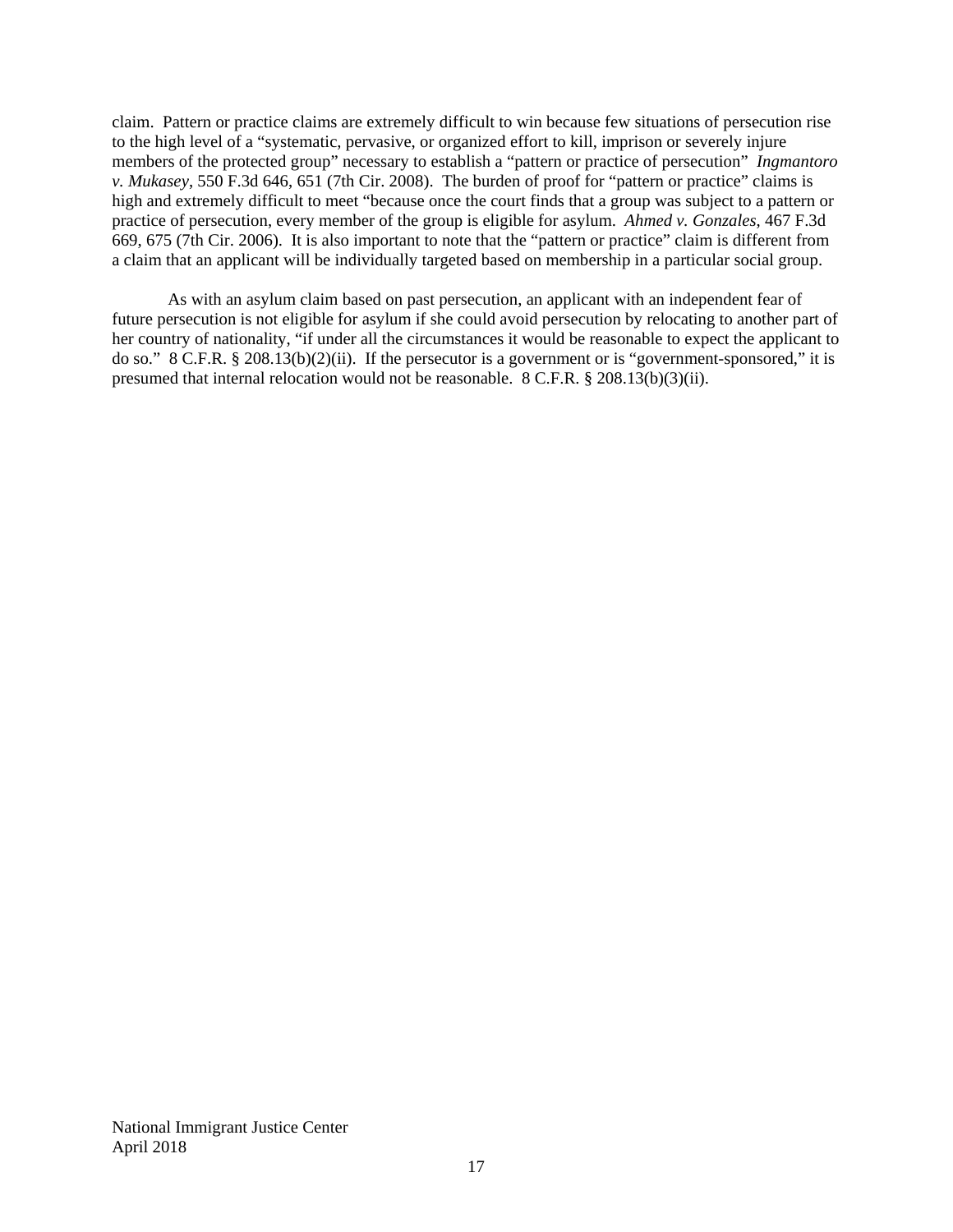# **ALTERNATIVES TO ASYLUM**

\* \* \*

# <span id="page-18-1"></span><span id="page-18-0"></span>**Withholding of Removal**

Another protection available to individuals fleeing persecution is withholding of removal. INA §241(b)(3). Withholding of removal is a non-discretionary form of relief from removal that is available to applicants who establish it is more likely that not they will face persecution in their country of removal by the government or an entity the government cannot or will not control on account of one of the protected grounds (i.e. race, religion, nationality, political opinion, membership in a particular social group). Withholding may be an appropriate alternative to asylum if an applicant: 1) is ineligible for asylum based on one of the bars listed below, including the one-year filing deadline; 2) has a reinstated removal order; or 2) there are negative factors in the applicant's past such as a criminal history that are not felonious but which make discretionary grant of asylum questionable.

The application for withholding of removal is the same as the application for asylum (Form I-[5](#page-18-3)89).<sup>5</sup> One automatically applies for both forms of relief concurrently when submitting the asylum application. Because withholding of removal means that an individual's removal has been withheld, withholding can only be granted *after* an immigration judge orders an individual removed. In a withholding case, the immigration judge will typically issue a decision ordering the applicant removed and then state that he is ordering that removal be withheld.

The benefits attendant to a grant of withholding of removal are limited. An individual who is granted withholding of removal cannot be removed from the United States to the country from which she was fleeing persecution, but can be removed to a safe third country if one is available. The individual can obtain work authorization – which is renewable annually. However, she may not petition to extend status to a spouse or children and any spouse or children in the United States with her may not be included as derivative beneficiaries on her application. Also, the individual is not permitted to adjust status to legal permanent residency, apply for citizenship, or travel outside the United States.

### <span id="page-18-2"></span>**Legal Standard for Withholding of Removal**

In order to satisfy the test for withholding of removal, an individual must show a clear probability of persecution by the government or a group the government cannot or will not control on account of one of the protected grounds. *INS v. Stevic*, 467 U.S. 407 (1984). This is a more difficult burden (P>50%) to meet than for asylum. As in asylum law, however, if an individual can show she suffered persecution in the past, she benefits from a rebuttable presumption of future persecution. Withholding of removal is mandatory if the individual meets the above clear probability test and establishes that she is not barred.

<span id="page-18-3"></span> <sup>5</sup> Although an individual can technically request withholding of removal and Convention Against Torture (CAT) relief before the asylum office, the asylum office cannot grant those forms of relief. In order for withholding of removal or CAT relief to be granted, an immigration judge must first order the individual removed. *Matter of I-S- & C-S-*, 24 I&N Dec. 432 (BIA 2008).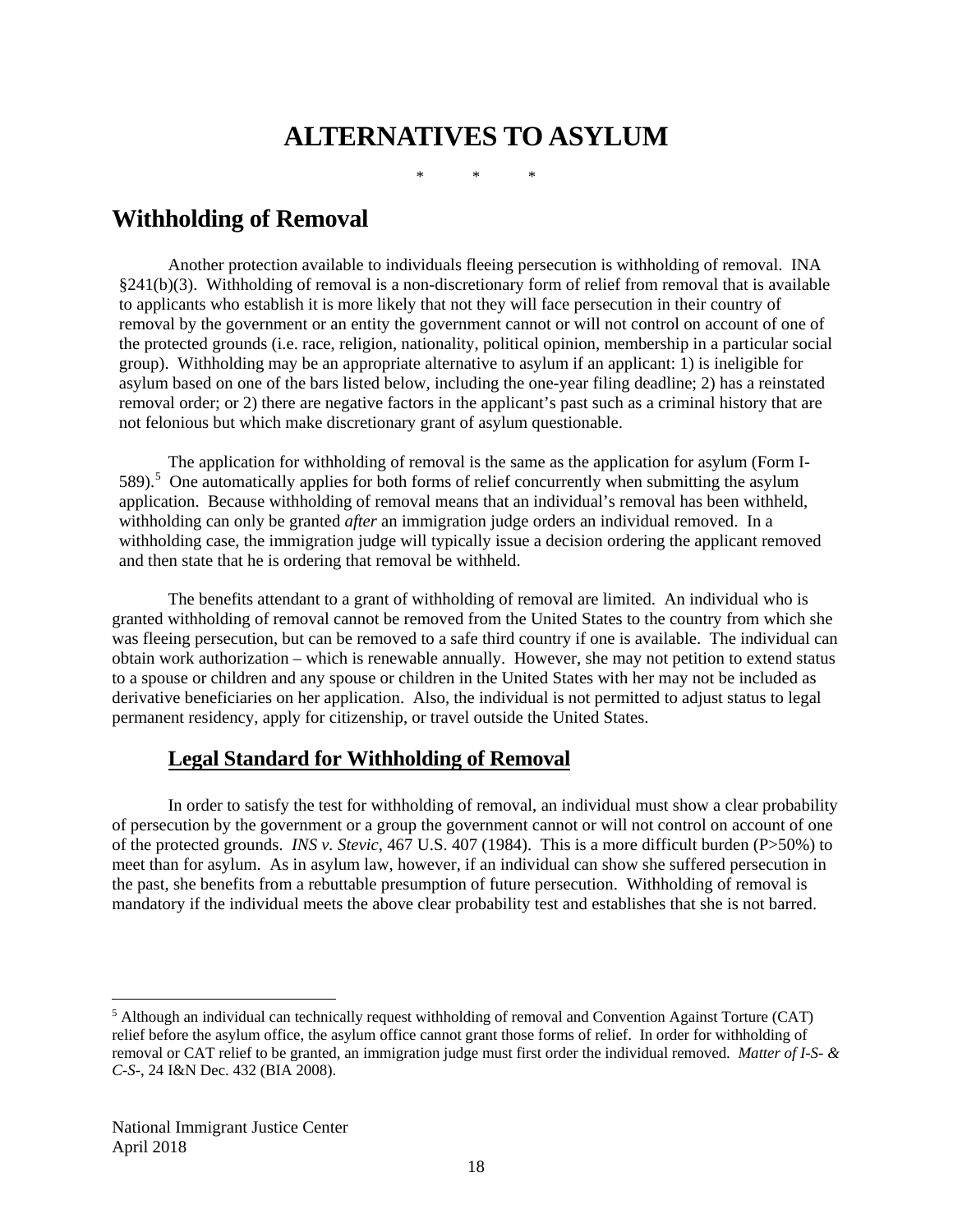# <span id="page-19-0"></span>**Convention Against Torture**

The United Nations Convention Against Torture and Other Cruel, Inhuman or Degrading Treatment or Punishment ("CAT")<sup>[6](#page-19-2)</sup> prohibits the return of a person to a country where substantial grounds exist for believing that she would be subjected to torture. *Matter of Y-L-A-G-, R-S-R-*, 23 I&N Dec. 270 (A.G. 2002); *see also Matter of S-V-*, 22 I&N Dec. 1306 (BIA 2000). A CAT claim may be raised even after a final order of removal/deportation has been issued. Additionally, unlike asylum and withholding of removal, an applicant for CAT relief is not required to establish her fear of torture is on account of race, religion, nationality, political opinion, or membership in a social group.

Regulations create two separate types of protection under CAT. *See* 8 C.F.R. §§ 208.16, 208.17. **Attorneys requesting CAT relief should be sure to request both types of CAT protection.** The first type of protection is withholding of removal under CAT. Withholding under CAT prohibits the return of an individual to her home country. It can only be terminated if the individual's case is reopened and DHS establishes the individual is no longer likely to be tortured in her home country. The same bars to withholding of removal exist for withholding of removal under CAT.

The second type of protection is called deferral of removal under CAT. There are no bars to deferral of removal under CAT. As a result, individuals will typically only receive deferral under CAT if they would likely be subject to torture, but are ineligible for asylum or withholding of removal due to the persecutor bar, the terrorism bar, or one of the crime-based bars. Deferral of removal under CAT is terminated more quickly and easily than withholding of removal. DHS may continue to detain an individual granted deferral of removal under CAT.

Like withholding of removal, CAT relief can only be granted after an immigration judge has ordered an individual removed. Also like withholding, the benefits of CAT are limited. An individual granted CAT relief cannot be removed from the United States to the country where she fears torture, but can be removed to a third country if one is available. The individual may not adjust her status to legal permanent residency or extend her status to family members. CAT holders can generally obtain work authorization.

### <span id="page-19-1"></span>**Definition of Torture**

Torture is defined as any act by which severe pain or suffering, whether physical or mental, is intentionally inflicted on a person for such purposes as obtaining from him or a third person information or a confession, punishing him for an act he or a third person has committed or is suspected of having committed, or intimidating or coercing him or a third person, or for any reason based on discrimination of any kind . . . when such pain or suffering is inflicted by or at the instigation of or with the consent or acquiescence of a public official or other person acting in official capacity. CAT, Art. 1., 8 C.F.R. § 208.18. The BIA has found that torture "is an extreme form of cruel and inhuman punishment and does not extend to lesser forms of cruel, inhuman, or degrading treatment or punishment." *Matter of J-E-*, 23 I&N Dec. 291 (BIA 2002). The BIA has also found that indefinite detention, without further proof of torture does not constitute torture under this definition. *Id.*

<span id="page-19-2"></span> <sup>6</sup> United Nations Convention Against Torture and Other Cruel, Inhuman or Degrading Treatment or Punishment, opened for signature February 4, 1985, G.A. Ros. 39/46, U.N. GAOR Supp. No. 51, at 197, U.N. Doc. A/RES/39/708(1984), reprinted in 23 I.L.M.1027 (1984), modified in 24 I.L.M. 535 (1985).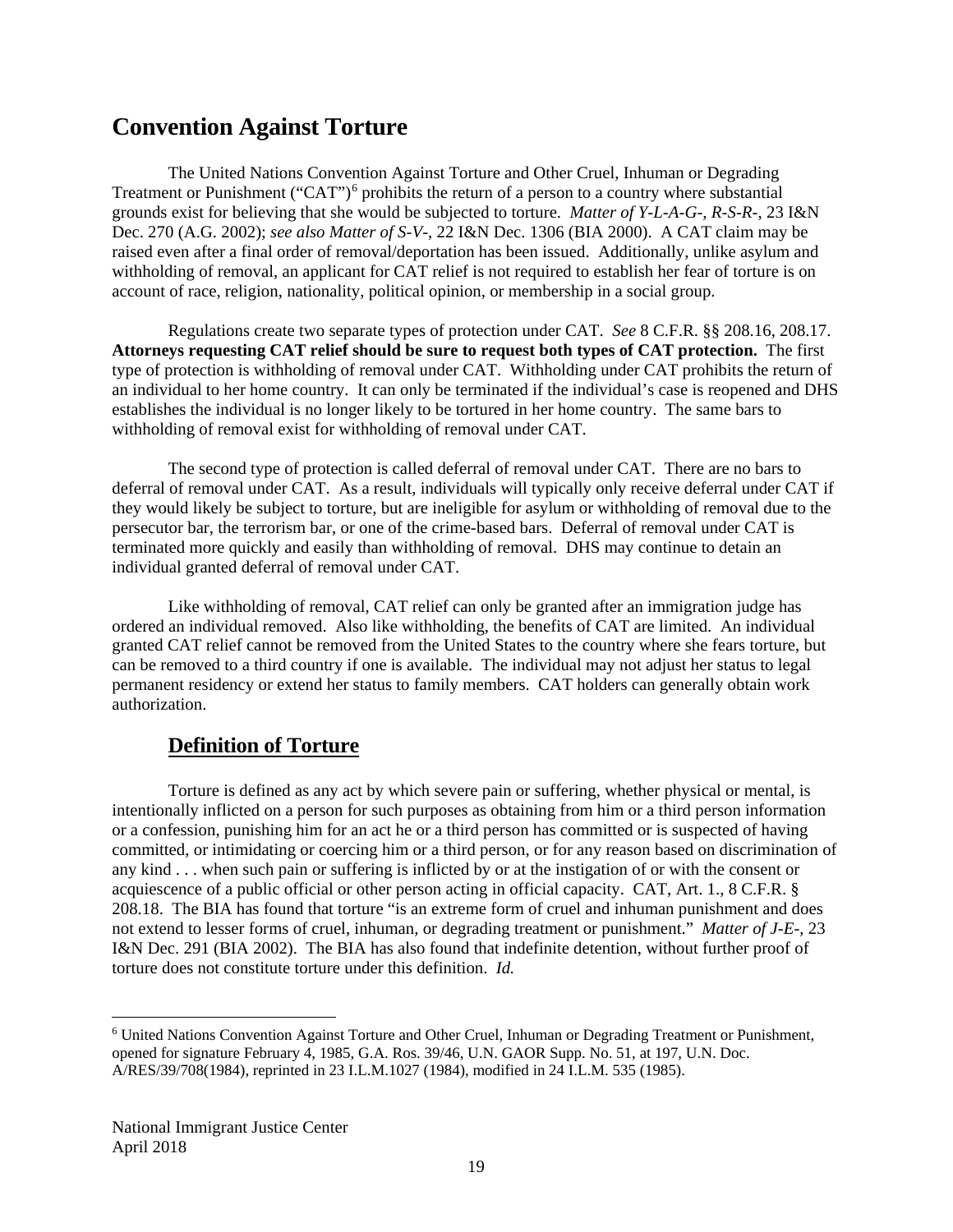The torture feared must be carried out by their government or someone acting with the acquiescence of the government. Acquiescence has been narrowly defined and must include awareness of the torture and failure to intervene thereby breaching a legal responsibility. *Matter of S-V-*, 22 I&N Dec. 1306 (BIA 2000). However, the individual "need not show that multiple government officials are complicit in order to be entitled to relief." *Rodriguez-Molinero v. Lynch*, 808 F.3d 1134, 1138 (7th Cir. 2015). In addition, "[i]t is irrelevant whether the police were rogue (in the sense of not serving the interests of the [country of removal] government) or not." *Id*. at 1139. The individual also does "not have to show that the entire  $\dots$  government is complicit in the misconduct of individual police officers." *Id.* Finally, governmental efforts to prevent violence do not mean that the government would not participate in or acquiesce to torture: "it is success rather than effort that bears on the likelihood of ... being killed or tortured if removed." *Id*. at 1140.

### <span id="page-20-0"></span>**CAT Standard of Proof**

The standard of proof under the CAT is higher than the standard for asylum. The alien must prove that it is "more likely than not" she would be tortured if forced to return. *Matter of G-A-*, 23 I&N Dec. 366 (BIA 2002). What this standard means in practice in the Seventh Circuit is not completely clear, as the Seventh Circuit explained in *Rodriguez-Molinero*:

The [more likely than not] phrase . . . cannot be and is not taken literally. . . . It would contradict the Convention. . . . It would dictate that while an alien who had a 50.1 percent probability of being tortured . . . would be granted deferral of removal, an otherwise identical alien who had "only" a 49.9 percent probability of being tortured would be removed – an absurd distinction. And it is not enforceable. The data and statistical methodology that would enable a percentage to be attached to a risk of torture simply do not exist. All that can be said responsibly on the basis of actually obtainable information is that there is, or is not, a substantial risk that a given alien will be tortured if removed from the United States.

808 F.3d at 1135-36.

The evidentiary proof required for CAT is very similar to the proof for asylum or withholding claims. All relevant considerations are to be taken into account, including, where applicable, the existence in the State concerned of a "consistent pattern of gross, flagrant or mass violations of human rights." *S-V-*, 22 I&N Dec. at 1313.

# <span id="page-20-1"></span>**Procedure for Raising CAT Claims**

Individuals seeking relief under the CAT must bring their claims before an immigration judge. The attorney requests relief under withholding of removal and CAT by checking the "CAT" box in the upper right-hand corner of the first page of the I-589 and by selecting CAT in response to the question regarding protected grounds. When applying for CAT relief, the attorney should be sure to provide evidence demonstrating that the client meets the definition of torture under 8 C.F.R. § 208.18. The attorney should also be sure to thoroughly brief the CAT elements in her brief because the elements are significantly different from the asylum elements.

**In nearly every case, NIJC strongly recommends that an attorney request CAT relief.** If a client has already filed for asylum, but did not request withholding of removal and CAT, the *pro bono*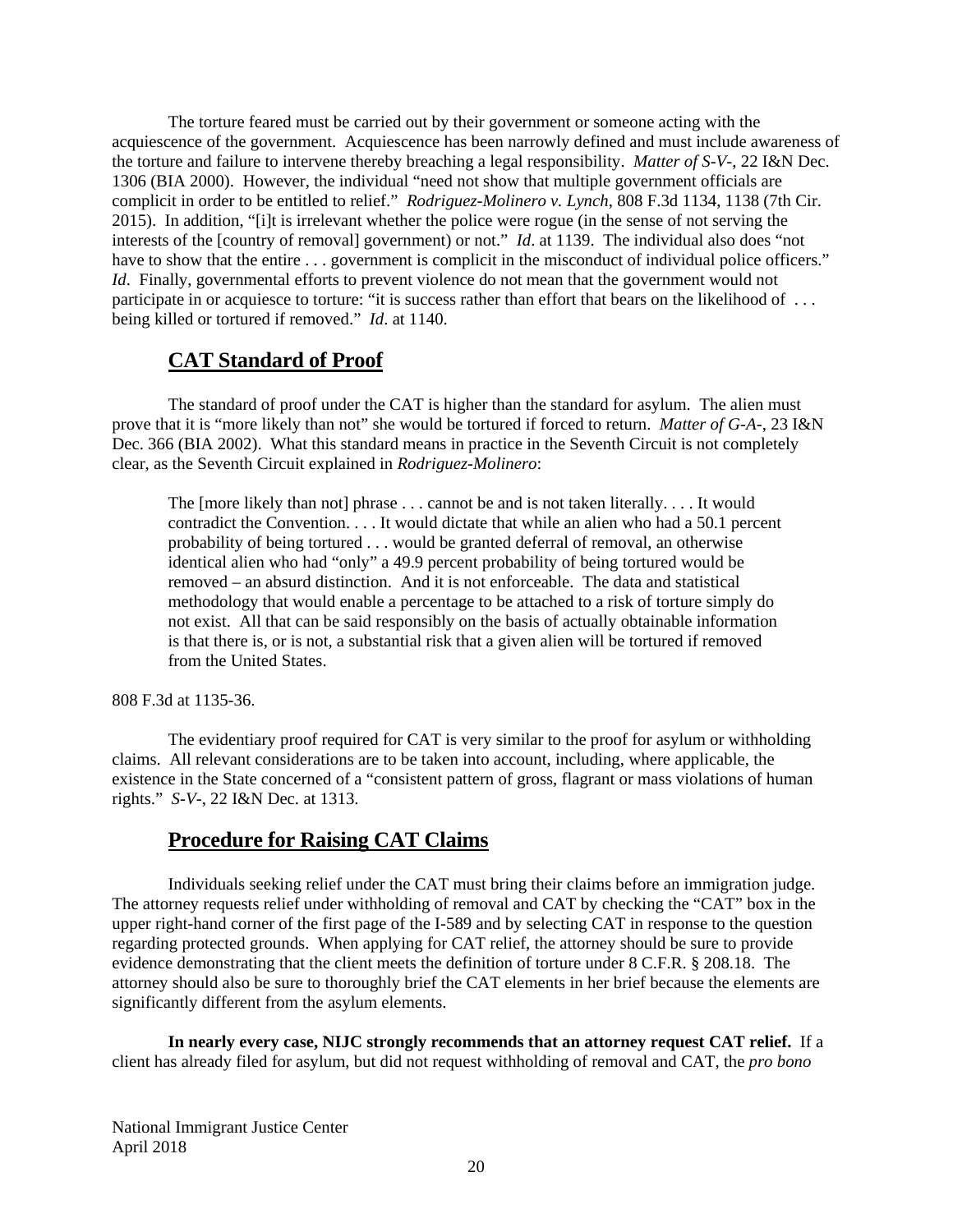attorney should amend and supplement the application. Since CAT relief is not as beneficial as asylum, NIJC recommends that CAT be sought in the alternative, while concurrently seeking asylum. *Pro bono* attorneys with concerns about requesting CAT relief for their NIJC client should contact NIJC.

# <span id="page-21-0"></span>**Voluntary Departure**

Voluntary departure permits a removable individual to depart from the United States at her own expense within a designated amount of time in order to avoid a final order of removal. INA § 240B. Voluntary departure is not available in all cases. INA § 240B(c). Generally, NIJC does not recommend that individuals who maintain a fear of persecution or torture seek voluntary departure.

Voluntary departure may be appropriate in certain instances and may be preferable to a removal order. If an individual is issued a removal order she may be barred from reentering the United States for up to ten years and may be subject to civil and criminal penalties if she reenters without proper authorization. In addition, an individual with a removal order is barred for ten years from applying for cancellation of removal, adjustment of status, and other immigration benefits. If the individual receive voluntarily departure and departs within the time ordered by the court, she will not be barred from legally reentering in the future and does not face the bars to relief that an individual with a removal order would face. However, if an individual receives a grant of voluntary departure and subsequently fails to timely depart, the legal repercussions are worse than those attendant to a removal order. INA §240B(d). If individual receives voluntary departure and subsequently moves to reopen her removal proceedings, the grant of voluntary departure is automatically revoked. 8 C.F.R. § 1240.26(e)(1).

An individual may apply for voluntary departure either prior to the master calendar hearing or at the conclusion of proceedings.

# <span id="page-21-1"></span>**Master Calendar Hearing**

If the application for voluntary departure is prior to, or at the master calendar hearing, the individual must show that she:

- 1. Waives or withdraws all other requests for relief;
- 2. Concedes removability;
- 3. Waives appeal of all issues;
- 4. Has not been convicted of an aggravated felony and is not a security risk;
- 5. Shows clear and convincing evidence that she intends and has the financial ability to depart; and
- 6. Presents to DHS a valid passport or other travel document sufficient to assure lawful entry into the country of return, unless such document is already in the possession of the DHS or is not needed in order to return to the country in question.

If the individual is able to meet these requirements, then the immigration judge may grant a voluntary departure period of up to 120 days at the time of the Master Calendar hearing. *See* INA § 240B(a), 8 C.F.R. § 1240.26. The judge may not grant voluntary departure beyond 30 days after the Master Calendar at which the case is initially scheduled, except pursuant to a stipulation from the DHS. 8 C.F.R. § 1240.26(b)(E)(ii).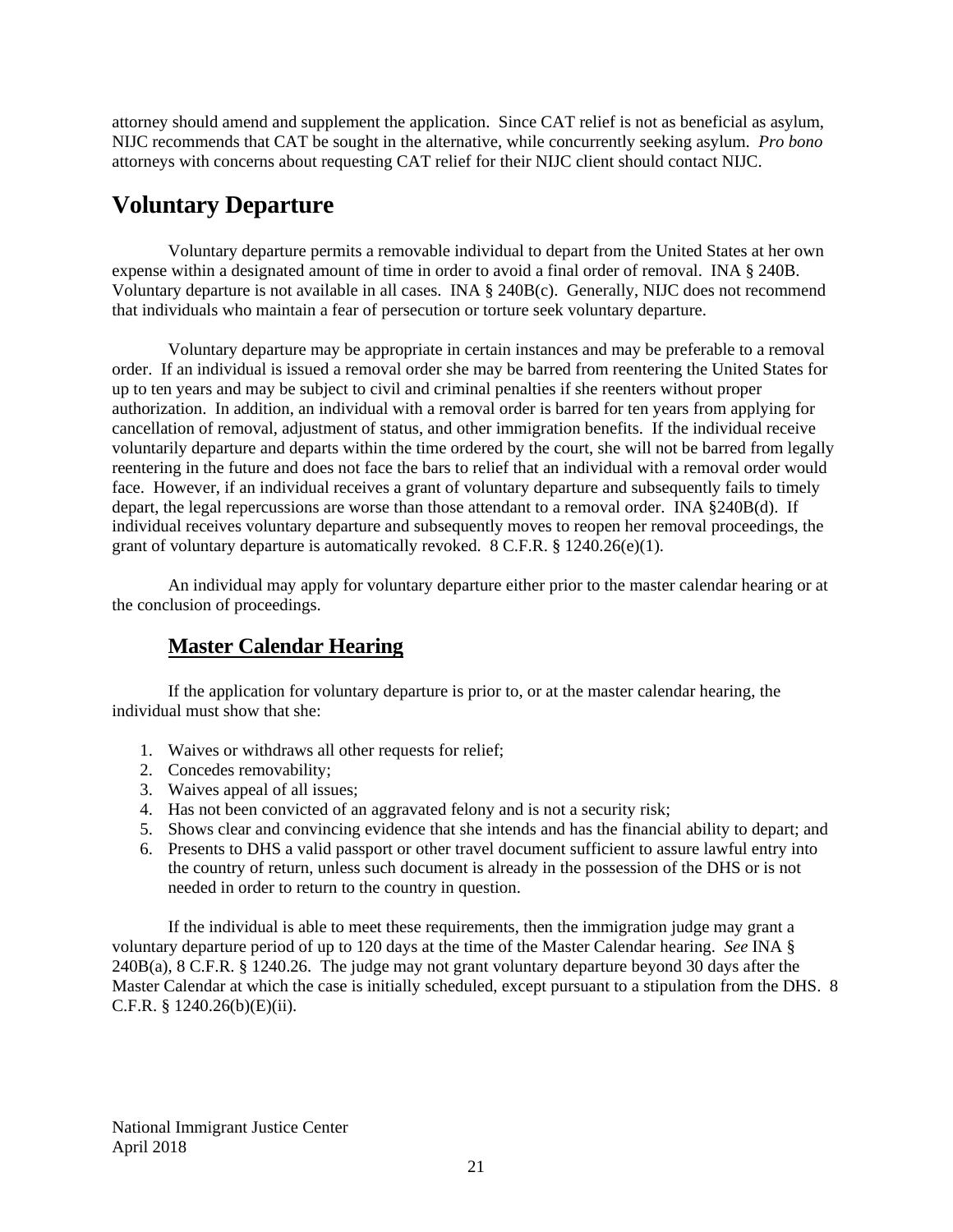# <span id="page-22-0"></span>**Conclusion of the Merits Hearing**

An individual may also apply for voluntary departure after the conclusion of proceedings, provided that the individual meets the following requirements:

- 1. Shows physical presence for one year prior to the date the Notice to Appear is issued;
- 2. Shows good moral character for five years prior to the application;
- 3. Has not been convicted of an aggravated felony and is not a security risk;
- 4. Shows clear and convincing evidence that she intends and has the financial ability to depart;
- 5. Pays the bond required by the judge (of at least \$500); and
- 6. Presents to the DHS a valid passport or other travel document sufficient to assure lawful entry into the country of return, unless such document is already in the possession of the DHS or is not needed in order to return.

8 C.F.R. § 1240.26(c). If the individual establishes these requirements, the immigration judge may grant voluntary departure for a period of up to 60 days. *See* INA § 240B(b); 8 C.F.R. §1240.26(e).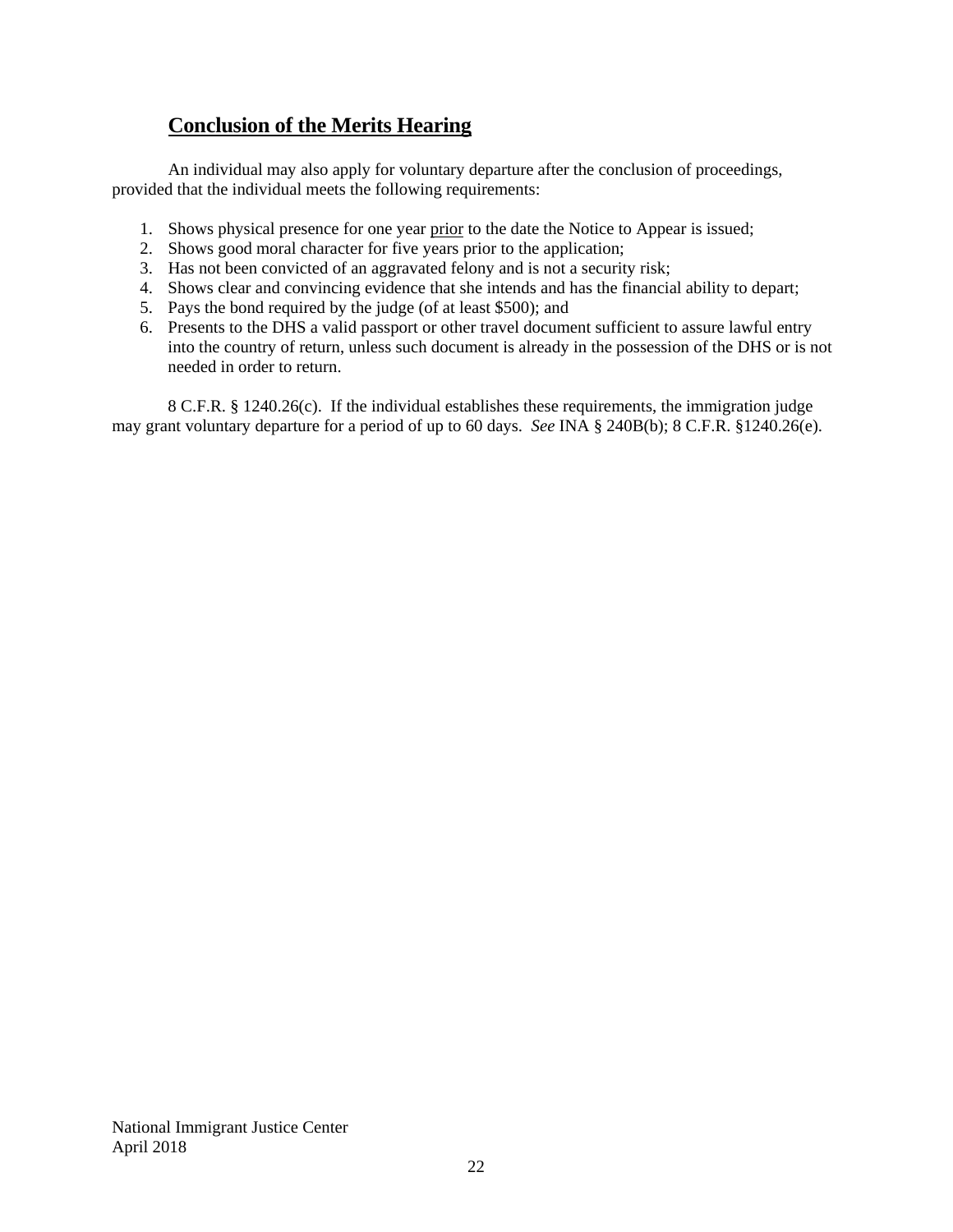# <span id="page-23-0"></span>**BARS TO ELIGIBILTY FOR ASYLUM, WITHHOLDING AND CAT**

#### \* \* \*

| Pro bono attorneys who identify any of these conditions<br>in their cases should contact NIJC.                                                                                                                                                                                                                                                                                                                                                                                                                                                                                                                                                                                                                                    | <b>Bars</b><br>Asylum? | <b>Bars</b><br>Withholding/<br>Withholding<br>under CAT? | <b>Bars</b><br>Deferral<br>under<br>CAT? |
|-----------------------------------------------------------------------------------------------------------------------------------------------------------------------------------------------------------------------------------------------------------------------------------------------------------------------------------------------------------------------------------------------------------------------------------------------------------------------------------------------------------------------------------------------------------------------------------------------------------------------------------------------------------------------------------------------------------------------------------|------------------------|----------------------------------------------------------|------------------------------------------|
| One-Year Filing Deadline Bar: See explanatory section below.<br>INA §208(a)(2)(B); 8 C.F.R. §§ 208.4, 208.34.                                                                                                                                                                                                                                                                                                                                                                                                                                                                                                                                                                                                                     | Yes                    | N <sub>o</sub>                                           | N <sub>o</sub>                           |
| Persecutor Bar: Individuals who have persecutor another on<br>account of one of the protected grounds. INA $\S$ 208(b)(2)(A)(i).                                                                                                                                                                                                                                                                                                                                                                                                                                                                                                                                                                                                  | Yes                    | Yes                                                      | N <sub>o</sub>                           |
| Terrorism Bar: See the explanatory section below. INA §<br>$208(b)(2)(A)(v)$ .                                                                                                                                                                                                                                                                                                                                                                                                                                                                                                                                                                                                                                                    | Yes                    | Yes                                                      | N <sub>o</sub>                           |
| Particularly Serious Crime (PSC) Bar: Individuals convicted of a<br>"particularly serious crime. For asylum purposes, any aggravated<br>felony (as defined under immigration law, see INA $\S$ 101(a)(43))<br>constitutes a PSC. For withholding/withholding under CAT<br>purposes, an aggravated felony constitutes a PSC if the aggregate<br>term of imprisonment sentenced was at least five years.<br>Immigration judges also have the authority to define non-<br>aggravated felony crimes as PSCs. See NIJC's Detention<br>Supplement for more information regarding the impact of a<br>criminal history on applications for asylum and withholding of<br>removal. INA §§ 208(b)(2)(A)(ii), 208(b)(2)(B), 241(b)(3)(B)(ii). | Yes                    | Yes                                                      | N <sub>o</sub>                           |
| Serious Non-Political Crime Outside the U.S. Bar<br>INA $\S 208(b)(2)(A)(iii)$ .                                                                                                                                                                                                                                                                                                                                                                                                                                                                                                                                                                                                                                                  | Yes                    | Yes                                                      | N <sub>0</sub>                           |
| "Danger to the Security of the United States" Bar<br>INA § $208(b)(2)(A)(iv)$ .                                                                                                                                                                                                                                                                                                                                                                                                                                                                                                                                                                                                                                                   | Yes                    | Yes                                                      | N <sub>o</sub>                           |
| Firm Resettlement Bar: Individuals who are <i>firmly resettled</i> within<br>the meaning of 8 C.F.R. §208.15. INA §208(b)(2)(A)(vi); Matter<br>of D-X- & Y-Z-, 25 I&N Dec. 664 (BIA 2012); Matter of A-G-G-,<br>25 I&N Dec. 486 (BIA 2011).                                                                                                                                                                                                                                                                                                                                                                                                                                                                                       | Yes                    | N <sub>0</sub>                                           | N <sub>0</sub>                           |
| Previous Asylum Denial Bar: Individuals who previously filed for<br>asylum and were denied. INA $\S 208(a)(2)(C)$                                                                                                                                                                                                                                                                                                                                                                                                                                                                                                                                                                                                                 | Yes                    | No                                                       | N <sub>o</sub>                           |
| Safe Third Country Bar: Individuals who may be removed<br>pursuant to a bilateral or multilateral agreement to a safe third<br>country, unless the Attorney General finds it in the national<br>interest to grant asylum. INA $\S 208(a)(2)(A)$ . At present, the<br>United States only has a safe third country agreement with<br>Canada.                                                                                                                                                                                                                                                                                                                                                                                        | Yes                    | No                                                       | N <sub>0</sub>                           |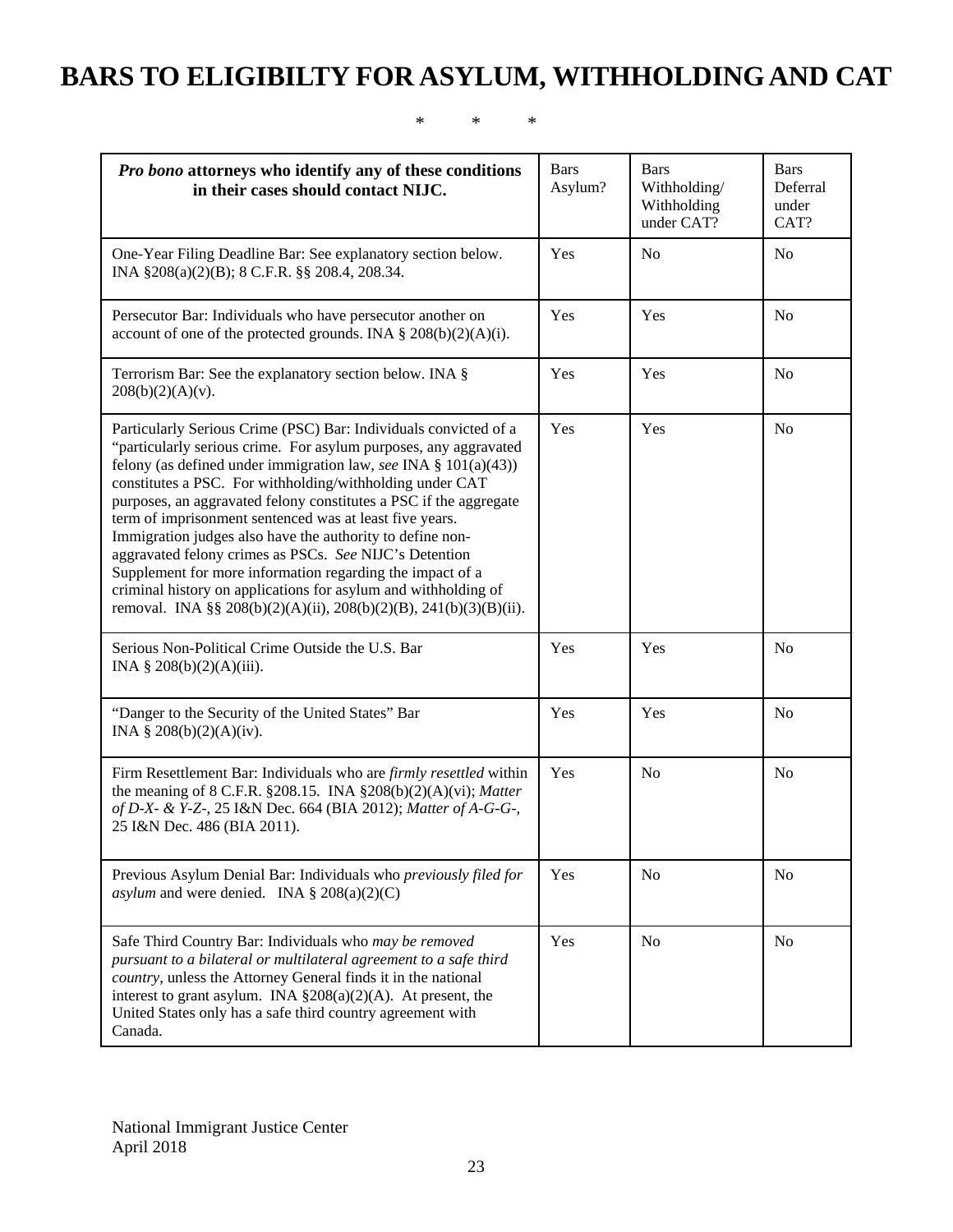# <span id="page-24-0"></span>**The One-Year Filing Deadline**

All applicants must file their asylum applications within one year of their entry into the United States.<sup>[7](#page-24-1)</sup> Applicants must prove by clear and convincing evidence that they have filed their asylum application within one year since their arrival in the United States or to the satisfaction of the Asylum Officer or immigration judge that they qualify for an exception to the deadline. *See* 8 C.F.R. § 208.4(2)(A). Regulations provide that the one-year deadline assessment should be made on a case by case basis by the immigration judge or the Asylum Officer. *See* 8 C.F.R. § 208.4(a)(2) and (a)(5); *Matter of T-M-H- & S-W-C-*, 25 I&N Dec. 193 (BIA 2010). The one-year deadline is extremely harsh, but there are some exceptions, as follows:

- 1. If there are "changed circumstances" or circumstances materially affecting the applicant's eligibility for asylum, for example:
	- a. changes in the applicant's country; or
	- b. changes in the applicant's circumstances, e.g., changes in U.S. law or conversion to another religion.

The burden is on the applicant to prove the changed circumstances. The applicant must file the application within a reasonable time after the applicant becomes aware of the change in circumstances.

- 2. If there are "extraordinary circumstances" that the applicant had no control over that kept the applicant from filing for asylum within a year of entry into the United States. For example:
	- 1. serious illness;
	- 2. a long period of mental or physical problems, including those due to violence against the applicant or persecution suffered;
	- 3. the applicant is under age 18 and living without parent or legal guardian; *Matter of Y-C-*, 23 I&N Dec. 2[8](#page-24-2)6 (BIA 2002)<sup>8</sup>
	- 4. ineffective assistance of counsel, i.e., the applicant had a lawyer but the lawyer did not provide notice of the one-year deadline;
	- 5. the applicant was in some other lawful status until a reasonable period before the asylum application was filed.
	- 6. the application was filed within one year of arriving, but was returned for some reason and soon filed again.

The burden is on the applicant to prove extraordinary circumstances. The circumstances must be directly related to the applicant's failure to file the application within one year. *See* 8 C.F.R. §208.4(a)(4). The applicant must also file the application within a "reasonable" time (generally interpreted to mean less than six months) after the she becomes aware of the change in circumstances.

<span id="page-24-1"></span> <sup>7</sup> For asylum applicants who entered the United States prior to April 1, 1997, the deadline for applying was April 1, 1998.

<span id="page-24-2"></span><sup>8</sup> Pursuant to the TVPRA, unaccompanied alien children are not subject to the one-year filing deadline. However, it is unclear whether unaccompanied children must meet the one-year deadline once they are reunified with a parent or legal guardian or turn 18. For that reason, NIJC strongly recommends that attorney representing former or current unaccompanied children still file their client's asylum application prior to the one-year filing deadline.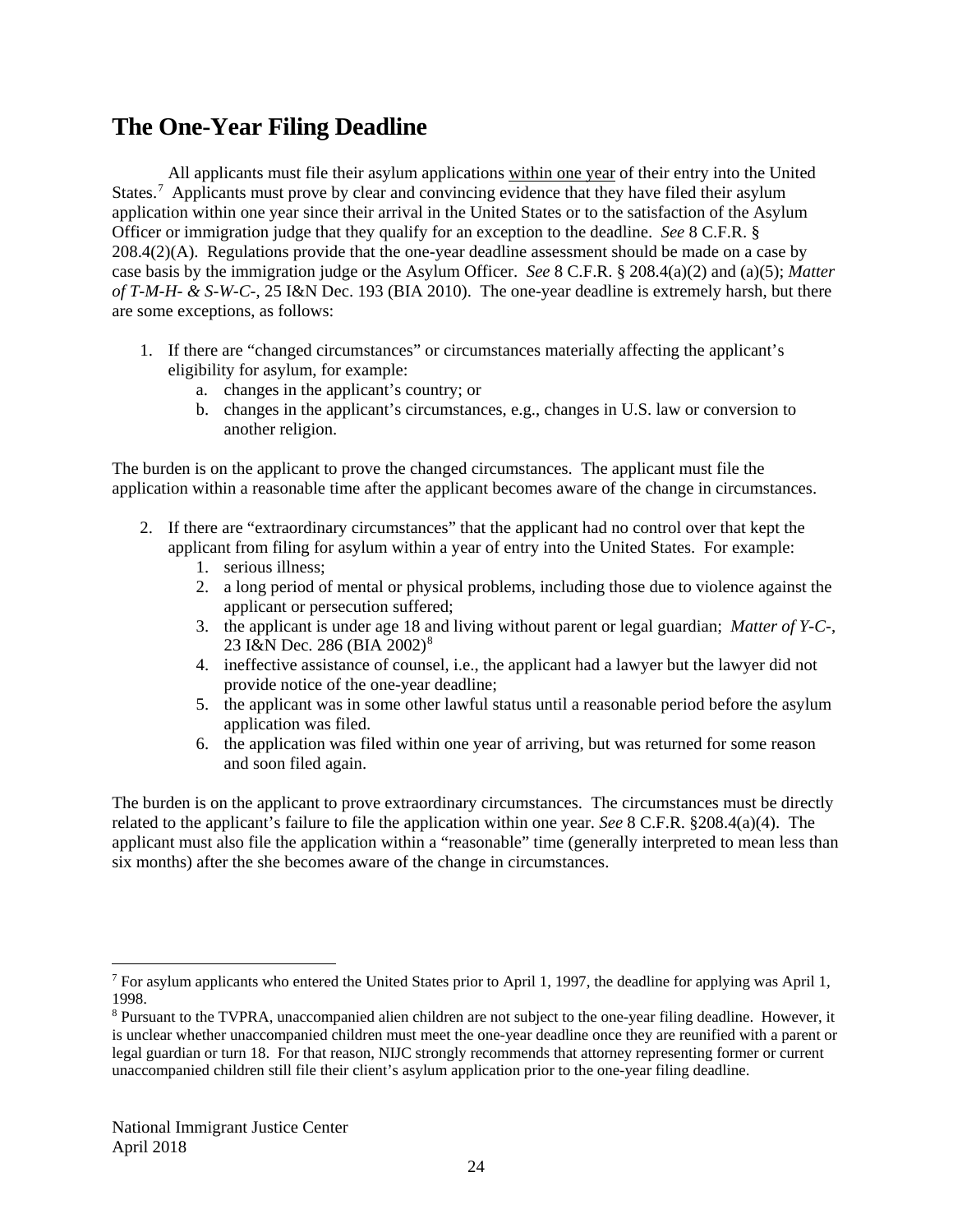#### **CALCULATING THE ONE-YEAR DEADLINE**

For affirmative applications filed directly with USCIS, the Asylum Office will consider the date USCIS received the application as the filing date for purposes of determining whether the application was filed within one year. However, if the applicant can show by clear and convincing evidence that she mailed the application within one year, the mailing date shall be considered the filing date. *See* 8 C.F.R. §  $208.4(a)(2)(ii)$ .

For defensive applications filed with the immigration court, the day the application is received by the court at the court window, by mail, or in open proceedings will be considered the filing date.<sup>[9](#page-25-1)</sup>

To timely file an asylum application, USCIS or the immigration court must receive the application the day before the date of entry, in the following year. For example an applicant who enters on February 1, 2016 must make sure his application is received by January 31, 2017. Applications received on February 1 will not be considered timely.



# <span id="page-25-0"></span>**The Terrorism Bars**

Since 2001, Congress has enacted several pieces of legislation that purport to keep terrorists from gaining immigration status in the United States but, in practice, result in the denial of protection to many victims of terrorist activity. The USA PATRIOT Act of 2001 (Pub. L. No. 107-56, 115 Stat. 272 and the REAL ID Act of 2005 (Pub. L. No. 109-13, 119 Stat. 231) amended the INA to expand the definitions of classes of people subject to the terrorism related inadmissibility grounds. *See* INA §212(a)(3)(B).

#### **TERRORIST ORGANIZATIONS AND ACTIVITY DEFINED**

A collection of people may be considered a terrorist organization if they are a "group of two or more individuals, whether organized or not, which engages in, or has a subgroup which engages in" terrorist activities. INA  $\S 212(a)(3)(B)(vi)(III)$ . Terrorist activity includes any "threat, attempt, or

<span id="page-25-1"></span> <sup>9</sup> Prior to September 2016, an asylum application for an individual in removal proceedings would not be considered filed until it was received in open court. In September 2016, the Executive Office for Immigration Review issued a memorandum announcing that it would now accept asylum application as filed by mail and at the immigration court window. The memorandum can be found here:

[https://www.justice.gov/sites/default/files/pages/attachments/2016/09/14/oppm\\_16-01.pdf](https://www.justice.gov/sites/default/files/pages/attachments/2016/09/14/oppm_16-01.pdf)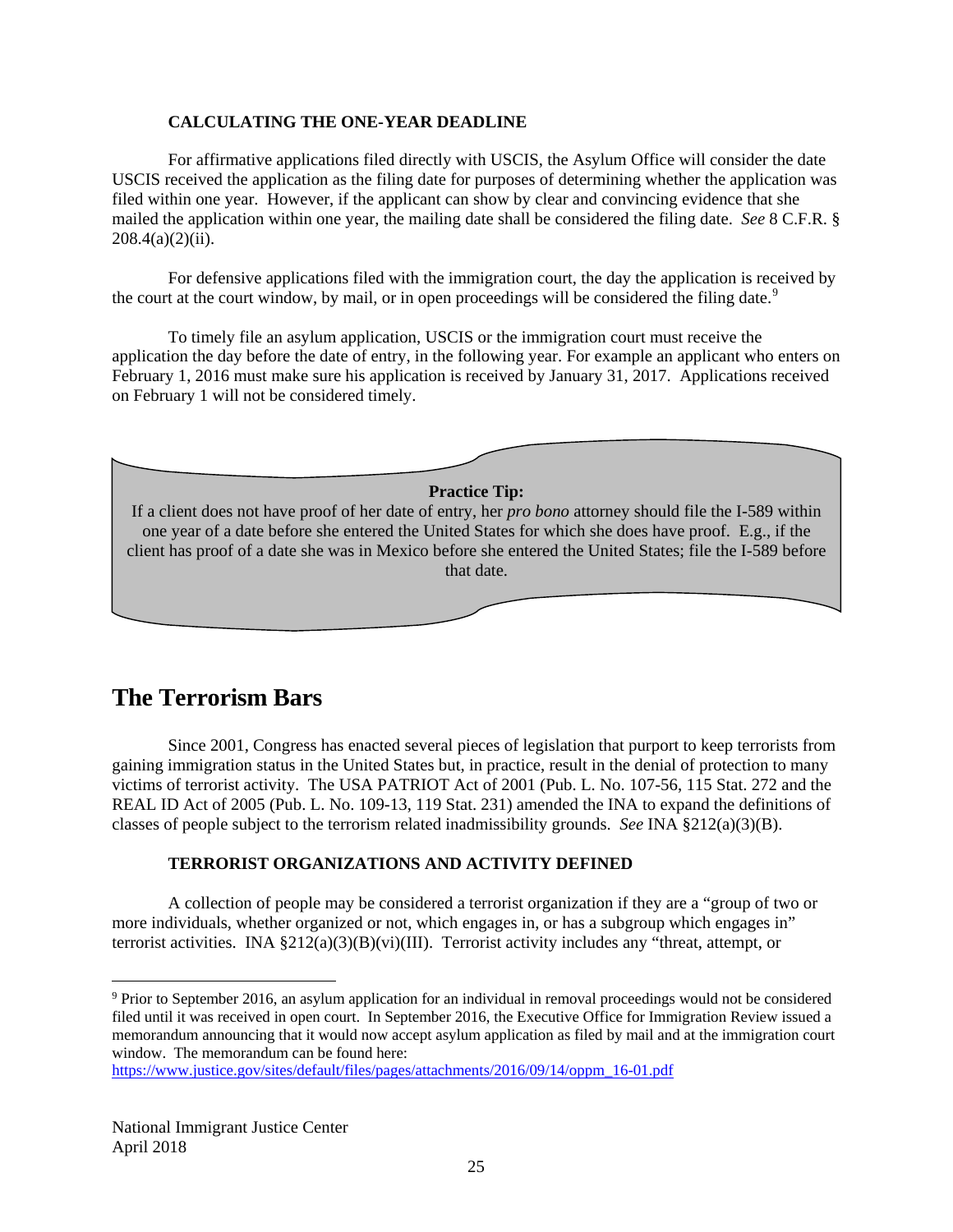conspiracy" to use "any…explosive, firearm, or other weapon or dangerous device (other than for mere personal or monetary gain), with intent to endanger…the safety of one or more individuals or to cause substantial damage to property." INA  $\S 212(a)(3)(B)(iii)(V)$ . To be terrorist activity, the act must be "unlawful under the laws of the place where it is committed (or which, if it had been committed in the United States, would be unlawful under the laws of the United States or any State)." INA  $§212(a)(3)(B)(iii)$ .

The definition of engage in terrorist activity was also expanded to include material support to a terrorist organization (under the new, broad terrorist organization definition). As a result, people who support groups considered to be terrorist organizations are barred from asylum, withholding of removal, and withholding under CAT. Thus far, the Board has not recognized any defenses to this bar. Duress, infancy, self-defense and mental incapacity do not excuse material support. Being held hostage in one's home while members of a guerilla group lodge for the night could trigger the bar. Paying a ransom to avoid the assassination of a family member could trigger the bar. The statutory language, as one BIA Board member observed, is "breathtaking in its scope." *S-K* at 948. (Osuna, J., concurring).

#### **IMPACT OF THE EXPANDED DEFINITIONS**

Under this framework, pro-democracy groups who struggle against dictatorships may be considered terrorist groups because the actions they take against the regime oppressing them are against the law in the place where the actions they take. Government attorneys have conceded that under this definition, U.S. Marines operating in Iraq before the fall of Saddam Hussein would have qualified as a terrorist organization. *Matter of S-K-*, 23 I&N Dec. 935 (BIA 2006), Oral Argument Transcript at 25.

#### **EXEMPTIONS**

Although it is possible to obtain an exemption from the Department of Homeland Security for some activity under the terrorism related inadmissibility grounds, these exemptions are difficult to obtain and are granted at the unreviewable discretion of the DHS. A list of the exemptions currently available can be found on NIJC's website at [http://immigrantjustice.org/terrorism-bar-exemptions.](http://immigrantjustice.org/terrorism-bar-exemptions)

#### **HOW THESE ISSUES ARISE**

Attorneys representing asylum-seekers must keep these expanded definitions of terrorist activity in mind. Facts that previously would have bolstered applicants' claims for asylum and demonstrated persecution can now make them ineligible for asylum. P*ro bono* attorney working with clients who presents facts that might trigger these bars should contact NIJC. More information about the terrorism bars can be found on NIJC's website at [http://immigrantjustice.org/terrorism-bars-asylum.](http://immigrantjustice.org/terrorism-bars-asylum)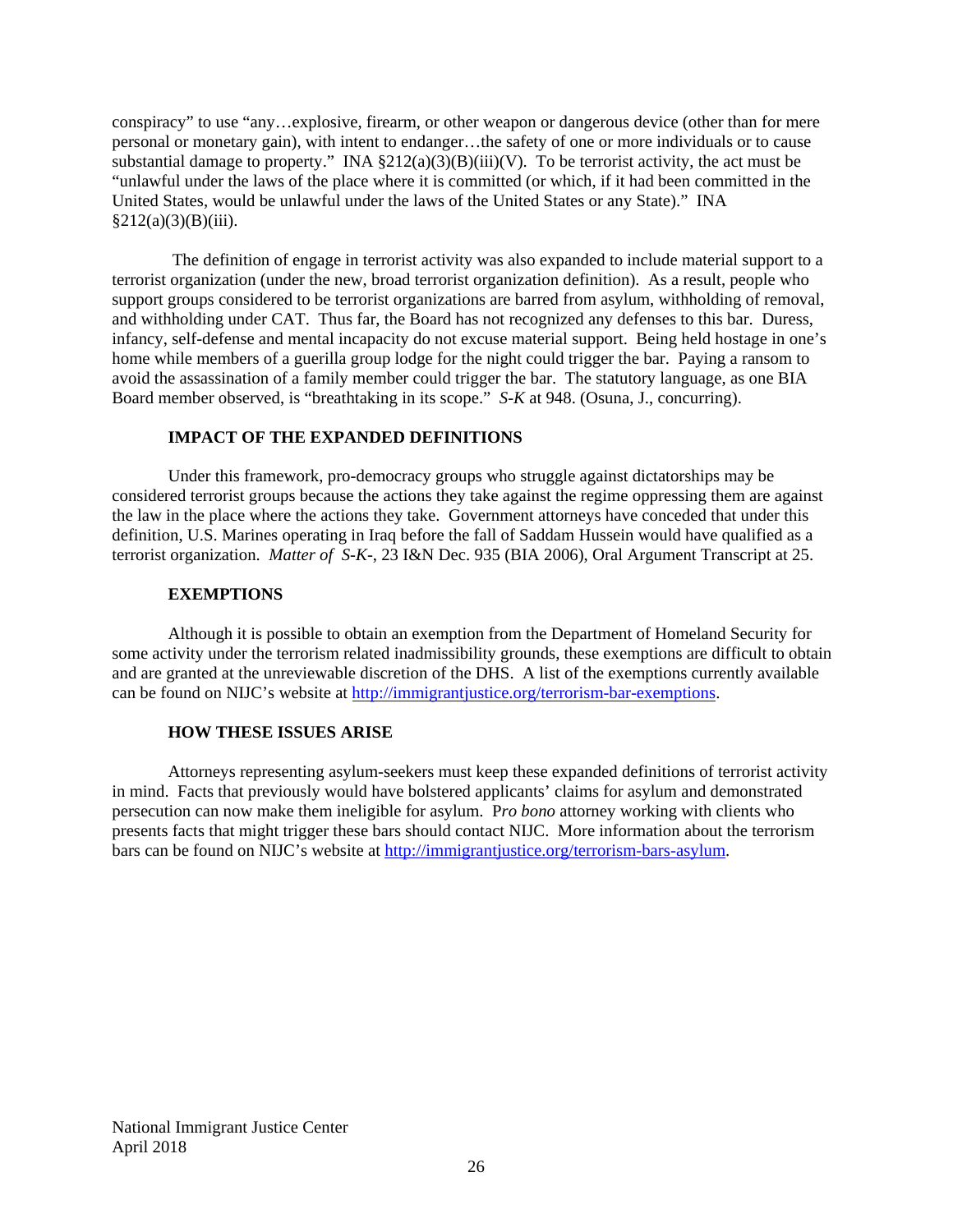# <span id="page-27-0"></span>**FLOW CHART: STEPS IN THE ASYLUM PROCESS**

\* \* \*

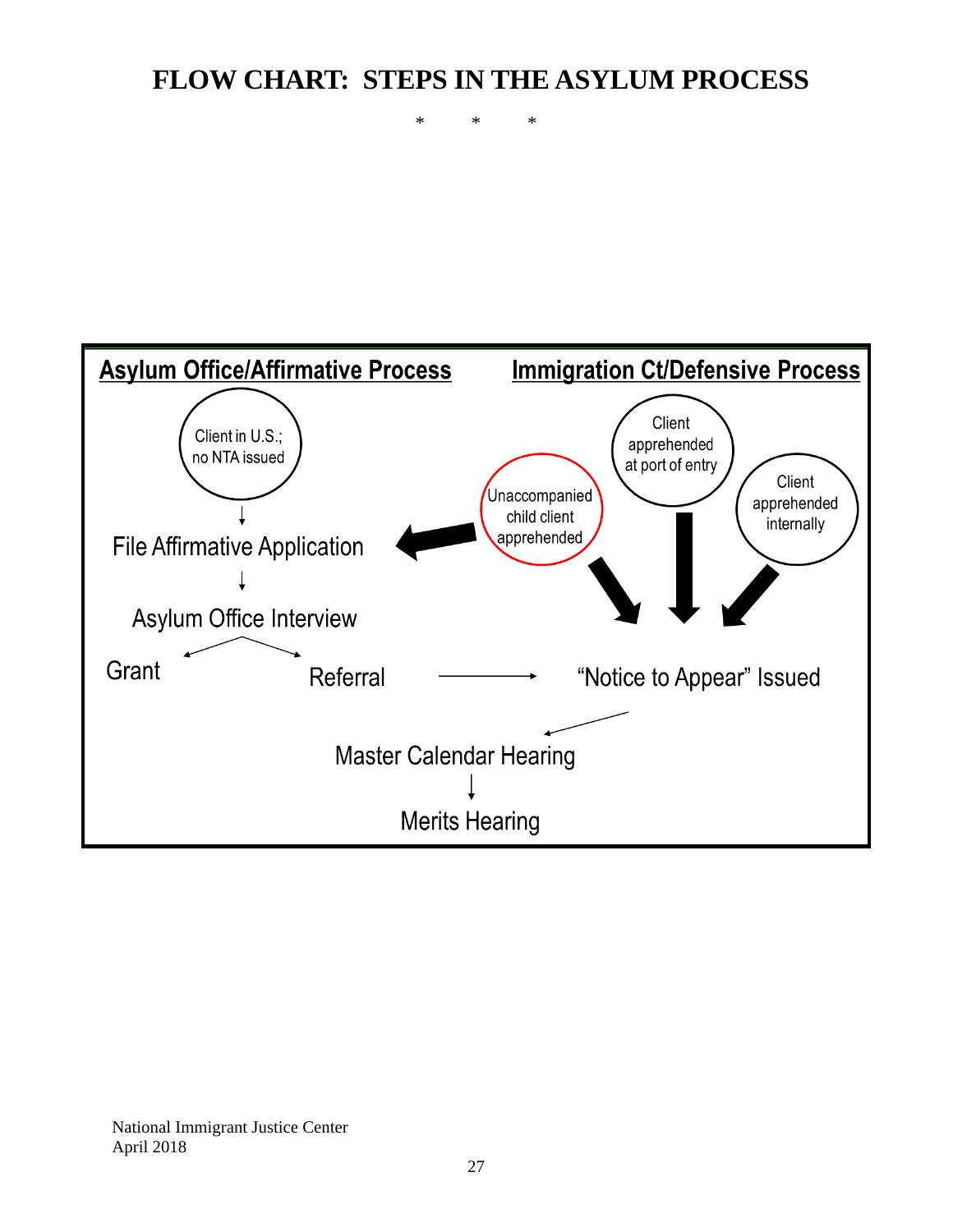# <span id="page-28-0"></span>**THE ASYLUM PROCESS**

\* \* \*

There are two ways to apply for asylum: affirmatively and defensively<sup>10</sup>. A person who is physically present in the United States can affirmatively request asylum in the United States by filing an application with USCIS. An individual who has been served with a Notice to Appear (NTA), placing her in removal proceedings may file an asylum request defensively before the immigration court. Asylum applications filed in removal proceedings are called "defensive" applications because the application is a defense to removal. Even if the applicant first applied for asylum with USCIS, the application becomes defensive once the asylum applicant is in removal proceedings.

# <span id="page-28-1"></span>**Documentary Requirements**

A complete application for asylum, filed affirmatively or defensively, includes the following:

#### **Asylum Office (affirmative)**

(file with the Nebraska Service Center)

- $\Box$  TVPRA cover sheet<sup>[11](#page-28-3)</sup> and ORR release form (for unaccompanied children's cases only)
- 
- $\Box$  Skeletal application for asylum (I-589) and 1 passport photo
- $\Box$  2 copies, plus an additional copy for each derivative
- $\Box$  No filing fee!

#### **Then one week before the interview, file: (with the Chicago Asylum Office)**

- $\Box$  Legal memo  $\Box$  Brief
- $\Box$  A detailed client affidavit/declaration with a translator's certificate if necessary
- $\Box$  Annotated Index  $\Box$  Annotated Index
- $\Box$  Supporting Documentation, including
	- Identity Documents, Expert Affidavits (possibly), and Other Corroboration
- $\Box$  Evidence of claimed relationship for all included family members

#### **Immigration Court (defensive)**

- □ Appearance form: E-28
- $\Box$  Appearance form: G-28  $\Box$  Skeletal application for Asylum (I-589)
	- $\Box$  1 copy of the I-589, plus another copy served on DHS
	- $\Box$  No filing fee!

#### **Then prior to merits hearing, file:**

- 
- $\Box$  A detailed client affidavit/declaration with a translator's certificate if necessary
- 
- $\Box$  Supporting Documentation, including
	- Identity Documents, Expert Affidavits (possibly), and Other Corroboration
- $\Box$  Evidence of claimed relationship for all included family members.
- □ Certificate of service on DHS

<span id="page-28-2"></span><sup>&</sup>lt;sup>10</sup> As previously noted *supra*, pursuant to the TVPRA, the Asylum Office has initial jurisdiction over all asylum applications filed by individuals previously deemed unaccompanied alien children, even if the child is already in immigration proceedings, so long as DHS has not rescinded the individual's unaccompanied status.

<span id="page-28-3"></span><sup>&</sup>lt;sup>11</sup> Available on NIJC's website at [http://immigrantjustice.org/resources/resources-attorneys-representing](http://immigrantjustice.org/resources/resources-attorneys-representing-unaccompanied-immigrant-children)[unaccompanied-immigrant-children.](http://immigrantjustice.org/resources/resources-attorneys-representing-unaccompanied-immigrant-children)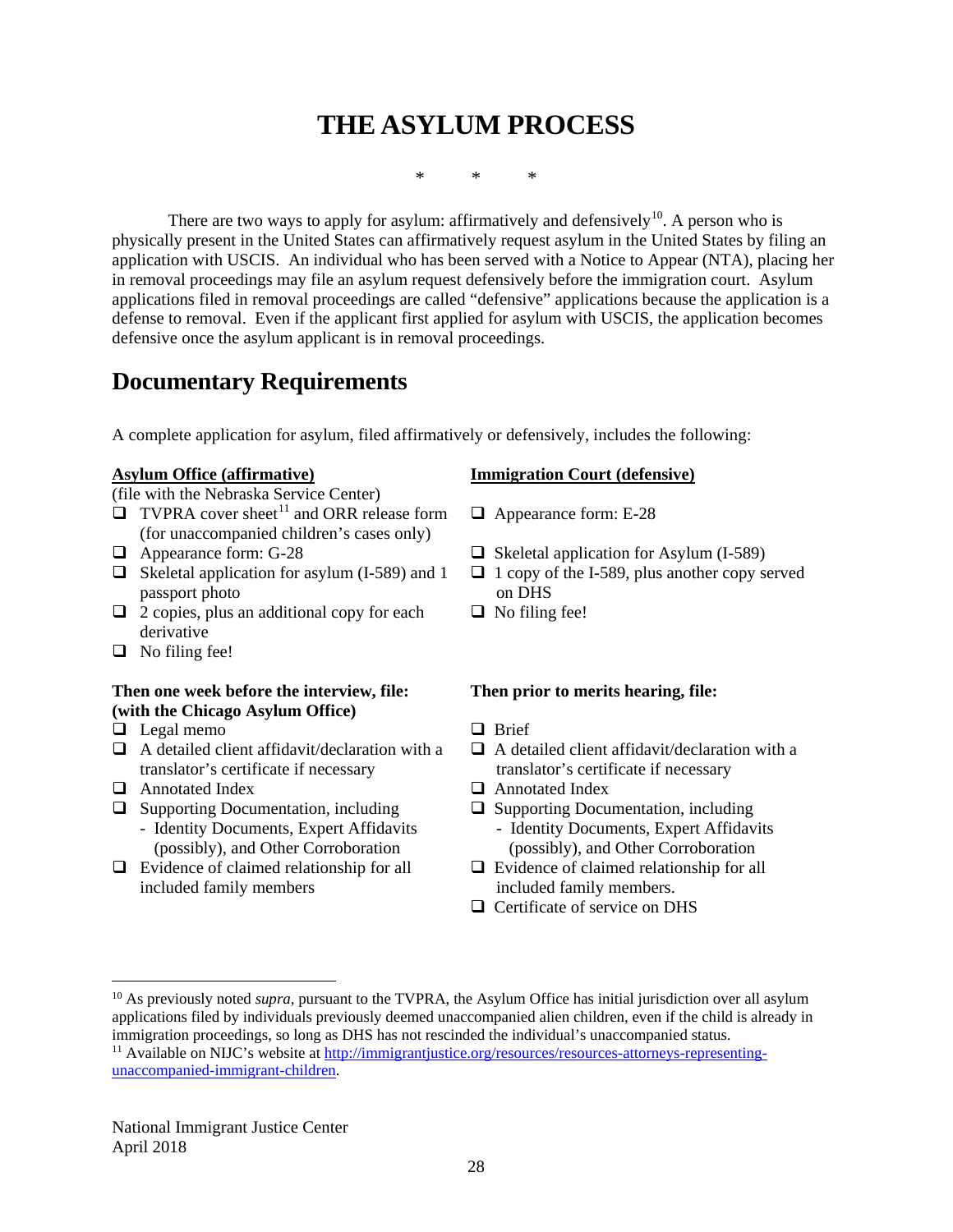#### **Practice Tip:**

Whether a client has an affirmative or defensive case, the attorney should have her sign the USCIS appearance form (G-28) as soon as representation begins. That way, if the client is detained or the *pro bono* attorney needs to urgently contact USCIS about the case, the attorney will be able to do so immediately.

# <span id="page-29-0"></span>**Preparing the Asylum Case**

Asylum interviews and hearings are generally quite simple and straightforward compared to civil trials. The typical NIJC asylum interview lasts two to three hours and involves the Asylum Officer questioning the client regarding her claim. A typical asylum hearing consists of the testimony of the client, additional testimony from an expert witness, and brief opening and closing statements. Additional witnesses are valuable if they can be obtained, but often there are simply none available. Despite the fact that the interviews and hearings are generally straightforward, asylum hearings do, in fact, require a great deal of preparation. Moreover, asylum law has grown increasingly complex in recent years and in most cases, attorneys should expect to conduct significant legal research to support their arguments regarding their client's eligibility for relief.

NIJC strongly recommend that *pro bono* attorneys begin case preparation by reading background material on the recent history of their client's country. Attorneys will save a lot of time and minimize the chances of confusion or error by having a basic understanding of the political and military conflicts in the client's country before beginning case preparation.

### <span id="page-29-1"></span>**Step One: Interviewing The Client**

Many *pro bono* attorneys underestimate how much time with the client is necessary to adequately prepare the client's affidavit and testimony. Interviewing the client, in the process of preparing the I-589 and affidavit and in preparation for hearing testimony, is the most difficult and critical part of handling an asylum case.

In interviewing asylum clients, *pro bono* attorneys may encounter problems they are not accustomed to in dealing with other sorts of cases. For example, clients in asylum cases rarely speak English and are sometimes uneducated or unsophisticated. Additionally, many clients suffer from Post-Traumatic Stress Disorder or other psychological and emotional problems that make it difficult for them to fully tell their story to anyone.

*Pro bono* attorneys should also be aware that they may need to use a different style of interviewing when interviewing clients in asylum cases. Lawyers in this country often have a style of interviewing that can be threatening to NIJC clients. An intense, rapid-fire approach, bearing down hard on minor inconsistencies, may be very frightening to clients seeking asylum. As a result, a more gentle approach may be required.

Most *pro bono* attorneys will find that communication with their asylum clients is very different than communication with their business clients. Asylum clients often do not have regular access to the internet and/or may not have an email address. Many clients prefer to text rather than to speak over the phone and may not be used to leaving voice mail messages. Unless a client indicates that she prefers substantive communication to occur via email, NIJC strongly encourages *pro bono* attorneys not to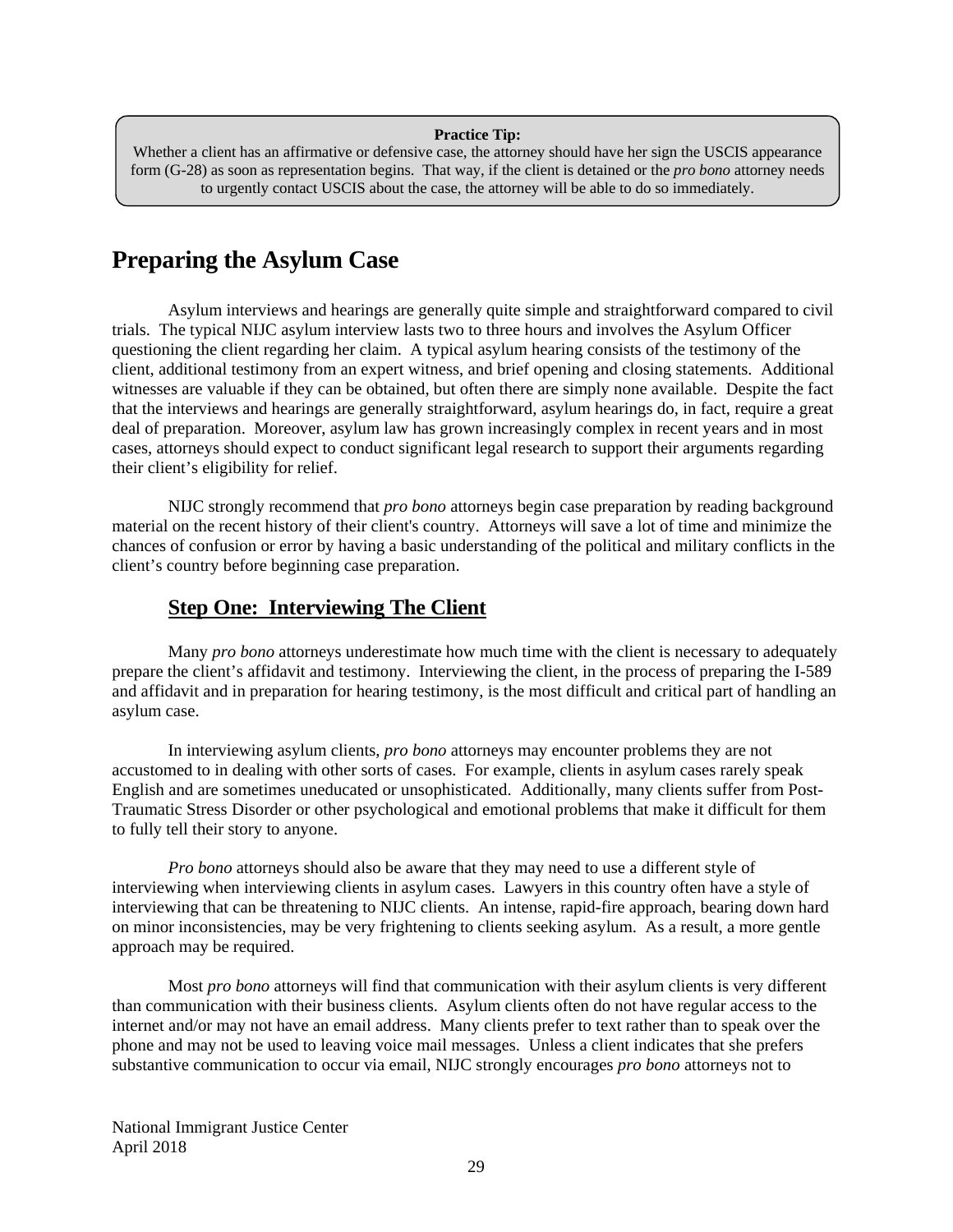conduct substantive communication regarding the client's case over email since it will be difficult to judge a client's comprehension of the matter being discussed and a client may not feel comfortable expressing her lack of comprehension.

#### **1. ESTABLISHING TRUST WITH THE CLIENT**

Establishing trust with the client is essential in asylum cases. The majority of NIJC clients come from countries whose legal systems are corrupt and inept at best. As a result, they are generally unfamiliar and suspicious of the legal proceedings that they find themselves in. This suspicion makes it difficult for asylum-seekers to trust their attorneys, let alone the judge rendering a decision in their case. Part of the *pro bono* attorney's job is attempting to overcome this built-in distrust.

NIJC recommends that at least in initial sessions, *pro bono* attorneys begin by helping the client relax and trust them. Attorneys should be as friendly as possible, explain things thoroughly, and urge the client to ask questions. *Pro bono* attorneys may find it helpful in establishing trust with their client to share something about themselves. Sometimes the best way to begin a relationship with an NIJC client is to offer coffee or refreshments and simply sit and chat for a few minutes. Attorneys should remember that as human beings, they have many mutual interests in common with their clients – family, friends, etc. Seek these out and state them.

#### **2. OVERCOMING CULTURAL BARRIERS**

Cultural differences may also create challenges in the process of case preparation. For example, some NIJC clients are from very rural areas and many are poor or have limited education. They frequently come from cultural settings in which, for example, calendars or clocks have little value. Clients frequently may not be able to remember what month or even what year an event happened. Since such gaps can create serious credibility problems, *pro bono* attorneys may have to be creative about establishing a foundation for specific testimony. For example, incidents may need to be tied to whether or not it was the rainy season or other events to which the client can relate the occurrence.

Another cultural barrier may be the client's natural reticence about answering questions fully and honestly. Often, a client's only experiences in dealing with well-dressed interrogators sitting behind desks in business offices have been unpleasant and threatening. They may withhold information at first or may modify their story, or concoct one completely, based on their assumptions about what their attorney wants or expects to hear. With patient interviewing and a careful building of trust, a different yet accurate and more credible story may emerge.

#### **3. DEALING WITH PSYCHOLOGICAL BARRIERS**

Finally, a more difficult problem may be the presence of psychological barriers, which make case preparation and presentation difficult. A substantial percentage of NIJC clients have been found to be suffering from Post-Traumatic Stress Disorder (PTSD) or other psychiatric disturbances, as a result of what they have witnessed or suffered in their home country. From the attorney's point of view, these problems may manifest themselves in a variety of ways. For example:

 The client may have difficulty describing traumatic events and may find the experience so distasteful that she simply does not show up at the next appointment or resists efforts to go over the story again;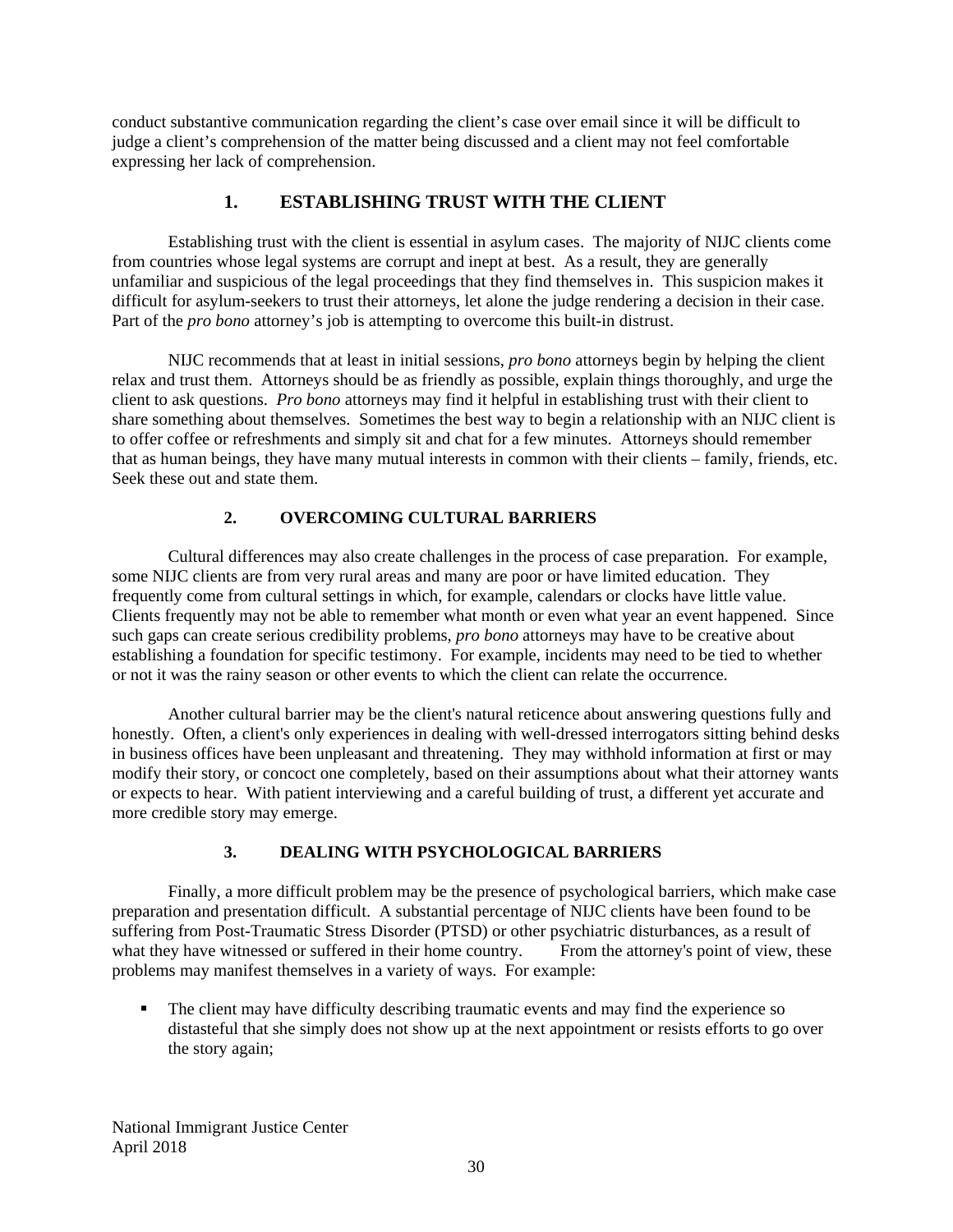- The client may display inappropriate behavior or affect while talking about things that happened to her. The most obvious and best-known example is the tendency of many people to relate horrifying events in a flat, seemingly emotionless voice; or
- The client may be suffering from other problems, such as depression or substance abuse, related to or stemming from PTSD or other psychological condition.

NIJC is associated with the Marjorie Kovler Center, which provides counseling and social services for victims of torture.<sup>[12](#page-31-1)</sup> Many NIJC clients are Kovler Center clients as well. NIJC strongly recommends that *pro bono* attorneys alert NIJC staff if they observe behavior in their clients that suggests the presence of emotional disturbances, so that NIJC can refer the client to the Kovler Center, or provide referrals to other resources, for evaluation and treatment if necessary and appropriate.

#### **4. INTERVIEWING THROUGH AN INTERPRETER[13](#page-31-2)**

Interviewing a client through an interpreter is slow and time-consuming. Some standard legal expressions do not translate well into other language and some forms of expressions or questions may be misunderstood. Avoid using legal terms where possible. If the interpreter is a volunteer, the interpreter may have little experience dealing with lawyers. In addition, if the interpreter comes from a different country than the client, differences in dialect or use of certain words can be very critical. Be sure that both the interpreter and the client understand the confidential nature of these interviews. The use of a confidentiality agreement for outside interpreters is recommended.

# <span id="page-31-0"></span>**Step Two: Preparing the I-589**

After interviewing the client, the first thing *pro bono* attorneys should typically do is complete the Form I-589 asylum application. Although some clients will prepare a draft I-589 application on their own, the I-589 is a legal document and the final version should be prepared by the attorney in consultation with the client. Although the form is fairly straight-forward, there are a number of important guidelines to keep in mind:

- Be sure to check the Convention Against Torture box on the first and fifth page of the I-589
- Include an answer to every question. If the question does not apply or the answer is unknown, write "n/a" or "unknown" rather than leaving the answer blank.
- If the client has a spouse or child who is not in the United States, be sure to check the "no" box in response to the question asking if the spouse or child should be included in the application.
- In response to the substantive questions beginning on page five, simply provide skeletal answers that summarize the response in two – three sentences and then state "affidavit will follow with more information." There is no benefit to providing a lengthy response to these questions rather than in the affidavit, and it is typically better for the client's case if the entire story is provided in the client's affidavit, rather than in piecemeal fashion in the I-589.

<span id="page-31-1"></span> $12$  The Kovler Center only accepts cases involving harm inflicted by the government or with the government's acquiescence. For other cases, please contact NIJC staff.

<span id="page-31-2"></span> $13$  See Appendix M for information regarding obtaining and working with an interpreter.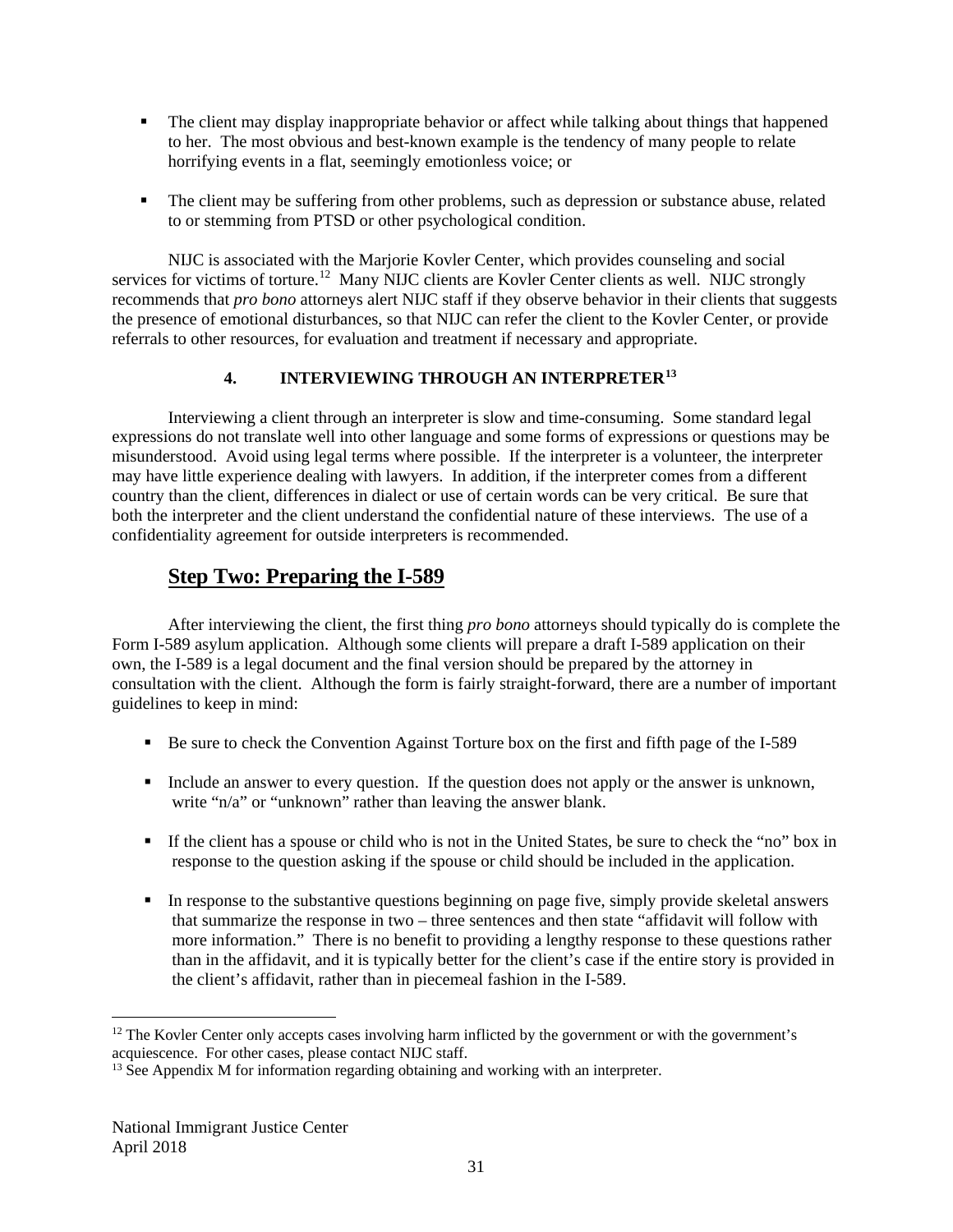### <span id="page-32-0"></span>**Step Three: Drafting the Affidavit**

The affidavit is the most important part of an asylum case. Because the client's credible testimony can be sufficient to sustain her burden of proof, the affidavit is often the most significant piece of evidence in support of the case. *See* INA § 208(b)(1)(ii). To establish the client's credibility, it's important to include sufficient detail in the affidavit and to answer the who, what, where, when, why, and how of the client's claim. At the same time, it's also crucial not to include the kinds of details that the client may not remember at the time of the interview or hearing. For example, it's best to avoid include exact dates or numbers and to use words like "approximately," "around," and "about." This is because even small inconsistencies can seriously impact the client's case. An asylum officer or immigration judge may make a credibility determination based on the totality of the circumstances, and all relevant factors, including:

- (1) Demeanor, candor or responsiveness of the applicant or witness
- (2) Inherent plausibility of the applicant or witness's account
- (3) Consistency between applicant's or witness's written or oral statements, whenever made and whether or not under oath, but considering the circumstances under which they were made
- (4) Internal consistency of each statement
- (5) Consistency of such statements with evidence of record and U.S. State Department Reports
- (6) Any inaccuracies or falsehoods contained in the statements, whether or not material to the asylum claim.

INA  $\S 208(b)(1)(B)(iii)$ . Because the affidavit is so important to the asylum case and drafting the affidavit often requires the client to discuss traumatic and sensitive information, the attorney should plan to spend at least four – five meetings with the client to prepare the affidavit. Attorneys can find more tips and best practices for drafting an asylum affidavit on NIJC's website at [http://immigrantjustice.org/nijc](http://immigrantjustice.org/nijc-pro-bono-seminars)[pro-bono-seminars](http://immigrantjustice.org/nijc-pro-bono-seminars)**.**

Finally, when establishing a client's credibility, it's important that the attorney be aware of the client's immigration history and past statements made to governmental agencies related to the client's immigration case. Therefore, as noted on page 8, one of the first things an attorney should do after accepting an NIJC asylum case is to file a FOIA request with USCIS (as well as an ORR file request if the client entered the United States as an unaccompanied child and was previously detained in ORR custody). See the "Additional Information" section of this manual for FOIA and ORR file request instructions.

### <span id="page-32-1"></span>**Step Four: Obtaining Witnesses**

*Pro bono* attorneys should attempt to obtain additional witnesses besides the client (friends, family, cultural groups, churches). In affirmative (asylum office) cases, witnesses rarely testify at the interview itself. Instead, attorneys who have obtained witnesses will simply submit their declarations or affidavits with the rest of the asylum application package. In defensive (immigration court) cases, *pro bono* attorneys can choose to simply provide witness affidavits with their pre-hearing materials and have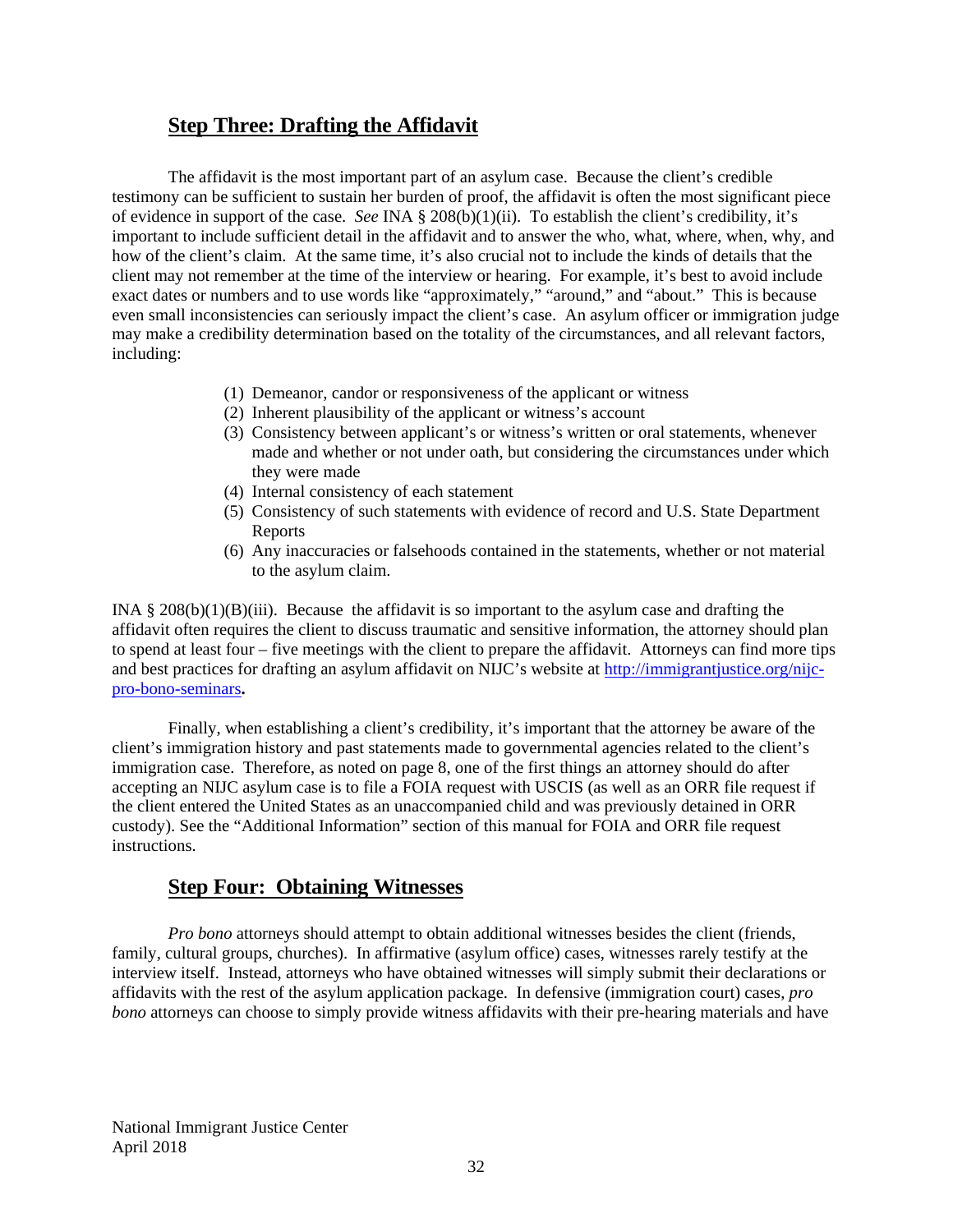the witness available for testimony at the request of the judge or, if appropriate, they can choose to have their witnesses testify in court along with the client.<sup>[14](#page-33-0)</sup>

#### **1. MATERIAL WITNESSES**

Material witnesses, such as friends, family members, or others who can corroborate some or all of the client's story, are very important. In some cases, there may not be any such witnesses available, either because the client does not have access to anyone who can be a useful witness or those who could testify are fearful of doing so. Even if a client initially states that there are no witnesses who can corroborate her claim, the attorney should brainstorm with the client to think of creative options for finding witnesses.

#### **2. EXPERT WITNESSES**

Expert witnesses have been critical elements in many successful NIJC cases in the past and *pro bono* attorneys should make a strong effort to obtain such witnesses, particularly if their case is before the immigration court. It is not unusual for an immigration judge to expect that an asylum applicant have an expert witness to support her case.

*Pro bono* attorneys should carefully scrutinize the content of a witness's testimony. Testimony should focus on the specific elements of the client's claim. It is not enough that a witness offer general testimony. The witness must be able to specifically corroborate elements of the client's own testimony.

In NIJC's experience, such witnesses are most useful when they are truly experts, such as academics or professionals with substantial scholarly credentials, and when they are not blatantly partisan. Sometimes, *pro bono* attorneys offer as expert witnesses, people who have traveled extensively in their client's country or are active in political or advocacy organizations with a pronounced point of view about that particular country. Such witnesses' credentials as "experts" are often problematic. In the event that a witness's "expertise" is called into question at the hearing, *pro bono* attorneys should be prepared to argue on behalf of the expert's credentials or, if unsuccessful, to go forward effectively if the witness is not accepted. Even if the trial attorney does not object to a particular witness, the immigration judge may refuse to allow such testimony on his own motion. Additionally, sometimes, even if allowed to testify, a witness's political bias is so strong and so obvious that their testimony carries little weight with the judge.

If a *pro bono* attorney's client is suffering from Post-Traumatic Stress Disorder or other psychological problems that may affect the credibility of her testimony, the attorney should consider having a psychologist testify at the hearing, or at a minimum, submitting an affidavit from the psychologist describing the client's symptoms in detail. Similarly, it may be helpful to have a doctor or other qualified expert testify if the client has been tortured or beaten.

<span id="page-33-0"></span><sup>&</sup>lt;sup>14</sup> If a witness is not made available to testify in court, DHS may object to the admission of the witness's affidavit. Because the Federal Rules of Evidence do not apply in immigration court and the standard for the admission of evidence is so low, simply responding that the objection goes to the weight to be given the evidence and not its admission will suffice. The judge will likely give less weight to witness affidavits when the witness is not available to testify. However, there are often strategic reasons why an attorney will not want to make a witness available to testify, despite the diminished weight given to the affidavit.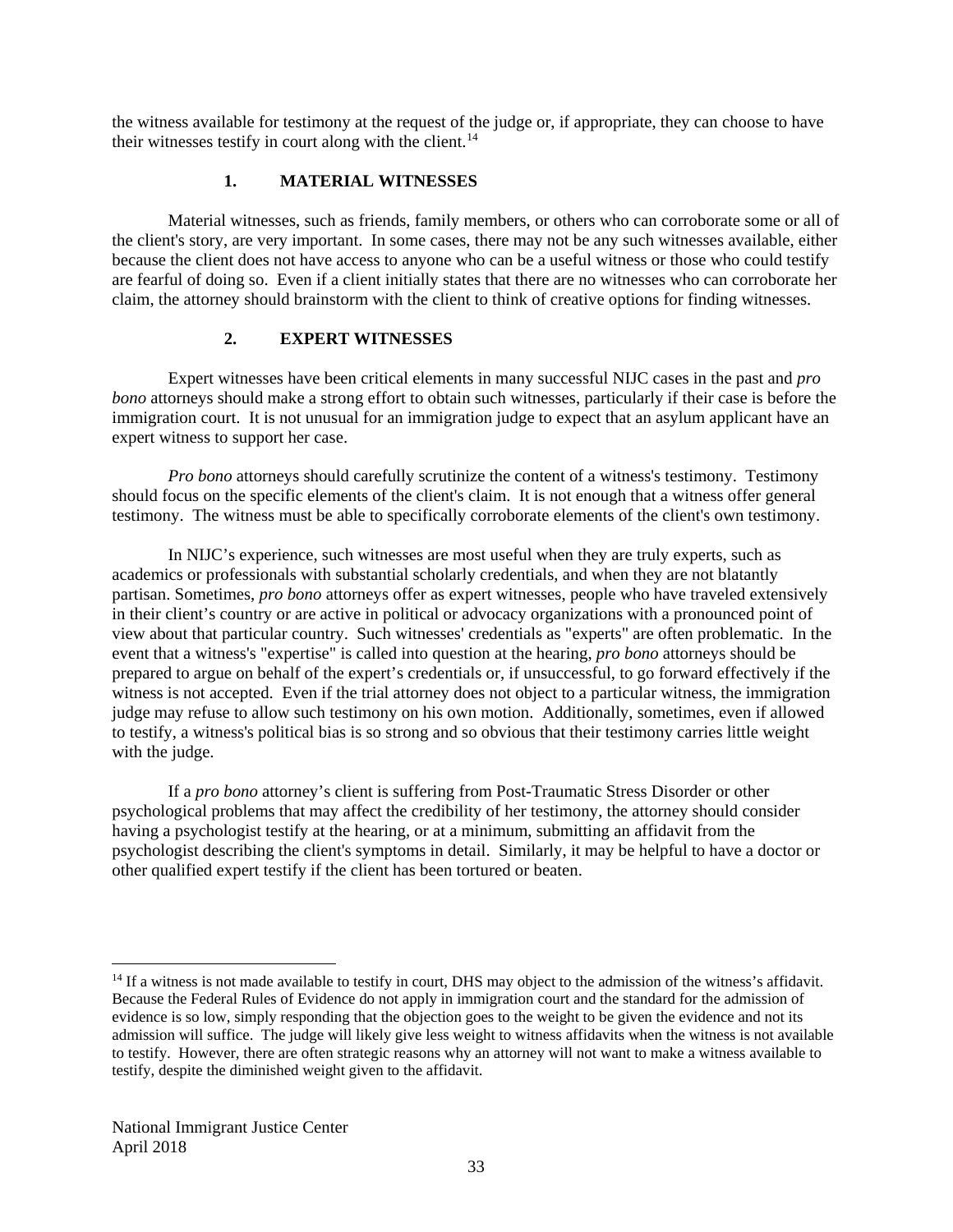### <span id="page-34-0"></span>**Step Five: Compiling Corroborative Evidence**

Asylum cases are often made more challenging by the paucity of evidence available to support the client's claim. However, even if a client has little in the way of "standard" evidence to support a claim, such as police reports or witness statements, an attorney can work with her client to find creative ways to corroborate a claim.

The client is largely responsible for persuading the judge that she is credible and truthful. However, the immigration courts increasingly demand corroborative evidence, making it the second most important part of an asylum claim, after the client's affidavit. *Pro bono* attorneys should present such evidence in order to provide general objective support for the client's testimony and bolster her asylum claim.[15](#page-34-1) The following are general types of corroborative evidence:

- 1. The client's personal documents, such as evidence of particular race, religion, nationality, political party, ethnic or social group, or evidence that reveals facts about applicant, such as citizenship, education, family relationships, employment, and status in society;
- 2. Official records that support the client's story, such as an arrest warrant, conviction document or other police records of arrest, documents showing detention or charges, medical records of injuries, death certificates;
- 3. Statements from individuals who know of the persecution the client suffered or fears, or who have suffered similar harm;
- 4. Documentation from newspapers or official reports of human rights organizations that speak to the client's particular situation.<sup>[16](#page-34-2)</sup>
- 5. Maps, pictures, and other visual evidence that establishes the context and circumstances of the client's claim.

Attorneys should remember that an immigration judge may grant asylum based on the testimony of the applicant alone, but only where the testimony is "credible, is persuasive and refers to specific facts sufficient to demonstrate that the applicant is a refugee." INA  $\S 208(b)(1)(B)(ii)$ . Furthermore, an immigration judge may require additional evidence to corroborate otherwise credible testimony "unless the applicant does not have the evidence and cannot reasonably obtain the evidence."[17](#page-34-3) *Id.* The judge

<span id="page-34-1"></span><sup>&</sup>lt;sup>15</sup> Items in section in paragraph #2 may be authenticated by a U.S. Embassy or by other means available. On occasion, the trial attorney will ask that the client submit any original foreign documents, such as police records, birth and death certificates, and medical records, to DHS for forensic analysis. In many cases, the judge will not set a date for the client's merits hearing until such documents have been submitted for forensic analysis. Please see page 65 for more information about the forensic analysis process.

<span id="page-34-2"></span><sup>&</sup>lt;sup>16</sup> NIJC's website provides several country condition resources, including a regularly updated list of articles regarding conditions in Central America and Mexico: [http://immigrantjustice.org/useful-documents-attorneys](http://immigrantjustice.org/useful-documents-attorneys-representing-asylum-seekers)[representing-asylum-seekers](http://immigrantjustice.org/useful-documents-attorneys-representing-asylum-seekers)

<span id="page-34-3"></span> $17$  An immigration judge finding regarding the availability of corroborating documents is a finding of fact. "No court shall reverse a determination made by a trier of fact with respect to the availability of corroborating evidence, as described in sections  $208(b)(1)(B)$ ,  $240(c)(4)(B)$ , or  $241(b)(3)(C)$ , unless the court finds, pursuant to section  $242(b)(4)(B)$ , that a reasonable trier of fact is compelled to conclude that such corroborating evidence is unavailable." INA § 242(b)(4).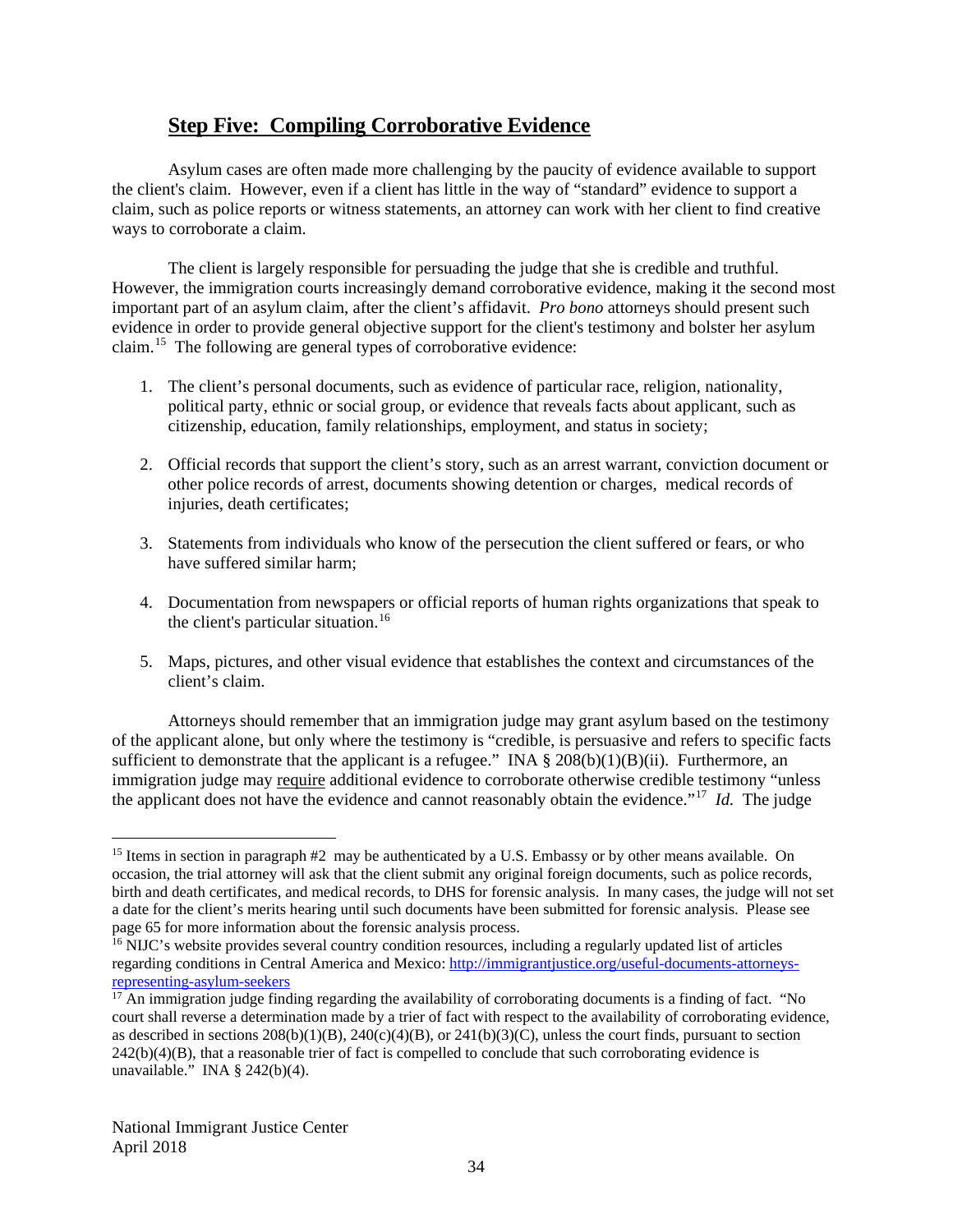does not need to provide notice of the need for corroborating evidence. When determining whether the applicant has met her burden of proof, the judge may weigh the credible testimony along with other evidence in the record. *Id.*

Based on these corroboration requirements, *pro bono* attorneys should be prepared to gather all corroborating evidence reasonably available to support a client's claim and, where unavailable, a clear explanation as to why the client is unable to obtain the evidence. Whenever possible, the unavailability of evidence should also be supported by corroborating evidence. For example, a client reports that she was arrested together with a close friend. The friend is still in Togo, but remains arbitrarily detained. The client should attempt to obtain a letter, affidavit, or news report that the friend remains in detention, which would explain why the friend's own affidavit is unavailable.

However, before filing any corroborating documents with the court or the DHS, the attorney should ensure that the client can establish the documents' origin, chain of custody, and authenticate the documents. The client should identify the document and explain how she obtained it. If the document was mailed from another country, the envelope that it arrived in should be saved and submitted with the asylum filing. *Pro bono* attorneys who have any doubts about the reliability of a document should consult with NIJC prior to filing it with the court. Any document presented to court could be examined by the federal forensic document lab.

Where an immigration judge requests specific corroborating evidence at a merits hearing, attorneys should consider requesting a continuance to allow the client opportunity to obtain the evidence for the court.

#### **1. DOCUMENTS IN A FOREIGN LANGUAGE**

Please note that all documents in a foreign language must be accompanied by a translation of the document in English. The translation should be properly certified. Certification can be accomplished by attaching a signed "Certificate of Translation" which affirms that the translator was fluent in both English and the original language and translated the documents to the best of their ability (*see* Appendix J for a sample certificate).

#### **2. ORIGINAL DOCUMENTS**

For affirmative proceedings, *pro bono* attorneys should not file original documents with USCIS. Instead, bring original documents such as birth certificates, travel documents and marriage certificates to the asylum interview. The asylum officer may wish to inspect them.

In defensive proceedings, the *pro bono* attorney should make all original documents that will be submitted in support of the asylum application available to the trial attorney, along with translations if the original documents are in a foreign language. DHS may wish to submit certain original documents, such as birth, marriage, and death certificates; school, police, and medical records; identity cards; and other government issued document to the federal forensics document lab for evaluation. Please see page 65 of this manual for additional important information regarding the forensic examination of documents.<sup>18</sup>

<span id="page-35-0"></span><sup>&</sup>lt;sup>18</sup> DHS will not submit original affidavits, letters, newspapers or similar documents to the forensic document lab, so it is not necessary to submit these documents to DHS prior to the merits hearing. In addition, as noted on pages 65- 66, *pro bono* attorneys should not submit the client's passport to DHS unless DHS specifically requests it because the client will not be able to get these original documents back from DHS until her case is completed.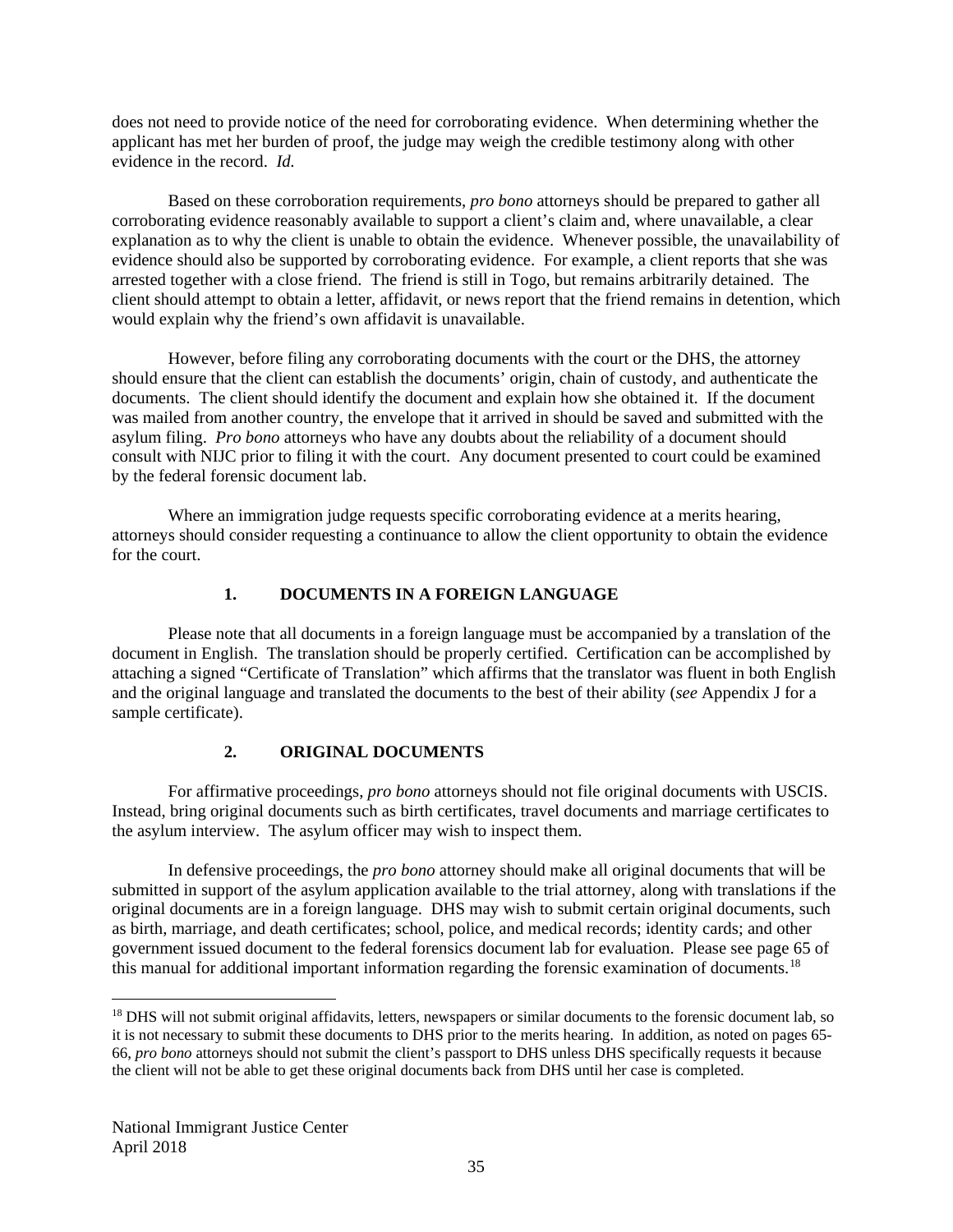# **Step Six: Preparing the Cover Letter or Pre-Hearing Brief[19](#page-36-0)**

# **1. ASYLUM OFFICE COVER LETTER**

Because the asylum office interview is a non-adversarial process, NIJC recommends that *pro bono*  attorneys submit a legal memorandum in the form of a cover letter with the asylum package, rather than a lengthy trial memorandum or brief. The purpose of the cover letter is to summarize the client's claim and eligibility for asylum in a concise manner. Asylum officers report that the applicant's cover letter is most useful to them when it provides a clear overview of the claim because they can then use portions of the letter in their assessment report as to why the asylum office should approve the application. Accordingly, the cover letter should not be lengthy (less than 10 pages) and should primarily articulate the facts that establish the client's asylum eligibility. *Pro bono* attorneys may find case citations useful in their cover letters for complicated or novel legal arguments, but otherwise may generally omit them.

In addition to the cover letter, the asylum package should contain, at a minimum, an annotated index of supporting documents, the client's affidavit and other supporting documents. The index should set forth the case, highlighting the focus of the material that supports the legal argument*. Pro bono* attorneys may consider organizing the index according to subheadings that support the arguments in the case and highlighting key evidence in the index in yellow to be sure the asylum office reviews the key evidence.

# **2. PRE-HEARING BRIEF**

In defensive cases, the *pro bono* attorney will submit a pre-hearing document package prior to the client's merits hearing before the immigration court. This package will contain, at a minimum, a pre-hearing brief, an annotated index of supporting documents, affidavits and other supporting documents, and a witness list. Pursuant to the Immigration Court Practice Manual, these documents must be filed no later than 15 days prior to the merits hearing, unless the judge has directed the attorney otherwise.

Under 8 C.F.R. §1003.21(b), and Immigration Court Practice Manual chapter 4.19, each party is directed to file a pre-hearing brief. The pre-hearing brief should include a statement of the facts, the applicable law, an analysis of the facts based on the law, and a conclusion, as well as copies of any affidavits and supporting documents, and a list of proposed witnesses. An annotated index of supporting documents is critical. Such an index should set forth the case, highlighting the focus of the material that supports the legal argument*. Pro bono* attorneys may consider organizing the index according to subheadings that support the arguments in the case and highlighting key evidence in the index in yellow, as this may be all that the judge reads.

Please see Immigration Court Practice Manual Chapter 4.19 for additional requirements regarding the pre-hearing brief, and Chapter 3 for information regarding the proper way to index, paginate, and tab the pre-hearing document package. In addition, please note that Chapter 4.19(b) encourages parties to limit their briefs to 25 pages. The court may also limit the total number of pages for all the documents submitted.

<span id="page-36-0"></span><sup>&</sup>lt;sup>19</sup> Attorneys can find more tips and best practices for drafting asylum office cover letters and immigration court briefs on NIJC's website at [http://immigrantjustice.org/nijc-pro-bono-seminars.](http://immigrantjustice.org/nijc-pro-bono-seminars)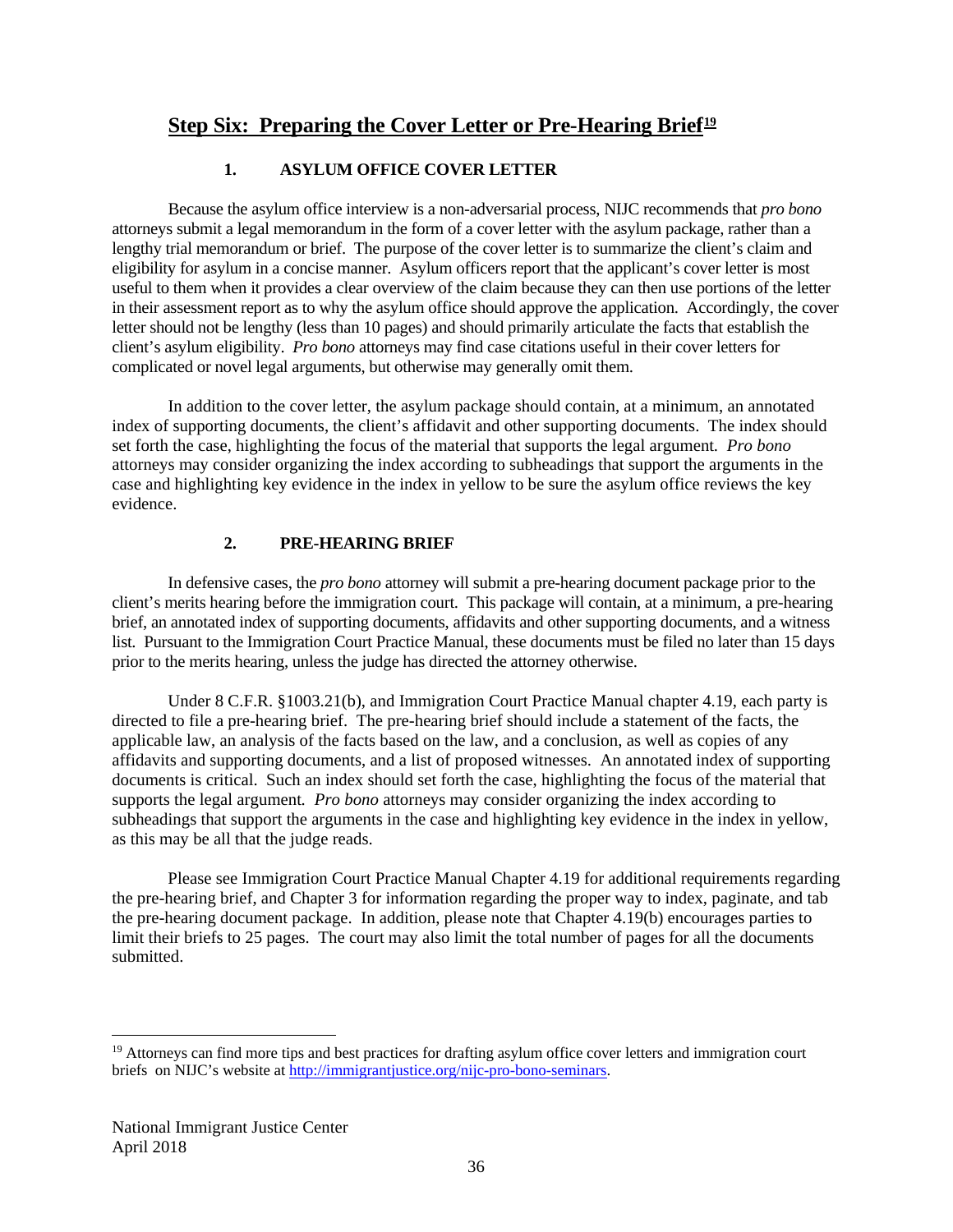NIJC is generally able to review pre-hearing briefs so long as the *pro bono* attorney provides the brief to NIJC staff no less than five business days before the attorney intends to file it with the court. Even if *pro bono* attorneys choose not to submit the brief to NIJC for review, NIJC strongly encourages attorneys to discuss legal arguments with NIJC prior to filing to ensure all critical arguments are preserved at the immigration court stage in case the asylum claim must be appealed Please provide NIJC with a final copy of the pre-trial brief.

# **Filing the Application and Presenting the Case**

The asylum filing process differs depending on whether the applicant has an affirmative or defensive case. Affirmative asylum applicants generally file a skeletal I-589 asylum application first and then submit all supporting documents one week prior to the asylum office interview. Defensive applicants generally file the I-589 application first and then file all the supporting documents prior to the merits hearing.

# **The Affirmative Process**

# **1. FILING AN AFFIRMATIVE APPLICATION WITH USCIS**

A *pro bono* attorney representing an affirmative asylum applicant will file the client's asylum package with the Nebraska Service Center. Mailing information for the USCIS Nebraska Service Center (including information for overnight/courier delivery) can be found on page 68 of the manual.

The affirmative application package must contain the original application with one passport-style photograph; two extra copies; and a copy of the entire original package for each derivative applicant, with a passport photograph of each derivative. For example, a principal applicant with two derivative children (in the United States) would need to file her original application, two copies, and then an additional copy for each child with the child's passport photo. NIJC recommends that attorneys simply file the I-589 application with the passport photograph, the requisite number of copies, and the attorney's G-28 appearance form with the Nebraska Service Center. Then, one week prior to the interview date, the attorney can file all supporting documents (including a legal memorandum, the client's affidavit, an annotated index, corroborating evidence, country condition reports, and any other supporting documentation) directly with the Chicago Asylum Office. This helps to ensure that the Chicago Asylum Office receives the full asylum application package and that documents are not misplaced or improperly rearranged during the file transfer from Nebraska to Chicago.

### **Practice Tip:**

NIJC strongly recommends that *pro bono* attorneys not list their own mailing address as the client's mailing address on immigration forms. USCIS often sends correspondence to the client at the listed mailing address, months or years after representation has ended. Moreover, if the attorney has submitted a G-28 appearance form with the application, USCIS will serve a copy of all correspondence on the attorney.

Two to three weeks after the Service Center receives an application, it will send the applicant (and the attorney, if a G-28 was included with the application) a receipt notice and a fingerprint appointment notice. The applicant and attorney will later receive an interview notice, approximately two weeks prior to the interview itself. The timing of the interview notice depends on whether or not the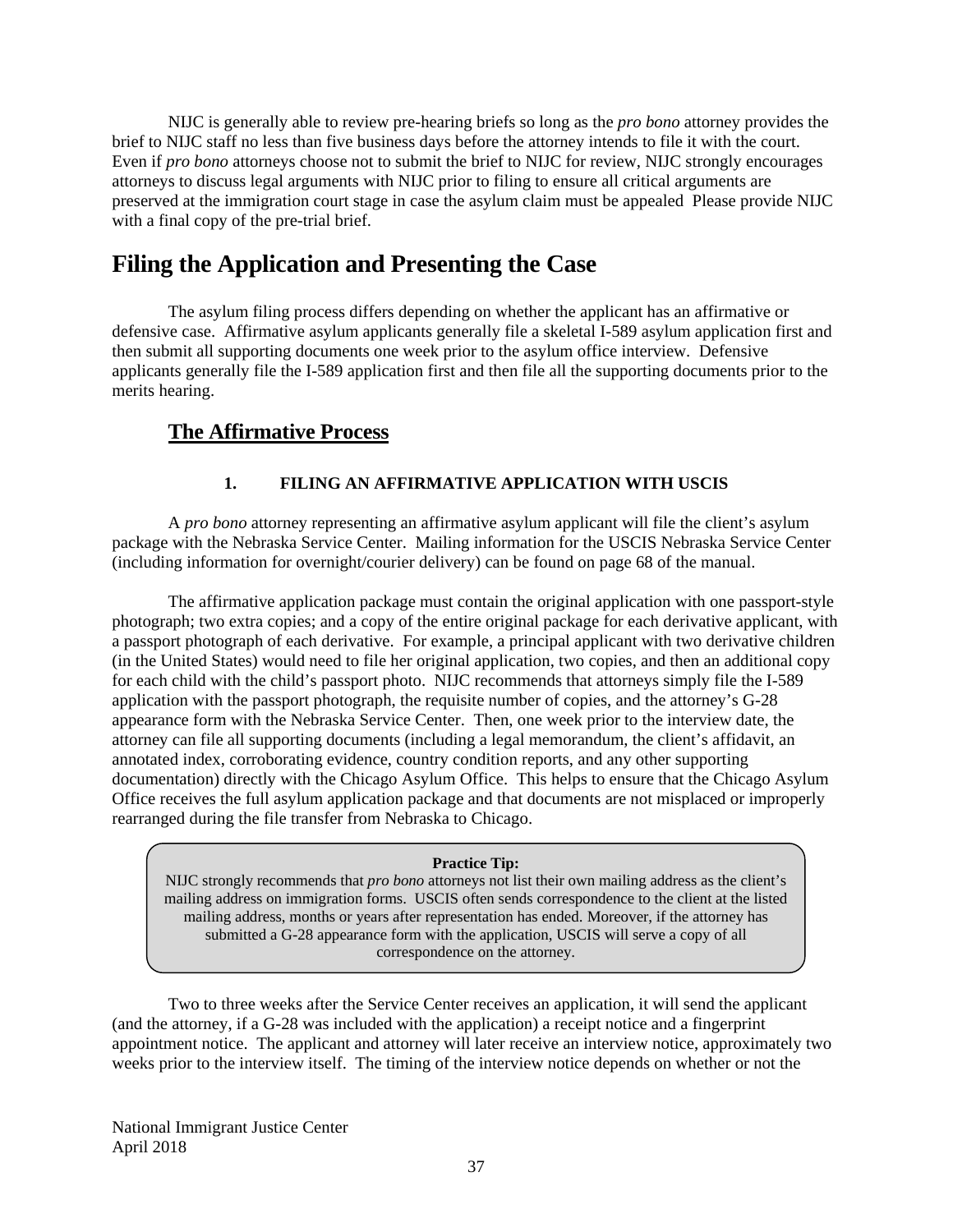applicant is an unaccompanied child and the extent of the backlog at the Chicago Asylum Office. Please see below for a chart regarding asylum office timing.

| <b>Asylum Office Case Timing</b>        |                                                                               |                                                              |  |  |
|-----------------------------------------|-------------------------------------------------------------------------------|--------------------------------------------------------------|--|--|
|                                         |                                                                               |                                                              |  |  |
| Day 1:                                  | Asylum application received by Nebraska Service Center (clock starts to run). |                                                              |  |  |
| Day 10-20:                              | Receipt and biometrics issued                                                 |                                                              |  |  |
| Applicants who filed after January 2018 |                                                                               | All Other Applicants                                         |  |  |
| $1 - 2$ months later: Receive interview |                                                                               | The interview timeline for applications filed before 2018 is |  |  |
| notice approx. 2 weeks before the       |                                                                               | uncertain. Please review the asylum office scheduling update |  |  |
| interview date                          |                                                                               | at http://immigrantjustice.org/policy/blog for more          |  |  |
|                                         |                                                                               | information.                                                 |  |  |
| 1 week before the                       | File supporting documents                                                     |                                                              |  |  |
| interview:                              |                                                                               |                                                              |  |  |
| 2 weeks after notice:                   | Interview                                                                     |                                                              |  |  |
| $\sim$ 10 days – 6 months               | Decision                                                                      |                                                              |  |  |
| later                                   |                                                                               |                                                              |  |  |

# **2. FINGERPRINTS**

If an asylum applicant is filing affirmatively, USCIS will send a fingerprint appointment notice to the applicant without any prompting from the applicant or the *pro bono* attorney. USCIS will mail the notice approximately two – three weeks after it receives the I-589 application and the notice will instruct the applicant to go to a specific Application Support Center (ASC) to take her fingerprints. NIJC recommends that *pro bono* attorneys advise their clients of this process and instruct the clients to contact the attorney when she receives a date for fingerprinting.

Many of NIJC's asylum clients have not resided in the United States long enough to have established a criminal record here. If a *pro bono* attorney believes that a client may have a criminal record, the attorney should contact NIJC. NIJC may recommend that the attorney and client send a separate request to the FBI, so that they will know what is in the record.

# **3. THE ASYLUM INTERVIEW**

The *pro bono* attorney should accompany her client to the interview; however, attorneys have very limited roles. The asylum officer will question the client regarding the veracity of the contents of the application and her claim for asylum. At the end of the interview, the attorney will be allowed to present a short closing argument on behalf of the client.

The asylum office interview is informal and usually occurs in an office. If the client is not fluent in English, the *pro bono* attorney must arrange for an interpreter to attend the interview. The asylum office will not provide an interpreter. The *pro bono* attorney may not serve as the interpreter. In addition, NIJC strongly recommends that a family member of the applicant not serve as the interpreter during the interview either.

Normally, the asylum officer first tries to make the applicant feel comfortable and will confirm that that information obtained during the interview is confidential with the U.S. government. The officer reviews the asylum application with the applicant to ensure that all the information is correct and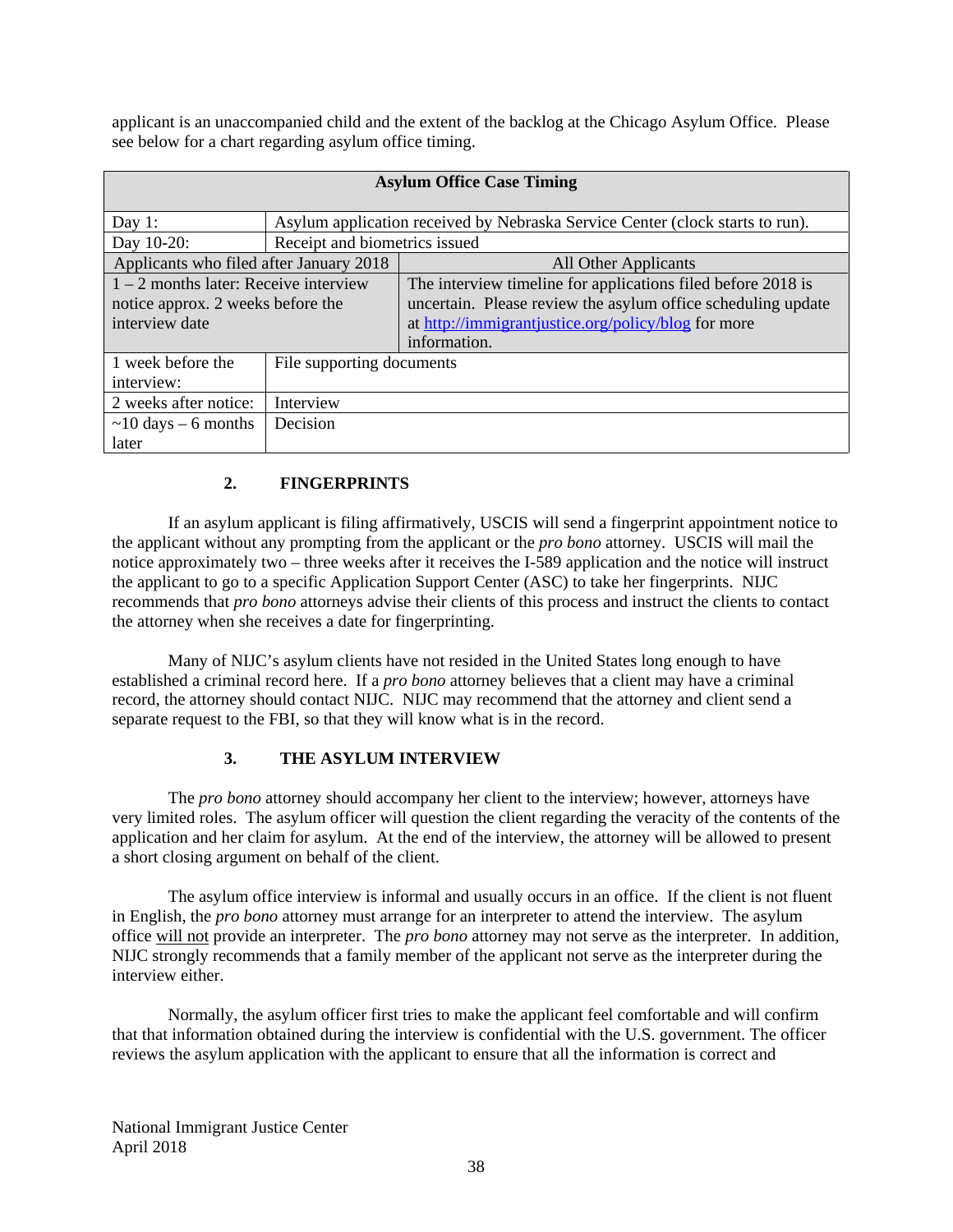accurate. If any information on the application requires changes or updates, the attorney should raise the changes before the asylum officer begins the review process. If the application requires significant changes or updates, NIJC recommends that the attorney prepare a written list of the changes or updates and submit the list to the officer at the beginning of the interview.

The asylum officer will ask the client questions that most often will come directly from the client's affidavit regarding her experiences and the reasons she fears returning to her home country. Sometimes the questions are open-ended, i.e., "why are you afraid to return to Kenya?" Other times, the questions are specific, i.e., "what happened to you on October 6, 1999?" Most asylum interviews last anywhere from  $1\frac{1}{2}$  to  $2\frac{1}{2}$  hours.

The role of the attorney during the asylum interview is very limited. The *pro bono* attorney may interrupt the interview if she feels that the applicant did not understand the question or if a question is inappropriate. The attorney should ask to stop the interview and speak to a supervisor if the interviewing officer's behavior is inappropriate. The attorney should also take detailed notes during the interview because this will be the only record of the interview the attorney will have if the applicant's case is referred to court. At the end of the interview, the attorney will be asked or can request to make a short closing statement on behalf of the applicant. During the closing statement, the attorney should explain to the asylum officer why the client is eligible for asylum and the enumerated grounds applicable to the client's claim. The attorney should also direct the asylum officer to any document that is particularly supportive of the applicant's case or that the attorney believes should be given particular attention.

In some cases, at the end of the interview, the asylum officer will request that the applicant return in approximately 10 days to pick up her decision. In most cases, however, the asylum officer provides the applicant with a notice stating that the decision will be mailed. When the applicant and attorney go to the asylum office to pick up the decision, the applicant must bring a photo ID and the notice given to her by the asylum officer after her interview indicating the time and date the decision will be ready for pick up. At that time, the applicant and attorney will simply pick up the decision from the receptionist at the window. They will not meet with an asylum officer, but it is still important that the attorney accompany the client to pick up the decision to ensure that all the paperwork is correct and that the client understands the decision. The Chicago Asylum Office approves approximately 40% of the asylum applications reviewed. Asylum applications that are not approved are referred to the immigration court for *de novo*  review.

# **The Defensive Process**

To practice before the immigration court, attorneys must first register with EOIR's E-Registry system. All attorneys currently practicing before EOIR must complete the E-Registry process immediately or risk suspension before EOIR until the registration process has been completed.

 To register, attorneys must first complete an online profile and will then receive a unique EOIR ID number which they must use when completing the E-28 appearance form. <sup>[20](#page-39-0)</sup> After completing the online registration, attorneys must appear in person at the immigration court to complete the identification

 $\overline{a}$ 

<span id="page-39-0"></span>**<sup>20</sup>** The multiplicity of forms in immigration practice is staggering. The E-28, a green form, is similar in content to the E-27, a yellow form. Form G-28 is only for use in DHS administrative proceedings, not in the immigration courts. The form E-28 must be filed in proceedings before the immigration judge. And the form E-27 must be filed in appeal proceedings before the BIA- even if the same attorney has a form E-28 on file in the same case.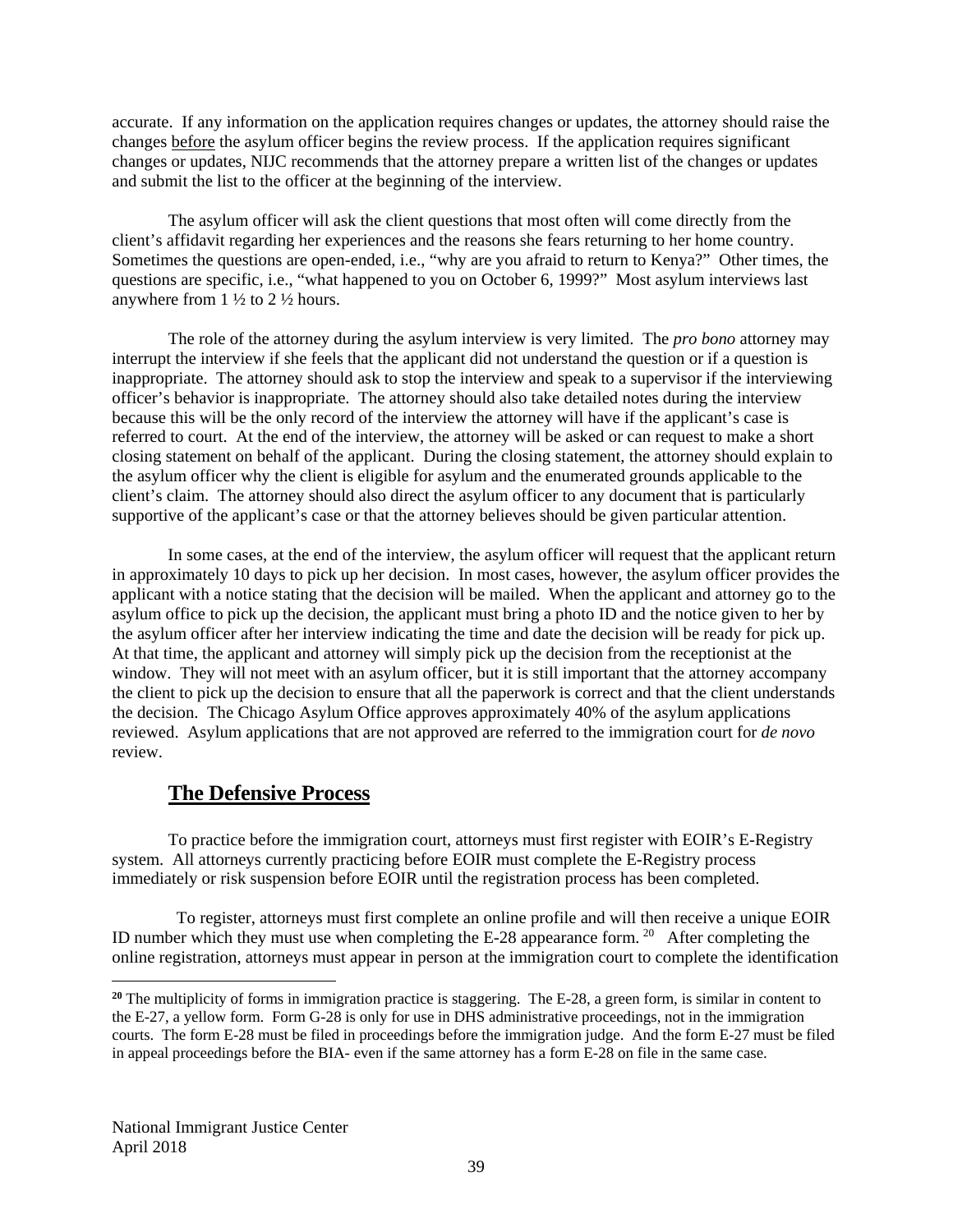verification process. For more information about the E-Registry system and the identification verification process, please see [http://www.justice.gov/eoir/engage/eRegistration.htm.](http://www.justice.gov/eoir/engage/eRegistration.htm)

An attorney should complete the registration process as soon as possible after accepting a defensive asylum applicant for representation so that she can file her appearance with the Court and begin to receive any Court correspondence. All attorneys representing a client in court must file an E-28 appearance form with the Court electronically or in hard copy (on green paper) and serve a copy electronically or in hard copy on the trial attorney.

# **1. FILING A DEFENSIVE APPLICATION WITH THE COURT**

If the asylum office referred a *pro bono* attorney's client to the immigration court, the judge should already have a copy of the I-589 application package from the asylum office in the court file. If, however, the client is in immigration court removal proceedings and has not yet filed for asylum, she must submit her I-589 asylum application with the court within one year of her arrival in the United States.

As previously noted, since September 2016, defensive asylum applications can be filed during a Master Calendar (status) hearing, at the immigration court window, or by mail. (More information about this change in policy can be found in EOIR's policy memorandum at [https://www.justice.gov/sites/default/files/pages/attachments/2016/09/14/oppm\\_16-01.pdf.](https://www.justice.gov/sites/default/files/pages/attachments/2016/09/14/oppm_16-01.pdf)<sup>21</sup> For purposes of the one-year deadline, "filed by" means received by the immigration court. As with any document filed with the immigration court, the attorney must include a certificate of service with the asylum application and serve a copy of the application (preferably by email) on the Office of Chief Counsel.

<span id="page-40-0"></span> $21$  Prior to September 2016, asylum applications were only deemed filed when they were received in open court. As a result, and due to a class action settlement related to this issue and the asylum clock, individuals were permitted to "lodge" an asylum application at the court window prior to a Master Calendar hearing date. To "lodge" an asylum application, an individual or attorney would present a completed asylum application at the court window, a clerk would stamp the date and "lodged" on the application, and return it to the individual or attorney. A copy of the application was not kept in the client's court file. Although judges were instructed to consider the lodging date when determining whether an individual who did not timely file the asylum application during a hearing could meet an exception to the one-year filing deadline for asylum, individuals who did not have a court hearing prior to their one-year deadline were left in an uncertain position regarding the one-year deadline. Thus, for clients who were not scheduled for a Master Calendar hearing until after their one-year deadline, NIJC and *pro bono* attorneys regularly "lodged" clients' asylum applications and then filed a motion requesting that the Court accepted the lodged date as the filing date. If an attorney is representing a client whose asylum application was "lodged" with the Court prior to September 2016 and the attorney is unclear whether or not the application was filed with the Court, please contact NIJC.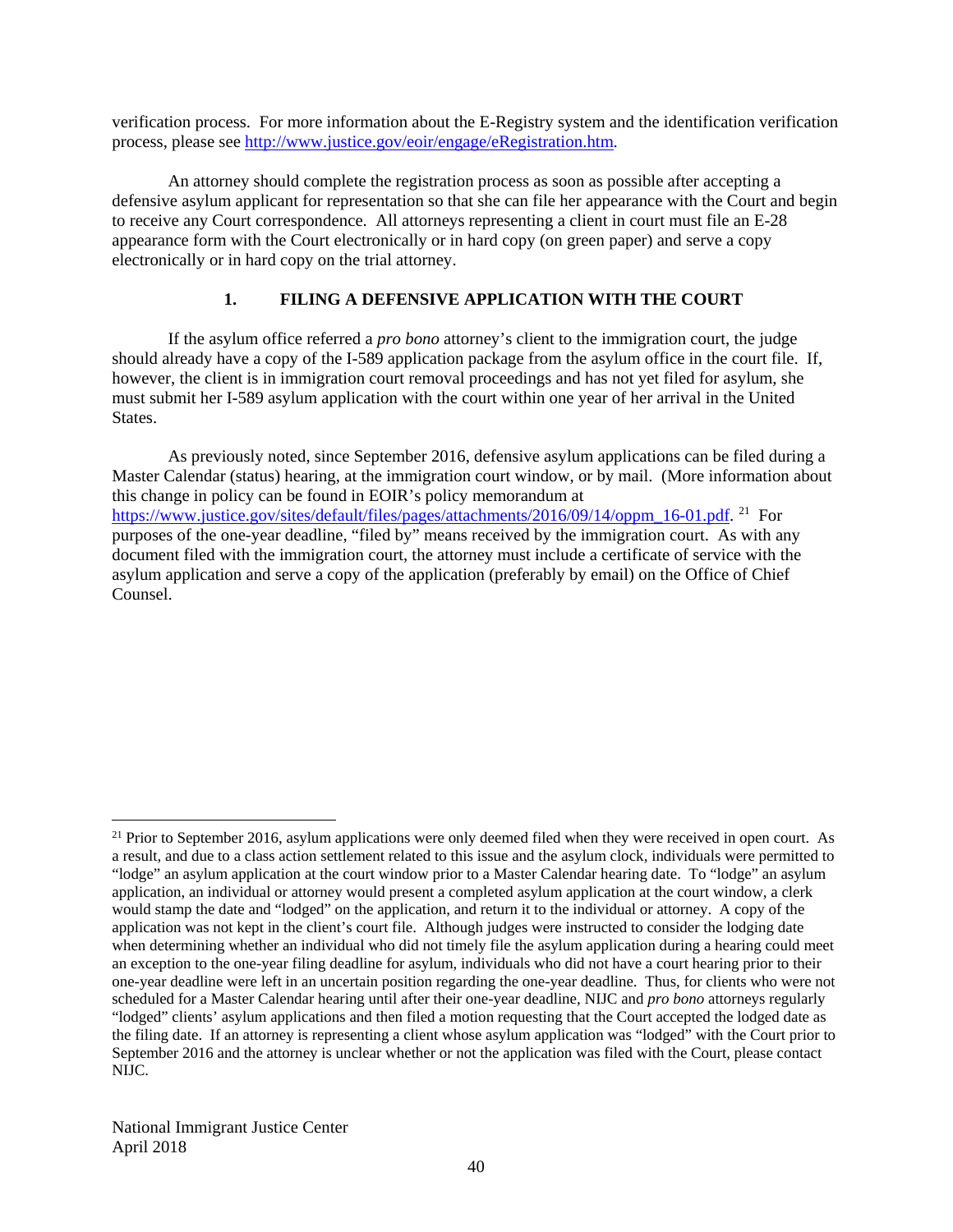### **FILING CHECKLIST FOR COURT**

- $\checkmark$  Follow any filing requirements from the immigration judge and review the EOIR Immigration Court Practice Manual.
- $\checkmark$  Translate and provide a certificate of translation for all foreign language documents
- $\checkmark$  Tab all documents using letters. Consecutively paginate all documents beginning with Tab A.
- $\checkmark$  Provide an annotated index
- $\checkmark$  Two-whole punch the top of all documents
- $\checkmark$  Do not secure the filing with any type of binding. Use a binder clip if necessary.
- $\checkmark$  Print on one side only.
- $\checkmark$  File original copy of all signed documents with the Court. Retain original photographs and identity documents unless instructed to produce them.
- $\checkmark$  Include a certificate of service and serve a copy on the Office of Chief Counsel (via their eService portal, mail, or the OCC dropbox at 525 W. Van Buren). For more information about the eService portal, please go to [http://immigrantjustice.org/admin\\_policy/blog/new-online](http://immigrantjustice.org/admin_policy/blog/new-online-filing-system-ice-office-chief-counsel)[filing-system-ice-office-chief-counsel.](http://immigrantjustice.org/admin_policy/blog/new-online-filing-system-ice-office-chief-counsel)

## **2. THE MASTER CALENDAR HEARING**

The "Master Calendar" hearing is a preliminary hearing at which the non-citizen pleads to the charges on the Notice to Appear (NTA) and formally requests the type of relief sought. The Master Calendar hearing functions much like an arraignment in criminal proceedings. Unless there are complications in the case, the Master Calendar hearing is normally a routine proceeding that usually takes less than one hour to complete, although the attorney and client may have a significant wait before the hearing begins.

### **a. Notice of the Hearing**

The immigration court will send the client written notice of the date and time for the Master Calendar hearing. If the asylum office recently referred the client to the court, the Notice to Appear will also serve as the hearing notice and will list the hearing date and time. *Pro bono* attorneys sometimes have short notice of these hearings, but little or no preparation is required.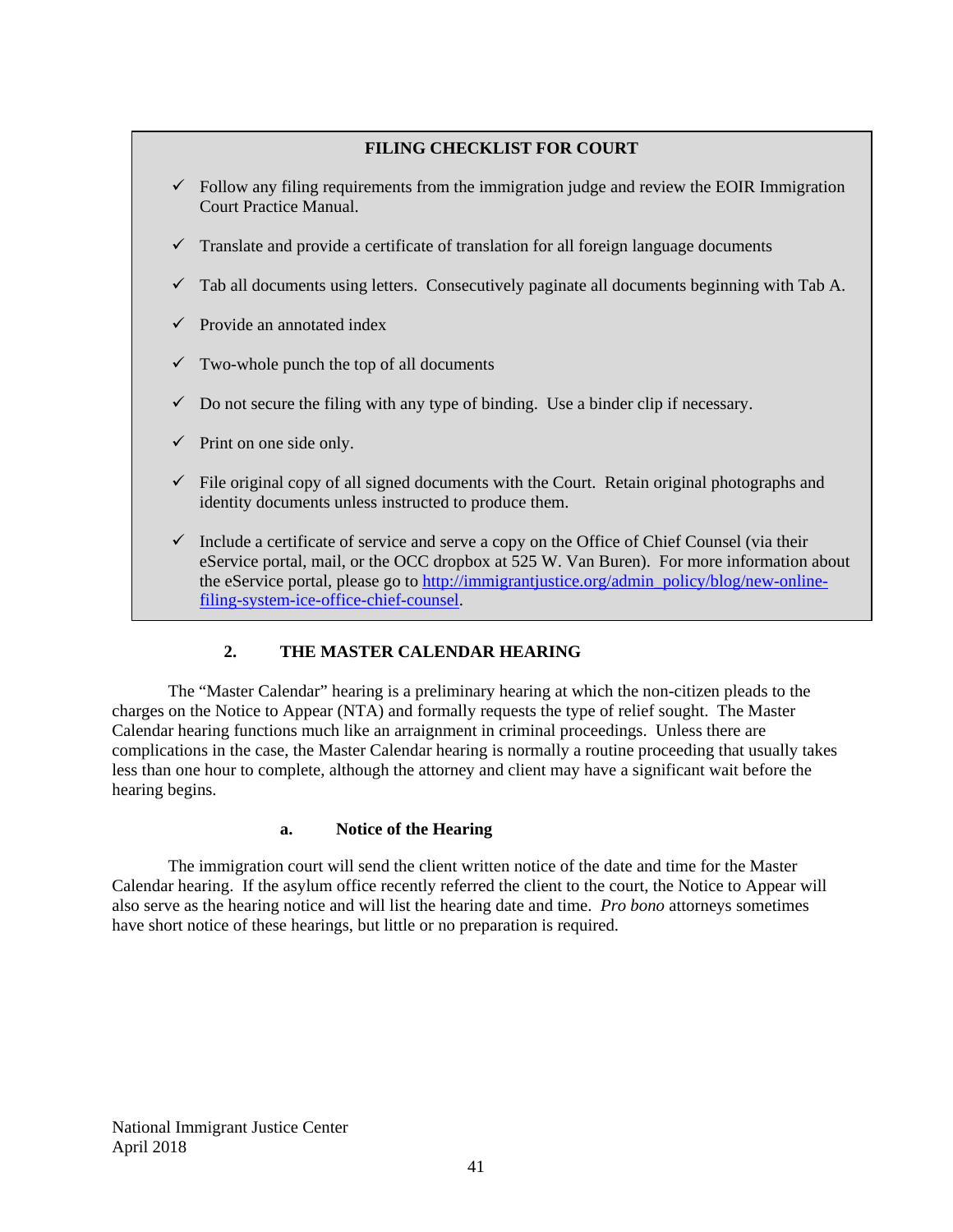#### **b. Where**

Master Calendar hearings are held at the Chicago Immigration Court, 525 W. Van Buren Street, Suite 500 Chicago, IL 60607.<sup>22</sup>

#### **c. Arriving at the Court**

To appear for a Master Calendar hearing for a non-detained client, *pro bono* attorneys should bring their client to the Chicago Immigration Court at least a few minutes before the scheduled hearing time. A bulletin board in the waiting room will contain a list of the names and "Alien Numbers" of individuals with scheduled hearings. *Pro bono* attorneys must sign their name and the client's name and A-Number on the sign-in sheet on the bulletin board. NIJC also recommend that *pro bono* attorneys check in with the clerk at the window. The judge's clerk will call the attorneys and escort them to the judge's courtroom. Although the court lists specific times for Master Calendar hearings on the hearing notices, the judges hear Master Calendar hearings on a first-come, first-serve basis in the morning and then in the afternoon. NIJC recommends that *pro bono* attorneys and their clients arrive early to court to be among the first to sign up for the calendar call; this will help to minimize the waiting time in court.<sup>[23](#page-42-1)</sup>

If the *pro bono* attorney has not already filed an appearance, the attorney should do so at the Master Calendar hearing, by bringing two, completed copies of form E-28 to court or obtaining two copies from the clerk's window, filling them out, and serving one on the trial attorney and one on the judge. However, the attorney must have completed the e-registry process prior to the hearing date in order to file an appearance. Please see page 39 for more information about e-registry.

#### **d. Attendance of the Client**

Please note that the client must attend all hearings before the immigration court, including the Master Calendar hearings; the attorney cannot appear alone. The judge can order the client removed *in absentia*, if she fails to appear. Also, every person who has been issued an NTA must attend. This applies to small children as well; their parents cannot attend for them. The *pro bono* attorney may ask the immigration judge to waive the presence of children at future hearings as long as they are represented, but it is discretionary and not routinely or automatically granted. If there is a compelling reason why a client cannot appear in person, the attorney can file a motion to waive appearance in advance of the hearing, but there is no guarantee that such a motion will be granted. It is not advisable to do so, except perhaps in the case of children.

#### **e. The Immigration Judge**

The judge who presides over the client's Master Calendar hearing will also be the judge who conducts the hearing on the merits and decides all motions. (In contrast, the trial attorney present at the client's Master Calendar hearing will most likely not be the same trial attorney for the client's merits hearing.) *Pro bono* attorneys should note that their hearing strategies and their client's chances of success depend in large part on which judge hears their case. In Chicago, there are currently eight immigration judges, each with a different personality, attitude toward asylum seekers, and "track record." After

<span id="page-42-0"></span><sup>&</sup>lt;sup>22</sup> See NIJC's Detention Supplement for information regarding the location of immigration hearings for detained individuals.

<span id="page-42-1"></span>**<sup>23</sup>** Fortunately for NIJC *pro bono* attorneys, persons represented by counsel are called to appear before the court first; unrepresented people are heard afterwards.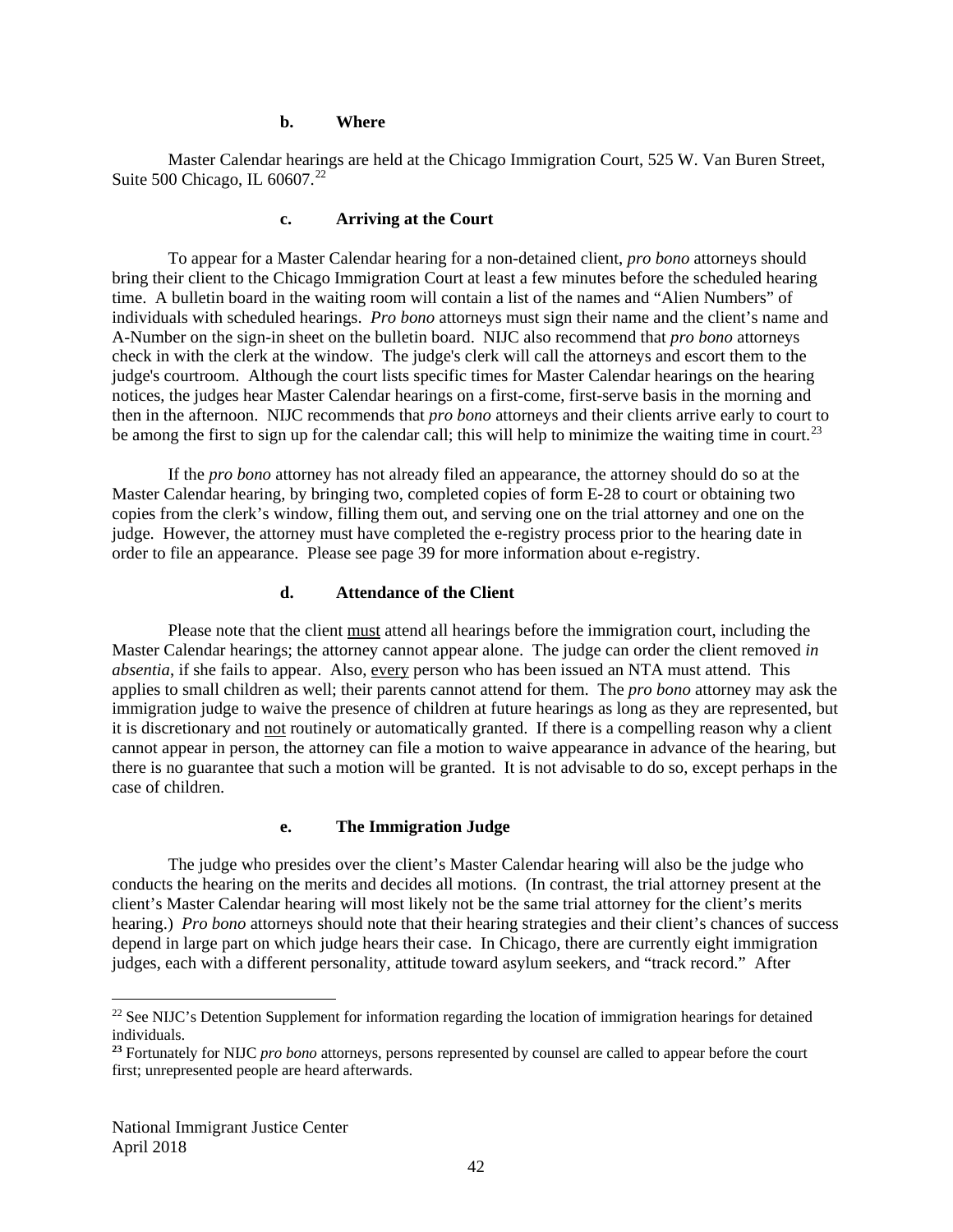appearing at a Master Calendar hearing, *pro bono* attorneys should confer with NIJC about the judge presiding over their case.

### **f. Interpreters**

In Chicago, the court clerks act as interpreters when the respondent's language is Spanish. For other languages or dialects, the court uses contract interpreters, whose quality and reliability is highly variable. At the merits hearing, the interpreter will be in person. However, the court does not provide an in-person interpreter for non-Spanish languages at the Master Calendar hearing because there is typically little, if any, communication with the client. If a non-Spanish interpreter is needed at the Master Calendar hearing, the judge will use a phone interpretation service. If interpretation is impossible in court for the Master Calendar hearing and necessary for the client, attorneys may request a continued hearing.

In addition, at the Master Calendar hearing, *pro bono* attorneys should state for the record whether they will require an interpreter at the merits hearing and specify whether a particular dialect is required. For languages like Arabic where the dialect can differ dramatically country-to-country, NIJC recommends that the attorney specify the country as well as the language (e.g. Moroccan Arabic). If the *pro bono* attorney suspects at any time that the interpreter and client do not understand each other or that interpretation errors have occurred, the attorney should be sure to make the court aware of the problem and object where appropriate. If necessary, request a continuance so that the court can find a new interpreter.

### **3. THE MASTER CALENDAR HEARING PROCESS**

### **a. The Beginning of the Hearing**

When the attorney's case is called, the immigration judge is likely to talk with her off the record to determine the attorney's intentions and to straighten out any procedural problems. At that time, the attorney can advise the judge that she is an NIJC *pro bono* attorney. On the record, through an interpreter where necessary, the judge will state the nature of the proceedings and ask the client if she understands what is happening.

### **b. Determining Representation by Counsel**

The judge will first ask the client if the attorney is her representative. If an individual appears without counsel, the judge will usually ask the individual if she would like a continuance in order to seek legal counsel.

### **c. Establishing Receipt of the Notice to Appear**

The judge will ask the attorney or the client if the client has received a copy of the NTA. If not, she should say so and ask for a copy. The judge will often grant continuances so that the attorney can go over the NTA with the client to determine whether the charges are correct—and if there is any question, even remotely, about their accuracy, then the attorney should seek a continuance.

### **d. Admitting or Denying the Charges and Conceding Removability**

If the attorney has the NTA, the judge will ask the client to either admit or deny the specific charges in the NTA—namely, that she entered without inspection on a certain date or overstayed her visa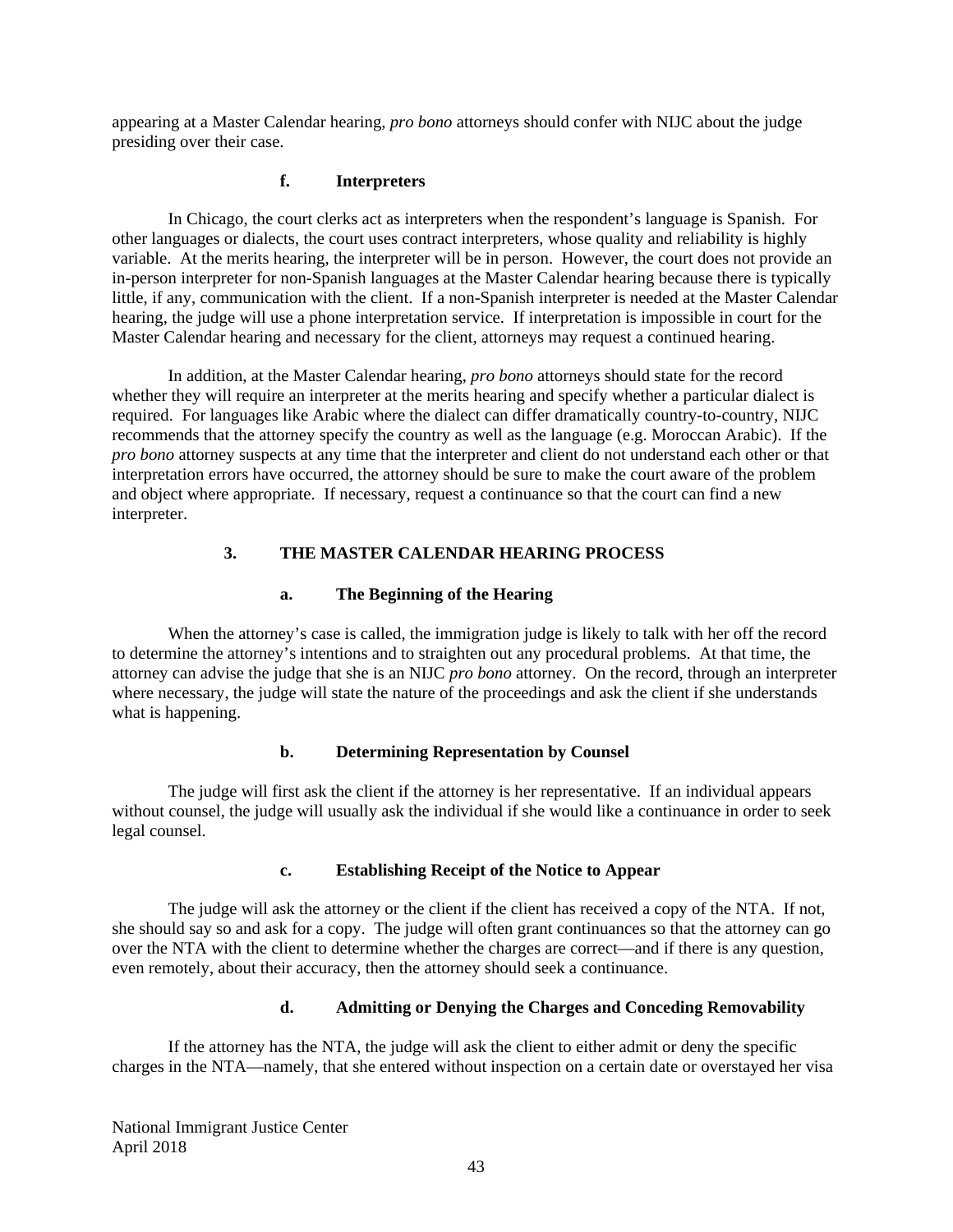and is removable.<sup>[24](#page-44-0)</sup> The attorney will also be asked to either contest or concede removability as charged on the NTA. In order to be eligible to apply for asylum, the client, through the attorney, must admit removability under one of the grounds. However, if there is more than one charge of removability, discuss it with the client and with NIJC staff.<sup>[25](#page-44-1)</sup>

#### **e. Designating a Country of Removal**

Next, the judge will ask if the client wishes to designate a country of removal. In asylum cases, the *pro bono* attorney should state that she does not wish to do so. The judge will then identify the client's home country as the country of removal.

If the trial attorney or judge designates a country other than the one from which the client is seeking asylum, the attorney should register her opposition on the record and request leave to designate the country from which asylum is sought.

### **f. Stating the Client's Desire to Apply for Asylum**

The attorney or the client will then state for the record that the client wishes to apply for asylum, withholding of removal and/or CAT.

### **g. Setting a Date for Submission of the Written Asylum Application**

If the client has not yet filed an asylum application, the judge will usually set a date for submission of the completed written asylum application. The *pro bono* attorney should be sure that the date the judge sets for submission of the I-589 application is prior to the client's one-year filing deadline. In Chicago, judges generally grant 30 to 45 days to submit the written application. NIJC encourages *pro bono* attorneys to ask for extra time (an additional 15-30 days), stating that they are *pro bono* volunteers with busy caseloads. It is generally relatively easy to get 45 days instead of 30. Unless the judge specifically asks for additional documents, the attorney must only submit the I-589 asylum application at the specified date and not any supporting documentation. Moreover, NIJC recommends that attorneys not submit any additional supporting documentation unless specifically ordered by the judge so that the client is not tied to any statements or documentation before the attorney and client have had sufficient time to develop the case.

If the client previously filed for asylum with the asylum office and is now renewing her application before the immigration court, the judge will likely indicate that any amendments to the I-589 asylum application should be tendered to the court at the same time as other pre-trial submissions prior to the merits hearing. There is no need to submit a new I-589 application if the client has already filed one

 $\overline{a}$ 

<span id="page-44-0"></span>**<sup>24</sup>** Often, NIJC clients were first detained in Texas or California, and as part of changing venue to Chicago, they have already pleaded to the charges in the NTA, admitted to removability, and possibly, submitted a written asylum application. In such cases, appearance at the local Master Calendar will involve nothing more than simply setting a merits hearing date and, occasionally, a deadline for submission of supplementary documentation with the asylum application.

<span id="page-44-1"></span><sup>&</sup>lt;sup>25</sup> Clients who have reasonable grounds to challenge removability are unlikely to become NIJC clients under the asylum project; rather, they would be referred to other projects within NIJC or other agencies. However, if in the course of interviewing the client some fact is revealed that may impact the client's removability, the *pro bono* attorney should consult with NIJC staff.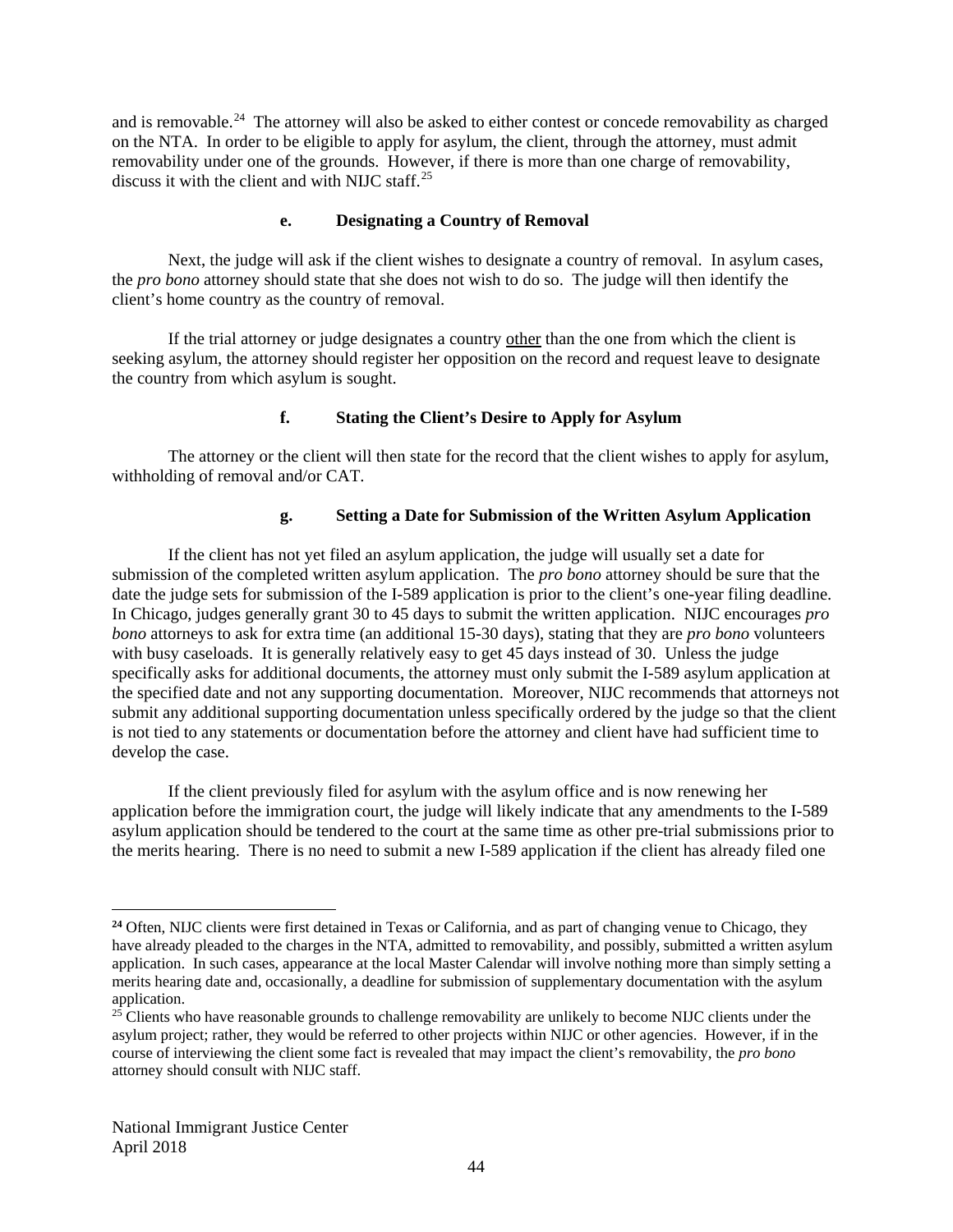and the judges prefer that attorneys do not submit new applications unless the initial application is illegible or was prepared without the client's knowledge of the information provided in the application.

### **h. Setting the Date and Amount of Time for the Merits Hearing**

The date of the hearing on the merits of the claim will generally be several months to three years distant. The immigration judge may ask whether the *pro bono* attorney and client would like an expedited or non-expedited hearing date. Some asylum applicants have the right to request an expedited hearing because the law states that the court must adjudicate an asylum applicant's claim within 180 days from the date the asylum application is received by either USCIS or the immigration court (if applicant did not previously file with the USCIS). INA  $\S 208(d)(5)(A)(iii)$ .<sup>26</sup>

If a client opts for an expedited hearing, then the immigration judge will only offer one expedited date. The client and attorney can either accept that date or decline and take a non-expedited date instead. Certain judges only offer a 45-day expedited hearing date as a matter of policy, which can make it difficult for the attorney to accept the expedited date. It is therefore important for the attorney to speak to NIJC prior to the master calendar hearing to determine the judge's practice. It is also crucial that the client understand the importance of being fully prepared for asylum hearings and that the attorney recommend to the client that she waive her right to an expedited hearing if the expedited date will not allow for enough preparation time. If the client waives her right to an expedited hearing, the judge will likely schedule the client for a hearing date one to three years into the future and the client may NOT be eligible for employment authorization during this time. As a result, the attorney MUST discuss these possibilities with the client BEFORE the hearing so that the client is prepared at the time of the Master Calendar hearing.

After the attorney asserts whether she wants an expedited or non-expedited hearing date, the judge usually asks how much time will be necessary to complete the hearing. *Pro bono* attorneys should ask for at least three or four hours, and should do not hesitate to ask for more time if they really think they will need it. *Pro bono* attorneys will find that three is the bare minimum for presenting a thorough case. Unfortunately, the judges are rather hesitant to schedule more than four hours for a hearing and typically will refuse to set a hearing for more than four hours. Once the hearing date is set, the Master Calendar is adjourned.

If the *pro bono* attorney is representing a detained client, the attorney and client will receive an expedited hearing date. Detained individuals typically have their final hearing date set for one or two months in advance.

# **4. PREPARING FOR THE MERITS HEARING**

Merits hearings in asylum cases are formal, adversarial, evidentiary hearings on the record. Trial attorneys act as "prosecutors," attempting to disprove the applicant's eligibility for asylum. Witnesses are sworn, and both sides have the opportunity for direct and cross-examination. Immigration judges are usually also very involved in questioning the client.

<span id="page-45-0"></span><sup>&</sup>lt;sup>26</sup> Pursuant to an EOIR policy memorandum, applicants who first file for asylum with the asylum office are only eligible for an expedited hearing if there were less than 75 days on the applicant's asylum clock on the date of the referral. However, an applicant who is not eligible for an expedited hearing may still be eligible for employment authorization if she does not otherwise cause a delay in her case. *See* Appendix L, EOIR's Operating Policies and Procedures Memoranda regarding the asylum clock.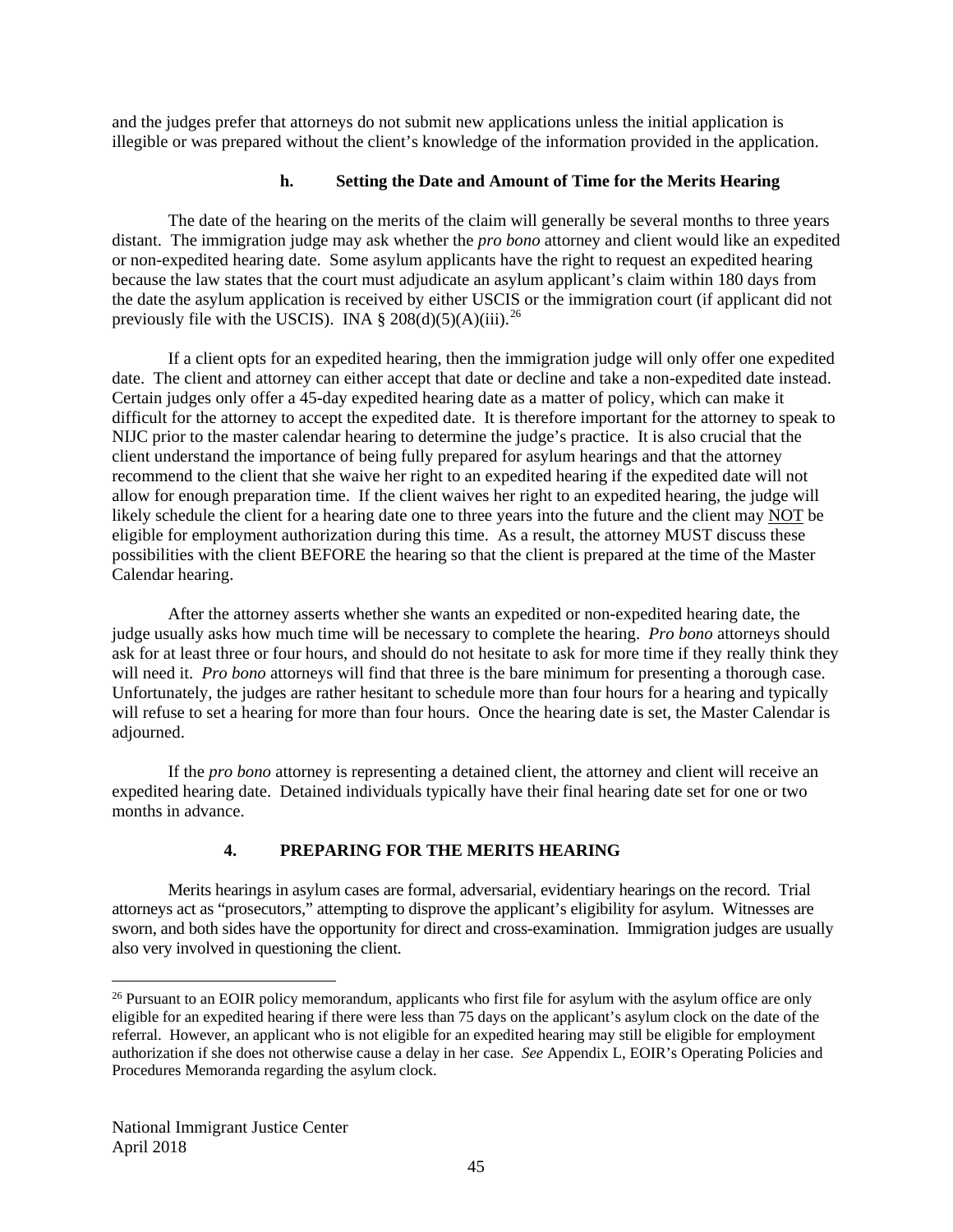Removal hearings are excellent "training courses" for new litigators, since they are formal, contested trials, but at the same time there is minimal discovery or motion practice, and rules of evidence and procedure are relatively relaxed.

### **a. Preparing the Client to Testify**

It is important that *pro bono* attorneys explain the hearing process in detail to their clients, so that they understand what will occur and what is expected of them at the hearing, as well as the potential outcomes. *Pro bono* attorneys may wish to encourage their clients to dress nicely for the hearing.

Additionally, *pro bono* attorneys should be aware that it is very common for witnesses to vary their testimony on the stand from what they have stated in their pre-hearing preparation interviews. They often fail to testify about certain things, sometimes key elements, and/or may suddenly state new facts that the attorney has never heard before. In addition, all witnesses, particularly asylum applicants, are generally very nervous and thus likely to forget certain things. For example, clients often forget dates or even years in which events happened. Though this is quite normal human behavior, both trial attorneys and immigration judges tend to think that if a client cannot remember in which year an important event occurred, then the client is not credible.<sup>27</sup> Remember, as explained *supra*, an immigration judge can make a credibility determination based on a wide range of factors. *See* INA § 208(b)(1)(B)(iii).

As a result of this credibility standard and the likelihood that the client's testimony may vary on the stand, *pro bono* attorneys must try to convince the client in advance of the importance of remembering the details of her case and testifying to them to the best of her recollection. NIJC recommend that *pro bono* attorneys run through at least one mock hearing with their client with both a direct and crossexamination. After building trust with the client, it is important that *pro bono* attorneys mentally prepare their client to face seemingly hostile questioning from the trial attorney and judge.

In addition to preparing the client to face questioning from the trial attorney and judge, there are several other things that *pro bono* attorneys can do to better prepare their client to meet the credibility standard:

- (a) File a FOIA with USCIS (and an ORR file review request if the client is an unaccompanied child): please see the "Additional Information" section of this manual for instructions regarding the FOIA and ORR record review requests.
- (b) Review the court file: attorneys can request to review the immigration court's file and listen to any prior hearings. Note that the immigration court's file may be different from the DHS file, so it is wise to both review the court file and request a FOIA of the DHS file.
- (c) Discuss and review prior asylum applications and affidavits: *pro bono* attorneys should review the accuracy of preexisting asylum applications and/or client affidavits, especially if the *pro bono* attorney began representation after the asylum office referred the client's case to court. Attorneys should inquire as to how past applications were prepared and whether the contents were reviewed with the client in her native language prior to submission. Attorneys should also discuss the use of and competency of any interpreters prior to representation.

<span id="page-46-0"></span> $27$  Where an immigration judge failed to make an explicit credibility finding, the respondent and any witnesses enjoy a rebuttable presumption of credibility. INA  $\S 208(b)(1)(B)(iii)$ .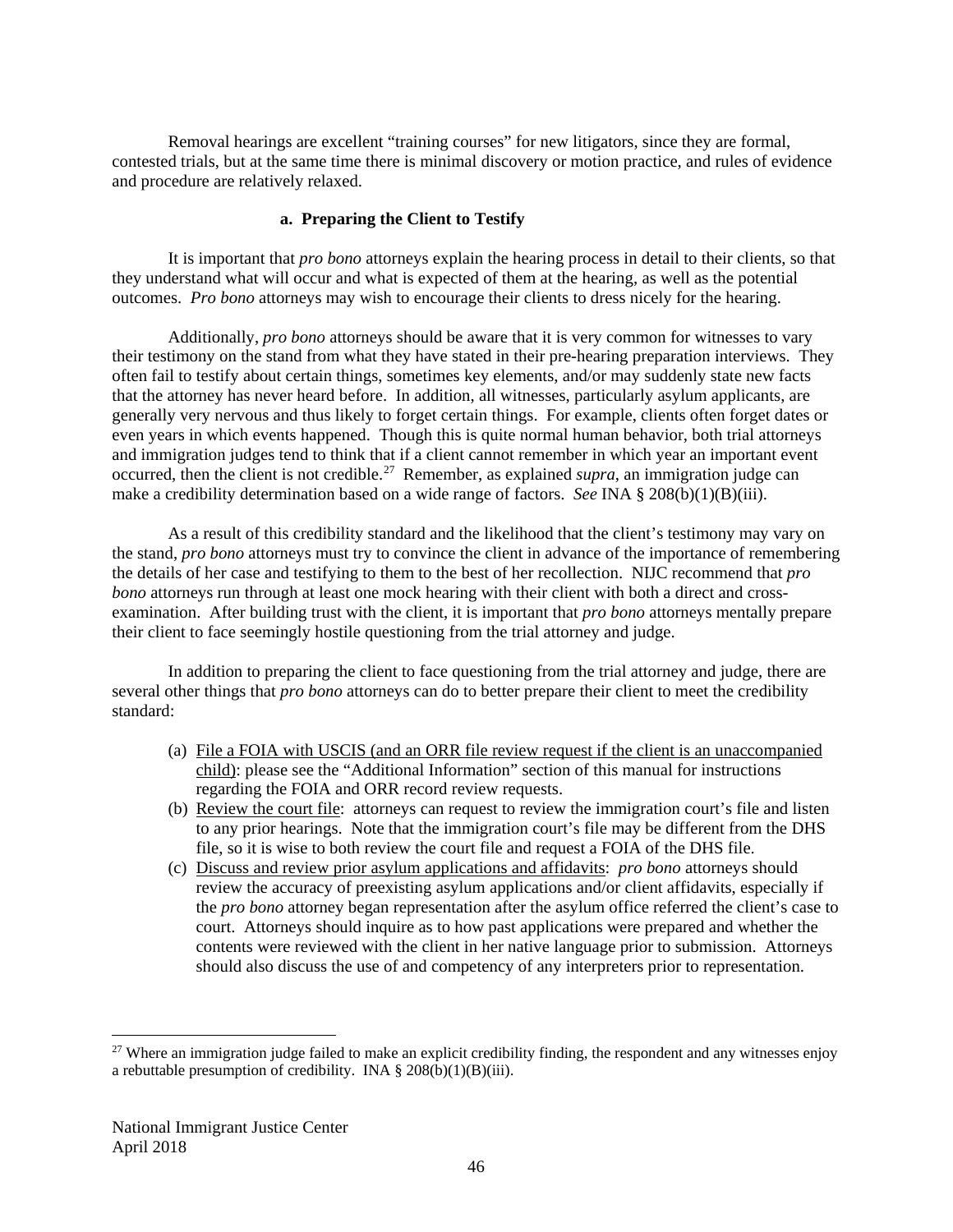(d) Know and prepare witnesses: the immigration judge can consider witness behavior when determining the client's credibility. Before putting anyone on the stand, attorneys should prepare the witness as she would her client.

# **b. Fingerprints[28](#page-47-0)**

Unlike the affirmative process, in defensive asylum proceedings (before the immigration court), the applicant and her attorney are responsible for requesting a fingerprint appointment, unless the applicant is detained or was previously fingerprinted related to the asylum application. Please see below for a chart regarding when an attorney should submit a fingerprint appointment request for a client.

| If the client:                                                                                                                                                                                                  | Should the attorney request a fingerprint appointment?                                                                                                                                                                                                                                                                                                                                                                                                                           |
|-----------------------------------------------------------------------------------------------------------------------------------------------------------------------------------------------------------------|----------------------------------------------------------------------------------------------------------------------------------------------------------------------------------------------------------------------------------------------------------------------------------------------------------------------------------------------------------------------------------------------------------------------------------------------------------------------------------|
| Is applying for asylum before<br>the asylum office.                                                                                                                                                             | No. USCIS will automatically send a fingerprint appointment notice<br>to the client after the asylum application is filed.                                                                                                                                                                                                                                                                                                                                                       |
| Is seeking asylum before the<br>immigration court after the<br>asylum office referred the case<br>to the court.                                                                                                 | The Office of Chief Counsel (OCC) has not yet been able to clarify<br>whether fingerprints from the asylum office process can be re-used in<br>court. To be on the safe side, the attorney should request a fingerprint<br>appointment by following the instructions below. The request should<br>be made as soon as possible after the client is referred to the<br>immigration court.                                                                                          |
| Is seeking asylum before the<br>immigration court and is<br>detained.                                                                                                                                           | No. DHS is responsible for ensuring that detainees are fingerprinted<br>prior to the detained merits hearing.                                                                                                                                                                                                                                                                                                                                                                    |
| Is seeking asylum before the<br>immigration court and never<br>applied for asylum before the<br>asylum office.                                                                                                  | Yes. The attorney must request a fingerprint appointment by<br>following the instructions below. The request should be made as soon<br>as possible after the asylum application is received in open court, but<br>no later than 180 days before the merits hearing.                                                                                                                                                                                                              |
| Is seeking asylum before the<br>immigration court, never<br>applied for asylum before the<br>asylum office, but was<br>fingerprinted when she was<br>apprehended at the border.                                 | Yes. In order for OCC to re-run a client's fingerprints, the client must<br>have had her fingerprints taken at an Application Support Center<br>(ASC) and fingerprinting at the border does not occur at ASCs. The<br>attorney must request a fingerprint appointment by following the<br>instructions below. The request should be made as soon as possible<br>after the asylum application is received in open court, but no later than<br>180 days before the merits hearing. |
| Is seeking asylum before the<br>immigration court, never<br>applied for asylum before the<br>asylum office, but was<br>fingerprinted at an ASC when<br>she applied for an employment<br>authorization document. | Yes. OCC has asserted that they can only use a client's fingerprints<br>when they were taken specifically related to the application for relief<br>that is before the court. The request should be made as soon as<br>possible after the asylum application is received in open court, but no<br>later than 180 days before the merits hearing.                                                                                                                                  |

<span id="page-47-0"></span> 28 *See* Appendix D, May 19, 2016 FAQ: Agreement between U.S. Citizenship and Immigration Services (USCIS) and U.S. Immigration and Customs Enforcement (ICE): Fingerprint Check Refresh Requests.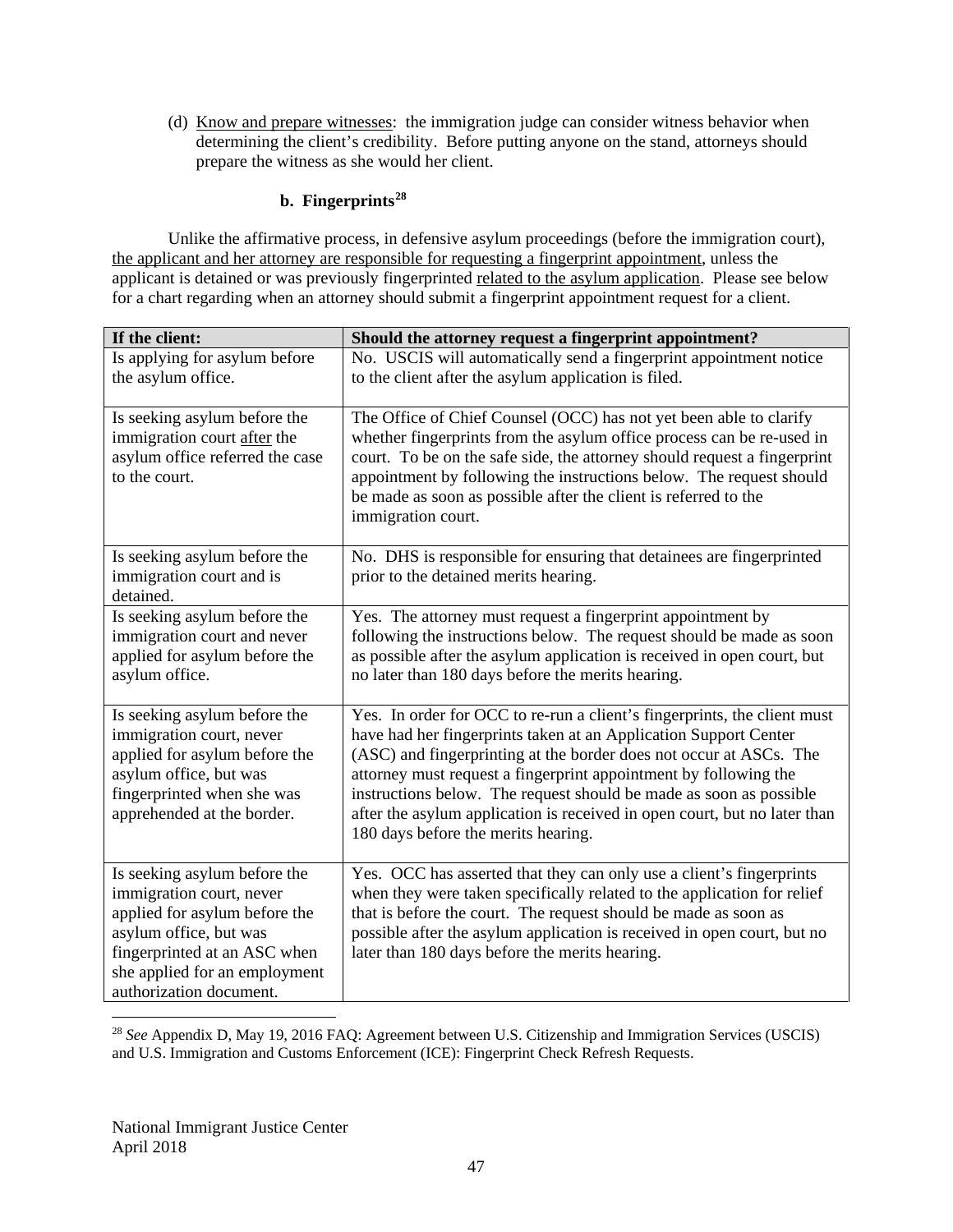| If the client:                  | Should the attorney request a fingerprint appointment?                  |
|---------------------------------|-------------------------------------------------------------------------|
| Is seeking asylum before the    | No. The OCC trial attorney will simply re-run the client's fingerprints |
| immigration court, never        | prior to the merits hearing. If, for some reason, the trial attorney    |
| applied for asylum before the   | cannot use those fingerprints, OCC will coordinate with USCIS to        |
| asylum office, but submitted a  | issue a fingerprint appointment to the client.                          |
| fingerprint appointment request |                                                                         |
| four years ago after filing for |                                                                         |
| asylum with the court, and was  |                                                                         |
| fingerprinted by an ASC.        |                                                                         |

To request a fingerprint appointment, the *pro bono* attorney must send a copy of the instructions for providing biometric and biographic information (located at Appendix D) with the first three pages of the I-589 and a G-28 to the Nebraska Service Center. This should be done immediately after the asylum application is received in open court (or immediately after the first master calendar hearing if the client was referred to court by the asylum office), but must be done no later than 180 days before the scheduled merits hearing. The Service Center will issue an appointment notice directing the client to appear to be fingerprinted at the Application Support Center closest to her home address.

 When the client goes to the ASC to get her fingerprints taken, the ASC will date stamp the client's fingerprint appointment notice as proof that it took her fingerprints. NIJC recommends that *pro bono* attorneys make a copy of this stamped notice and bring it to the merits hearing in case there are any questions as to whether the client attended her fingerprints appointment. After the ASC takes the client's fingerprints, DHS will then send the fingerprints to the FBI in order to obtain the applicant's record.

If an attorney has submitted a fingerprint appointment request and after one month, the Nebraska Service Center has not yet responded, please contact NIJC. **If the attorney was responsible for requesting a fingerprint appointment for a client and the client has not been fingerprinted by the time of the merits hearing, the immigration judge cannot issue a decision. Furthermore, the judge can consider the application abandoned and deny the client asylum.**

Due to the extremely negative consequences of failing to obtain a fingerprint appointment, NIJC recommends that after accepting an NIJC asylum case, the attorney immediately determine whether a fingerprint appointment is necessary and if it is, file the request as soon as possible.

### **c. Contacting the Trial Attorney Prior to the Merits Hearing**

NIJC recommends that *pro bono* attorneys attempt to contact the trial attorney at 312-542-8200 one or two days in advance of the hearing to explore any pre-hearing agreements that might be reached, particularly if the attorney has a strong or compelling case. This conversation will be helpful in determining what the trial attorney sees as the weakness in the case.

On occasion, NIJC *pro bono* attorneys have been successful in obtaining stipulations from trial attorneys that clients are eligible for asylum or that past persecution occurred etc. (although the judges believe firmly they are not bound by agreement between the DHS and the respondent, and may not accept such stipulations). It is generally unlikely that the trial attorney will stipulate to anything in most cases because she will be principally concerned with the issue of credibility and probably will not stipulate to anything until she has observed the client's testimony and conducted some cross-examination. In that case, the *pro bono* attorney may find it useful to ask the trial attorney at the close of the hearing if she will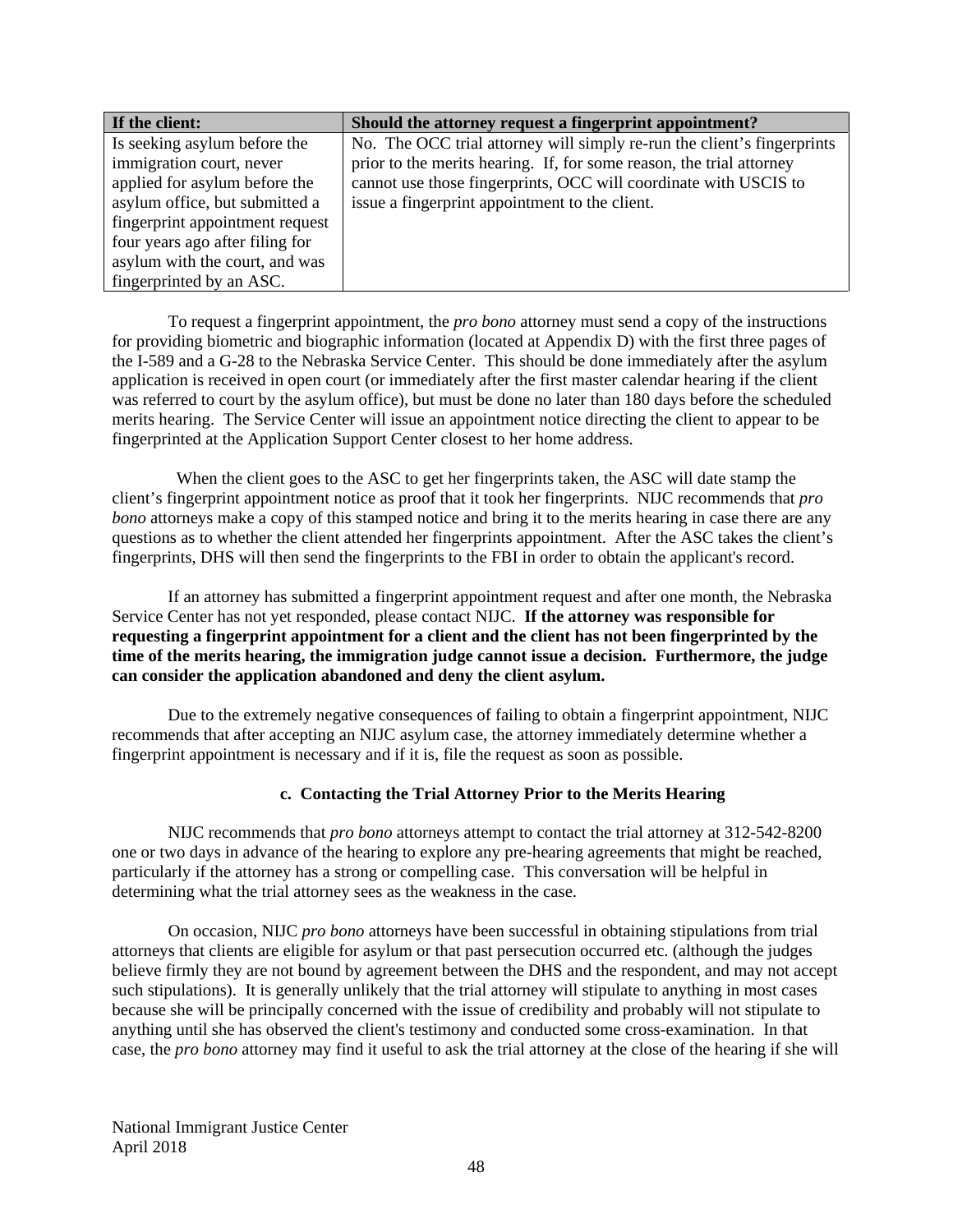stipulate to eligibility and not oppose asylum or, failing that, if she will waive appeal if the client wins, thus ending the case immediately.

## **5. MERITS HEARING PROCEDURE**

### **a. Rules of Procedure**

Merits hearings in immigration court are comparable to administrative law proceedings in other federal or state agencies. However immigration proceedings are not governed by the Administrative Procedures Act (APA), and tend to be more informal than those governed by APA standards.

### **b. Rules of Evidence**

In immigration court, the Federal Rules of Evidence do not apply; rather, the test is whether the evidence is "probative and its admission is fundamentally fair." *Doumbia v. Gonzales*, 472 F.3d 957, 962 (7th Cir. 2007). Formal presentation of evidence is generally not required. Judges will simply admit documents or physical evidence, sometimes permitting argument but rarely requiring formal authentication. Similarly, objections to evidence, particularly hearsay objections, are rarely made or upheld depending on the trial attorney and judge.

Generally, this very flexible view of the rules of evidence works to the advantage of the client. Asylum applicants are rarely able to offer evidence beyond their own testimony that would stand up to rigorous rules of evidence. For example, it is generally understood that producing a third-party declarant or formally authenticating a document is simply out of the question, particularly in the case of an asylum applicant who fled for her life. Thus, many kinds of evidence that would present difficult issues in other courts may be easily admissible in immigration court.

The client and other witnesses may testify freely about what other people told them. Letters from friends or family members may often be introduced with little difficulty (though not always), as long as they are accompanied by translations. Documentary evidence, such as newspaper articles and general treatises are routinely admitted without objection. Thus, *pro bono* attorneys should not shy away from attempting to admit any evidence as long as an argument can be made that it is probative of the client's claim in some fashion. Needless to say, however, the immigration judge will give all of the evidence the weight that she thinks it deserves. Particularly marginal evidence may be admitted by the judge but viewed with a great deal of skepticism.

### **c. The Record**

As with the Master Calendar hearings, the formal record of the case is made on digital recording system, controlled by the Judge, who may stop and start recording at will. Although it has not often been a problem in Chicago, attorneys should be alert for instances of judges capriciously turning the recording off. If necessary, *pro bono* attorneys should be ready to restate objections on the record and clearly note that the judge turned off the recorder inappropriately. Remember that the digital recording system is the official record of what goes on in the courtroom. Attorneys are not permitted to bring their own stenographer or otherwise make their own record of the hearing.<sup>[29](#page-49-0)</sup>

<span id="page-49-0"></span><sup>&</sup>lt;sup>29</sup> Upon request, the court will make a cd copy of the hearing recording for attorneys. However, prior to 2010, the court used a tape recorder to record hearings. The court will also make copies of hearing tapes if the attorney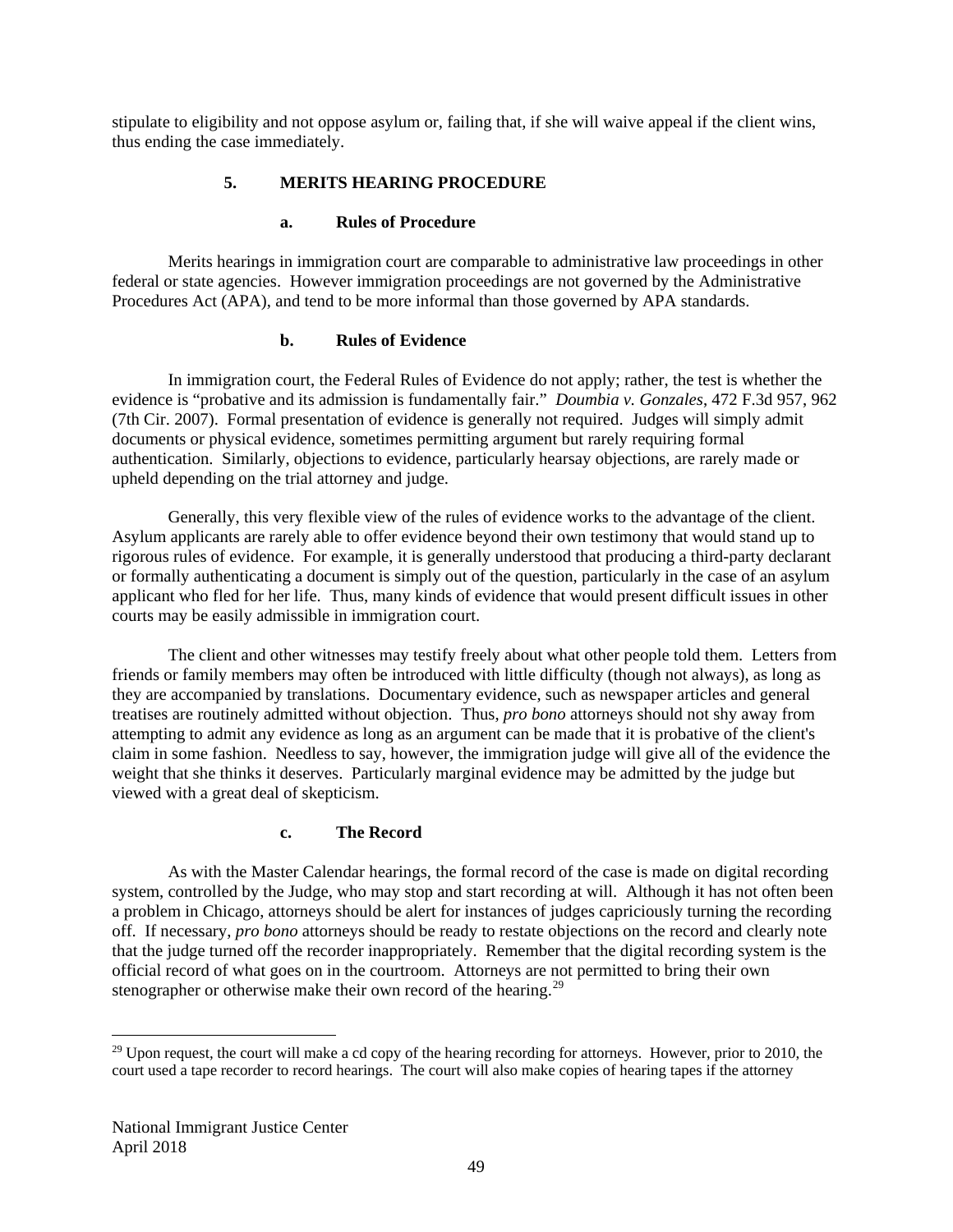It is always a good idea to make certain that names of people, places, and organizations are spelled clearly for the record. Transcriptions of hearing tapes are often of poor quality, and transcribers frequently have a difficult time transcribing words in foreign languages or anything associated with other countries. For languages that do not use a Roman alphabet, such as Pushto, Farsi, or Chinese, phonetic spelling will have to be used. It should be noted for the record that the spelling is phonetic and approximate.

### **d. The Immigration Judge**

Judges in asylum hearings play a very active role and almost always engage in extensive direct and cross-examination of the client. Currently, there are eight immigration judges in Chicago, although several judges only preside over detained cases. Each conducts hearings in her own particular style. Attorneys are strongly encouraged to attend a merits hearing held before the judge in their case, for purposes of gauging how she conducts proceedings. If it is not possible to attend a hearing before a particular judge*, pro bono* attorneys should, at a minimum, consult with NIJC.

#### **e. The DHS Trial Attorney**

DHS is represented by one of the trial attorneys from the local Office of the Chief Counsel. The DHS trial attorney represents the government and generally plays an adversarial role at the merits hearing. As previously indicated, NIJC recommends that *pro bono* attorneys contact the Chief Counsel's Office prior to the hearing to obtain the identity of the trial attorney assigned to their case and to discuss the merits of their case.

# **f. Interpreters**

As previously noted, if a respondent speaks Spanish, an immigration court clerk will act as the interpreter during the client's hearing. For other languages, the court uses contract interpreters of varying quality. For the merits hearing, *pro bono* attorneys may wish to have their own interpreter or someone familiar with the client's language present to signal errors in translation that can be corrected or objected to during the proceedings.

### **g. General Logistics of the Hearing**

In most courtrooms, the respondent and her attorney sit at the table on the right side of the room (facing the judge's bench), while the trial attorney sits on the left. How testimony is conducted depends on the judge. Some require the witnesses to take the witness stand next to the bench, while others permit the client to remain seated next to the attorney. Some judges ask attorneys to conduct examinations from a podium, while others do not.

Removal hearings are open to the public, although there are almost never any spectators other than the persons connected with the case. However, asylum hearings can be closed to the public at the request of the respondent. Witnesses in either kind of proceeding are almost always excluded from the courtroom on the government's motion.

provides the court with blank tapes, but due to problems with recording speeds, *pro bono* attorneys who wish to listen to hearings held prior to 2010 will likely need to listen to the hearing tapes on the court's tape recorder.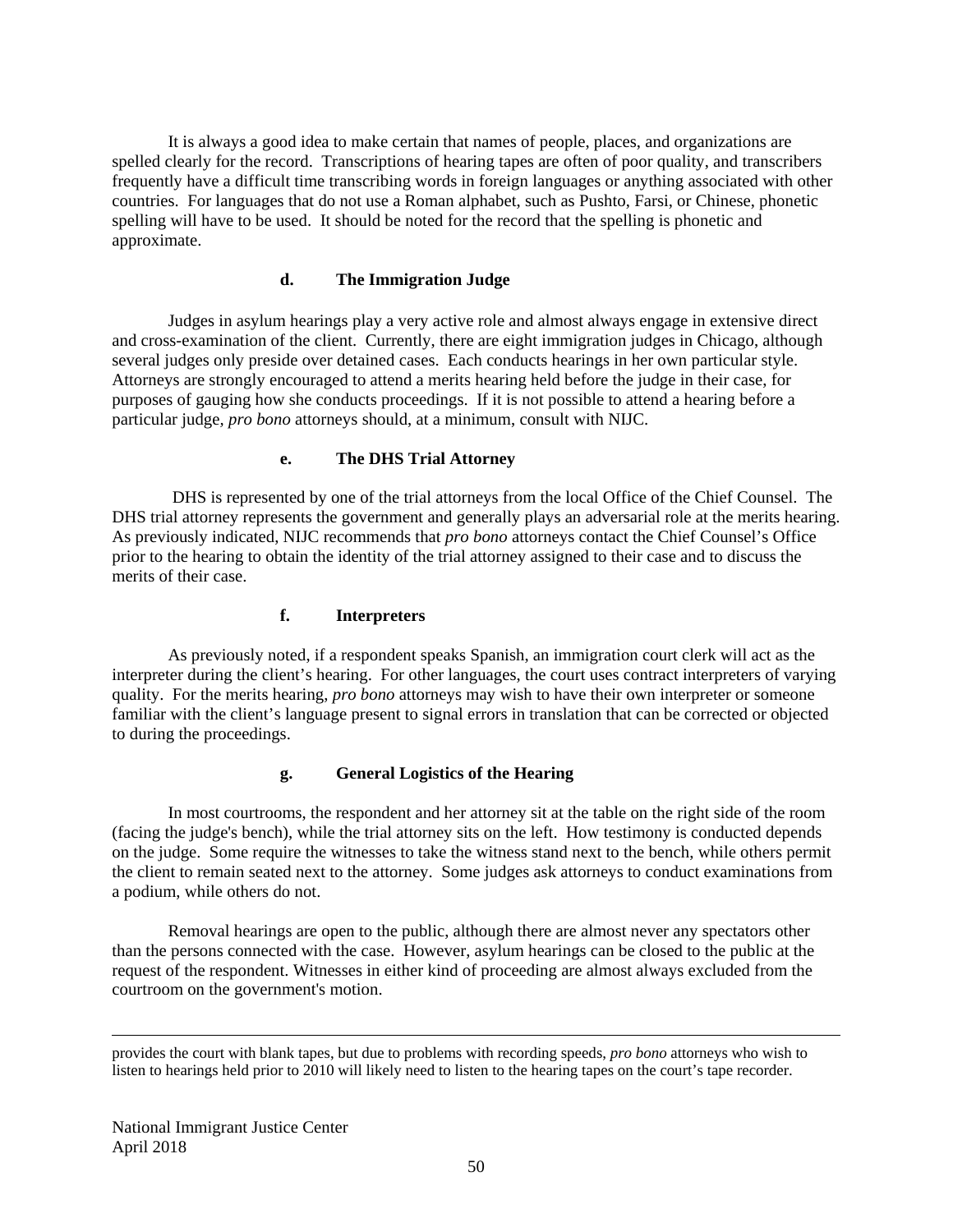#### **6. THE MERITS HEARING**

#### **a. Arriving at the Court**

Asylum hearings usually begin promptly, *so pro* bono attorneys and their client should arrive at the Chicago Immigration Court well in advance of the scheduled time. After arriving at the immigration court, the *pro bono* attorney should first report to the clerk at the window to acknowledge that the client is present and ready to go for a hearing before a particular judge. The clerk will ask the attorney and her client to wait until the courtroom is opened.

#### **b. Off the Record Formalities**

Before the start of the hearing, the judge will generally engage in a substantial amount of off-therecord conversation, reviewing the file, identifying exhibits, and clarifying issues, such as the status of previously filed motions, or the number of witnesses the respondent will call.

#### **c. Correcting and Updating Information**

At the beginning of the hearing on the record, the judge generally gives the respondent's attorney a chance to update or correct any information on the asylum application or other materials previously submitted. It is important to make certain that names, addresses, dates, A-numbers, etc. are up-to-date and correct. In addition, where the attorney knows there will be substantial or even minor inconsistencies between testimony and earlier submissions, such as statements given to a DHS officer or statements made during the credible fear interview, an attempt should be made at this point to correct inaccuracies and to state clearly the reasons for the inaccuracies.

If the asylum application or other previously filed materials contain substantial errors or incorrect information, or if the previous application needs substantial updates, NIJC recommends that attorneys submit a "notice of amendments" with their other pre-hearing submissions. This notice should list the errors, the correct information and possibly, an explanation as to why the errors occurred.

Oftentimes asylum applicants have submitted their own *pro se* applications before seeking NIJC's assistance, and these applications may have substantial errors. For example, many clients have unwittingly filed boilerplate applications prepared by unethical "notarios" or signed applications whose contents they know nothing about. Additionally, some clients initially file applications containing asylum claims that they believe are more acceptable to judges and lawyers, but which subsequently turn out to be fabrications. If this is the case, the attorney should offer correct information and a strong explanation for the inconsistencies as early as possible--before the hearing by means of a detailed affidavit from the client if possible and affirmatively through the client's own testimony.

### **d. Identifying and Admitting Exhibits**

Next, the judge will go through the process of admitting exhibits. Generally, the Notice to Appear and related materials have already been admitted as initial exhibits and the asylum application along with all attached materials will be identified and admitted as a group exhibit. The judge will simply identify all offered exhibits and ask if there are any objections. There are generally no objections to this, but if the trial attorney does object to a particular piece of evidence, the judge will usually permit brief arguments and rule quickly. Occasionally, specific items such as expert witness affidavits or *curriculum vitae*, or pieces of direct evidence, such as letters or documents, will draw objections that the judge is not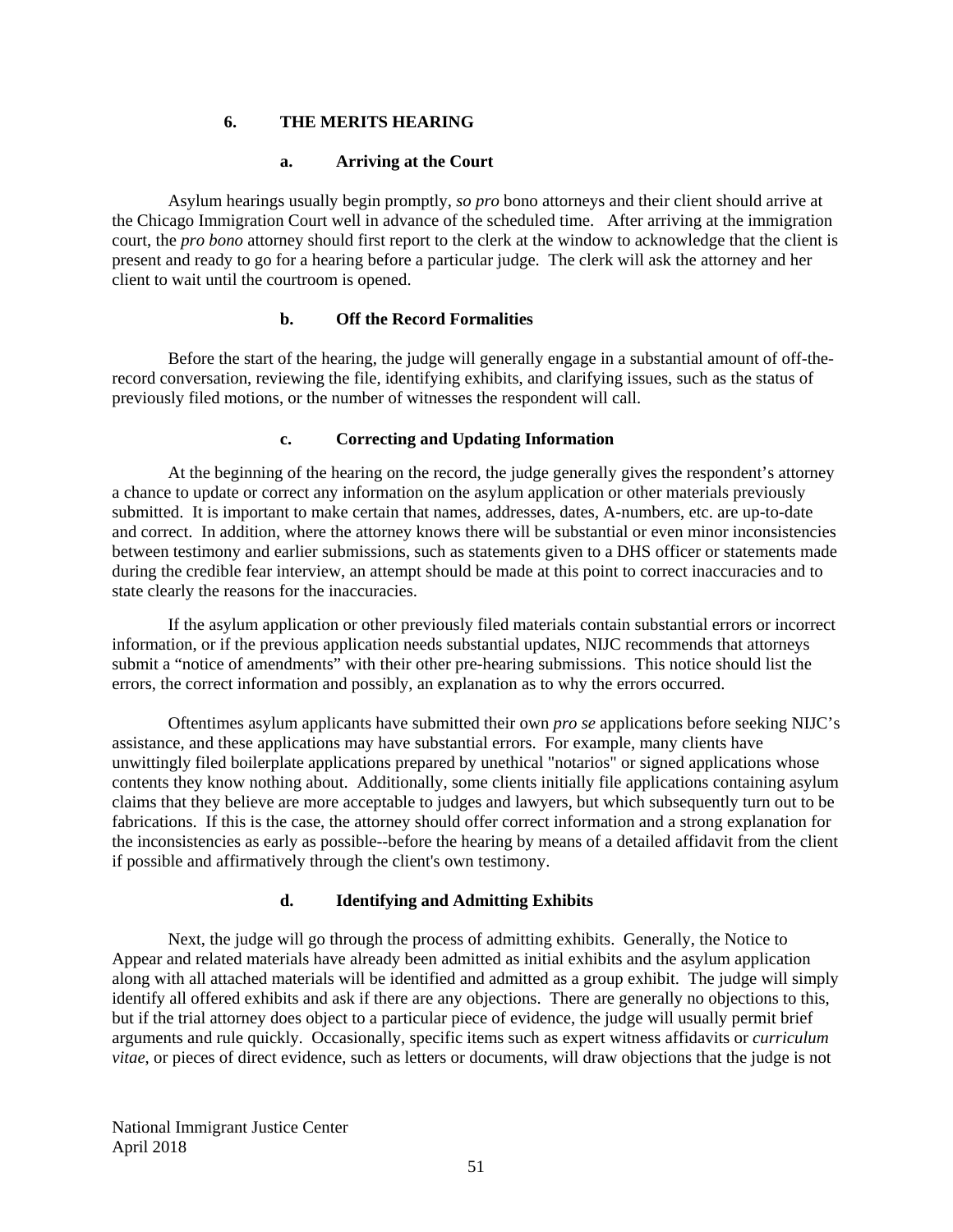comfortable ruling on at that point. In that situation, the judge may instead reserve her ruling until the attorney presents the evidence during the hearing.

### **e. Opening Statements**

Most of the judges at the Chicago Immigration Court will permit opening statements, although the judge may indicate that she does not think an opening statement is necessary. Opening statements, where permitted, can be helpful in reminding the judge of the issues in the case before testimony begins. *Pro bono* attorneys should be aware that opening statements in immigration court are extremely brief – no more than one or two minutes – and should simply summarize the client's case.

## **f. Direct Examination**

Examination of witnesses in immigration court is largely the same as in other courts. The respondent's attorney offers her case first, conducting direct examination, then the trial attorney conducts a cross-examination, and then the respondent's attorney can redirect where necessary. Generally, witnesses must be present in court. However, if the expert witness is located in another part of the country or the world and the cost of obtaining the expert is prohibitive, most of the immigration judges allow telephonic testimony by expert witnesses.

Attorneys should be well prepared for direct examination and the client should be well rehearsed in how to conduct herself. The client should be advised to answer questions succinctly without engaging in long narratives, and should state clearly when she does not understand a question. NIJC recommends that attorneys practice direct examination with the client numerous times so that the client feels wellprepared during the hearing.

Since asylum hearings are brief, typically scheduled for three or four hour time slots, *pro bono*  attorneys should prepare direct examination with an eye on the clock.<sup>[30](#page-52-0)</sup> Attorneys should get preliminary information out as quickly as possible and eliminate duplicative information.

Trial attorneys will object to leading questions in the direct examination and the judge will generally sustain the objection. To avoid time-consuming arguments regarding leading questions, *pro bono* attorneys should simply prepare the client in advance on how to answer non-leading questions. It may be helpful to prepare a written question and answer sheet with the client, reviewing for accuracy. Check it against the written asylum application and the client's affidavit (as well as corroborated evidence.) However, do not have the client memorize a prepared direct examination because it can make the real direct examination sound scripted and the client seem less credible.

## **g. Cross-Examination**

After direct examination, the trial attorney will conduct cross-examination, generally focusing on credibility. Again, though there are essentially no rules of procedure or evidence, *pro bono* attorneys should raise objections when the questioning is inappropriate. Generally, the trial attorney's cross-

<span id="page-52-0"></span><sup>&</sup>lt;sup>30</sup> Some judges are willing to schedule additional hearing time at a later date if it becomes clear that testimony will not be completed by the end of the allocated time period. Other judges, however, will absolutely not continue the hearing and will instead close the case and issue their decision regardless of how incomplete the evidence. Attorneys should consult with NIJC about the practices of individual judges.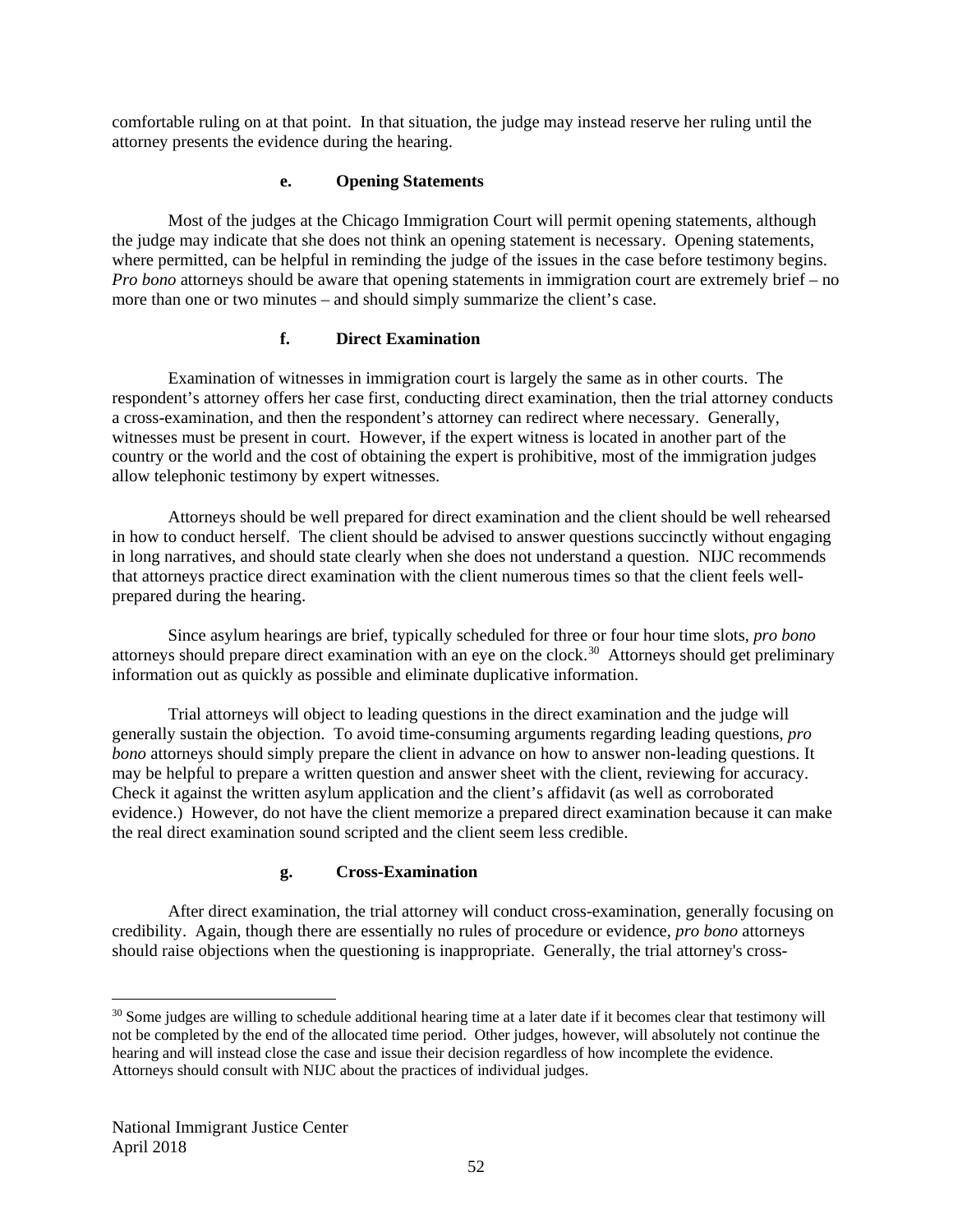examination is minimal. Redirect is permissible and strongly recommended where cross-examination has raised damaging issues.

#### **h. Examination by the Immigration Judge**

All the immigration judges will usually conduct their own extensive examination, generally after both attorneys complete direct and cross. Some judges, however, will interrupt direct and crossexamination repeatedly and extensively, which can disrupt the flow of the attorney's questions and rattle the client. The judge's examination can present serious problems, since very often the questions are such that, if they were asked by an attorney in any other court proceeding, they would be subject to strong objections. However, since the judge is doing the questioning, and typically believes she has a duty to actively question the respondent, there may be little *pro bono* attorney can do about it. Where questions are inappropriate or offensive, the attorney should attempt to state her objections on the record and make note of the issue for purposes of an appeal, if necessary. In extreme cases, the attorney might wish to attempt to instruct the client, on the record, not to answer a particular question, most likely based on the Fifth Amendment right against self-incrimination. However, the judge is nonetheless likely to insist that the client answer the question anyway, and the attorney must weigh the value of such aggressive tactics against the probability that it might affect the judge's decision negatively.

Sometimes the judge's questions are not inappropriate or offensive, but may simply be confusing. Questions previously asked may elicit inconsistent, incoherent, or non-responsive answers. One remedy may be to respectfully suggest to the judge a different manner of wording the question or to simply suggest to the judge that the client is confused or may not have understood the translation of the question. Another remedy may be to request an opportunity to conduct a brief additional redirect after the judge has completed his questioning, in order to clarify any confusion or explain any inconsistencies or issues affecting the judge's estimate of the witness' credibility.

### **i. Closing Statements**

Most judges permit closing statements, though they will rely on pre-hearing briefs and their notes of the client's testimony. Where testimony in the hearing has raised specific questions of law or fact, the *pro bono* attorney may wish to ask for the opportunity to address them very briefly on the record.

# **7. THE DECISION OF THE IMMIGRATION JUDGE**

Typically, the judge will issue her oral decision immediately at the close of the case. She may simply discuss what her decision would be and on what grounds she has decided, or she may recess the hearing for half an hour and return with a decision which will be read into the record. When the immigration judge issues her decision, whether favorable or unfavorable, the client receives only a minute order form filled out and signed by the judge.

Other times, the immigration judge may continue the case for a period of time in order to produce a written decision--generally, when a novel or highly debatable point of law is at issue. However, this is less common.

When the judge is orally rendering his decision, the attorney should pay careful attention and make note of the bases for the decision, and any areas where the judge misstates, misinterprets, or overlooks evidence or matters of law. If the client loses, the pro *bono* attorney must fill out a Notice to Appeal, stating specific grounds justifying the appeal, not just a general statement of boilerplate language.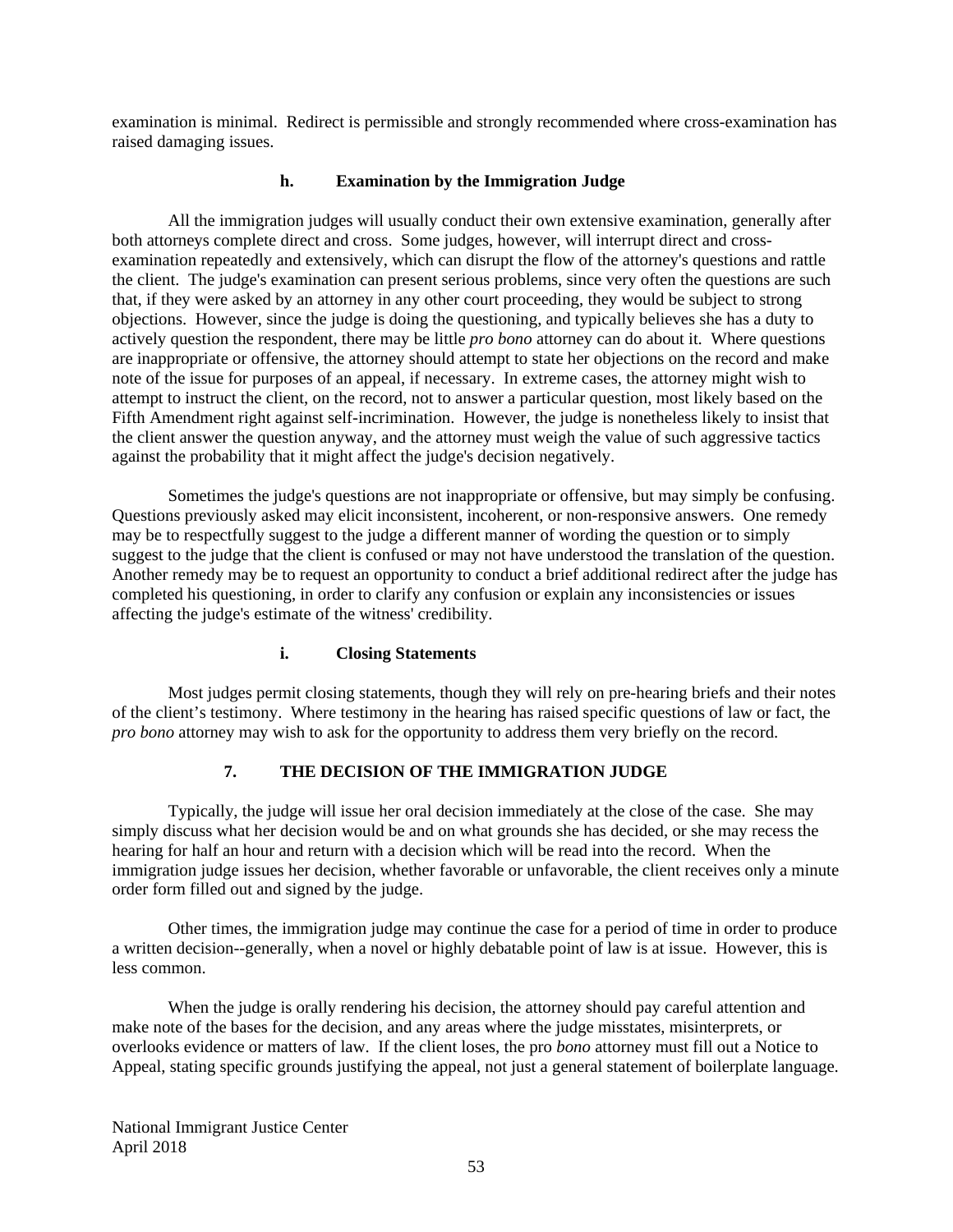After the judge issues an oral decision, each side will be asked whether they choose to reserve appeal. If the client wins, the trial attorney will in most cases reserve appeal--and on many occasions, they actually do file a Notice of Appeal.

**After the hearing on the merits, please notify NIJC of the outcome as soon as possible to ensure that the client is able to access certain asylee benefits.** If the client receives a final grant of asylum, NIJC asks that the *pro bono* attorney email a copy of the client's affidavit, I-589 asylum application, pre-hearing brief or memorandum, and the asylum office or immigration judge's decision to Anna Sears at [ansears@heartlandalliance.org](mailto:ansears@heartlandalliance.org) for NIJC's records.

# **The Appeal To The BIA**

An unsuccessful asylum applicant may appeal to the Board of Immigration Appeals (BIA), an administrative body in Falls Church, Virginia. NIJC's policy is that if the judge has denied asylum and a reasonable and non-frivolous ground for appeal exists, the *pro bono* attorney should pursue it.

The appeal requires a simple Notice of Appeal, articulating the grounds for appeal, that must be filed within 30 days of an oral decision or mailing of a written decision, and a \$110 filing fee.<sup>[31](#page-54-0)</sup> The Notice of Appeal – and all correspondence to the BIA – must include a certificate of service stating that service was made in the Office of the Chief Counsel.

Approximately two – four months after the filing of the Notice of Appeal, the BIA will send a transcript and briefing schedule to both parties. The *pro bono* attorney will file a written brief after receiving the transcript. The brief is normally due within 21 days of receipt of the transcript. An extension of 21 days may be requested prior to the expiration of this due date.

When drafting a BIA appeal brief, *pro bono* attorneys should be aware that the BIA frequently denies asylum appeals and it is likely that the client will have to pursue a petition for review before the Court of Appeals. As a result, the BIA appeal brief must fully exhaust all appealable issues and **it is extremely important that all BIA appeal briefs are reviewed by NIJC prior to filing.** *Pro bono* attorneys should provide NIJC with a draft of the brief **at least five business days** before they intend to file. NIJC also asks that attorneys provide a copy of the final product that they filed. Once the appeal to the BIA is decided, please notify and provide NIJC with a copy of the opinion so that next steps can be determined.

The BIA has limited fact-finding ability on appeal, which heightens the need for immigration judges to include in their decisions clear and complete findings of fact that are supported by the record and are in compliance with controlling law. *Matter of S-H-*, 23 I&N Dec. 462 (BIA 2002); *Matter of Villanova-Gonzalez*, 13 I&N Dec. 399 (BIA 1969) and *Matter of Becerra-Miranda*, 12 I&N Dec. 358 (BIA 1967), *superseded by Matter of S-H*-.

<span id="page-54-0"></span><sup>&</sup>lt;sup>31</sup> If an applicant was denied asylum, but granted voluntary departure, and files an appeal of the asylum denial, she must provide the BIA proof that she has posted her voluntary departure bond within 30 days of filing her notice of appeal. If the applicant does not provide the BIA with timely proof that she posted bond, the BIA will not reinstate her voluntary departure period in its final order. 8 C.F.R. § 1240.26(c)(3)(ii).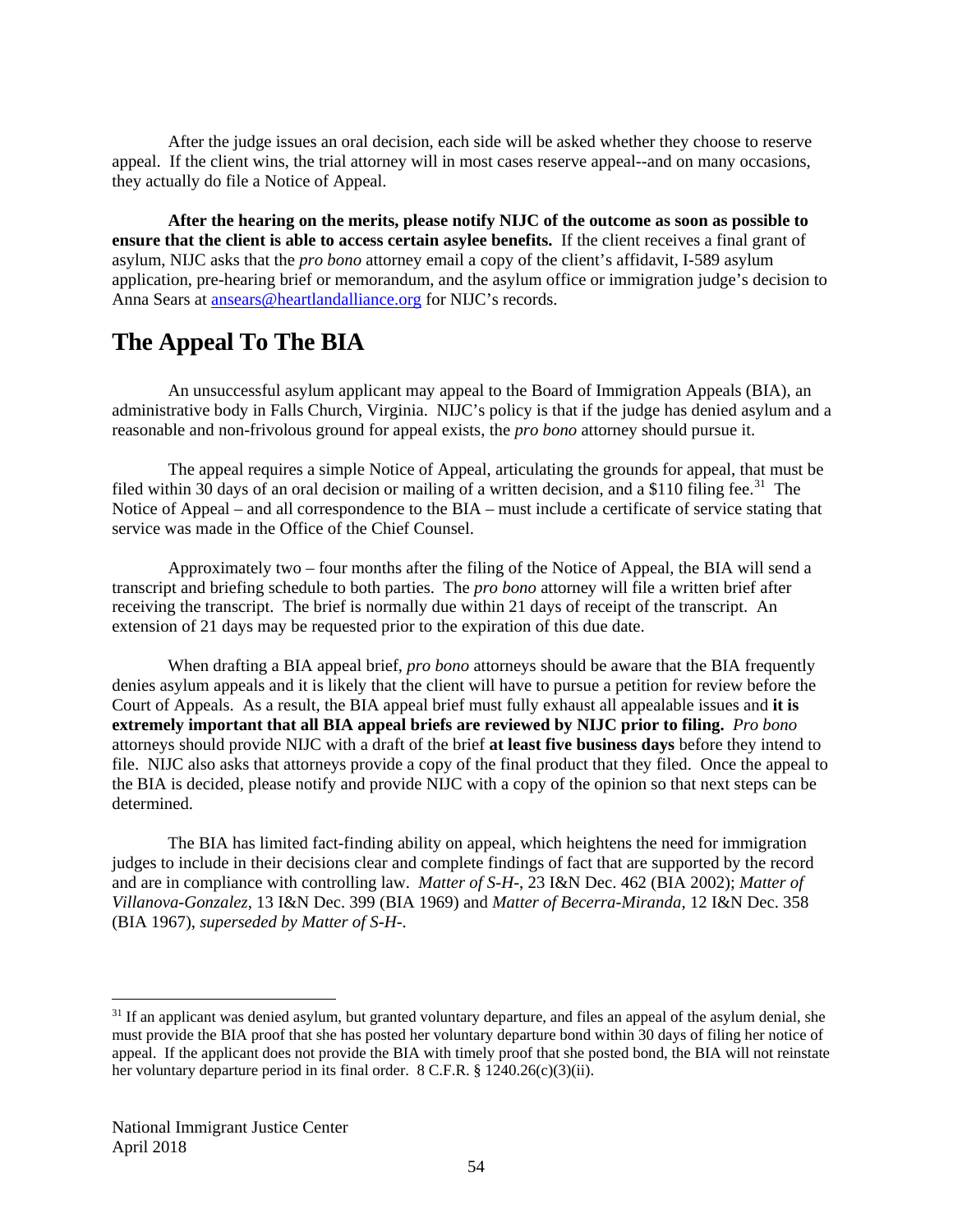# **Federal Court Review**

If the BIA decides against the client, she may be entitled to file a petition for review before the Court of Appeals in the circuit in which the case was originally tried, i.e. the Seventh Circuit for cases tried before the Chicago Immigration Court. If the BIA denies the client's appeal, NIJC's Litigation Project will work with the *pro bono* attorneys to determine if filing a petition for review is a viable option for the client. Petitions for review of BIA decisions must be filed within 30 days of the issuance of the BIA decision. However, there may be earlier deadlines related to the client's removability that could necessitate filing the petition prior to the 30 day deadline. Moreover, in some cases, the *pro bono*  attorneys may need to file a motion for a stay of the client's removal if DHS is attempting to remove the client. Given the numerous issues that can arise following the BIA's denial of a client's appeal, it is crucial that *pro bono* attorneys work closely with NIJC at this stage.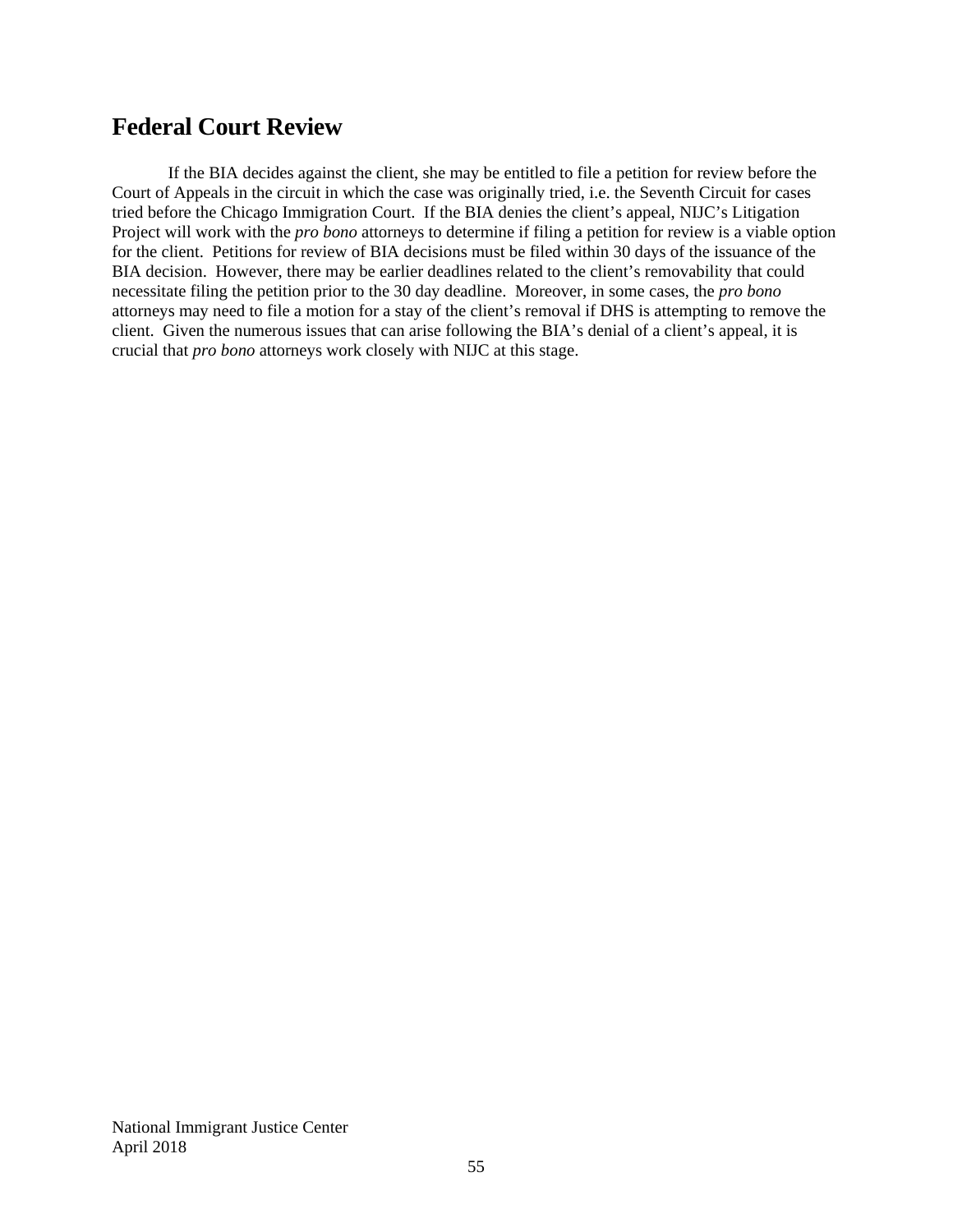# **ADVISING THE CLIENT AFTER ASYLUM IS GRANTED**

\* \* \*

When asylum is granted<sup>[32](#page-56-0)</sup>, it means that the asylee can live and work legally in the United States and will eventually have the opportunity to apply for lawful permanent resident (LPR) status and citizenship. However, DHS can, at any time, reopen the case and attempt to terminate asylum and seek the removal of the asylee if it is determined that any one of a number of conditions are met: that country conditions have fundamentally changed such that that the asylee no longer need fear persecution; that the asylee participated in the persecution of others; that the asylee committed a particularly serious crime and constitutes a danger to the community; that the asylee committed a serious non-political crime outside of the United States; that the asylee poses a threat to the security of the United States; that the asylee was firmly resettled outside the United States prior to her arrival; that the asylee may be removed pursuant to a bi-lateral agreement to a safe third country that will provide protections; that the asylee has voluntarily returned to her home country; or, that the asylee has acquired a new nationality.<sup>[33](#page-56-1)</sup>

Practically speaking, attempts to revoke asylum are rare without new evidence that the asylee has committed a serious crime in the United States or fraudulently obtained asylum. It is important to note, however, that asylum *is not* a permanent, guaranteed status for life in the United States. For that reason, it is essential to encourage all asylees to begin the process of applying for lawful permanent residence one year from the date on which they were granted asylum.<sup>34</sup> Please see below for more information.

# **Derivative Asylum for Spouse and Children**

In affirmative cases, "immediate family members" present in the United States and "included" in the original asylum application automatically receive asylum when the asylum office grants asylum to the principal applicant. In defensive cases, "immediate family members" present in the United States who are in removal proceedings with the principal applicant (*i.e.*, have received an NTA) and are" included" in the application automatically receive asylum when the judge grants asylum to the principal applicant. "Immediate family members" include the asylee's legal spouse and unmarried children under 21 years of age. If the client and her spouse have a common-law marriage, which is very common in many countries, the *pro bono* attorney should strongly encourage them to legally marry in the United States prior to the date on which the asylum office or judge adjudicates the client's claim. Only those formal relationships that exist on the date on which asylum is granted entitle spouses and children to derivative benefits.

## *The Child Status Protection Act*

In 2002, Congress enacted the Child Status Protection Act (CSPA), which provides limited protections to persons who "age-out" of immigration benefits, that is, attain the age of 21 while awaiting the processing of an immigration application for which their eligibility is contingent upon being *under* 21. Under the CSPA, a number of protections are afforded specifically to children of asylum applicants. Children who are under 21 at the time an asylum application is filed by their parent are entitled to asylum status if they turn 21 before the application is adjudicated. *Pro bono* attorneys should take into account the age of an asylum applicant's children when preparing to file an application, and consult NIJC staff for advice.

<span id="page-56-1"></span><span id="page-56-0"></span> $32$  Please see Appendix N for answers to frequently asked questions regarding post-win benefits.

<sup>33</sup> 8 C.F.R. §208.24

<span id="page-56-2"></span><sup>34</sup> *See* INA §209, 8 U.S.C. §1159 and 8 C.F.R. §§209.1, 209.2.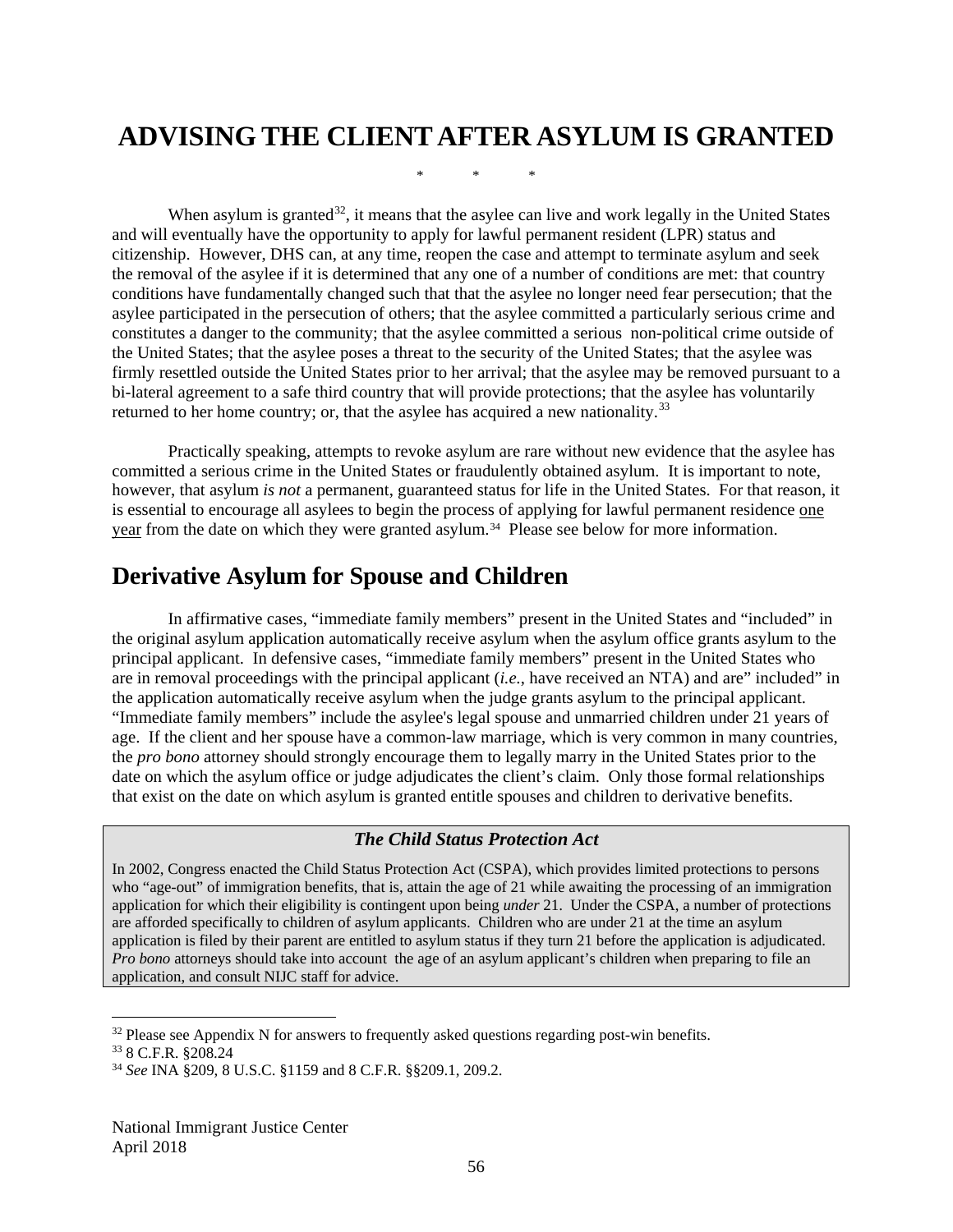If immediate family members are present in the United States, but were not "included" in the asylum application (or in a defensive case, if they were not in removal proceedings), an asylee can file an I-730 Refugee/Asylee Relative Petition with USCIS to obtain asylee derivative status for the family member.

If the client's immediate family members are outside the United States, the client must also file an I-730 form with USCIS. These petitions currently take about one year to adjudicate before being forwarded to the consulate. The U.S. Consulate then processes the application and issues visas for qualifying relatives. The length of time consumed by this part of the process varies from consulate to consulate throughout the world. The spouse and/or children will be admitted into the United States as asylees with benefits and rights similar to those of the principal asylee, often including the right to apply for legal permanent residence and eventually, citizenship.

The asylee must petition for immediate relatives within a two-year period after being granted asylum. Once the two-year period has passed, asylees can no longer petition for their immediate family members. As a procedural matter, NIJC asks that *pro bono* attorneys refer clients back to NIJC prior to the filing of I-730 family petitions. This ensures that NIJC is able to screen clients for this benefit since there are frequently legal complications that make these applications challenging. For example, USCIS may require DNA testing for the asylee petitioner and her derivative children or discover unexpected issues related to the family members that can make them ineligible for asylee derivative status.

NIJC currently serves clients seeking to file I-730 petitions in-house and through an I-730 clinic that NIJC conducts with a partner law firm. NIJC's capacity to provide technical support on I-730 cases is limited to these clinics. *Pro bono* attorneys should be aware that NIJC does not maintain retainer agreements with former asylum clients once asylum has been granted. As a result, NIJC is unable to assist *pro bono* attorneys who choose to file I-730 petitions themselves.

# **Eligibility for Employment and a Social Security Number**

Asylees are automatically eligible to work in the United States and DO NOT need an Employment Authorization Document (EAD). An asylee is eligible for an *unrestricted* social security card that, along with proof of identity, is sufficient to establish that she is eligible to work in the United States. An asylee can obtain an unrestricted social security card by bringing proof of the asylum grant to the Social Security Administration (SSA), along with proof of identity, and applying for the card.

Individuals who obtained asylum through the asylum office can show the original asylum office decision and/or their new I-94 (which is issued with the asylum office decision) as proof of their asylum status. For individuals who obtain asylum in court, the SSA typically will not accept the court order as proof of their asylum status. These asylees will need to first obtain a new I-94 card from USCIS that lists their status as asylees. Please see Appendix N for more information about requesting an asylee I-94 card.

Asylees can only obtain the unrestricted social security card following a final grant of asylum, so if the judge grants asylum, but DHS reserves appeal, the client is not eligible for an unrestricted social security card. Asylees with final grants should wait approximately ten days to two weeks following the grant to request an unrestricted card, and they will receive the cards in the mail roughly two weeks after they have applied. SSA will provide a letter detailing this process upon application, and this letter will be sufficient for applying for public benefits as an asylee.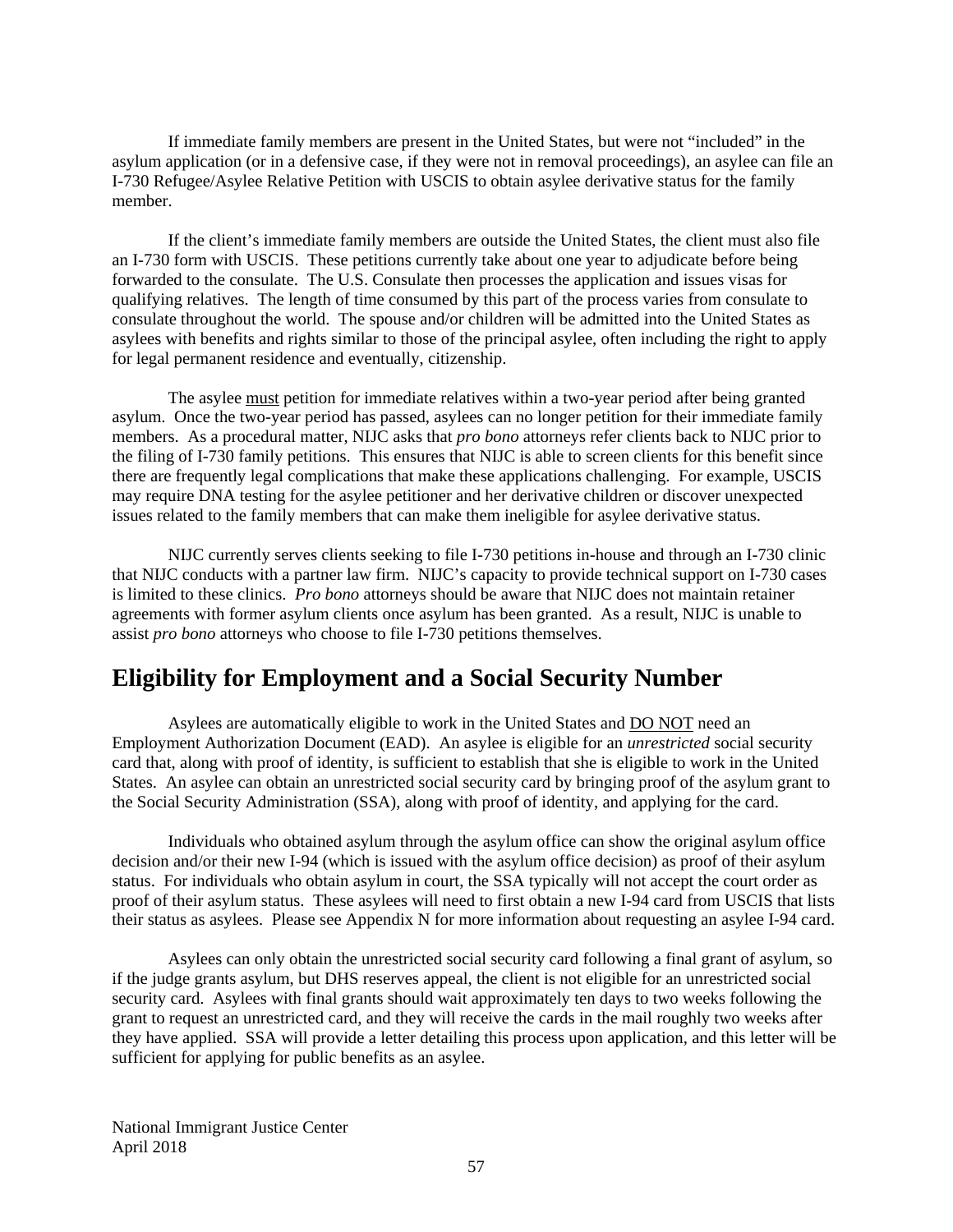While no asylee is required to possess an EAD, many asylees do not possess sufficient proof of identity to easily obtain identity documents, including state IDs or Driver's Licenses. Accordingly, many asylees who do not possess a valid passport or other government-issued picture/signature identity card *choose* to apply for an EAD. An EAD is offered free of charge to asylees upon initial application, but subject to a fee for subsequent renewal applications (although no renewals should be necessary).

Clients who obtain asylum from the asylum office will automatically receive an EAD in the mail following the grant of asylum. Clients who obtain asylum through an immigration judge and wish to have an EAD will need to file an I-765 application to obtain the EAD.

*Pro bono* attorneys should inform their clients that if they obtain an EAD after receiving asylum, the clients should not use the EAD as a substitute for an unrestricted social security card and a stateissued ID card. The latter two documents should be used, as soon as they are available, as proof of eligibility to accept employment in the United States when completing an I-9 form with a potential employer.

Some potential employers *illegally* require that asylees present an EAD as proof of employment eligibility. Such a demand is document abuse, and should be reported to the Office of Special Counsel for Immigration-Related Unfair Employment Practices.

# **Public Benefits**

Asylees are entitled to certain public benefits. For the first seven years after being granted asylum, asylees are eligible for Social Security Income, Medicaid, and Food Stamps, and a variety of other benefits and services. Eligibility for many of these programs may extend past the first seven years. However, most of these programs themselves are time-limited, and individuals may only be able to receive benefits for periods of three months to a year, depending on the programs. Other programs may be available continuously.

Once an NIJC client receives a final grant of asylum, NIJC will refer clients who reside in the Chicago metropolitan area to the local refugee resettlement agency who will assist the client with the benefits process. Clients residing outside of Chicago will need to locate the asylee benefits agency closest to their residence and can contact NIJC for assistance. To be eligible for benefits, the client must have an intake interview with the resettlement agency **within 30 days** of the asylum grant, so **it is crucial that attorneys notify NIJC as soon as their clients receive asylum**. Clients with cases on appeal or who possess a conditional approval or a recommended approval are not eligible for benefits until the appeal is complete or a final approval is granted.

In addition to administering benefits programs and providing general public benefits counseling, these agencies often provide English classes, employment training and placement programs, mental health programs, youth and elderly services, and referrals to other social service agencies as necessary.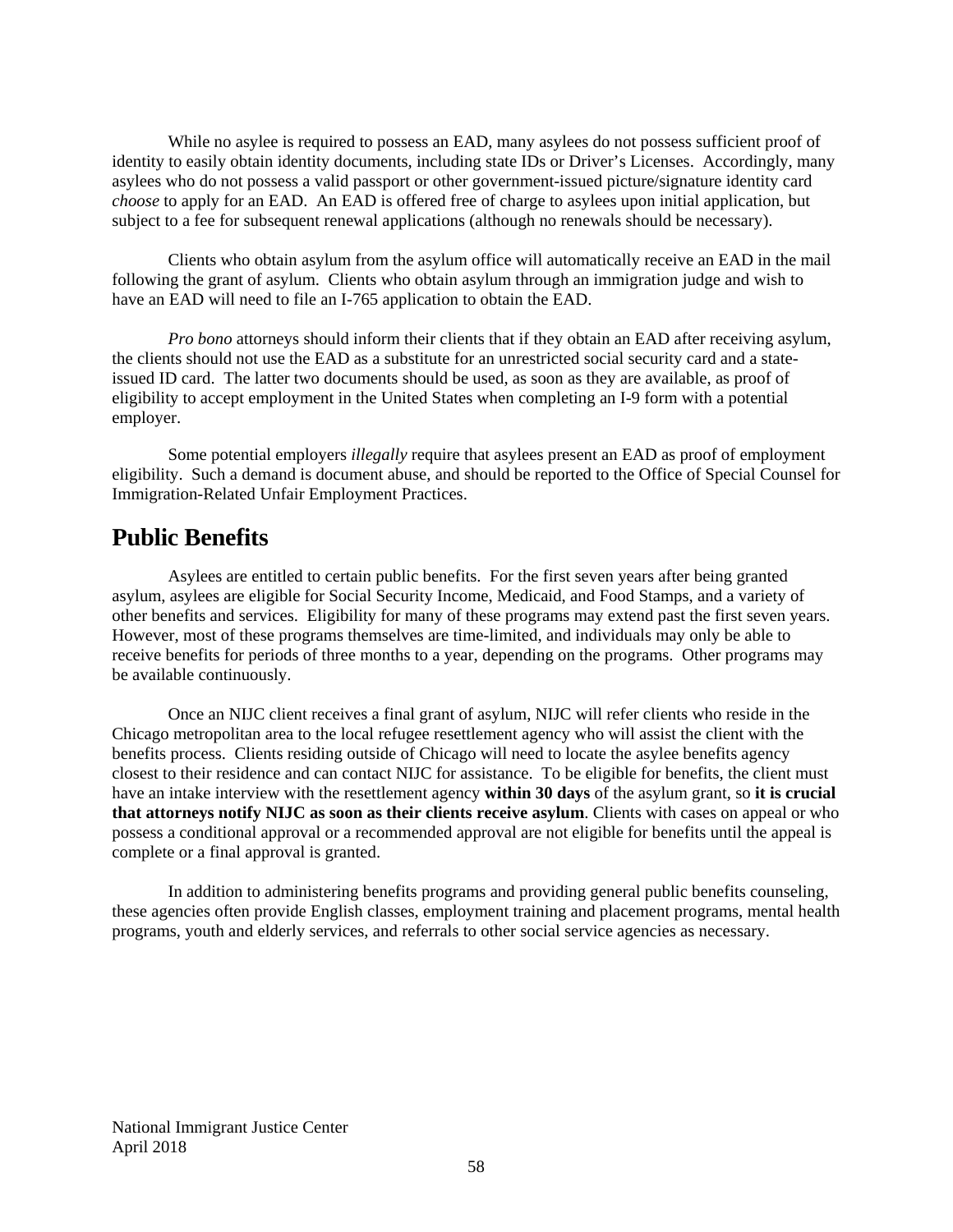# **Taxes**

Asylees are required to report all income earned in the United States to the Internal Revenue Service (IRS) and to pay taxes on that income. Asylees must therefore submit yearly income tax reports to the IRS.

# **Right To Travel**

An asylee is eligible to travel outside the United States. Before leaving the United States, however, asylees must obtain advance permission to re-enter the country. An asylee can receive such authorization by applying for a Refugee Travel Document. Asylees who wish to apply for a Refugee Travel Document should make an appointment with NIJC's Immigrant Legal Defense Project for assistance.

Even with a Refugee Travel Document, it is essential that the asylee not return to her home country until she has become a lawful permanent resident and preferably, until she is a U.S. citizen. If the asylee does return to her home country, DHS could refuse to allow her to reenter the United States on the grounds that she implicitly no longer fears persecution. Moreover, other factors could make an asylee ineligible to reenter the United States even with a Refugee Travel Document.<sup>[35](#page-59-0)</sup> Asylees should always consult with an attorney before traveling outside of the United States. NIJC discourages foreign travel of any kind until asylees become LPRs.

# **Lawful Permanent Residence Status**

One year from the date of the asylum grant, the asylee is eligible to submit an application for adjustment of status to become a lawful permanent resident. It typically takes approximately one year for asylees to gain LPR status after they file their applications.

The grant of LPR status is discretionary and USCIS can deny adjustment of status for asylees for a number of reasons, particularly if USCIS believes that the asylee no longer meets the definition of a "refugee." This could occur in a case where conditions in the asylee's home country have improved to such an extent that she no longer fears persecution. In practice, this provision is rarely invoked; for most asylees, adjustment is virtually automatic.

Derivative spouses and unmarried children under 21 are also eligible for adjustment of status to lawful permanent residence as long as they can demonstrate that the relationship through which they received derivative status (i.e. spouse or unmarried, minor child) continues through such time as their application for adjustment is granted.

Unfortunately, this means that derivative asylees do not always have the right to lawful permanent residency. If the relationship has been severed, by, for instance, a divorce, the spouse who has derivative status is not eligible for adjustment of status.

<span id="page-59-0"></span><sup>&</sup>lt;sup>35</sup> An asylee who accrued one year or more of unlawful presence before applying for asylum could trigger a 10-year bar to reentry if she leaves the United States before obtaining permanent residency.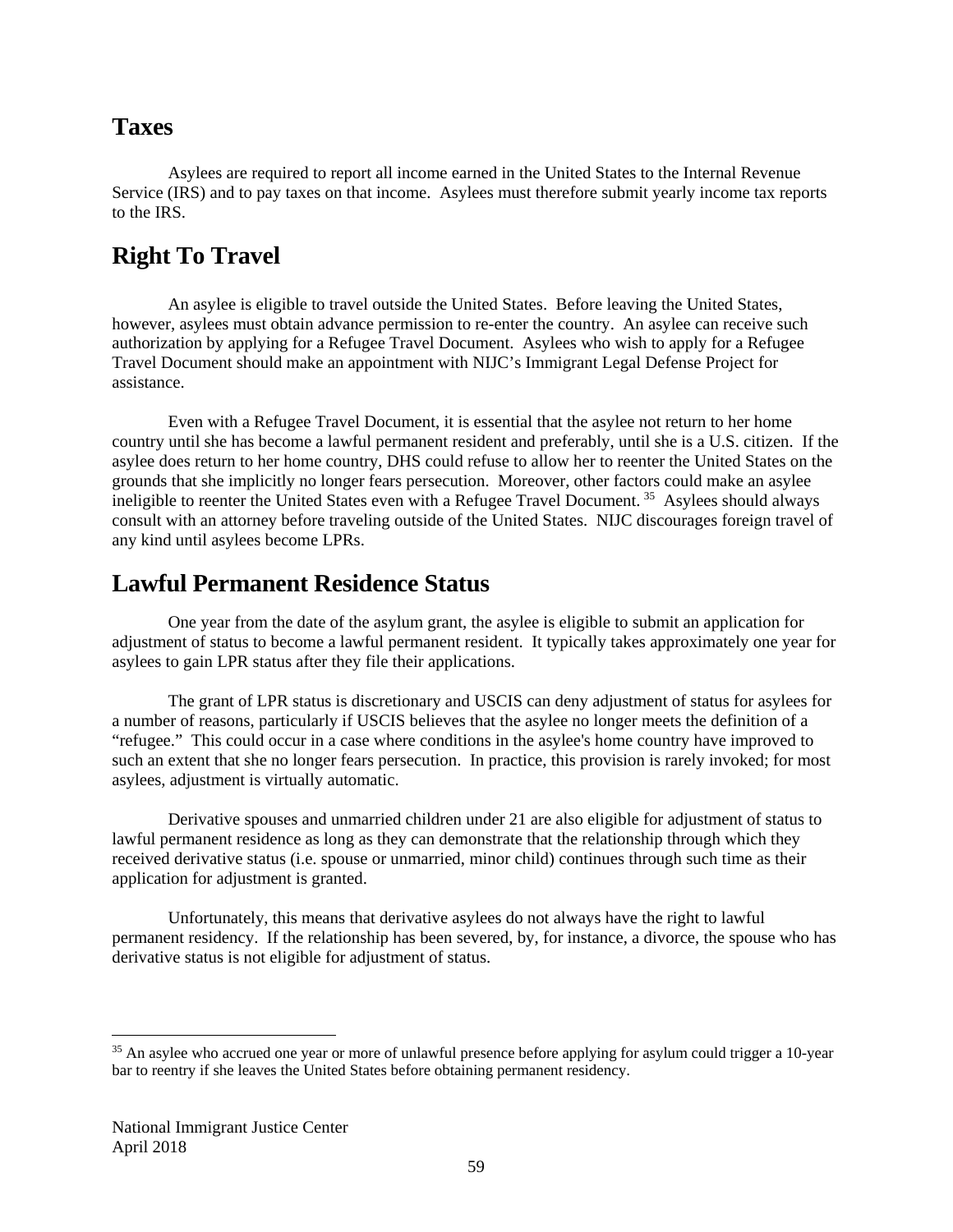As with I-730 petitions, NIJC asks that *pro bono* attorneys refer clients back to NIJC prior to the filing of asylee adjustment applications and not file them on their own. This ensures that NIJC is able to screen clients to make sure that they are still eligible to adjust their status.

NIJC also serves asylees seeking to adjust their status in-house and through a clinic that NIJC conducts with a partner law firm. NIJC's capacity to provide technical support on asylee adjustment cases is limited to these clinics. *Pro bono* attorneys should be aware that NIJC does not maintain retainer agreements with former asylum clients once asylum has been granted. As a result, NIJC is unable to assist *pro bono* attorneys who choose to file asylee adjustment applications themselves.

# **Citizenship**

Five years after an asylee receives permanent residence ("green card" status), she may apply to become a U.S. citizen. This status will afford the full protections under the law, and permanent, virtually irrevocable status in the United States. NIJC strongly recommends that individuals seek legal representation when applying to become a U.S. citizen. Individuals who would like assistance with the naturalization process can make a consultation appointment with NIJC.

# **Selective Service Registration**

All males in the United States between 18 and 26 years of age are required to register for the draft. Asylees and asylum-seekers are not exempt. Failure to register may have implications for the client when he applies to become a U.S. citizen. Information about the Selective Service can be found at [http://www.sss.gov.](http://www.sss.gov/)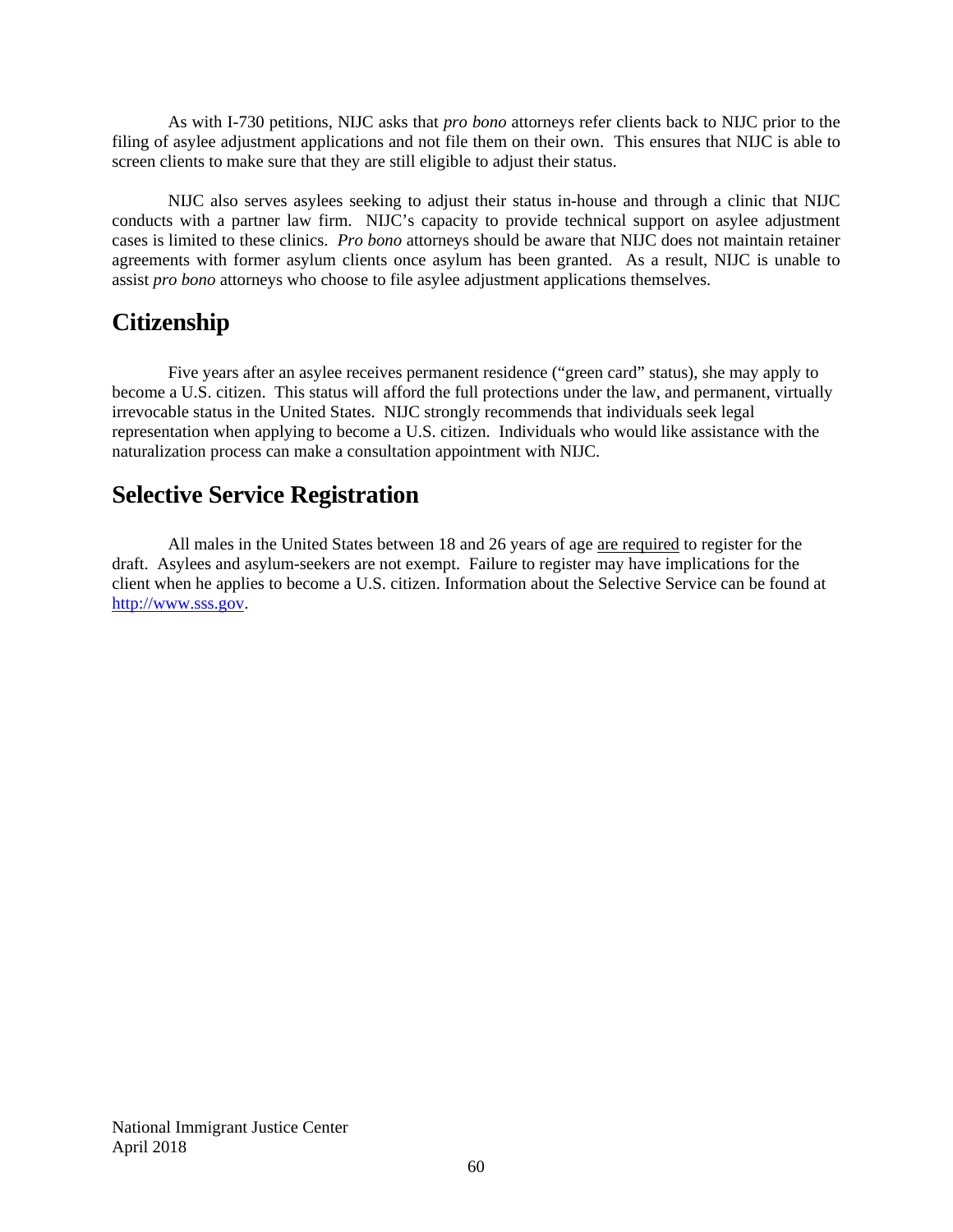# **ADDITIONAL INFORMATION**

\* \* \*

# **Obtaining Employment Authorization**[36](#page-61-0)

Although employment authorization is not an asylum applicant's automatic right, an asylum applicant may be authorized to work. *See* INA §208(d)(2). An asylum applicant's ability to obtain employment authorization depends upon her "asylum clock." The asylum clock is an electronic tracking system managed by the asylum office and the Executive Office for Immigration Review (EOIR), which tracks how many days have elapsed since an asylum applicant filed a complete asylum application (form I-589) with the asylum office or the immigration court. It can be stopped and started depending on what happens in the course of the application period. An asylum applicant becomes eligible to file for an Employment Authorization Document (EAD) 150 days after filing a "complete" asylum application and can receive an EAD 180 days after filing a "complete" asylum application.

The asylum clock starts at the time the asylum application is "filed." An application is considered "filed" on the date it is received by USCIS if the applicant is filing for asylum affirmatively, or on the date it is received by the court (whether by mail, at the court window, or in open court) if the applicant is filing for asylum defensively.<sup>37</sup> However, the asylum clock stops any time that the applicant causes a delay in the adjudication of her case and may not be restarted, making the applicant ineligible for employment authorization.

*Pro bono* attorneys should know that if they or their client ask for a continuance at any time or for any reason, the "clock" will likely stop. If the client did not accrue 180 days on the clock before it stopped the client may not be eligible for employment authorization because the 180 days required will not be reached. Attorneys should also be aware that declining an expedited hearing date offered by the immigration judge at a Master Calendar hearing is considered a case delay caused by the applicant and stops the asylum clock.

For persons granted asylum, it is not necessary to obtain employment authorization. Persons granted asylum will be able to obtain an unrestricted social security number which they can present as proof of status to work.

The following represents the law to be applied to individuals who have applied for asylum on or after January 4, 1995. Attorneys with additional questions regarding the asylum clock may find it useful to review the December 2013 EOIR memoranda regarding the clock.<sup>[38](#page-61-2)</sup>

<span id="page-61-0"></span><sup>&</sup>lt;sup>36</sup> Appendix N and the "Attorney Resources" section of NIJC's website, [www.immigrantjustice.org,](http://www.immigrantjustice.org/) contain answers to frequently asked questions regarding employment authorization.

<span id="page-61-1"></span> $37$  Prior to September 2016, when the Executive Office for Immigration Review announced that asylum applications could be filed at the court window or by mail, individual could also start the asylum clock by "lodging" their asylum application. *See* fn 20 on page 40 for more information on lodging.

<span id="page-61-2"></span><sup>&</sup>lt;sup>38</sup> This memorandum can be found on NIJC's website a[t http://immigrantjustice.org/useful-documents-attorneys](http://immigrantjustice.org/useful-documents-attorneys-representing-asylum-seekers)[representing-asylum-seekers](http://immigrantjustice.org/useful-documents-attorneys-representing-asylum-seekers) and a[t www.usdoj.gov/eoir.](http://www.usdoj.gov/eoir)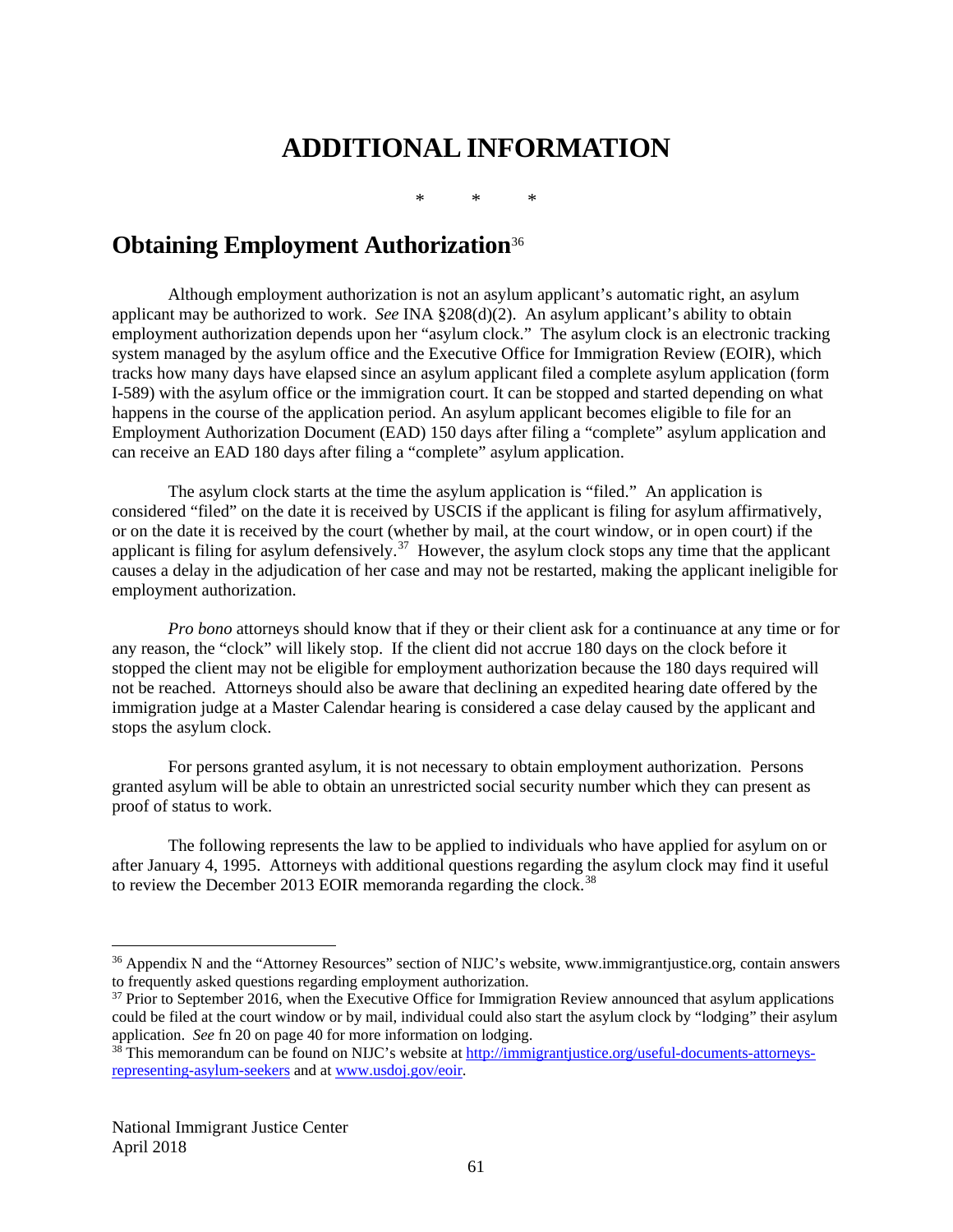# **Eligibility**

Eligibility for employment authorization is defined in the negative. *See* 8 C.F.R. § 274a.12(c)(8), § 274a.13(a), § 208.7. An asylum applicant must demonstrate all of the following:

- 1. That she has NOT been convicted of an "aggravated felony." *See* 8 C.F.R. § 208.7(a)(1).
- 2. That she has NOT failed to appear for an asylum interview or a hearing before an immigration judge (unless the applicant demonstrates exceptional circumstances for having failed to appear). *See* 8 C.F.R. § 208.7(a)(4).
- 3. That she has NOT had her asylum application denied by an asylum officer or by an immigration judge within 150 days after applying for asylum. *See* 8 C.F.R. § 208.7(a)(1).
- 4. That she has NOT asked for a continuance in immigration court before 180 days since the filing of the application. *See* 8 C.F.R. § 208.7(a)(2).

# **When To File**

The applicant's attorney should file "no earlier" than 150 days after the date when she filed her completed asylum application. *See* 8 C.F.R. § 208.7(a) and § 274a.12(c)(8). If USCIS returns the asylum application as incomplete, the 150-day period does not begin to accrue until the USCIS receives a completed application. *See* 8 C.F.R. § 208.7(a). One exception to the 150-day requirement does exist: an applicant who has been recommended for approval by the asylum office may apply for employment authorization when she receives notice of the recommended approval. *See* 8 C.F.R. § 208.7(a).

# **What To File**

## **1. APPLICATION**

To apply for work authorization, *pro bono* attorneys will need to file an Application for Employment Authorization (Form I-765). Note that each family member living in the United States who is included on the applicant's asylum application may submit an I-765. This means that even if the client's child is not of legal age to work, an application may be filed on that child's behalf so that she may get a social security number for future income tax reporting or for other purposes, such as school admission.

## **2. PROOF OF PENDING ASYLUM APPLICATION**

Along with the form I-765, the applicant must submit proof that the asylum application has been filed with the USCIS or immigration judge, lodged with the immigration judge, or that it is pending before BIA or federal court.

### **3. FEE AND FEE WAIVER**

There is no fee required for the applicant's first application for employment authorization. After the first application and for renewing employment authorization, the filing fee is \$410.00. If the applicant can demonstrate an "inability to pay" the filing fee, then she may file a fee waiver request. *See* 8 C.F.R.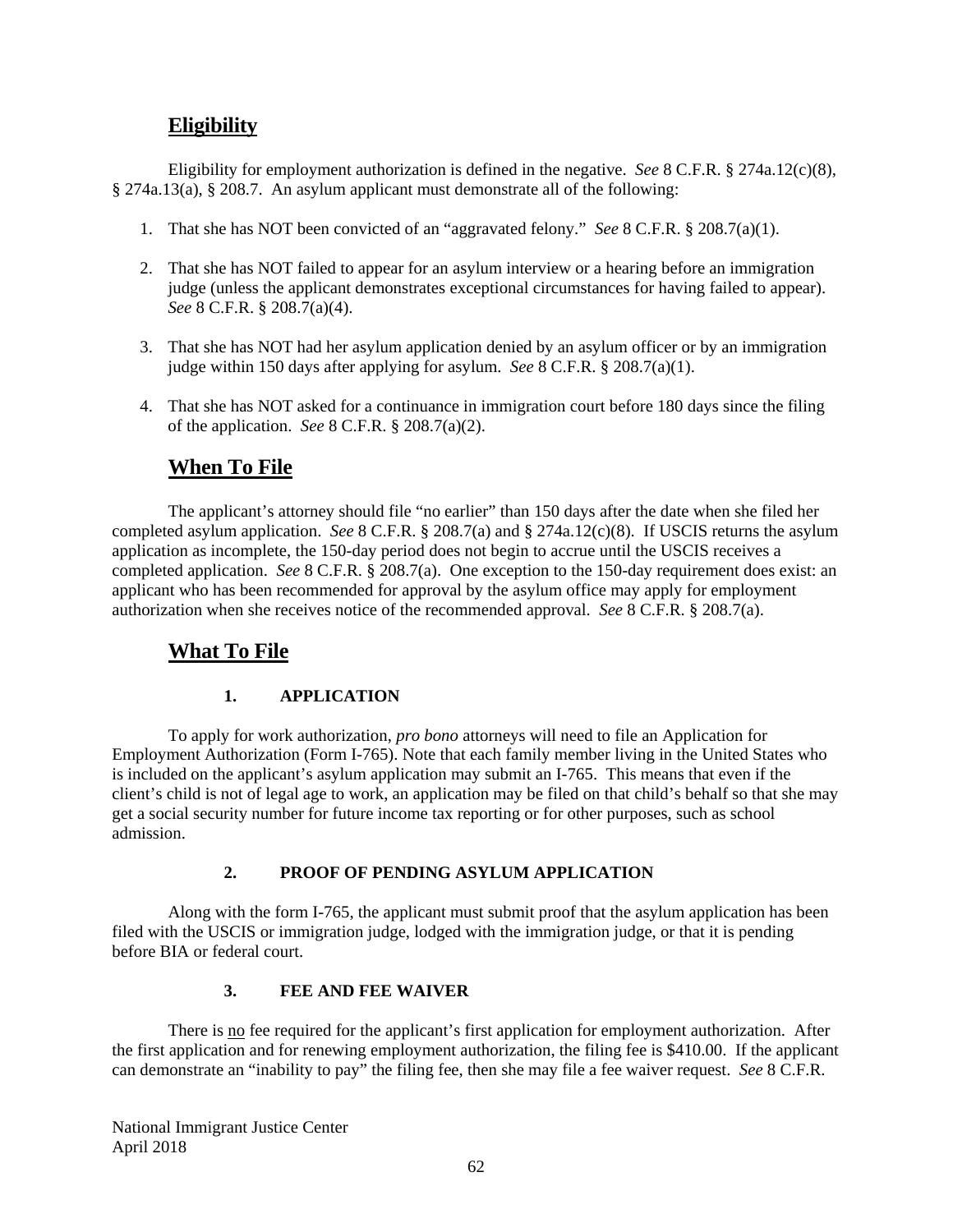§103.7(c). To request a fee waiver, the attorney should submit form I-912. The attorney may also want to include an affidavit from the applicant with additional details regarding her inability to pay the filing fee.

### **4. PHOTOS**

The applicant must also submit two, color passport style photographs. The applicant's name and "A" number should be lightly printed on the back of both photos in pencil. In addition, the photographs should be inserted into a sealed envelope and paper-clipped to the I-765 application.

Attorneys who choose to file their client's I-765 application electronically are not required to submit standard photographs, but must make an appointment at a local Application Support Center for the electronic capture of the client's photograph, fingerprints and signature. For more information, visit [http://uscis.gov/graphics/formsfee/forms/e-photo.htm.](http://uscis.gov/graphics/formsfee/forms/e-photo.htm)

## **Where to File**

The I-765 application must be filed at the appropriate USCIS facility (i.e. the Service Center with jurisdiction over the residence of the applicant). For applicants living in Illinois, Indiana, and Wisconsin, the appropriate USCIS Service Center is:

(U.S. Postal Service deliveries) (Courier service deliveries) USCIS Dallas Lockbox USCIS Dallas Lockbox Attn: I-765 Attn: I-765 Dallas, TX 75265-0888 Suite 400

P.O. Box 650888 2501 S. State Hwy. 121 Business Lewisville, TX 75067

Please note that USCIS may change the filing requirements for I-765 applications, so attorneys should be sure to check USCIS's webpage before filing to ensure that they have the most up-to-date instructions.

## **Renewals**

Due to a change in policy in October 2016, employment authorization is now valid for two years. (Individuals granted employment authorization prior to this time may only have authorization valid for one year.) It is renewable while the asylum application is being decided and, sometimes until the completion of any administrative or judicial review of the asylum application. *See* 8 C.F.R. § 208.7(b). Generally, an application to renew employment authorization cannot be filed more than 180 days before the prior authorization is set to expire. Given the delays in approving employment authorization renewal applications, NIJC strongly recommends that attorneys file the renewal application at the 180-day point to avoid any gaps in employment authorization, which can result in loss of employment and other financial hardships for clients.

To renew, *pro bono* attorneys must file an I-765 form with the \$410.00 filing fee (unless she is filing a fee waiver request) along with proof that the applicant continues to pursue her asylum application. Such proof depends upon the stage of the applicant's asylum application. A copy of the following may be appropriate proof: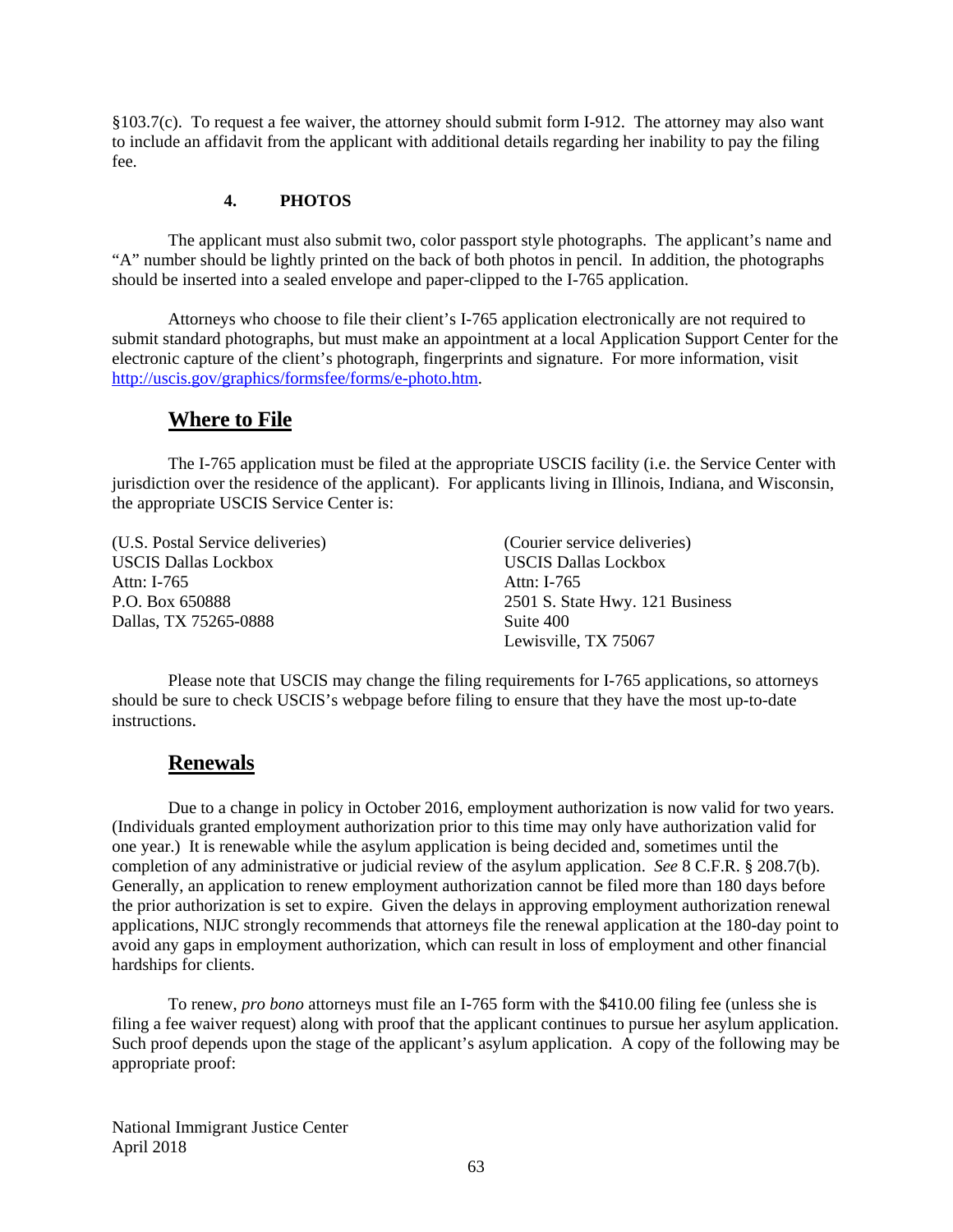1. For proceedings before immigration judge:

The asylum denial, referral notice, or charging document and the most recent hearing notice; OR

- 2. For applications pending at the Board of Immigration Appeals (BIA):
	- A BIA receipt of timely appeal; OR
- 3. For claims pending in federal court:

The petition for review or *habeas corpus* date stamped by the appropriate court.

# **Timeline for Adjudication**

It usually takes 90-plus days for an applicant to get an employment authorization card issued. The applicant will first receive a Notice of Receipt of the I-765 application. Once her I-765 application is approved, then the applicant will receive a Notice of Approval.

If USCIS takes more than 90 days to adjudicate an employment authorization application, the attorney can place an inquiry with the USCIS Customer Service line, noting the financial hardship to the client. In certain situations, contacting the client's congressional representative may also be useful. NIJC asks that attorneys contact NIJC first if they anticipate needing to contact a congressional representative.

# **When Employment Authorization Terminates**

Employment authorization terminates after the applicant's asylum application is denied. The following represents when employment authorization terminates, depending upon who terminated the asylum application.

## **1. AFTER DENIAL BY AN ASYLUM OFFICER**

The employment authorization shall terminate either at the expiration of the employment authorization document OR 60 days after the denial of asylum, whichever is longer. *See* 8 C.F.R. §208.7(b)(1). Note that "denial" is not the same as referral. If the asylum office refers an asylum case to the immigration court, the individual can continue to renew her employment authorization.

# **2. AFTER DENIAL BY AN IJ, THE BIA, OR A FEDERAL COURT**

The employment authorization terminates upon the expiration of the EAD, unless the applicant has filed an appropriate request for administrative or judicial review. *See* 8 C.F.R. §208.7(b)(2).

# **Freedom of Information Act Requests**

NIJC recommends that all *pro bono* attorneys file a Freedom of Information Act (FOIA) request with the DHS to obtain copies of the client's file because DHS may have documents that the client does not have or that the client has forgotten. For example, if DHS stopped the client at the border, DHS may have documents regarding statements the client made at that time, which contradict statements she makes during the hearing. The client may also have previously filed for some other immigration benefit, but neglected to tell her attorney or NIJC. Without the FOIA request, *pro bono* attorneys will not know about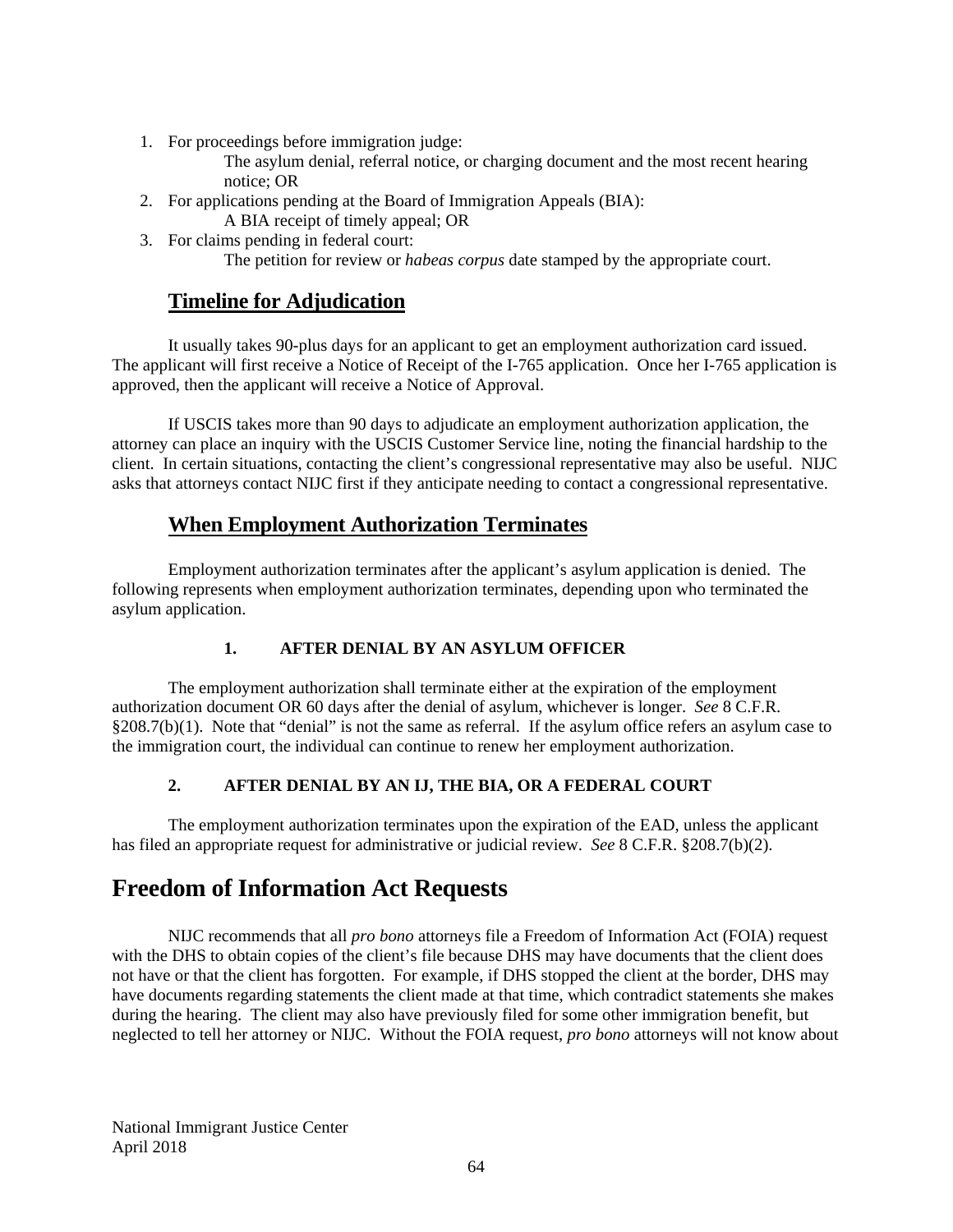these documents until the asylum officer or trial attorney uses them for impeachment purposes during the asylum interview or merits hearing.

Clients in immigration court removal proceedings are eligible for expedited or "Track Three" processing of the FOIA request. It generally takes DHS a few months to respond to a Track Three FOIA request and DHS generally responds more quickly to a faxed request. Depending on the time frame of the case, *pro bono* attorneys may need to file the request as soon as they accept the case. It typically takes DHS one year or more to respond to non-expedited (not in removal proceedings) FOIA requests.

USCIS FOIA requests can be sent via mail, email or fax. To submit the request by mail, send it

to:

FOIA Officer Department Of Homeland Security National Records Center P.O. Box 648010 Lee's Summit MO 64064-8010

The fax number for Track Three requests is 816-350-5785 and the email address is [uscis.foia@uscis.dhs.gov.](mailto:uscis.foia@uscis.dhs.gov)

Clients who are not in removal proceedings are not eligible for expediting processing and as a result, it typically takes DHS approximately one year to respond to the FOIA request. However, because it's currently taking two – three years to receive an asylum office interview, filing a FOIA request is still recommended.

# **ORR File Requests**

Unaccompanied immigrant children who were previously detained in an Office of Refugee Resettlement shelter will have accumulated a file of documents related to their time in ORR custody, including counselor and caseworker notes, medical records, and other personal information. Sometimes, these records can support a child's asylum claim by corroborating the child's description of past trauma. In other cases, a child may have been reluctant to reveal information about her background to strangers so soon after crossing the U.S. border and her ORR file may therefore contain information that is inconsistent with her asylum claim. For all these reasons, NIJC strongly recommends that attorneys representing unaccompanied children file a request for the client's ORR file shortly after representation begins. It often takes three – six months for ORR to provide the client's file after the request is made. Please see Tab S for instructions on requesting a client's ORR file.

# **Forensic Examination of Original Documents**

If the client is in removal proceedings, the *pro bono* attorney should make the trial attorney aware of all original documents that will be submitted in support of the asylum application. The attorney can accomplish this by indicating which documents are original documents in the annotated index that the attorney will submit with the client's pre-hearing filing. NIJC recommends that the *pro bono* attorney only submit copies of these documents – and not originals – to the judge or DHS, and then make the originals available for review at the merits hearing. DHS may wish to submit these documents to the FBI Forensics Document Lab for evaluation and will notify the attorney if it wants to do so**.**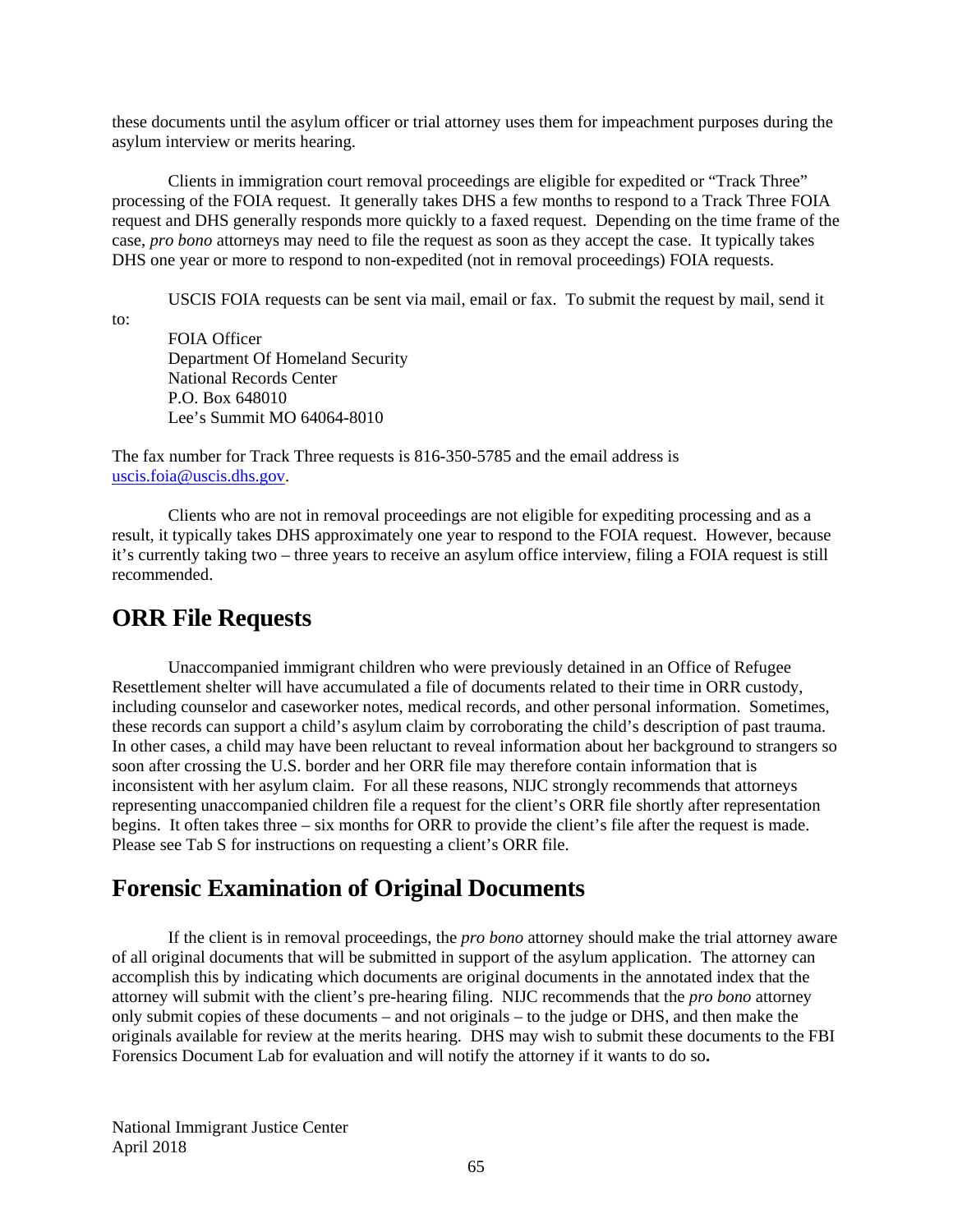Sometimes, the trial attorney may not ask for original documents until the merits hearing, but then may ask the judge for a continuance in order to obtain the results of the forensic analysis. If the continuance is unreasonable or if the *pro bono* attorney feels the judge has continued the case for an excessive period of time to obtain the forensic results, NIJC suggests that the *pro bono* attorney oppose the continuance as inappropriate or as creating a significant hardship for the client.

NIJC strongly recommends that *pro bono* attorneys not submit a client's passport to DHS as an original document unless the judge or trial attorney has specifically requested the passport. Often, the passport is a client's only form of identification and once DHS obtains the client's passport, DHS will not return it to the client until proceedings have ended.

For concerns about the confidentiality of the asylum application and supporting documents and procedures for oversees investigations, see Bo Cooper, INS Memorandum: Confidentiality of Asylum Applications and Overseas Verification of Documents and Application Information (June 21, 2001).

#### **Practice Tip:**

For the purpose of forensic analysis in immigration court, the term "original documents" generally includes birth, marriage and death certificates; school, police, and medical records; identity cards; and other government-issued documents. The term does not generally include affidavits, letters from witnesses, newspaper articles or other similar documents. *Pro bono* attorneys should contact NIJC if they have questions as to whether a particular document constitutes an "original document."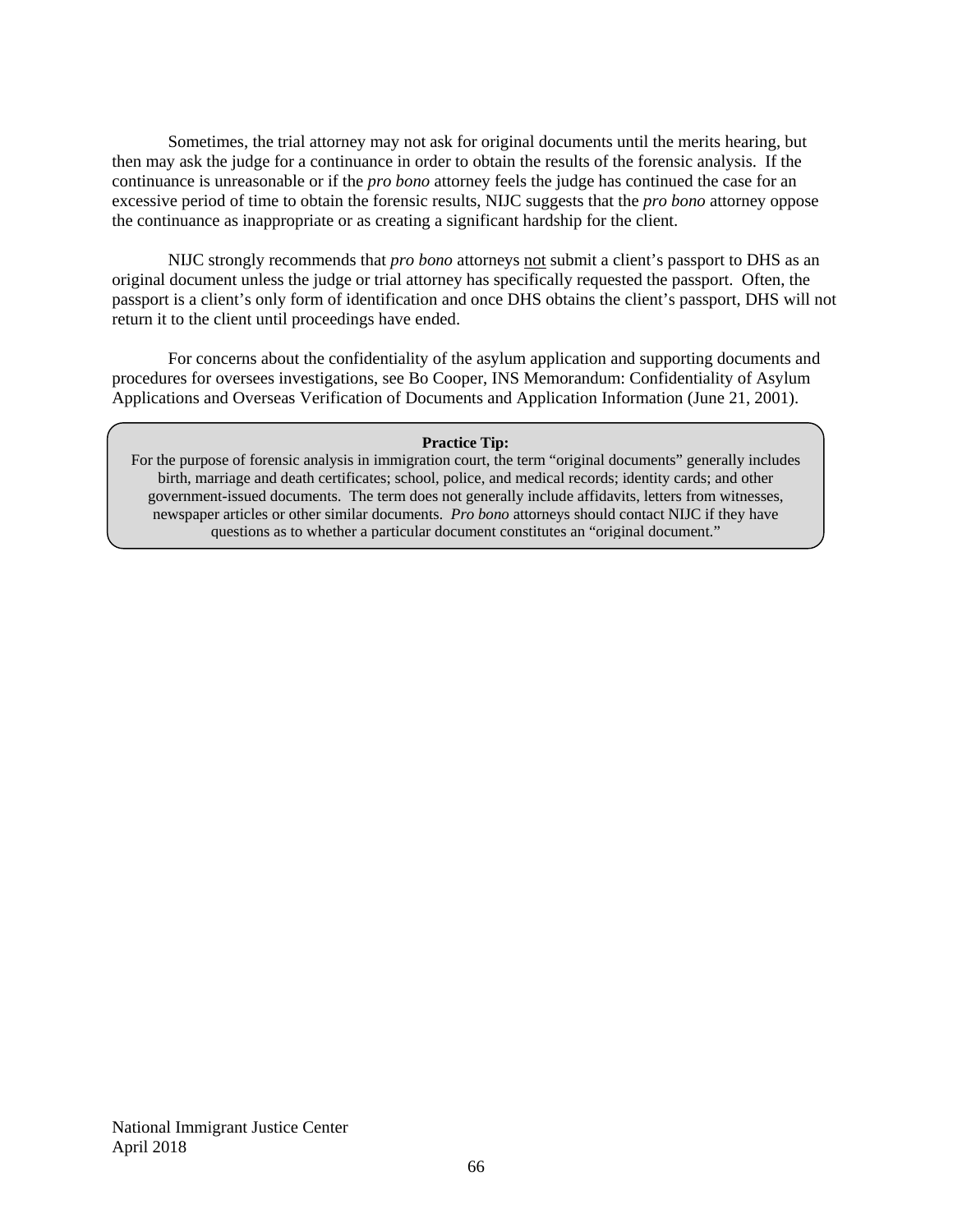# **CONTACT INFORMATION**

\* \* \*

| For Non-Detained Asylum Cases:  | <b>Ashley Huebner,</b><br><b>Managing Attorney</b><br>Phone: 312.660.1303<br>Fax: 312.660.1505<br>Email: ahuebner@heartlandalliance.org    |
|---------------------------------|--------------------------------------------------------------------------------------------------------------------------------------------|
| For Detained Asylum Cases:      | Hena Mansori<br><b>Supervising Attorney</b><br>Phone: 312.660.1367<br>Fax: 312.660.1505<br>Email: hmansori@heartlandalliance.org           |
| For LGBT Asylum Cases:          | Aneesha Gandhi<br><b>Supervising Attorney</b><br>Phone: 312.660.1394<br>Fax: 312.660.1505<br>Email: agandhi@heartlandalliance.org          |
| For General Pro Bono Questions: | Anna Sears,<br>Asylum and Pro Bono Project Coordinator<br>Phone: 312.660.1307<br>Fax: 312.660.1505<br>Email: ansears@heartlandalliance.org |

The National Immigrant Justice Center is located at 208 S. LaSalle, Ste. 1300 Chicago, IL 60604.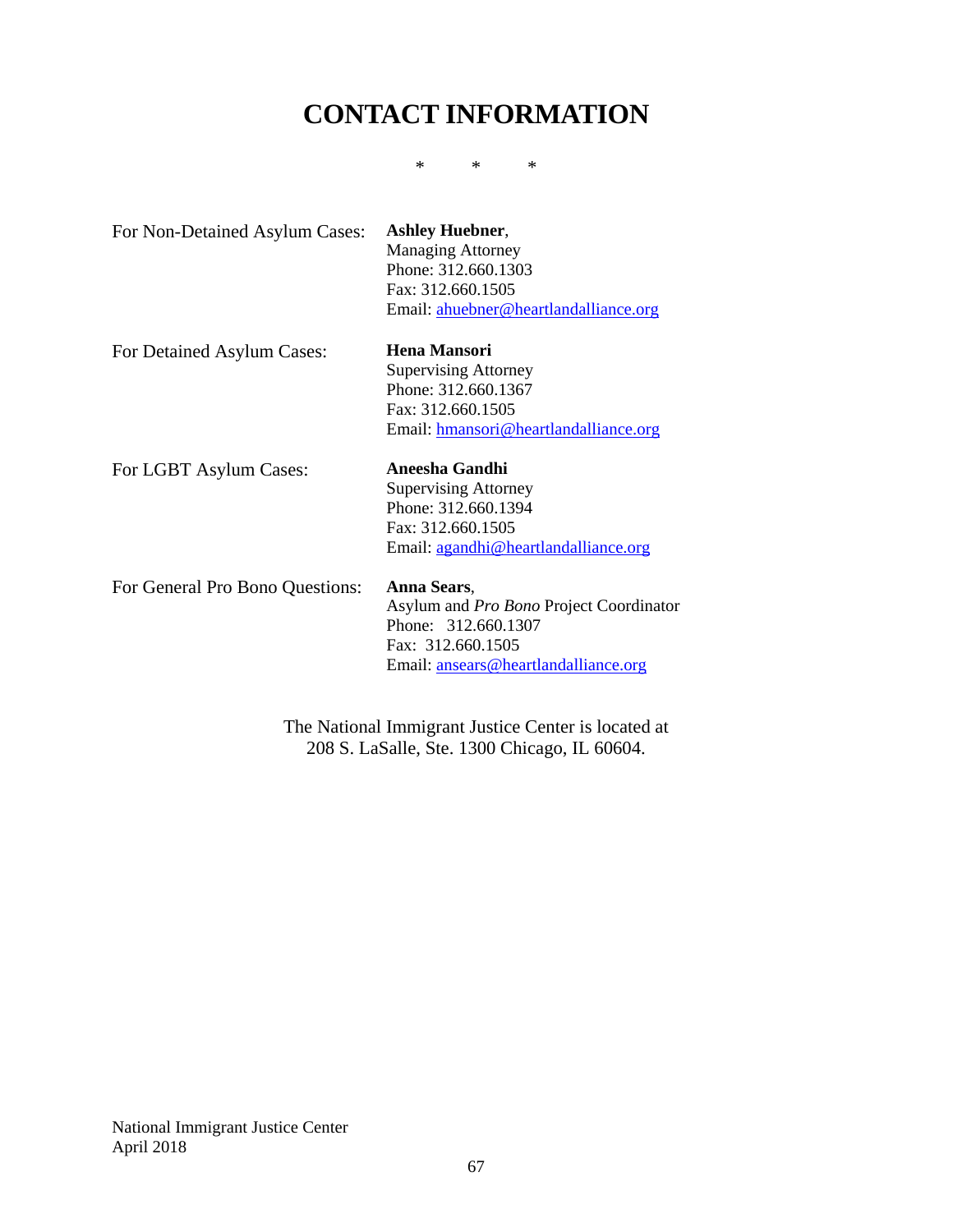# **IMPORTANT PHONE NUMBERS AND ADDRESSES**

### **Chicago Office of Asylum**

Department of Homeland Security U.S. Citizenship and Immigration Services 181 W. Madison Street, Suite 3000 Chicago IL 60602 Phone: 312-849-5200 Fax: 312-849-5201

### **DHS-ICE Chief Counsel**

525 W. Van Buren Street, Ste. 701 Chicago, IL 60607 Phone: 312-542-8200 eService portal registration: <https://eserviceregistration.ice.gov/> eService portal: [https://eservice.ice.gov](https://eservice.ice.gov/)

### **Executive Office for Immigration Review Chicago Immigration Court**

525 W. Van Buren St, Ste. 500 Chicago, IL 60607 Phone: 312-697-5800

Immigration Judges Judge Samuel B. Cole Judge Kathryn De Angelis Judge James Fujimoto Judge Jennie L. Giambastiani Judge Elizabeth G. Lang Judge Jennifer I. Peyton Judge Robin J. Rosche Judge Eva S. Saltzman

\* \* \*

#### **Nebraska Service Center**

U.S. Department of Homeland Security U.S. Citizenship and Immigration Services Nebraska Service Center P.O. Box (Insert Correct Box Number) Lincoln, NE (Insert Correct Zip Code)

Overnight/Courier Mail: U.S. Department of Homeland Security U.S. Citizenship and Immigration Services Nebraska Service Center 850 S Street P.O. Box (Insert Correct P.O. Box Number) Lincoln, NE xxxxx

Box Number for Asylum: 87589 Zip Code for Asylum: 68501-7589

### **Board of Immigration Appeals**

Office of the Chief Clerk 5107 Leesburg Pike, Suite 2000 Falls Church, VA 20530-0001 Phone: 703-605-1007

### **Important Websites**

- Online applications: [www.uscis.gov](http://www.uscis.gov/)
- Executive Office for Immigration Review: [www.usdoj.gov/eoir](http://www.usdoj.gov/eoir)
- NIJC: [www.immigrantjustice.org](http://www.immigrantjustice.org/)

### **EOIR Automated Information Line 1-800-898-7180**

(For information regarding the client's hearing and her employment authorization clock)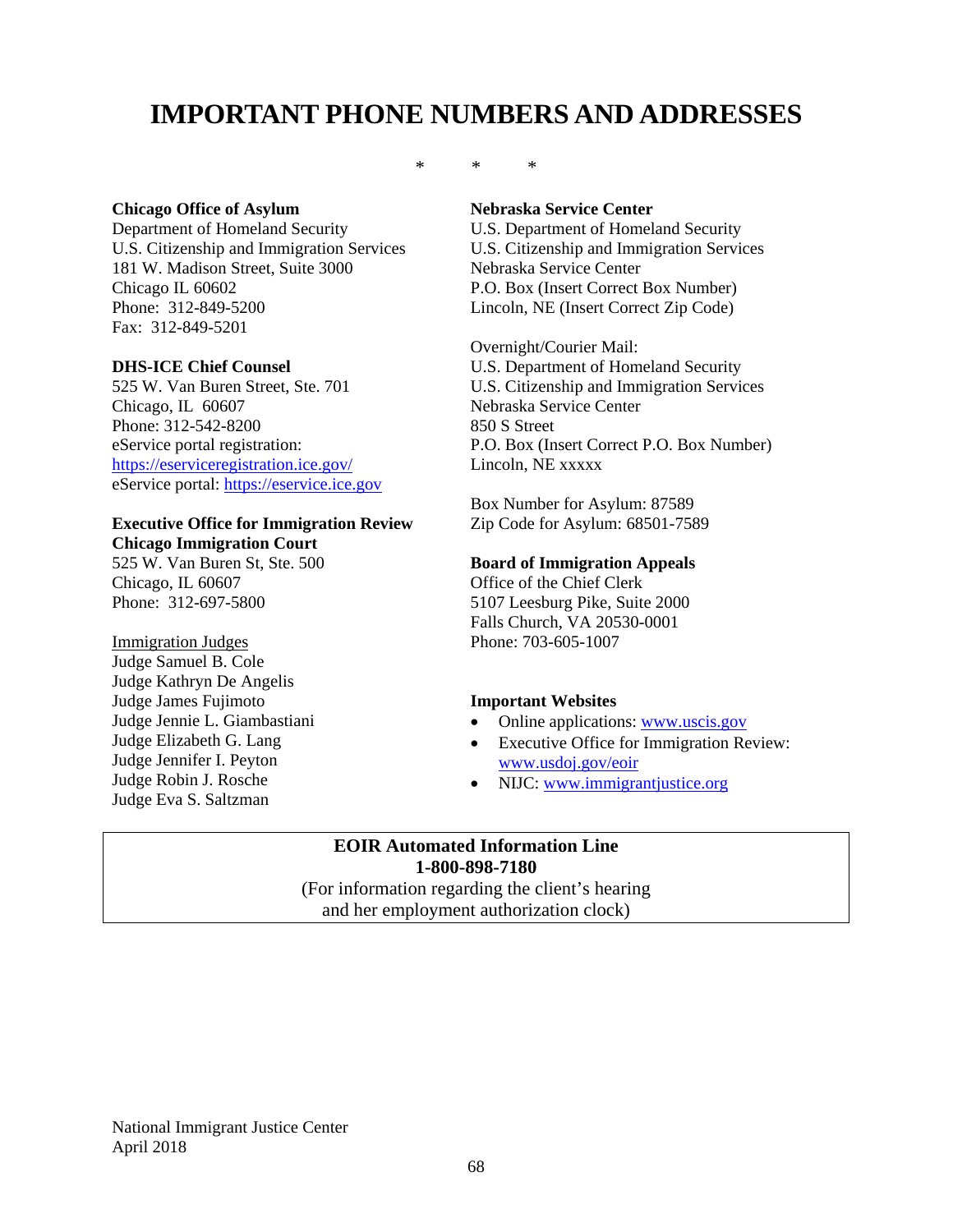# **LEGAL RESOURCE MATERIALS**

\* \* \*

# **Sources For Case Preparation**

EOIR Virtual Law Library:<http://www.justice.gov/eoir/vll/libindex.html>

Immigration Court Practice Manual: [www.usdoj.gov/eoir](http://www.usdoj.gov/eoir)

UNHCR Handbook on Procedures and Criteria for Determining Refugee Status (1992), available at <http://www.unhcr.org/publ/PUBL/3d58e13b4.pdf>

UNHCR Guidelines on International Protection:

- Gender-Related Persecution:<http://www.unhcr.org/3d58ddef4.html>
- Membership in a Particular Social Group:<http://www.unhcr.org/3d58de2da.html>
- Religious-Based Refugee Claims:<http://www.unhcr.org/40d8427a4.html>
- Internal Flight or Relocation Alternative:<http://www.unhcr.org/3f28d5cd4.html>

# **Sources For Documentation**

Amnesty International: <http://www.amnesty.org/>

Amnesty International USA: <http://www.amnestyusa.org/>

Human Rights Watch, [www.hrw.org](http://www.hrw.org/)

United Nations High Commissioner for Refugees: [www.unhcr.org/refworld](http://www.unhcr.org/refworld)

United States Department of State:<http://www.state.gov/g/drl/rls/hrrpt/>

World Organization Against Torture: <http://www.omct.org/>

Resources for Central American/Mexican Asylum Claims: [http://immigrantjustice.org/useful-documents](http://immigrantjustice.org/useful-documents-attorneys-representing-asylum-seekers)[attorneys-representing-asylum-seekers](http://immigrantjustice.org/useful-documents-attorneys-representing-asylum-seekers) 

- [NIJC active list of Central American/Mexican country conditions documents](https://docs.google.com/spreadsheets/d/1WwYiRi-3XyMW4pOaeYbUBTLlSte7etHISPCboiI42Jo/edit?usp=sharing)
- [List of country condition resources compiled by the Central America/Mexico working group](https://docs.google.com/spreadsheet/ccc?key=0AjpC1N7O22rAdDVnQW9qSUxxT182TkQ5U25tUkpkMWc&usp=sharing#gid=0)
- [Resources](http://cgrs.uchastings.edu/search-materials/cgrs-litigation-support-materials) published and compiled by the Center for Gender and Refugee Studies at UC Hastings
- [Translated Articles Archive](http://www.sandiego.edu/peacestudies/institutes/tbi/from-the-field/freedom-expression-archives.php) from the [Freedom of Expression Project](http://www.sandiego.edu/peacestudies/institutes/tbi/from-the-field/freedom-expression-project.php) at the Trans-Border Institute, University of San Diego

# Please see NIJC's website [www.immigrantjustice.org](http://www.immigrantjustice.org/)

for additional asylum-related materials, including recorded trainings, sample briefs, and immigration legal updates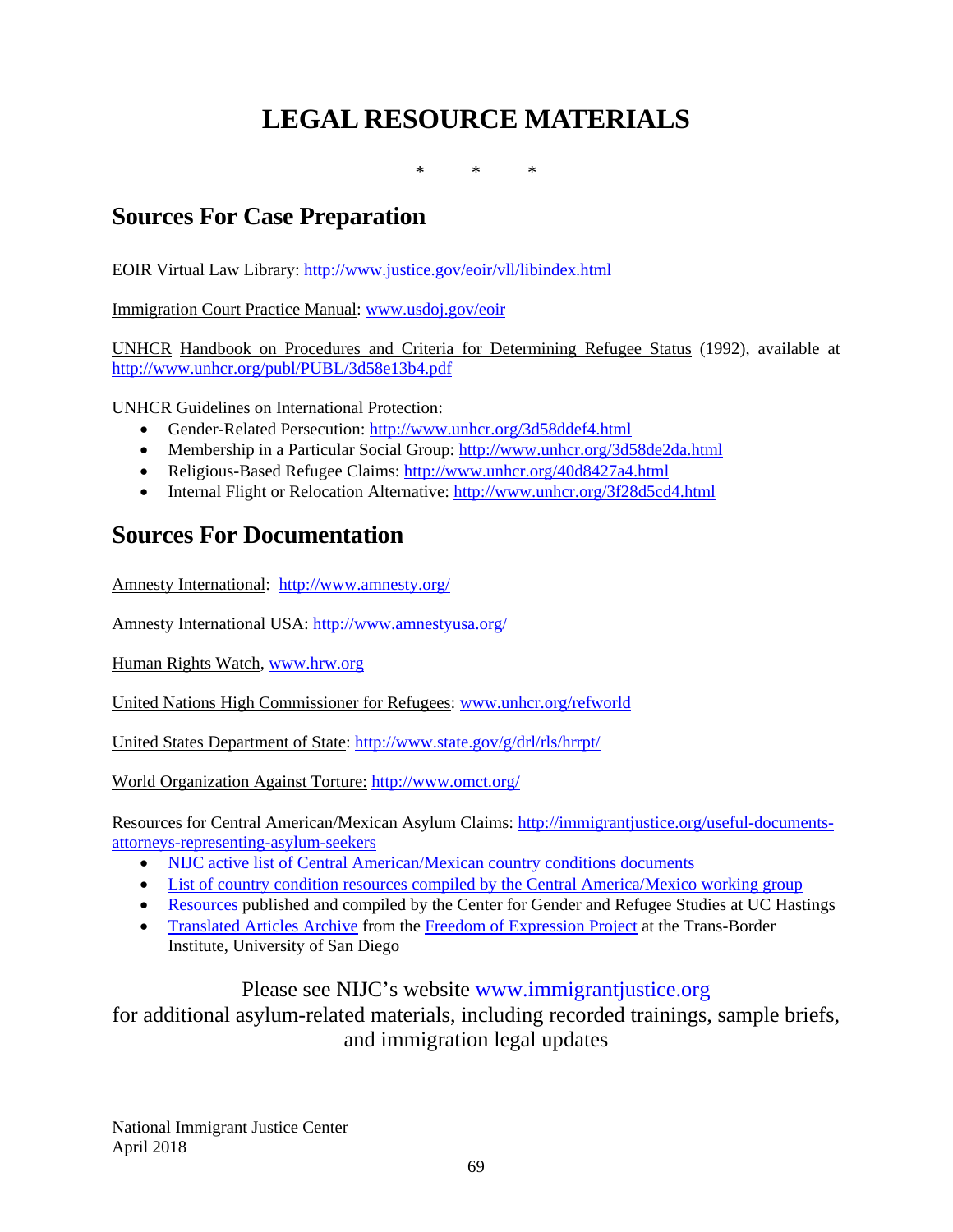# **GLOSSARY OF IMMIGRATION TERMS**

\* \* \* **A**

| "A" Number:                                       | An eight digit number (or nine digits, if the first number is a zero)<br>beginning with the letter "A" that the DHS gives to some non-citizens.<br>(Please note that EOIR now requires all A Numbers to be submitted as<br>nine digit numbers. If the client's A Number only has eight digits, add a<br>"0" to the beginning of the number.)                                                                                                                                   |
|---------------------------------------------------|--------------------------------------------------------------------------------------------------------------------------------------------------------------------------------------------------------------------------------------------------------------------------------------------------------------------------------------------------------------------------------------------------------------------------------------------------------------------------------|
| <b>Adjustment of Status:</b>                      | A process by which a non-citizen in the United States becomes a lawful<br>permanent resident without having to leave the U.S.                                                                                                                                                                                                                                                                                                                                                  |
| <b>Admission:</b>                                 | The decision of the DHS to allow a non-citizen at the United States<br>border or international airport or seaport to enter the United States.                                                                                                                                                                                                                                                                                                                                  |
| Admissible:                                       | A non-citizen who may enter the U.S. because he/she is not among the<br>classes of aliens who are ineligible for admission or has a waiver of<br>inadmissibility.                                                                                                                                                                                                                                                                                                              |
| <b>Affidavit of Support:</b>                      | A form (I-864) filed by a U.S. citizen or lawful permanent resident for a<br>non-citizen seeking lawful permanent residence.                                                                                                                                                                                                                                                                                                                                                   |
| <b>Aggravated Felon:</b>                          | One convicted of numerous crimes set forth at INA $\S$ 101(a)(43). An<br>aggravated felony includes many crimes, but the most common are: $(1)$<br>drug trafficking--any crime involving distribution, importation or sale of<br>drugs, no matter the amount or the sentence; $(2)$ the crime of theft,<br>robbery or burglary with one year sentence whether imposed or<br>suspended; and (3) the crime of violence with a one year sentence<br>whether imposed or suspended. |
| Alien:                                            | A person who is not a citizen or national of the United States.                                                                                                                                                                                                                                                                                                                                                                                                                |
| <b>Alien Registration</b><br><b>Receipt Card:</b> | The technical name for a "green card," which identifies an immigrant as<br>having permanent resident status.                                                                                                                                                                                                                                                                                                                                                                   |
| <b>Aliens Previously Removed:</b>                 | Ground of inadmissibility, for persons previously removed for anywhere<br>from five years to twenty years depending on prior circumstances.                                                                                                                                                                                                                                                                                                                                    |
| <b>Aliens Unlawfully Present:</b>                 | Ground of inadmissibility for three years for an individual unlawfully<br>present in the U.S. for more than 180 days but less than one year<br>commencing April 1, 1997 or for ten years if unlawfully present for one<br>year or more.                                                                                                                                                                                                                                        |
| Asylee:                                           | A person who is granted asylum in the United States.                                                                                                                                                                                                                                                                                                                                                                                                                           |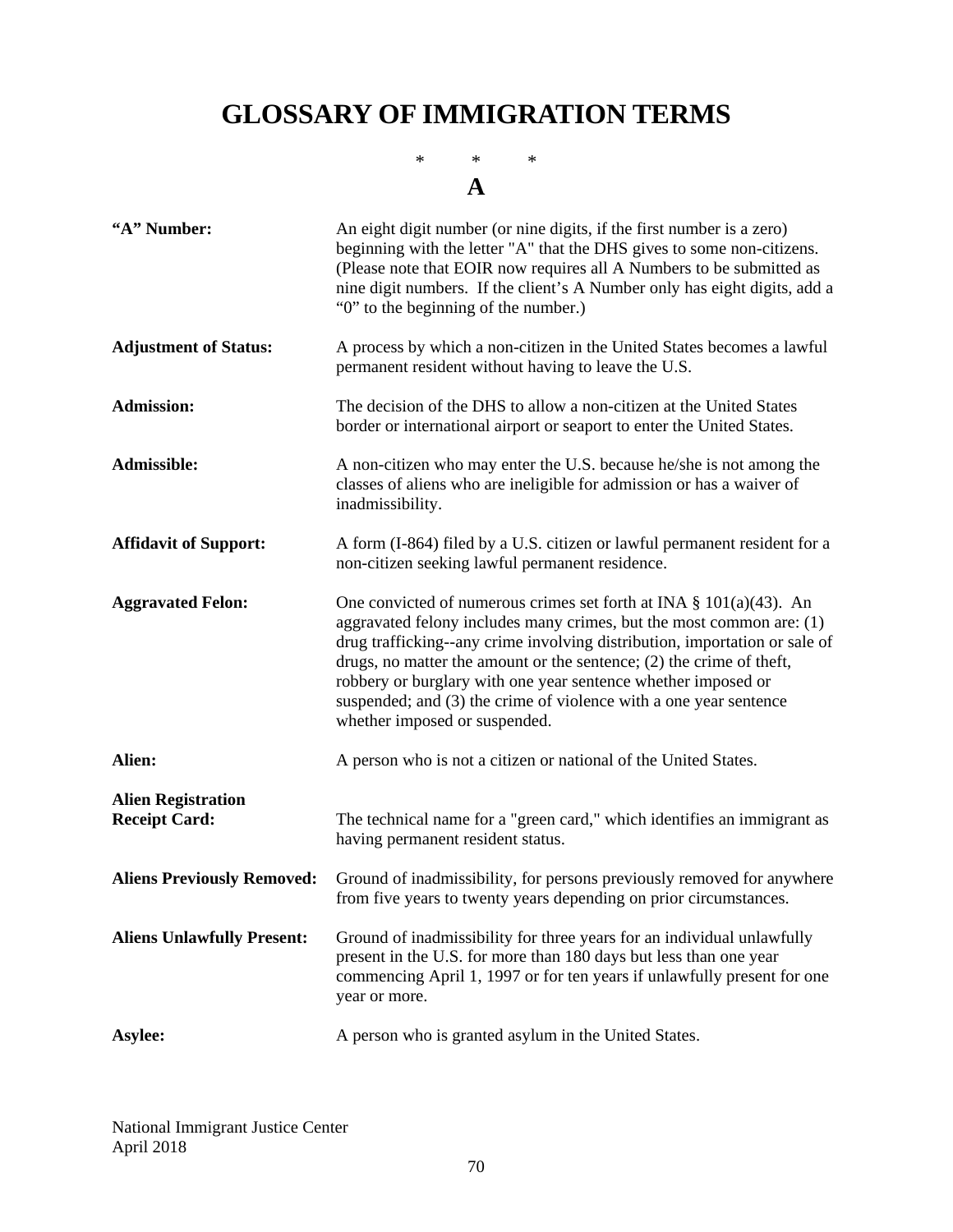| Asylum:                         | A legal status granted to a person who has suffered harm or who fears<br>harm because of his/her race, religion, nationality, political opinion or<br>membership in a particular social group.                                                                                                                                                                                                                                                                                                                                                                                                                                                                  |  |  |
|---------------------------------|-----------------------------------------------------------------------------------------------------------------------------------------------------------------------------------------------------------------------------------------------------------------------------------------------------------------------------------------------------------------------------------------------------------------------------------------------------------------------------------------------------------------------------------------------------------------------------------------------------------------------------------------------------------------|--|--|
| B                               |                                                                                                                                                                                                                                                                                                                                                                                                                                                                                                                                                                                                                                                                 |  |  |
| <b>Beneficiary:</b>             | A person who will gain legal status in the United States as a result of a<br>visa petition approved by the DHS.                                                                                                                                                                                                                                                                                                                                                                                                                                                                                                                                                 |  |  |
| C                               |                                                                                                                                                                                                                                                                                                                                                                                                                                                                                                                                                                                                                                                                 |  |  |
| <b>Cancellation of Removal:</b> | Discretionary remedy for an LPR who has been a permanent resident for<br>at least five years and has resided continuously in the United States for at<br>least seven years after having been admitted in any status and has not<br>been convicted of an aggravated felony, or anyone physically present in<br>the United States for a continuous period of not less than ten years, who<br>has been a person of good moral character during such period, has not<br>been convicted of certain offenses and who establishes that removal<br>would result in "exceptional and extremely unusual hardship" to the U.S.<br>citizen or LPR spouse, parent, or child. |  |  |
| Child:                          | The term "child" means an unmarried person under twenty-one years of<br>age who is: $(1)$ a legitimated child; $(2)$ a stepchild; $(3)$ a child<br>legitimated under the law of the child's residence or domicile, or under<br>the law of the father's residence or domicile; $(4)$ an illegitimate child; $(5)$<br>a child adopted while under the age of sixteen; and (6) a child who is an<br>orphan. There is a significant amount of case law interpreting these<br>categories.                                                                                                                                                                            |  |  |
| Citizen (USC):                  | Any person born in the fifty United States, Guam, Puerto Rico, or the<br>U.S. Virgin Islands; or a person who has naturalized to become a U.S.<br>citizen. Some people born abroad are also citizens if their parents were<br>citizens.                                                                                                                                                                                                                                                                                                                                                                                                                         |  |  |
| <b>Conditional Permanent</b>    |                                                                                                                                                                                                                                                                                                                                                                                                                                                                                                                                                                                                                                                                 |  |  |
| <b>Resident Status:</b>         | A person who received lawful permanent residency based on a marriage<br>to a U.S. citizen, which was less than two years old at the time.<br>Conditional residents must file a second petition with the U.S. within two<br>years of receiving their conditional resident status in order to retain their<br>U.S. residency.                                                                                                                                                                                                                                                                                                                                     |  |  |
| <b>Consular Processing:</b>     | The process by which a person outside the United States obtains an<br>immigrant visa at a U.S. consulate in order to travel to the U.S. and enter<br>as a lawful permanent resident.                                                                                                                                                                                                                                                                                                                                                                                                                                                                            |  |  |
| <b>Conviction:</b>              | Formal judgment of guilt entered by a court or, if adjudication of guilt<br>was withheld, if a judge or jury has found the person guilty or the person<br>has entered a plea of guilty or nolo contendere and has admitted                                                                                                                                                                                                                                                                                                                                                                                                                                      |  |  |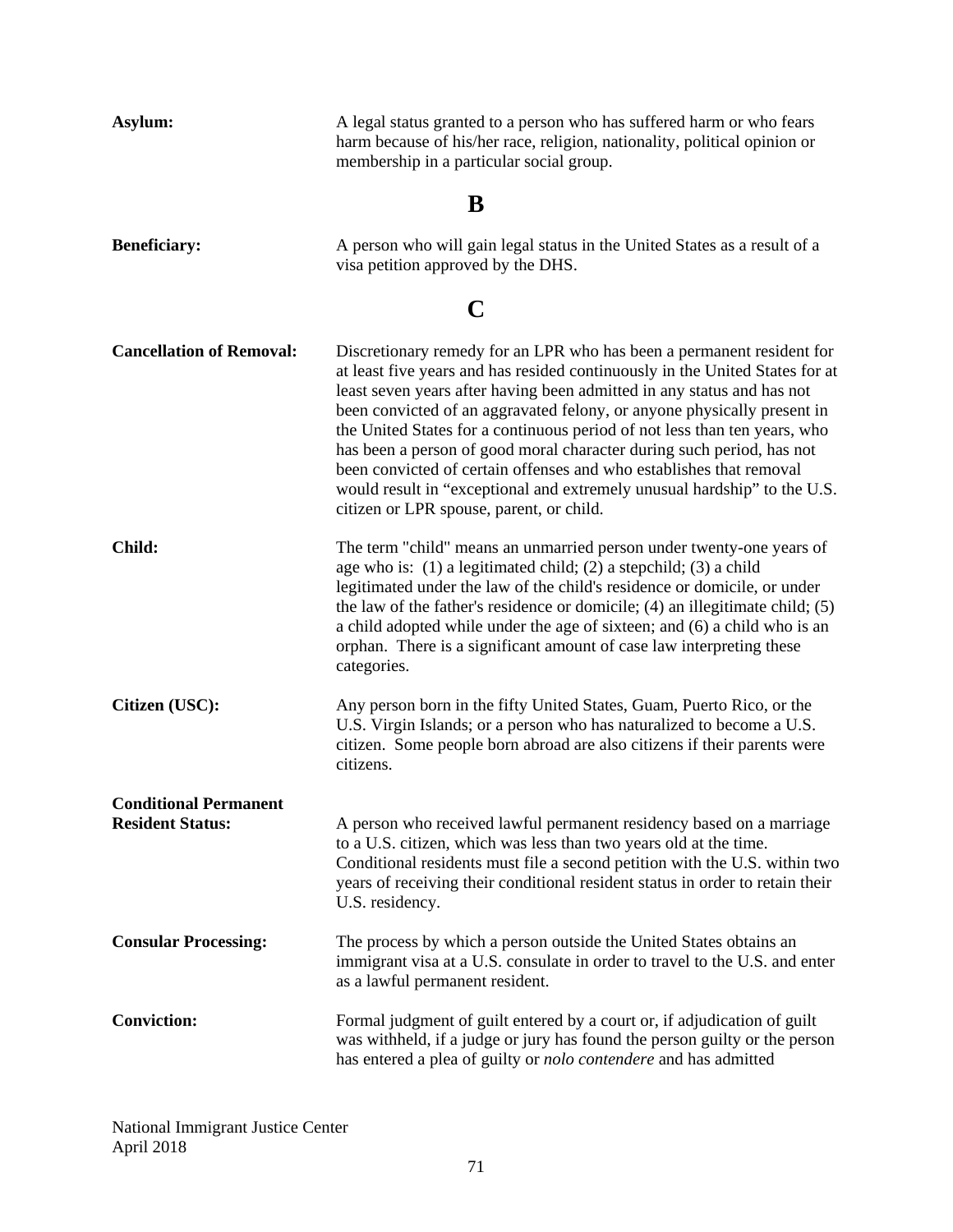|                                 | sufficient facts to warrant a finding of guilt and the judge has ordered<br>some form of punishment, penalty or restraint.                                                                                                                                                                                                                                                                                |
|---------------------------------|-----------------------------------------------------------------------------------------------------------------------------------------------------------------------------------------------------------------------------------------------------------------------------------------------------------------------------------------------------------------------------------------------------------|
| <b>Credible Fear Interview:</b> | An interview which takes place if an alien who arrives in the United<br>States with false documents or no documents, and is therefore subject to<br>expedited removal, expresses a fear of persecution or a desire for asylum.<br>The purpose of the interview is to determine if the alien can show that<br>there is a significant possibility that he/she can satisfy the qualifications<br>for asylum. |

# **D**

| <b>Deferred Action for</b>                                | <b>Childhood Arrivals (DACA):</b> A form of temporary relief from deportation announced by the<br>Obama Administration in July 2012 for certain young immigrants<br>who were brought to the United States as children and educated here.                               |
|-----------------------------------------------------------|------------------------------------------------------------------------------------------------------------------------------------------------------------------------------------------------------------------------------------------------------------------------|
| <b>Department of Homeland</b><br><b>Security (DHS):</b>   | The federal department charged, in part, with implementing and<br>enforcing immigration law and policy.                                                                                                                                                                |
| <b>Deportation:</b>                                       | The ejection of a non-citizen from the United States. Prior to the Illegal<br>Immigration Reform and Immigrant Responsibility Act (IIRIRA), non-<br>citizens were ejected from the United States through deportation<br>proceedings. Now known as removal proceedings. |
| <b>Detention:</b>                                         | Asylum seekers who enter the U.S. without documentation may be<br>detained at a DHS detention facility until they pass a credible fear<br>interview or until the completion of their asylum hearing.                                                                   |
| E                                                         |                                                                                                                                                                                                                                                                        |
| <b>Entry:</b>                                             | Being physically present in the U.S. after inspection by the DHS or after<br>entering without inspection.                                                                                                                                                              |
| <b>Entry Without</b><br><b>Inspection (EWI):</b>          | Entering the United States without being inspected by the DHS, such as a<br>person who runs across the border between the U.S. and Mexico or<br>Canada. This is a violation of the immigration laws.                                                                   |
| <b>Employment Authorization</b><br><b>Document (EAD):</b> | The I-688 card that the DHS issues to a person granted<br>permission to work in the U.S. The EAD is a plastic, wallet-sized card.                                                                                                                                      |
| <b>Executive Office for</b>                               | <b>Immigration Review (EOIR):</b> The immigration court, the Board of Immigration Appeals, and one other<br>agency within the Department of Justice that decides immigration cases.                                                                                    |

National Immigrant Justice Center April 2018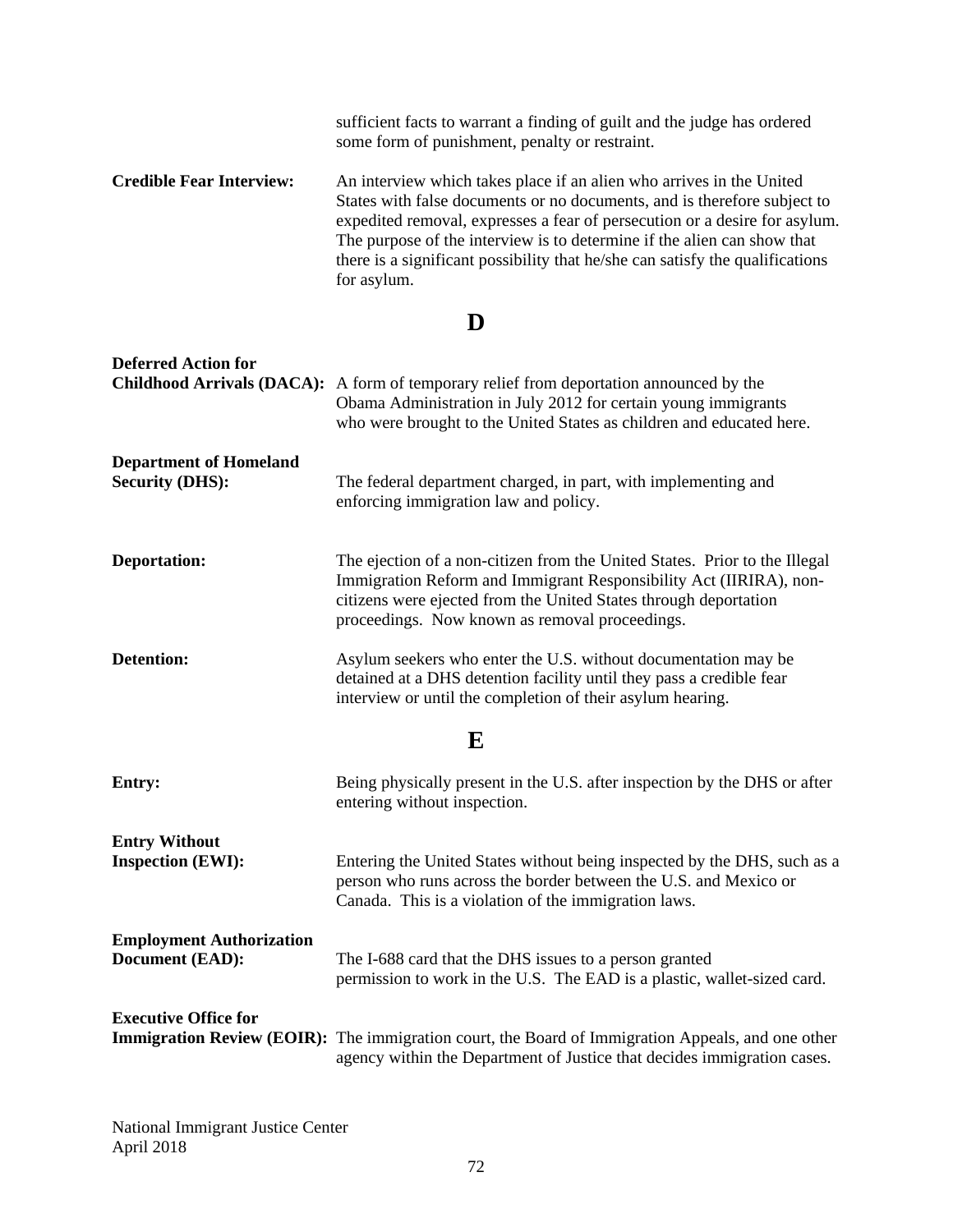| <b>Expedited Removal:</b>                        | An abbreviated removal procedure applied to aliens who arrive in the<br>United States with false documents or no documents.                                                                                                                                                                                                                                             |
|--------------------------------------------------|-------------------------------------------------------------------------------------------------------------------------------------------------------------------------------------------------------------------------------------------------------------------------------------------------------------------------------------------------------------------------|
|                                                  | I                                                                                                                                                                                                                                                                                                                                                                       |
| I-94 Card:                                       | A small white paper card issued by the DHS to most non-citizens who do<br>not have green cards upon entry to the U.S. It is usually stapled to a page<br>of the non-citizen's passport. The DHS may also issue I-94 cards in other<br>circumstances. The I-94 card usually states the date by which the non-<br>citizen's authorized stay in the United States expires. |
| <b>Illegal Alien:</b>                            | See "Undocumented".                                                                                                                                                                                                                                                                                                                                                     |
| <b>Immigration and</b>                           | <b>Customs Enforcement (ICE):</b> The agency within the Department of Homeland Security responsible for<br>overseeing detention and release of immigrants and the investigation of<br>immigration-related administrative and criminal violations.                                                                                                                       |
| <b>Immediate Relative:</b>                       | The spouse, parent, or unmarried child under 21 of a U.S. citizen.<br>Generally speaking, the immigration laws treat immediate relatives better<br>than other relatives of citizens or legal permanent residents.                                                                                                                                                       |
| Immigrant:                                       | A person who has the intention to reside permanently in the United<br>States; usually a lawful permanent resident.                                                                                                                                                                                                                                                      |
| <b>Immigrant Visa:</b>                           | A document required by the INA and required and properly issued by a<br>consular office outside of the United States to an eligible immigrant<br>under the provisions of the INA. An immigrant visa has six months<br>validity.                                                                                                                                         |
| <b>Immigration and Nationality</b><br>Act (INA): | The immigration law that Congress originally enacted in 1952 and has<br>modified repeatedly.                                                                                                                                                                                                                                                                            |
| <b>Immigration</b> and                           | <b>Naturalization Service (INS):</b> Former branch of the United States Department of Justice charged with<br>enforcing the immigration laws. On March 1, 2003, the INS ceased to<br>exist. Responsibility for immigration policy and immigration functions<br>is now shared between the Department of Justice and the Department of<br>Homeland Security.              |
| <b>Immigration Judge:</b>                        | Presides over removal proceedings.                                                                                                                                                                                                                                                                                                                                      |
| <b>Inspection:</b>                               | The DHS process of inspecting a person's travel documents at the U.S.<br>border or international airport or seaport.                                                                                                                                                                                                                                                    |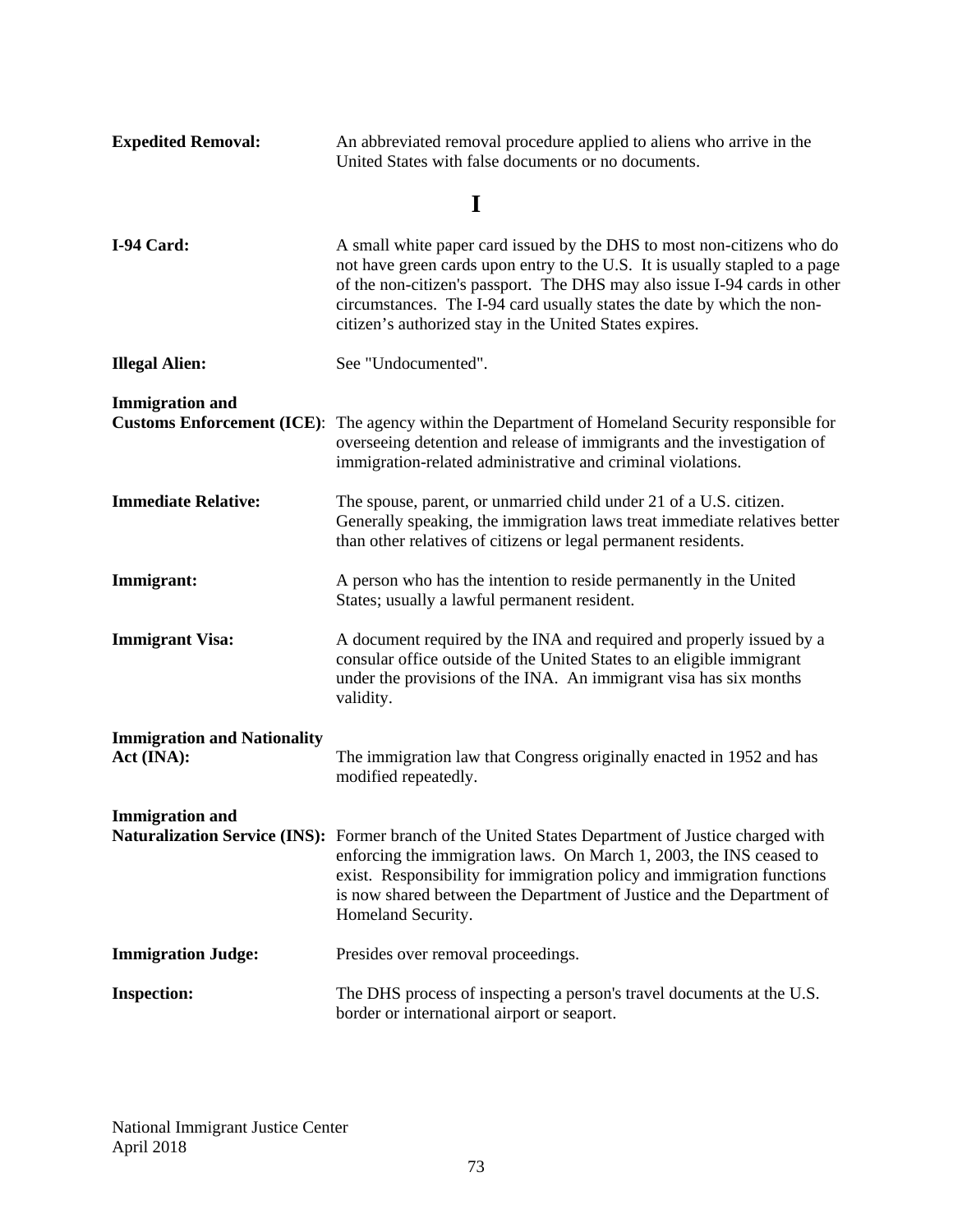# **L**

**Lawful Permanent** 

A person who has received a "green card" and whom the DHS has decided may live permanently in the U.S. LPRs eventually may become citizens, but if they do not, they could be deported from the U.S. for certain activities, such as drug convictions and certain other crimes.

## **N**

| Native:                           | A person born in a specific country.                                                                                                                                                                                                                                                                                                            |
|-----------------------------------|-------------------------------------------------------------------------------------------------------------------------------------------------------------------------------------------------------------------------------------------------------------------------------------------------------------------------------------------------|
| <b>National:</b>                  | A person owing permanent allegiance to a particular country.                                                                                                                                                                                                                                                                                    |
| <b>Naturalization:</b>            | The process by which an LPR becomes a United States citizen. A person<br>must ordinarily have been an LPR for five years before applying for<br>naturalization. A person who became an LPR through marriage to a U.S.<br>citizen and is still married to that person in most cases may apply for<br>naturalization after three years as an LPR. |
| Non-citizen:                      | Any person who is not a citizen of the U.S., whether legal or<br>undocumented. Referred to in the INA as an "alien."                                                                                                                                                                                                                            |
| Nonimmigrant:                     | A person who plans to be in the U.S. only temporarily, such as a person<br>with a tourist or student visa. A nonimmigrant will ordinarily have a visa<br>stamp in his/her passport, and an I-94 card which states how long the<br>person can stay in the U.S.                                                                                   |
| <b>Nonimmigrant Visa:</b>         | A document issued by a consular officer signifying that the officer<br>believes that the alien is eligible to apply for admission to the US for<br>specific limited purposes and does not intend to remain permanently in<br>the US. Nonimmigrant visas are temporary.                                                                          |
| <b>Notice to Appear</b><br>(NTA): | Document issued to commence removal proceedings, effective April1,<br>1997.                                                                                                                                                                                                                                                                     |
| $\mathbf 0$                       |                                                                                                                                                                                                                                                                                                                                                 |
| Overstay:                         | To fail to leave the U.S. by the time permitted by the DHS on the<br>nonimmigrant visa (as ordinarily indicated on the I-94 card), or to fail to<br>arrange other legal status by that time.                                                                                                                                                    |
| P                                 |                                                                                                                                                                                                                                                                                                                                                 |
| Parole:                           | To permit a person to come into the United States who may not actually<br>be eligible to enter, often granted for humanitarian reasons, or to release                                                                                                                                                                                           |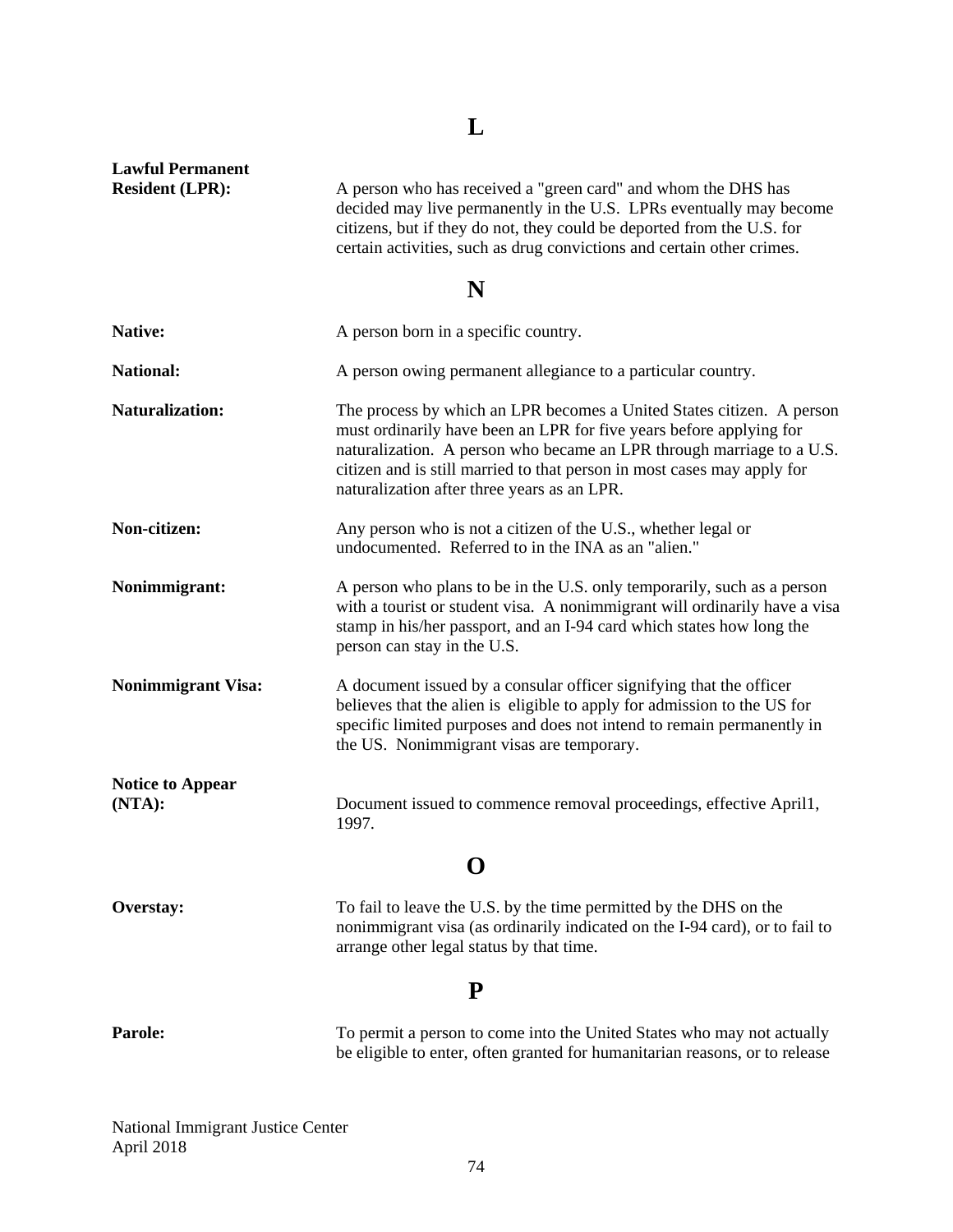|                                             | a person from DHS detention. A person paroled in is known as a<br>"parolee."                                                                                                                                                                                                                                                                                           |
|---------------------------------------------|------------------------------------------------------------------------------------------------------------------------------------------------------------------------------------------------------------------------------------------------------------------------------------------------------------------------------------------------------------------------|
| <b>Petitioner:</b>                          | A U.S. citizen or LPR who files a visa petition with the DHS so that<br>his/her family member may immigrate.                                                                                                                                                                                                                                                           |
| <b>Priority Registration</b><br>Date (PRD): | Everyone who files an I-130 Petition For Alien Relative receives a<br>priority registration date. Once a person's PRD becomes current,<br>meaning that a visa is available, he/she can apply for LPR status. This<br>may take a long time, as visa numbers often are not available for many<br>years after the I-130 is approved.<br>R                                 |
| <b>Refugee:</b>                             | A person who is granted permission to enter the U.S. legally because of<br>harm or feared harm due to his/her race, religion, nationality, political<br>opinion or membership in a particular social group. Unlike an asylum<br>applicant, a refugee must meet this definition while outside of the United<br>States and enters the United States with refugee status. |
| <b>Relief:</b>                              | Term used for a variety of grounds to avoid removal from the United<br>States.                                                                                                                                                                                                                                                                                         |
| <b>Removal:</b>                             | Proceedings to enforce departure of persons seeking admission to the US<br>who are inadmissible or persons who have been admitted but are<br>removable.                                                                                                                                                                                                                |
| <b>Rescission:</b>                          | Cancellation of prior adjustment to permanent resident status.                                                                                                                                                                                                                                                                                                         |
| <b>Residence:</b>                           | The principal and actual place of dwelling.                                                                                                                                                                                                                                                                                                                            |
| <b>Respondent:</b>                          | The term used for the person in removal proceedings.                                                                                                                                                                                                                                                                                                                   |
| S                                           |                                                                                                                                                                                                                                                                                                                                                                        |
| <b>Service Centers:</b>                     | Offices of the DHS that decide most visa petitions. There are four<br>regional Service Centers for the entire U.S.: the Vermont Service Center<br>(VSC); the Nebraska Service Center (NSC); the Texas Service Center<br>(TSC); and the California Service Center (CSC).                                                                                                |
| Stowaway:                                   | One who obtains transportation on a vessel or aircraft without consent<br>through concealment.                                                                                                                                                                                                                                                                         |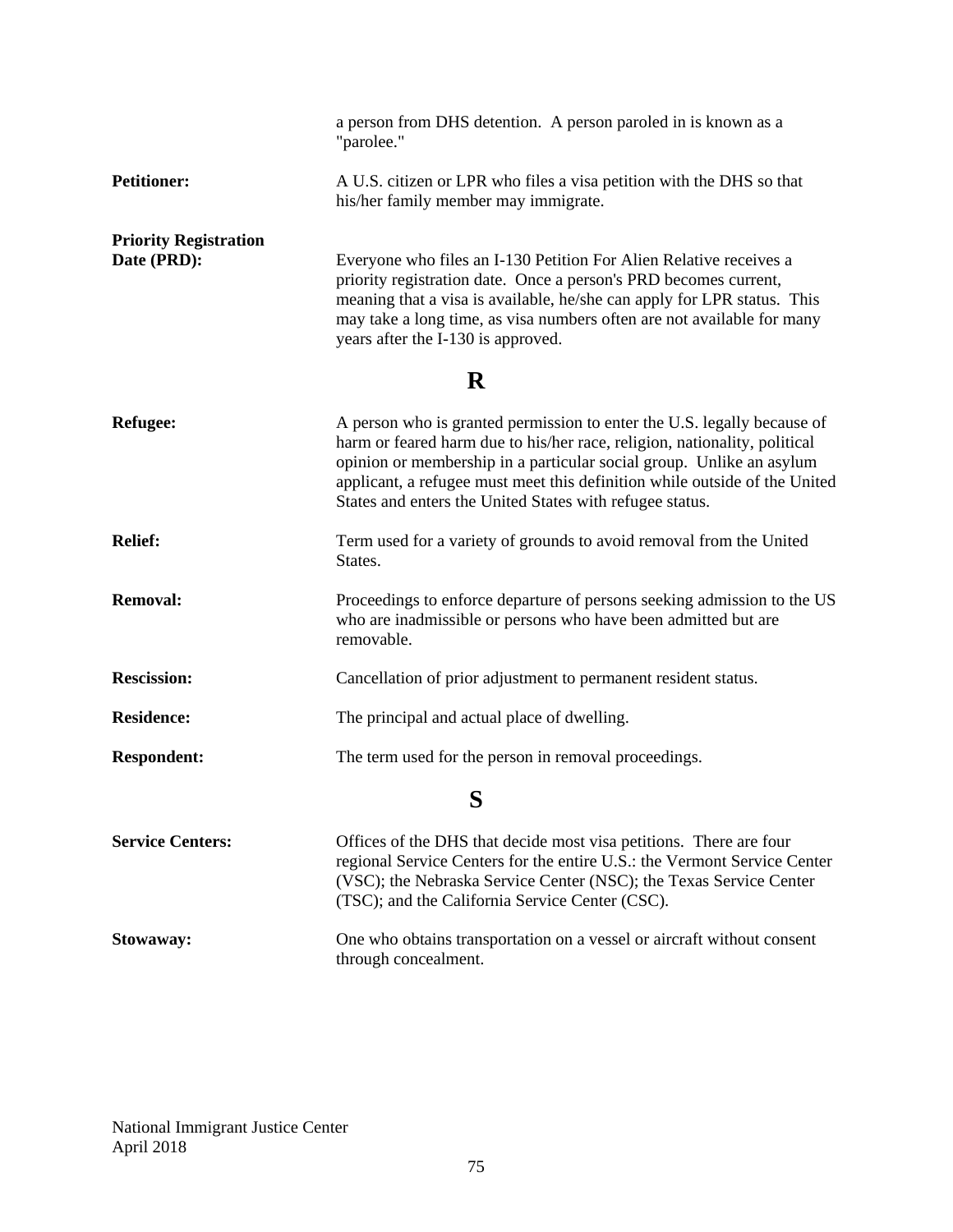| <b>Temporary Protected</b><br><b>Status (TPS):</b>                                      | A status allowing residence and employment authorization to the<br>nationals of foreign states, for a period of not less than six months or<br>more than eighteen months, when such state (or states) has been<br>appropriately designated by the Attorney General because of<br>extraordinary and temporary conditions in such state (or states).                                              |
|-----------------------------------------------------------------------------------------|-------------------------------------------------------------------------------------------------------------------------------------------------------------------------------------------------------------------------------------------------------------------------------------------------------------------------------------------------------------------------------------------------|
| <b>Trafficking Victims</b><br><b>Protection Reauthorization</b><br>Act (TVPRA) of 2008: | A law which, among other things, changed the process by which<br>"unaccompanied alien children" apply for asylum. Pursuant to the<br>TVPRA, USCIS (the Asylum Office) has initial jurisdiction over all<br>asylum applications filed by unaccompanied alien children, even if the<br>child is already in immigration proceedings. The TVPRA went into<br>effect on March 23, 2009.              |
| U                                                                                       |                                                                                                                                                                                                                                                                                                                                                                                                 |
| Unaccompanied<br>Alien Child (UAC):                                                     | An unaccompanied alien child means a child who (A) has no lawful<br>immigration status in the United States; (B) has not attained 18 years of<br>age; and (C) with respect to whom (i) there is no parent or legal guardian<br>in the United States; or (ii) no parent or legal guardian in the United<br>States is available to provide care and physical custody. 6 U.S.C. §<br>$729(g)(2)$ . |
| <b>Undocumented:</b>                                                                    | A non-citizen whose presence in the U.S. is not known to the DHS and<br>who is residing here without legal immigration status. Undocumented<br>persons include those who originally entered the U.S. legally for a<br>temporary stay and overstayed or worked without DHS permission, and<br>those who entered without inspection. Often referred to as "illegal<br>aliens."                    |
| <b>United States Citizenship</b><br><b>And Immigration</b><br><b>Services (USCIS):</b>  | The agency within the Department of Homeland Security<br>responsible for adjudicating all applications for immigration<br>benefits.                                                                                                                                                                                                                                                             |
| <b>U-Visa</b>                                                                           | A non-immigrant visa that allows non-citizen victims of crime to stay in<br>the U.S. and obtain employment authorization. After three years in U-<br>visa status, the non-citizen may be able to adjust status to obtain lawful<br>permanent residency. Certain family members of the U-visa holder may<br>also be eligible for derivative U-visa status.                                       |

**T**

National Immigrant Justice Center April 2018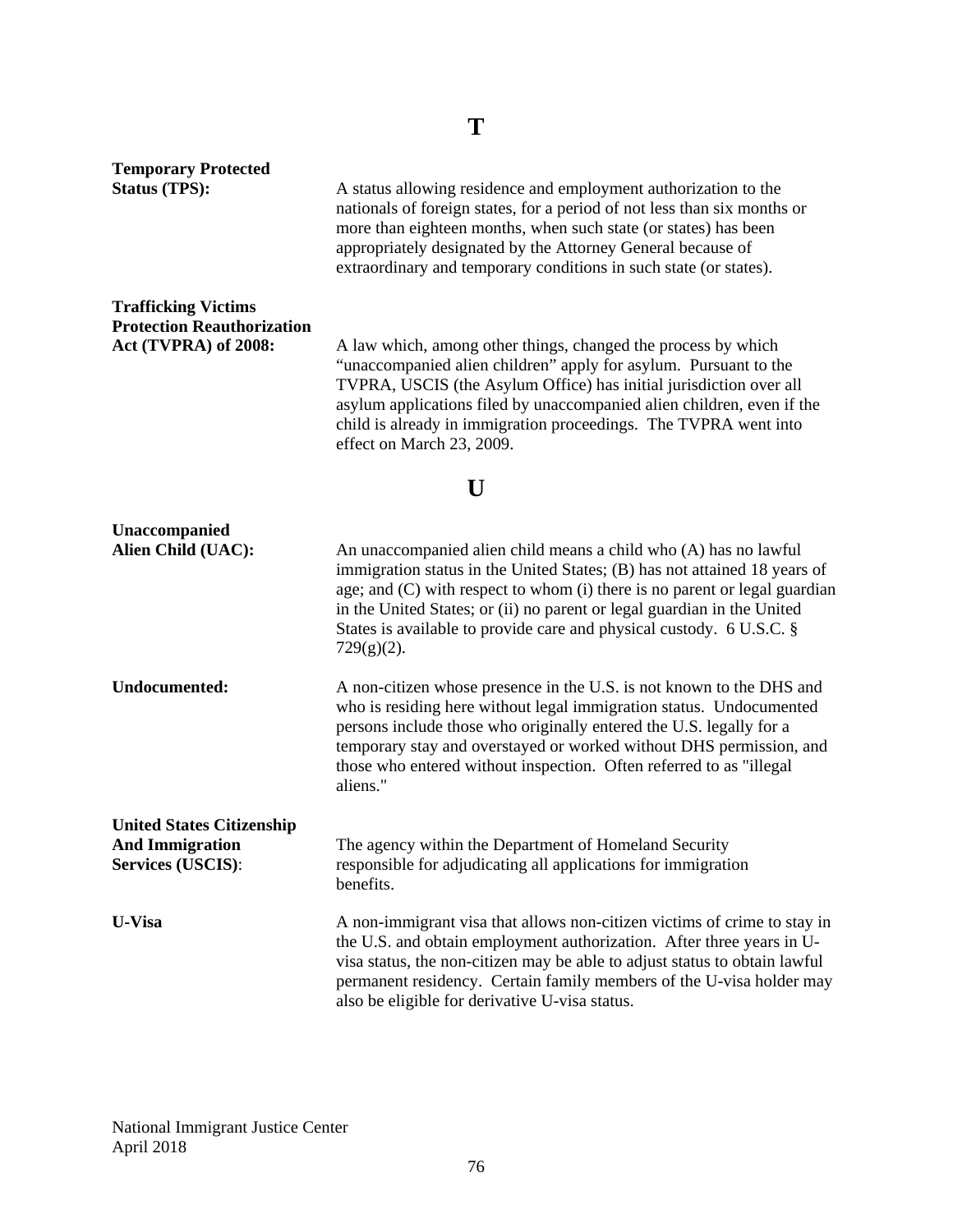# **V**

| <b>Violence Against Women</b> |                                                                                                                                                                                                                                                                                                                                                                                                                                               |
|-------------------------------|-----------------------------------------------------------------------------------------------------------------------------------------------------------------------------------------------------------------------------------------------------------------------------------------------------------------------------------------------------------------------------------------------------------------------------------------------|
| Act (VAWA):                   | Legislation passed by Congress in 1994, which contained certain<br>immigration provisions. The immigration law provisions allow a spouse<br>and children, or parents of children, who have been abused or subject to<br>extreme cruelty by their legal permanent resident or United States citizen<br>spouse or parent to immigrate without the assistance of the LPR or USC<br>spouse or parent, provided that they meet certain conditions. |
| Visa:                         | A document (or a stamp placed in a person's passport) issued by a United<br>States consulate abroad to a non-citizen to allow that person to enter the<br>U.S. Visas are either nonimmigrant or immigrant visas.                                                                                                                                                                                                                              |
| <b>Visa Petition:</b>         | A form (or series of forms) filed with the DHS by a petitioner, so that the<br>DHS will determine a non-citizen's eligibility to immigrate.                                                                                                                                                                                                                                                                                                   |
| <b>Voluntary Departure:</b>   | Permission granted to a non-citizen to leave the U.S. voluntarily. The<br>person must have good moral character and must leave the U.S. at his/her<br>own expense, within a specified time. A non-citizen granted voluntary<br>departure can reenter the U.S. legally in the future.                                                                                                                                                          |
| W                             |                                                                                                                                                                                                                                                                                                                                                                                                                                               |
| <b>Waiver:</b>                | The excusing of a ground of inadmissibility by the DHS or the<br>immigration court.                                                                                                                                                                                                                                                                                                                                                           |
| <b>Work Permit:</b>           | There is no single document in U.S. immigration law that is a "work"<br>permit." Citizens, nationals, and lawful permanent residents are<br>authorized to be employed in the U.S. Certain nonimmigrant visa<br>categories include employment in the U.S. Other aliens in the U.S. may<br>have the right to apply for an Employment Authorization Document<br>(EAD).                                                                           |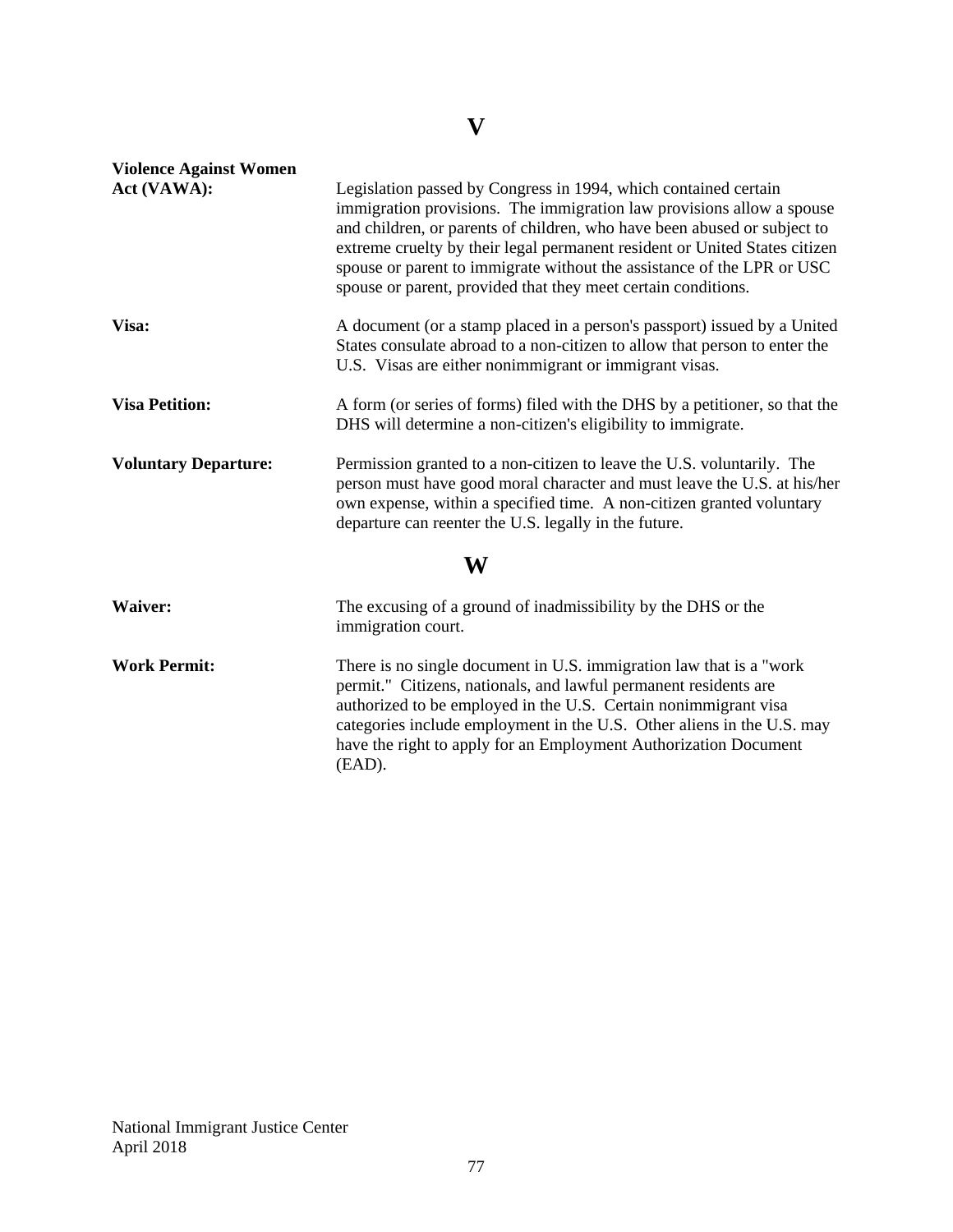# **APPENDIX OF SAMPLE FORMS AND DOCUMENTS**

\* \* \*

## **Please [click here](http://immigrantjustice.org/appendices-nijcs-basic-procedural-manual-asylum-representation) to download the following documents from NIJC's website:**

## Appendix Sample Forms and Letters

| A            | <b>Asylum Application</b>                                                                                                                                                       |
|--------------|---------------------------------------------------------------------------------------------------------------------------------------------------------------------------------|
|              | <b>Asylum Filing Checklist</b><br>Instructions and Application for Asylum and Withholding of Removal (I-589)                                                                    |
|              | Sample I-589 application                                                                                                                                                        |
| B            | Notices of Appearance as Attorney                                                                                                                                               |
|              | For Court (EOIR-28) (green paper)<br>For DHS/ICE/USCIS (G-28): (http://www.uscis.gov) (blue paper)                                                                              |
| $\mathsf{C}$ | Request to Review Record of Proceeding or Hearing Tape                                                                                                                          |
| D            | <b>Fingerprint Request Forms</b>                                                                                                                                                |
|              | Fingerprint Appointment Instructions for Asylum Applications                                                                                                                    |
|              | May 19, 2016 FAQ: Agreement between U.S. Citizenship and Immigration Services (USCIS)<br>and U.S. Immigration and Customs Enforcement (ICE): Fingerprint Check Refresh Requests |
| E            | Freedom of Information Act (FOIA) Request (http://www.uscis.gov)                                                                                                                |
|              | Sample Cover Letter for Track Three Request<br>FOIA Request Form G-639                                                                                                          |
| $\mathbf{F}$ | Application for Employment Authorization (http://www.uscis.gov)                                                                                                                 |
|              | Sample Cover Letter                                                                                                                                                             |
|              | Form I-765 and Instructions                                                                                                                                                     |
| G            | <b>Change of Address Forms</b>                                                                                                                                                  |
|              | For DHS: (AR-11) (http://uscis.gov)                                                                                                                                             |
|              | For court and the BIA: (EOIR-33)                                                                                                                                                |
| H            | Notice of Appeal to the BIA (E-26)                                                                                                                                              |
| $\bf I$      | Sample Notice to Appear                                                                                                                                                         |
| J            | Sample Certificates of Translation for Foreign Affidavits and Documents                                                                                                         |

K Sample Certificate of Service

National Immigrant Justice Center April 2018